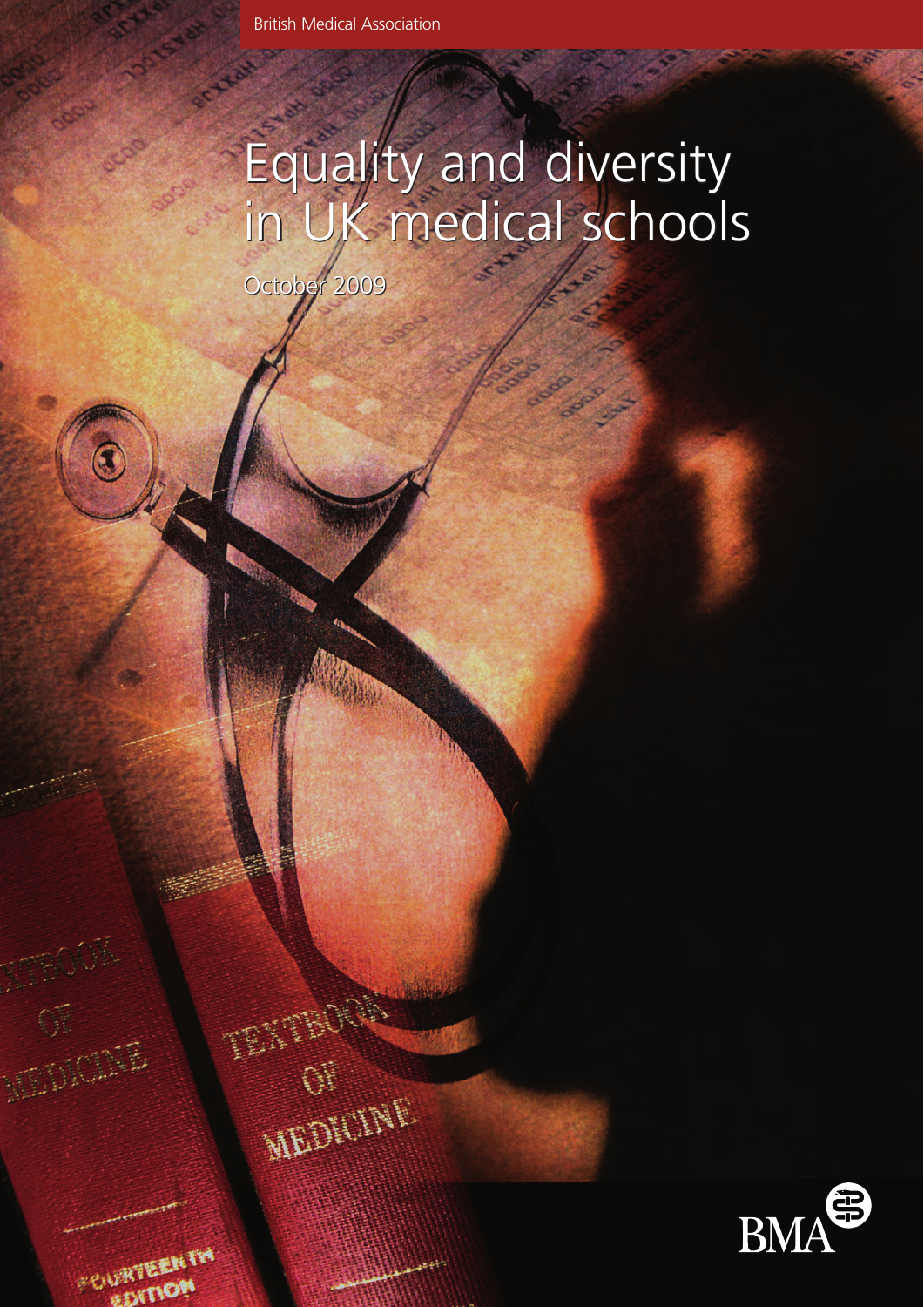# Equality and diversity in UK medical schools

October 2009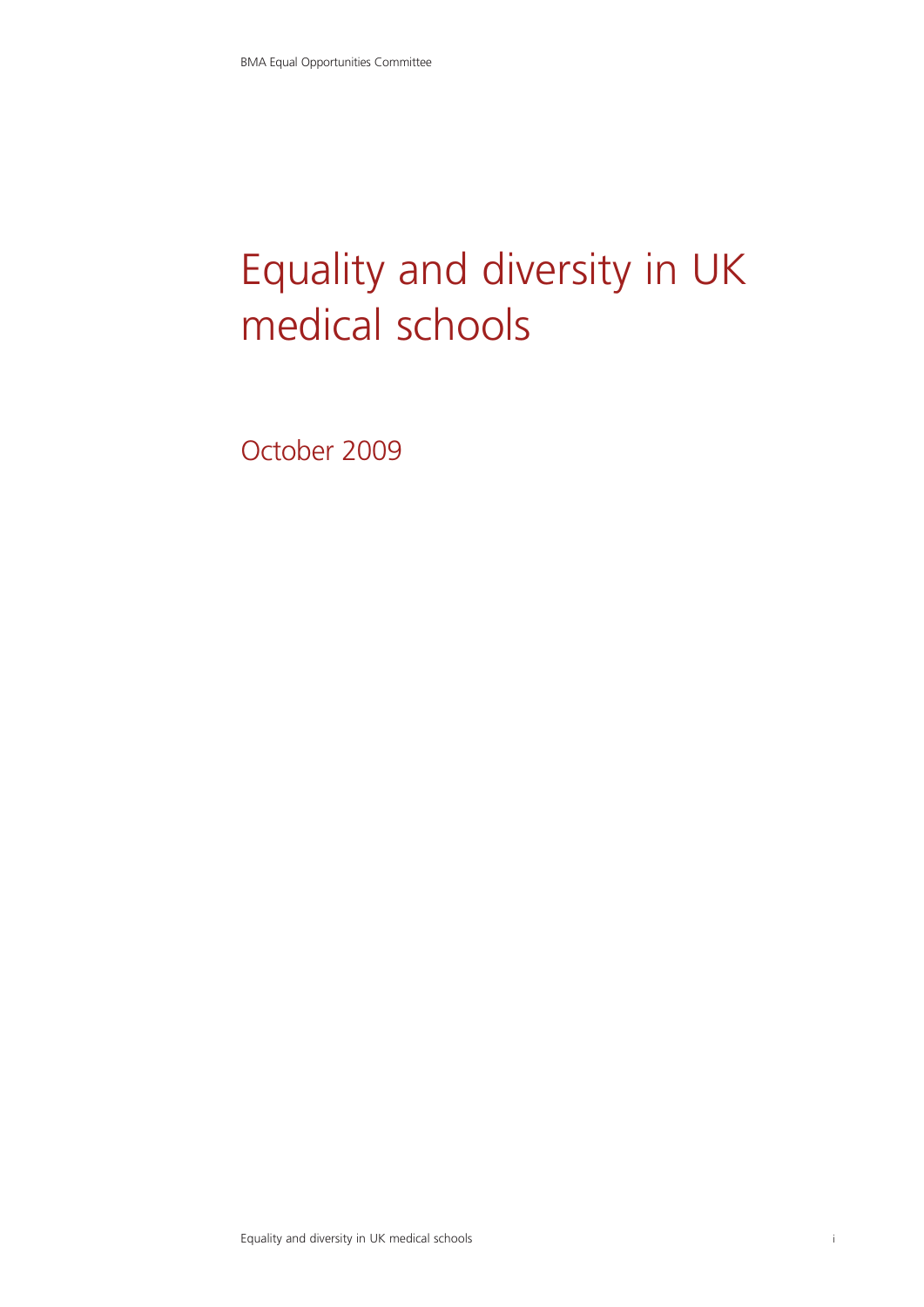### Editorial board

A publication from the BMA Science and Education department and the Equal Opportunities Committee

| Chair, Equal Opportunities Committee                  | Professor Bhupinder Sandhu                                                        |
|-------------------------------------------------------|-----------------------------------------------------------------------------------|
| Director of Professional Activities                   | Professor Vivienne Nathanson                                                      |
| Head of Science and Education<br>& Project Lead       | Nicky Jayesinghe                                                                  |
| Deputy Head of Science and Education<br>& Contributor | George Roycroft                                                                   |
| Research and writing                                  | Elizabeth Bohm<br>Evelyn Simpson                                                  |
| Editorial secretariat                                 | Thomas Ellinas<br>Grace Foyle<br>Luke Garland<br>Darshna Gohil<br>Rachael Panizzo |

British Library Cataloguing-in-Publication Data. A catalogue record for this book is available from the British Library.

ISBN: 978-1-905545-40-7

Cover photograph: Getty Images Creative.

© British Medical Association – 2009 all rights reserved. No part of this publication may be reproduced, stored in a retrievable system or transmitted in any form or by any other means that be electrical, mechanical, photocopying, recording or otherwise, without the prior permission in writing of the British Medical Association.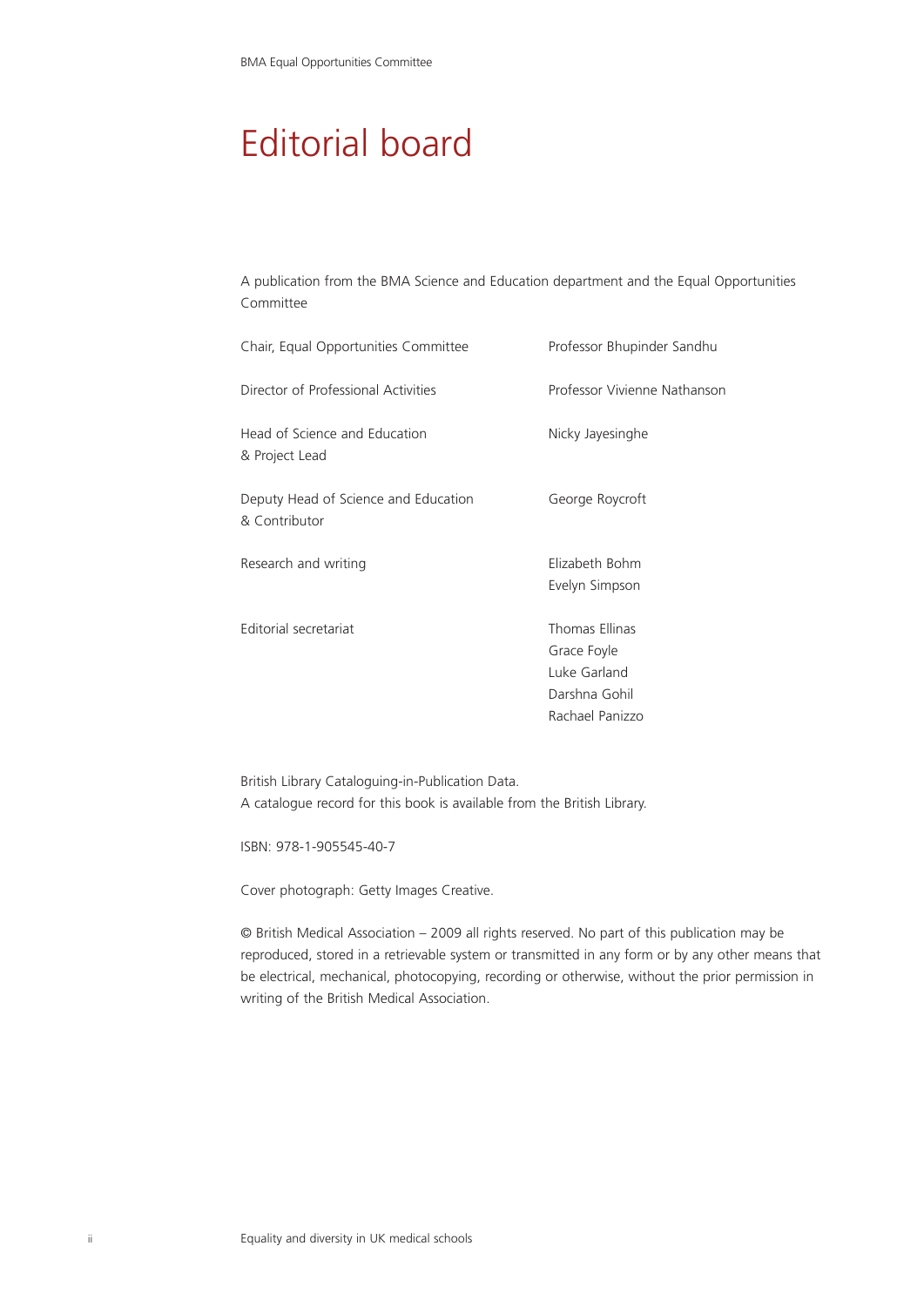### Equal Opportunities Committee

This report was prepared under the auspices of the Equal Opportunities Committee of the British Medical Association, whose membership for 2009/10 was as follows:

Professor Averil Mansfield President, BMA Dr Hamish Meldrum Chair of Council Dr David Pickersgill Treasurer, BMA Mr Tony Bourne **Chief Executive, BMA** Dr Kate Bullen Deputy Chair of Council Dr Kailash Chand Dr Timothy Crocker-Buque Dr Melanie Davies Dr Gloria Esegbona Dr Scarlett McNally Dr Keith Brent (co-optee) Mr Paul Deemer (co-optee) Elizabeth Denny (co-optee) Dr Michelle Drage (co-optee) Mr Hilal Fareed (co-optee) Dr Umesh Prabhu (co-optee) Dr Minha Rajput-Ray (co-optee) Dr Rosalind Ramsay (co-optee) Dr Salim Razak (co-optee) Dr Justin Varney (co-optee) Mr Chris Darke (observer) Mr Danny Lambe (observer) Mr Kevin McFadden (observer) Mr Jonathan Waters (observer)

Dr Peter Bennie Chair of the Representative Body, BMA Professor Bhupinder Sandhu Chair, Equal Opportunities Committee

Approval for publication as a BMA policy report was recommended by BMA Board of Professional Activities on 25 September 2009.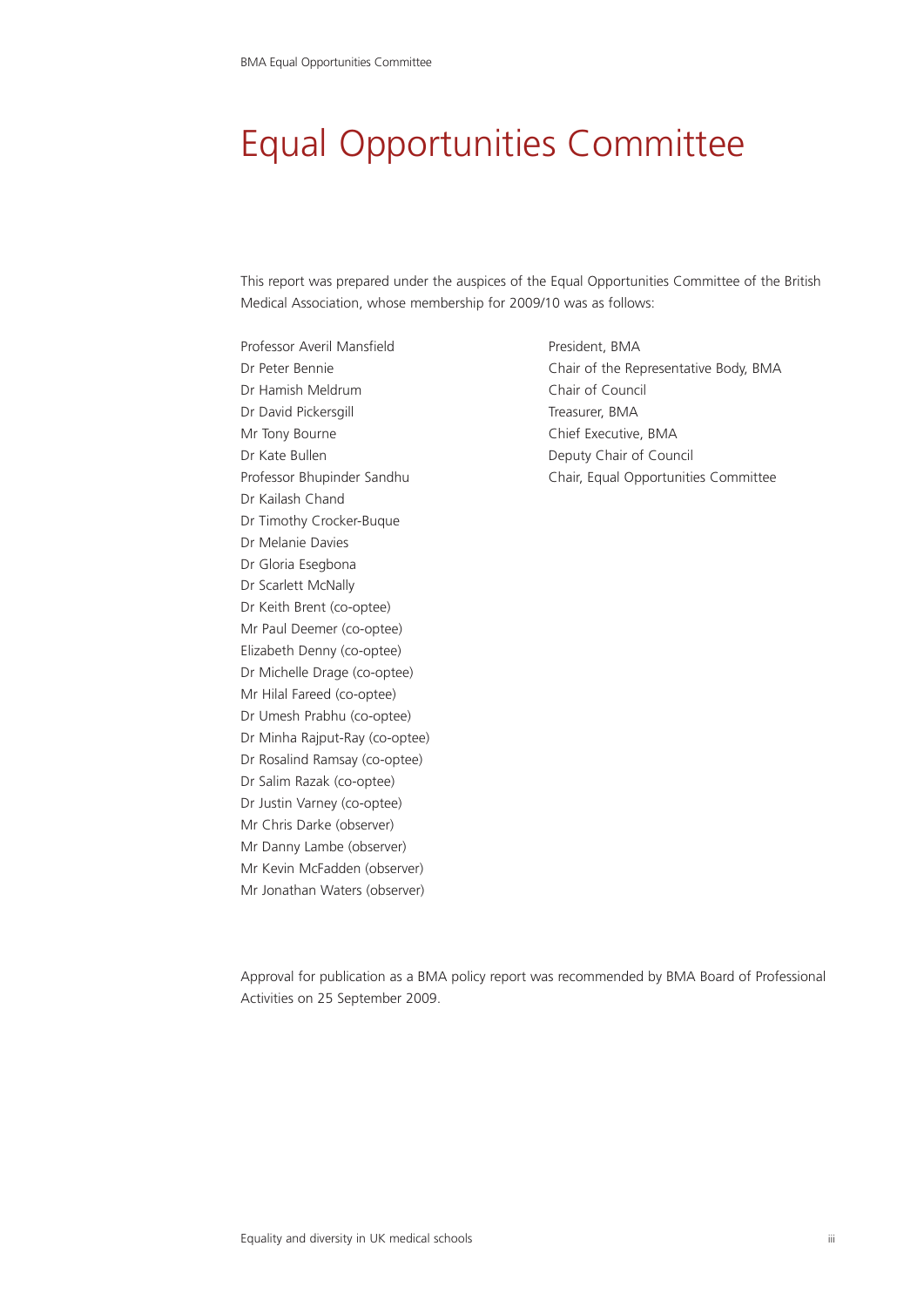## Acknowledgements

#### **Acknowledgments**

The association is grateful for the help provided by the BMA committees, outside experts and organisations. We would particularly like to thank:

**Dr Pamela Garlick**, Extended Medical Degree Programme Course Director, King's College London

**Professor Chris McManus**, Professor of Psychology and Medical Education, University College London

**BMA Library** for information and research support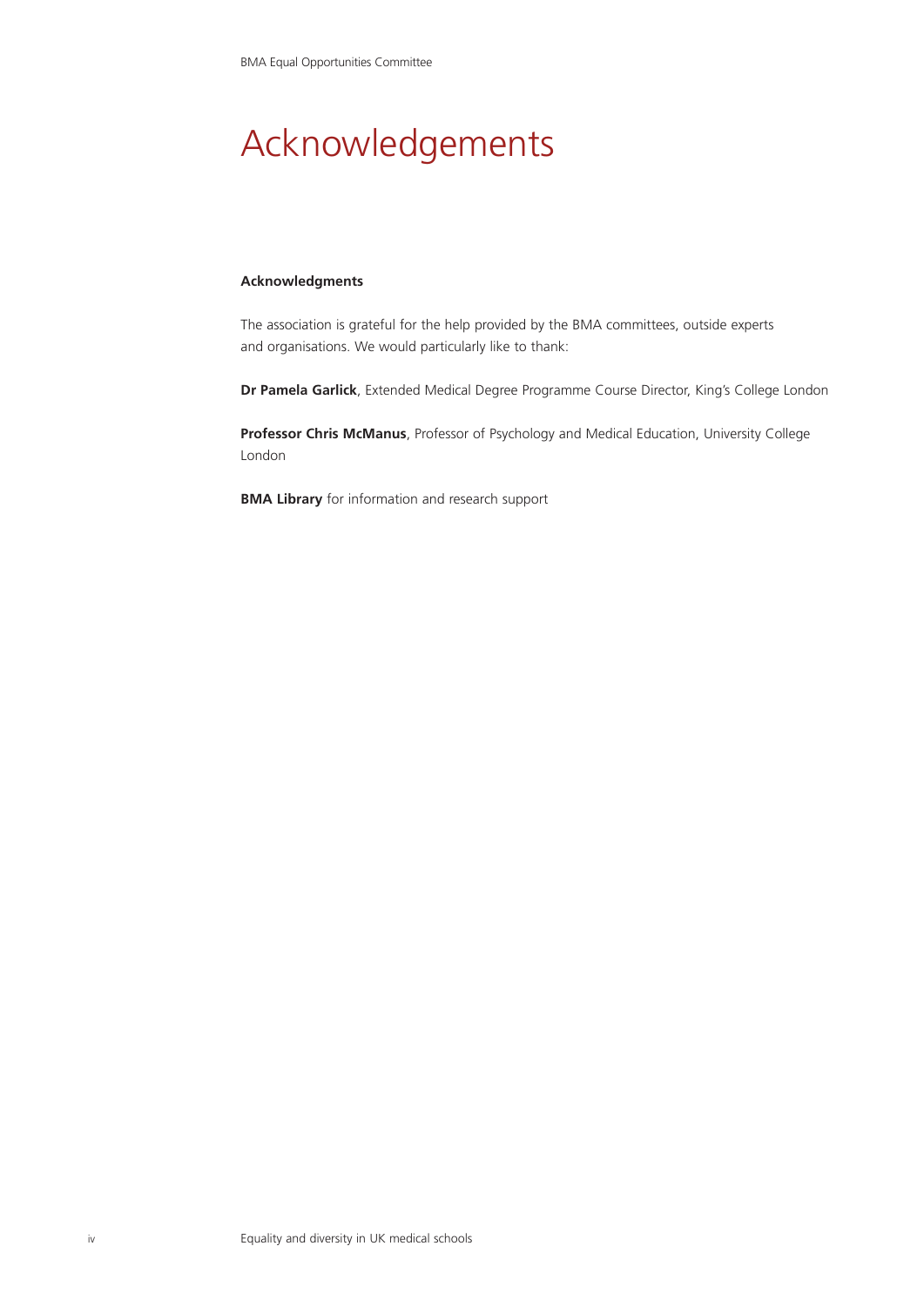## Abbreviations

| ARM           | Annual representative meeting                                         |
|---------------|-----------------------------------------------------------------------|
| <b>BMAT</b>   | <b>BioMedical Admissions Test</b>                                     |
| <b>CHMS</b>   | Council of Heads of Medical Schools (now the Medical Schools Council) |
| DDA.          | Disability Discrimination Act                                         |
| <b>DED</b>    | Disability Equality Duty                                              |
| <b>DfES</b>   | Department for Education and Skills                                   |
| DH            | Department of Health                                                  |
| <b>DIUS</b>   | Department for Innovation, Universities and Skills                    |
| EHRC          | Equalities and Human Rights Commission                                |
| EOC           | Equal Opportunities Committee                                         |
| <b>EWTD</b>   | European Working Time Directive                                       |
| <b>GAMSAT</b> | Graduate Medical Schools Admissions Test                              |
| <b>GLADD</b>  | Gay and Lesbian Association for Doctors and Dentists                  |
| <b>GMC</b>    | General Medical Council                                               |
| GP            | General Practitioner                                                  |
| <b>HEFCE</b>  | Higher Education Funding Council for England                          |
| <b>HEI</b>    | Higher education institution                                          |
| HESA          | Higher Education Statistics Agency                                    |
| LGB           | Lesbian, gay or bisexual                                              |
| <b>MRCP</b>   | Membership of the Royal Colleges of Physicians Examination            |
| MSC.          | Medical Students Committee                                            |
| NS-SEC        | National Statistics Socio-economic Classification                     |
| <b>OFFA</b>   | Office for Fair Access                                                |
| OSCE          | Objective Structured Clinical Examination                             |
| PQA           | Post-qualification applications                                       |
| QAA           | Quality Assurance Agency for Higher Education                         |
| <b>SPA</b>    | Supporting Professionalism in Admissions Programme                    |
| SpR           | Specialty registrar                                                   |
| <b>UCAS</b>   | Universities and Colleges Admissions Service                          |
| <b>UCCA</b>   | Universities Central Council on Admissions                            |
| UK            | United Kingdom                                                        |
| <b>UKCAT</b>  | United Kingdom Clinical Aptitude Test                                 |
| <b>USA</b>    | United States of America                                              |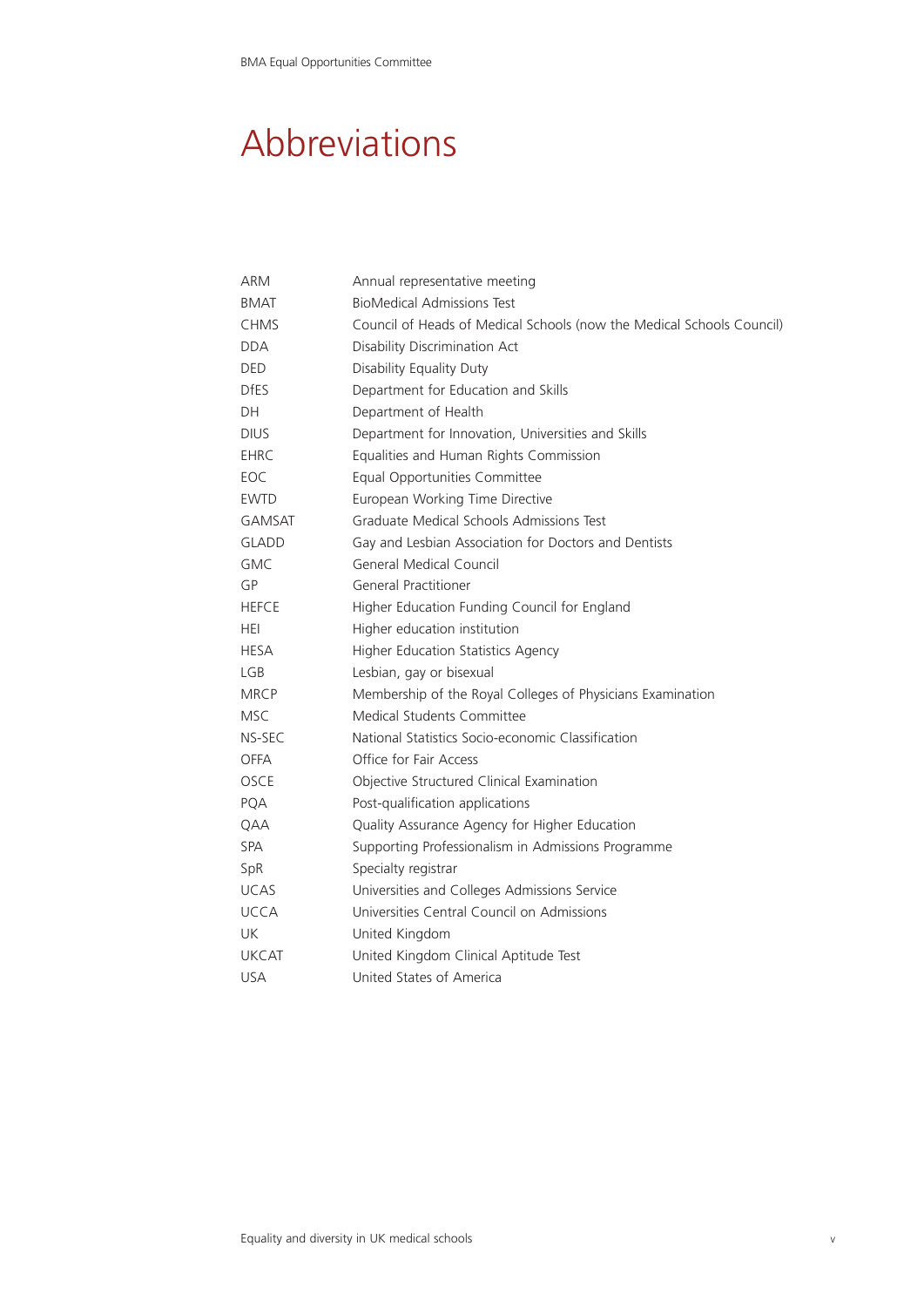### Foreword

In recent decades, the student composition of medical schools has changed with regards to the age, ethnicity and gender of students. Many of these changes have made a positive contribution to the medical profession and have gone some way to increasing the extent to which the profession reflects wider society. The demography of medical schools remains an enormously important topic of discussion. This report updates *The demography of medical schools* discussion paper which was published in 2004 under the auspices of the BMA Board of Medical Education. It examines issues faced by medical school applicants and students in relation to the following areas: socio-economic background, age, ethnicity, gender, sexual orientation, trans issues, disability and religion or belief. The report also examines admission policies and procedures.

As the 2009 report from the Panel on Fair Access to the professions recently highlighted, access to a professional career in the UK has become more and more inflexible over time.<sup>1</sup> Despite demographic changes in medical schools, the majority of medical school students are still drawn from professional and managerial backgrounds. The age, ethnicity and gender profile of medical school students continues to raise important questions, both about the structure of medical education and about the future composition of the profession.

This report is intended to outline the current demography of medical schools, to highlight important questions for discussion and to identify areas which would benefit from further research. It is hoped that it will be informative and form a basis for debate and future policy decisions. The BMA Equal Opportunities Committee is committted to promoting equality and diversity for the medical workforce, including a strong focus at the medical school level. The committee advises the BMA on matters relating to equality of opportunity within medical education.

supender Sandl

Professor Bhupinder Sandhu Chair, Equal Opportunities Committee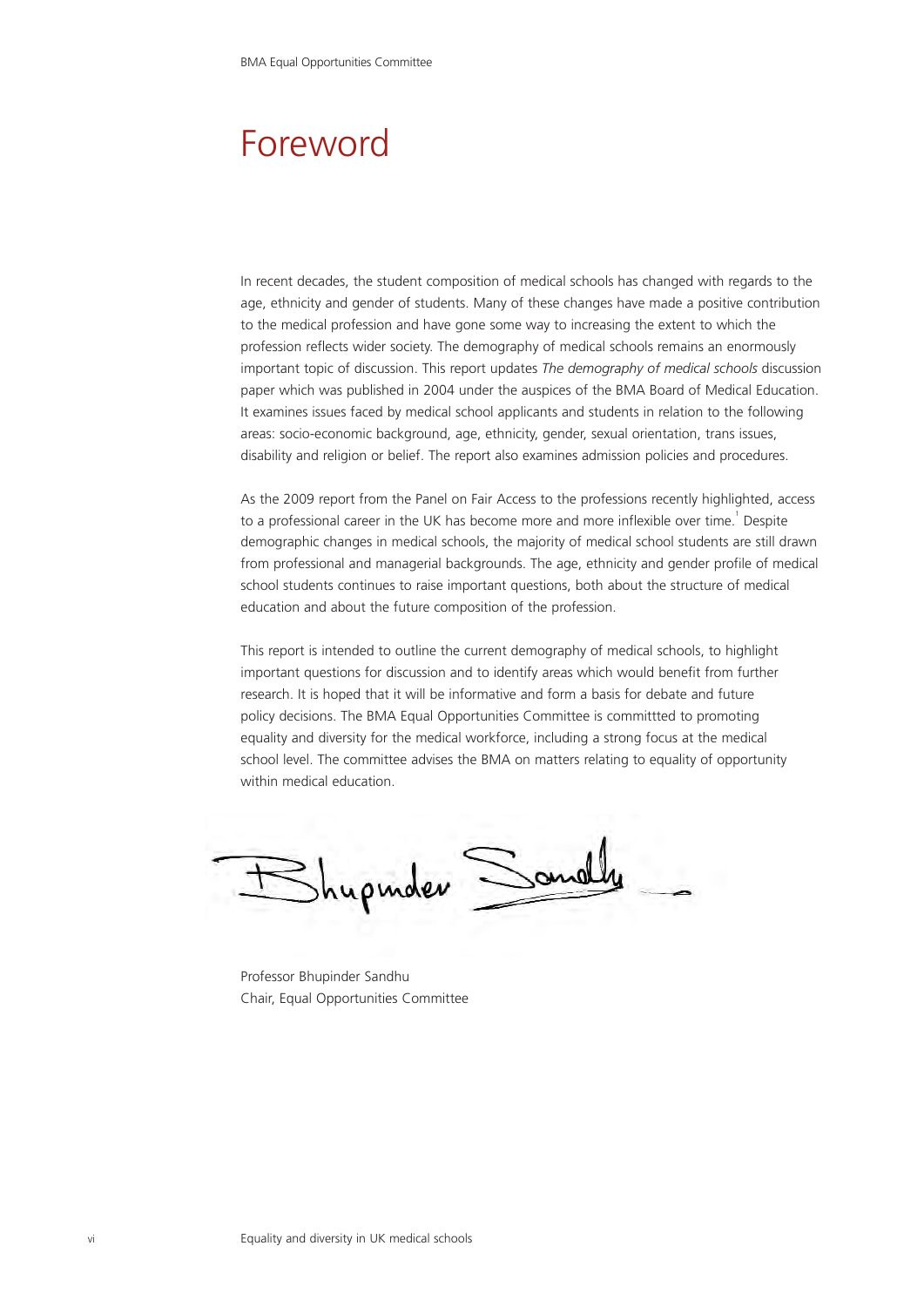### **Contents**

| <b>Section summaries</b>                                                              | 1              |
|---------------------------------------------------------------------------------------|----------------|
| <b>Section 1: Introduction</b>                                                        | 6              |
| Supporting equality of opportunity in medical school admissions and medical education | 6              |
| Equality and diversity issues in medical admissions and medical education             | $\overline{7}$ |
| Structure and content of this report                                                  | 10             |
| Section 2: Socio-economic background                                                  | 11             |
| The quality of data on socio-economic background                                      | 11             |
| The social composition of medical schools                                             | 12             |
| Examining the policy context: widening participation in higher education              | 17             |
| Why is medicine dominated by students from higher socio-economic grades?              | 18             |
| Medical school initiatives to widen participation                                     | 20             |
| The impact of graduate medical programmes on socio-economic diversity                 | 24             |
| The costs of studying medicine                                                        | 24             |
| Summary                                                                               | 28             |
| Questions for discussion                                                              | 28             |
| <b>Section 3: Age</b>                                                                 | 30             |
| Applications and acceptances to medical school by age                                 | 30             |
| Access courses                                                                        | 33             |
| New medical schools                                                                   | 34             |
| Graduate entry to medical school                                                      | 34             |
| Implications of graduate entry and an increasing proportion of mature students        | 35             |
| The impact of age discrimination legislation                                          | 38             |
| Summary                                                                               | 40             |
| Questions for discussion                                                              | 40             |
| <b>Section 4: Ethnicity</b>                                                           | 42             |
| Application and acceptance to medical school by ethnicity                             | 42             |
| Does the ethnicity of medical students matter?                                        | 47             |
| Acceptance rates to medical school by ethnic origin                                   | 48             |
| Ethnicity, educational attainment and aspirations                                     | 49             |
| Ethnicity and social class                                                            | 52             |
| Disadvantage in selection and discrimination                                          | 54             |
| Ensuring equality of opportunity                                                      | 56             |
| Performance at medical school                                                         | 58             |
| Summary                                                                               | 59             |
| Questions for discussion                                                              | 59             |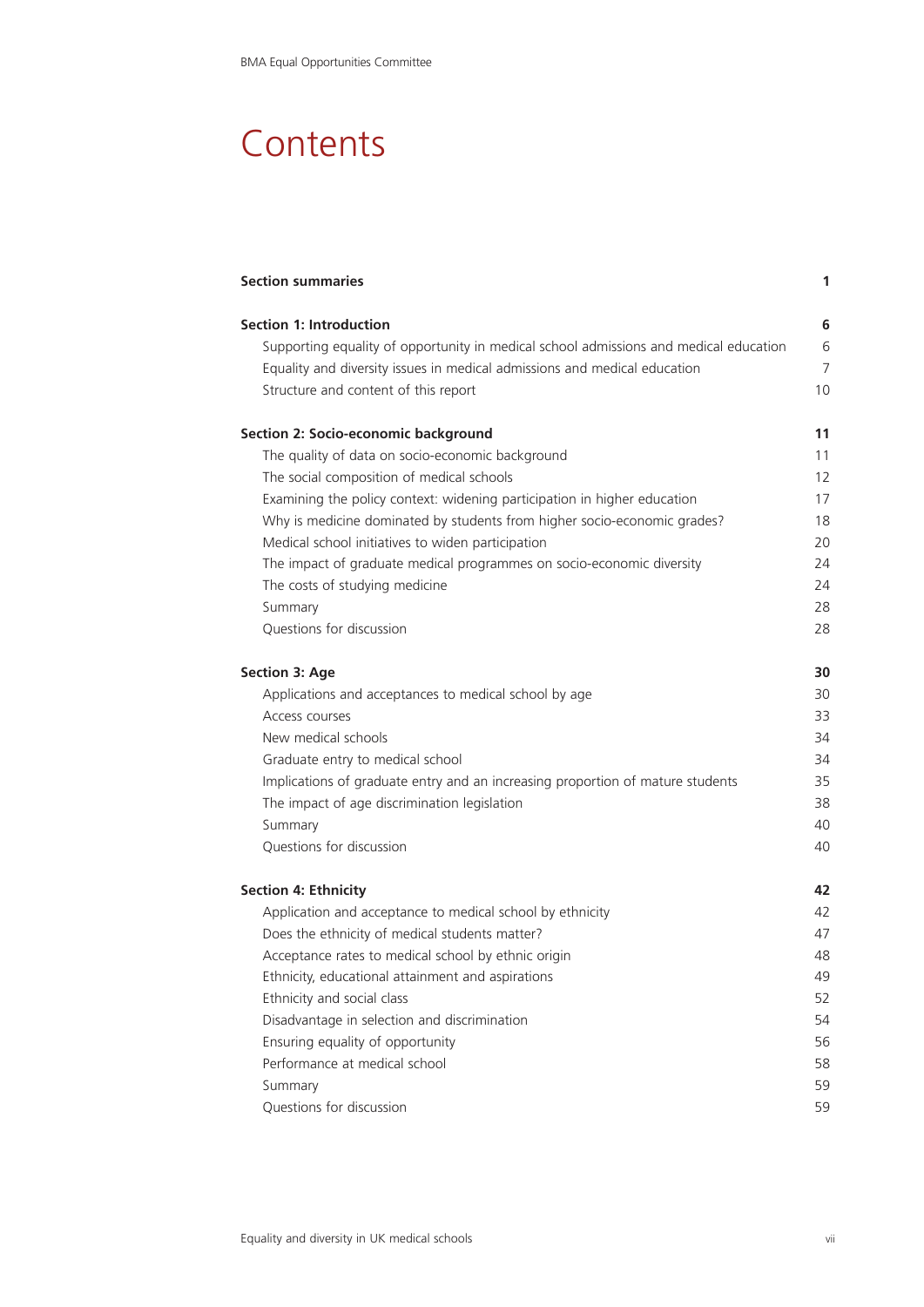| <b>Section 5: Gender</b>                                                       | 61  |
|--------------------------------------------------------------------------------|-----|
| The changing gender profile of medical schools                                 | 61  |
| Understanding the changing gender ratio in UK medical schools                  | 63  |
| Gender and the experience of medical school                                    | 66  |
| Implications of the gender ratio of medical students for the medical workforce | 67  |
| Gender representation across the medical specialties                           | 69  |
| Summary                                                                        | 71  |
| Questions for discussion                                                       | 71  |
| <b>Section 6: Disability</b>                                                   | 72  |
| Defining disability                                                            | 72  |
| Disability and the UK medical profession                                       | 72  |
| Disability equality legislation                                                | 73  |
| Disabled students in applications and acceptances to UK medical schools        | 74  |
| Disability equality in admissions to medical school                            | 76  |
| Disability equality in medical education                                       | 77  |
| Summary                                                                        | 79  |
| Questions for discussion                                                       | 79  |
| Section 7: Sexual orientation and trans issues                                 | 80  |
| Sexual orientation and the medical workplace                                   | 80  |
| Lesbian gay and bisexual students in medical education                         | 82  |
| Trans medical students                                                         | 84  |
| Summary                                                                        | 87  |
| Questions for discussion                                                       | 87  |
| Section 8: Religion and belief                                                 | 88  |
| Students with a religion or belief in medical schools                          | 88  |
| Diversity and medical education                                                | 90  |
| Summary                                                                        | 91  |
| Questions for discussion                                                       | 91  |
| Section 9: Admissions policy and procedures                                    | 93  |
| Selection for medical school                                                   | 93  |
| Academic record                                                                | 95  |
| Intellectual aptitude and psychometric testing                                 | 98  |
| School and referee reports                                                     | 100 |
| Self reports                                                                   | 100 |
| Personal interview                                                             | 101 |
| Structured tasks and observed group activity                                   | 102 |
| Summary                                                                        | 103 |
| Questions for discussion                                                       | 103 |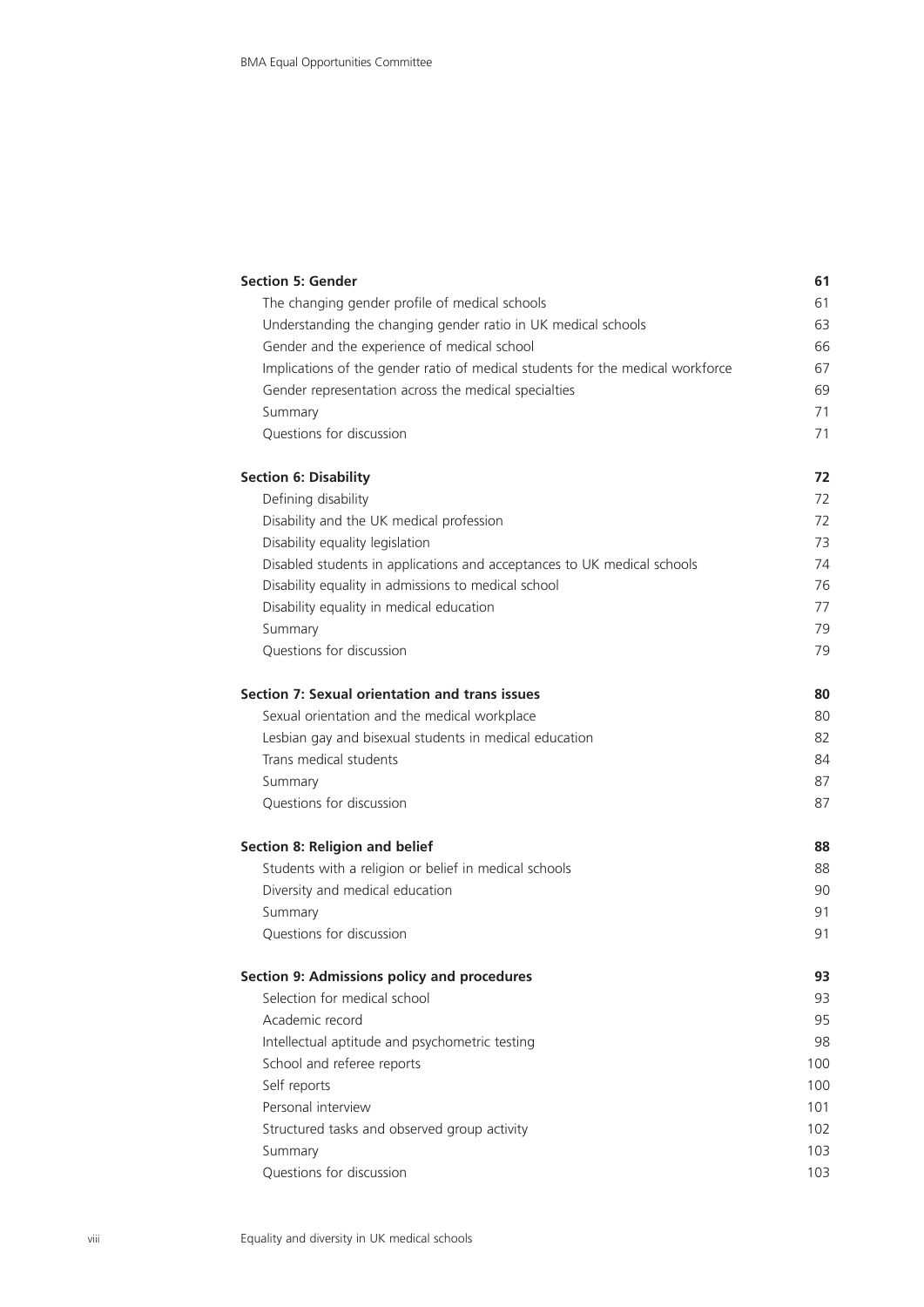| <b>Appendix 1</b>                                              | 104 |
|----------------------------------------------------------------|-----|
| Number and percentage of applicants and accepted applicants    |     |
| to medical school by socio-economic group 2003-08              |     |
| <b>Appendix 2</b>                                              | 105 |
| Number and percentage of UK applicants and accepted applicants |     |
| to medical school by age 2003-08                               |     |
| <b>Appendix 3</b>                                              | 106 |
| Number and percentage of UK applicants and accepted applicants |     |
| to medical school by ethnic origin 2003-08                     |     |
|                                                                |     |
| <b>Appendix 4</b>                                              | 107 |
| Number and percentage of UK applicants and accepted applicants |     |
| and acceptance rate by gender 2003-08                          |     |
| <b>References</b>                                              | 108 |
|                                                                |     |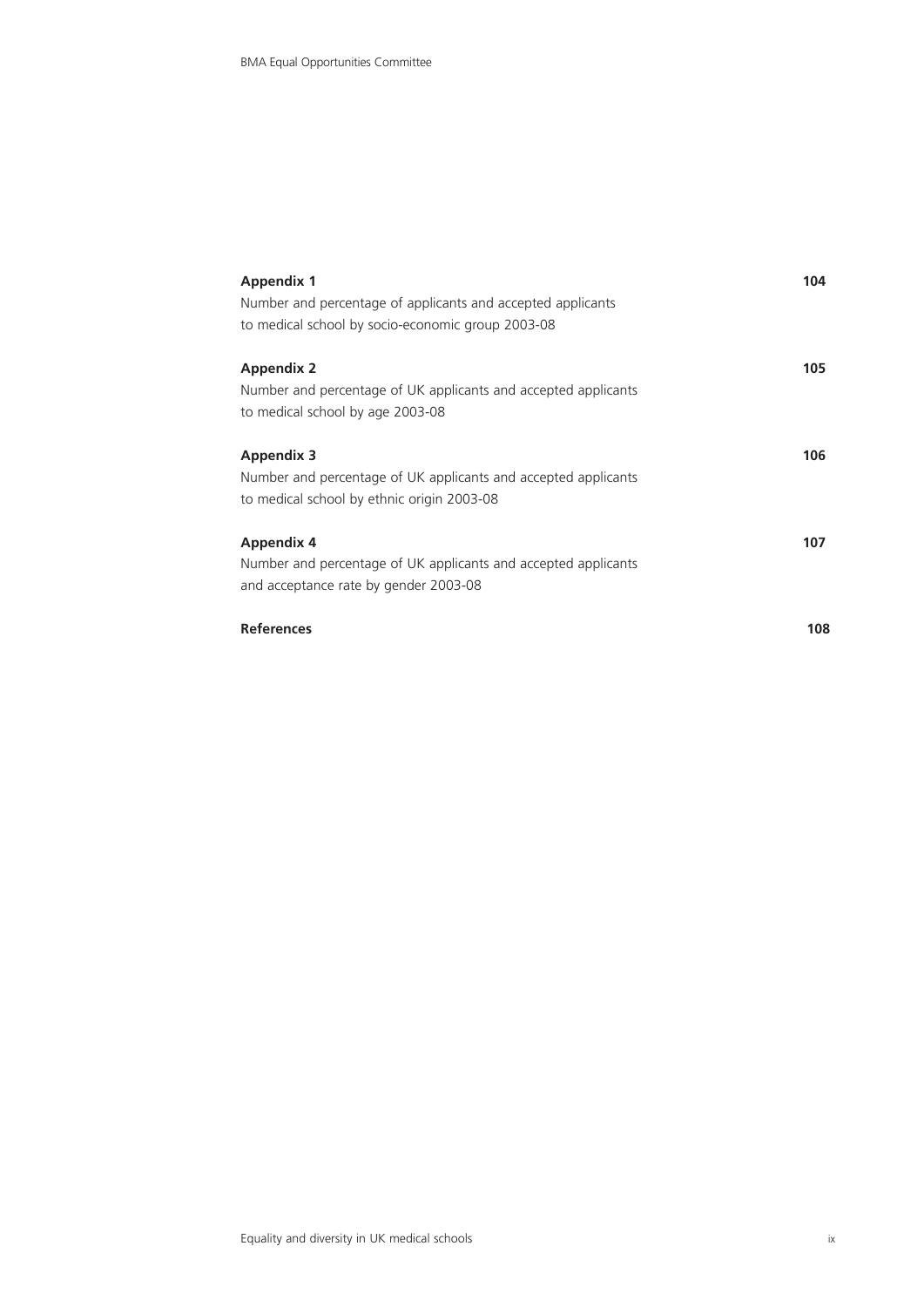## Tables and figures

| Figure 1  | UK applicants to medical school by socio-economic group 2003-08               | 14 |
|-----------|-------------------------------------------------------------------------------|----|
| Figure 2  | UK accepted applicants to medical school by socio-economic group 2003-08      | 14 |
| Figure 3  | UK acceptance rate by socio-economic group 2003-08                            | 16 |
| Figure 4  | UK applicants to medical school by age group 1996-2008                        | 31 |
| Figure 5  | UK accepted applicants to medical school by age group 1996-2008               | 31 |
| Figure 6  | UK acceptance rates to medical school by age group 1996-2008                  | 33 |
| Figure 7  | UK applicants to medical school by ethnic origin 2003-08                      | 44 |
| Figure 8  | UK accepted applicants to medical school by ethnic origin 2003-08             | 44 |
| Figure 9  | UK acceptance rates to medical school by ethnic origin 2003-08                | 46 |
| Figure 10 | Percentage of pupils achieving five or more A*-C grades at GCSE or            |    |
|           | equivalent by gender and ethnic group in England 2008                         | 51 |
| Figure 11 | UK accepted applicants to medical school by ethnic origin and                 |    |
|           | socio-economic group 2003                                                     | 53 |
| Figure 12 | UK accepted applicants to medical school by ethnic origin and                 |    |
|           | socio-economic group 2008                                                     | 53 |
| Figure 13 | UK applicants and accepted applicants to medical school by                    |    |
|           | gender 2003-08                                                                | 62 |
| Figure 14 | UK acceptance rates to medical school by gender 2003-08                       | 62 |
|           |                                                                               |    |
| Table 1   | Percentage of UK applicants and accepted applicants to medical                |    |
|           | school by socio-economic group 2003-08                                        | 13 |
| Table 2   | Acceptance rates of UK applicants to medical school by                        |    |
|           | socio-economic group 2003-08                                                  | 15 |
| Table 3   | Percentage of UK applicants and accepted applicants to medical                |    |
|           | school by age 1996-2008                                                       | 30 |
| Table 4   | Acceptance rate to medical school by age 1996-2008                            | 32 |
| Table 5   | Percentage of UK applicants and accepted applicants to medical                |    |
|           | school by ethnic origin 2003-08                                               | 43 |
| Table 6   | Acceptance rates of UK applicants to medical school by ethnic origin          |    |
|           | 2003-08                                                                       | 46 |
| Table 7   | Percentage of pupils achieving five or more A* to C grades at GCSE            |    |
|           | by gender and ethnicity                                                       | 50 |
| Table 8   | Percentage of applicants and accepted applicants to all medical schools by    |    |
|           | gender and acceptance rates by gender 2003-08                                 | 61 |
| Table 9   | The four fundamental duties of medical schools to disabled people             | 74 |
| Table 10  | UK applicants and accepted applicants to medical school by disability 2003-07 | 75 |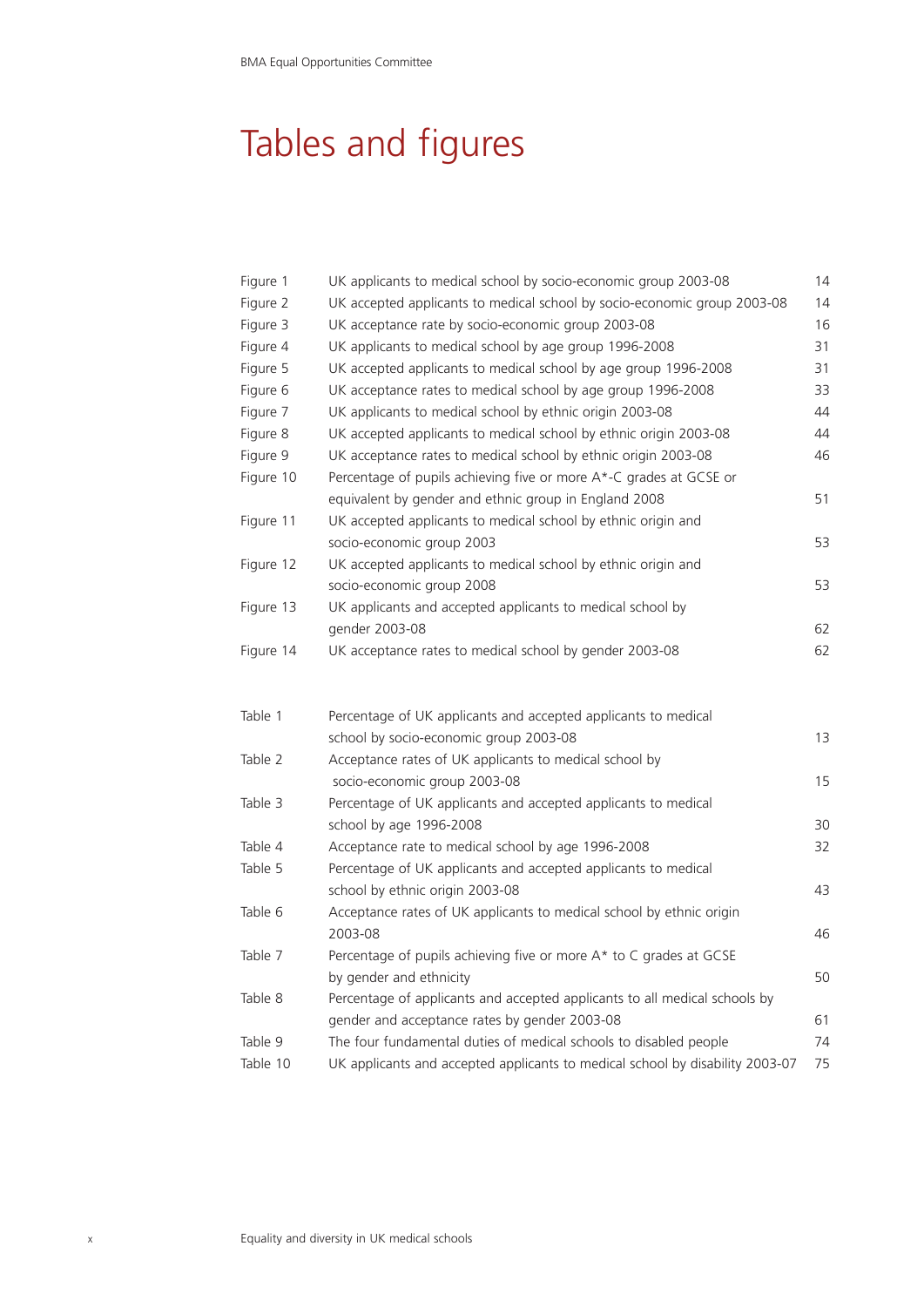### Section summaries

Below are the summaries and questions for discussion for each diversity section.

#### **Socio-economic background – summary**

The socio-economic status of students at medical schools in the UK has changed very little over time. The majority of students still come from professional and managerial backgrounds. This reflects the situation across the professions in the UK as highlighted in the 2009 report from the Panel on Fair Access to the Professions. An important factor in the underrepresentation of other socio-economic groups seems to be their low rates of application – a phenomenon that is likely to be due to a complex combination of factors – and a consistently lower acceptance rate. Financial considerations may be one important barrier to a wider social mix of medical school applicants and this means that the heavy burden of debt experienced by most medical students is an increasingly serious issue. Initiatives to raise aspirations and to support applicants are likely to be important in widening access to medical school.

#### **Socio-economic background – questions for discussion**

- How can the key reasons behind the low application and acceptance rates to medical school from lower socio-economic groups be identified?
- How can medical schools ensure that they are getting the best candidates from the broadest socio-economic groups?
- What are the options for widening access to medical school?
- How can the effect of top-up tuition fees on the demography of medicine be monitored?
- What is the effect of students' increasing need to manage debt by seeking part-time employment during term time?
- How could the current bursary system be improved to support widening participation initiatives?
- Does the content of applications from students of different economic groups differ in style or substance?
- What impact does graduate entry have on widening participation?
- Would lowering the minimum academic criteria required for entry to medical school increase the number of applications received from students from lower socio-economic groups? Would this have any impact on the number of students successfully graduating from medical school?
- What effect does the absence of tuition fees for Scottish students studying at Scottish medical schools have on applications to medical schools? Does reducing the overall cost by removing tuition fees help encourage Scottish students from lower socio-economic groups?

#### **Age – summary**

A higher proportion of applicants under the age of 21 receive acceptances compared to other age groups; mature applicants sometimes appear to be at a disadvantage. At the same time, the past decade has seen a definite shift in the age pattern of medical students, so that about one in five students accepted into medical degrees is now aged 21 or over. This suggests that medical schools may be adopting a more favourable attitude towards older applicants. This changing demography of medical schools may be due partly to the effect of graduate-entry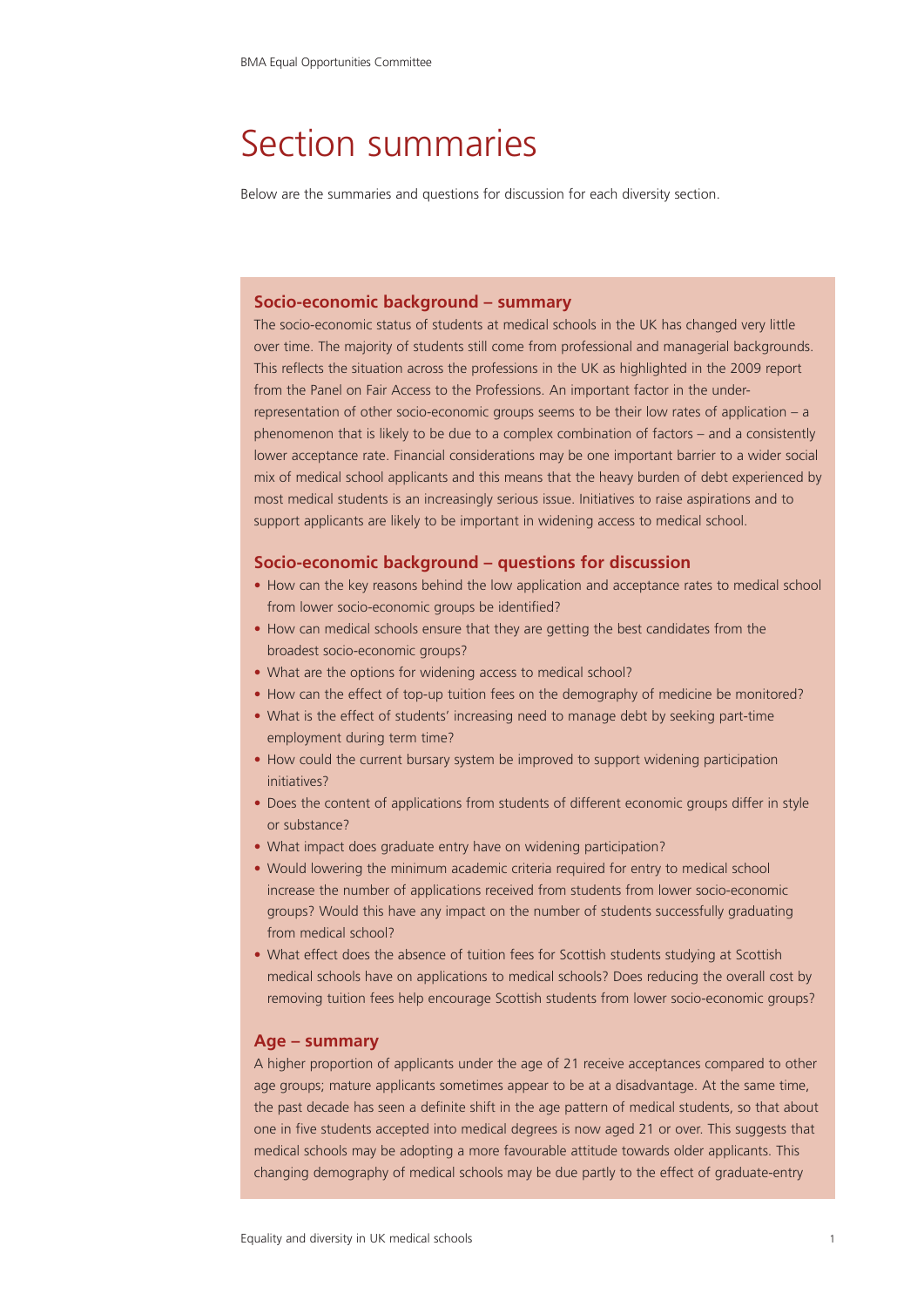programmes, new medical schools and access courses, all of which have helped to reduce barriers to medical school faced by older students. There are several perceived advantages of admitting mature students to medical school, such as a better developed communications skills and capacity to deal with others. There is little conclusive research, however, on the differences in outcome between older and more traditional students. Mature and graduate students still face problems in entering medicine, including financial barriers.

#### **Age – questions for discussion**

- Why is the acceptance rate of applicants aged under 21 higher than in any other age group?
- What is the optimal age range for entry to medical school?
- Should the UK increase the number of graduate-entry students?
- Why are all medical schools not offering graduate entry and widening access courses?

#### **Ethnicity – summary**

Medicine attracts a higher proportion of ethnic minority students when compared to the general university population. This proportion seems to have remained relatively stable in recent years. There are large differences in the acceptance rates among the different ethnic groups. This could be due to factors including educational differences, social class and direct or indirect discrimination. In the case of ethnicity it appears to be especially important that medical schools' selection and assessment processes are evaluated and made as transparent, fair and objective as possible. It is also crucial to ensure that discrimination does not reduce the chances of success at medical school for ethnic minority students.

#### **Ethnicity – questions for discussion**

- What are the best ways of raising expectations among pupils from under-represented minority ethnic groups to encourage them to apply for medical school?
- How can the ethnicity of medical school applicants and acceptances be monitored most robustly?
- What are the most important steps that should be taken to ensure equality of opportunity in medical schools?
- Why do some minority ethnic groups (eg Black-African) have a significantly lower acceptance rate compared to applicants from other ethnic origins?

#### **Gender – summary**

The number of female applicants and acceptances to medical schools has increased over time. From 2004 the trend of an increasing proportion of women applying to medical school seems to have stabilised. Although female students accepted to medical school are still in the majority (56% in 2008), there has been a slight reduction in the proportion of women accepted since 2004. Long-term social trends have contributed to the strong representation of women in UK medical schools. Other factors influencing this changing gender profile may include curricula and examination changes in schools and medical education, and the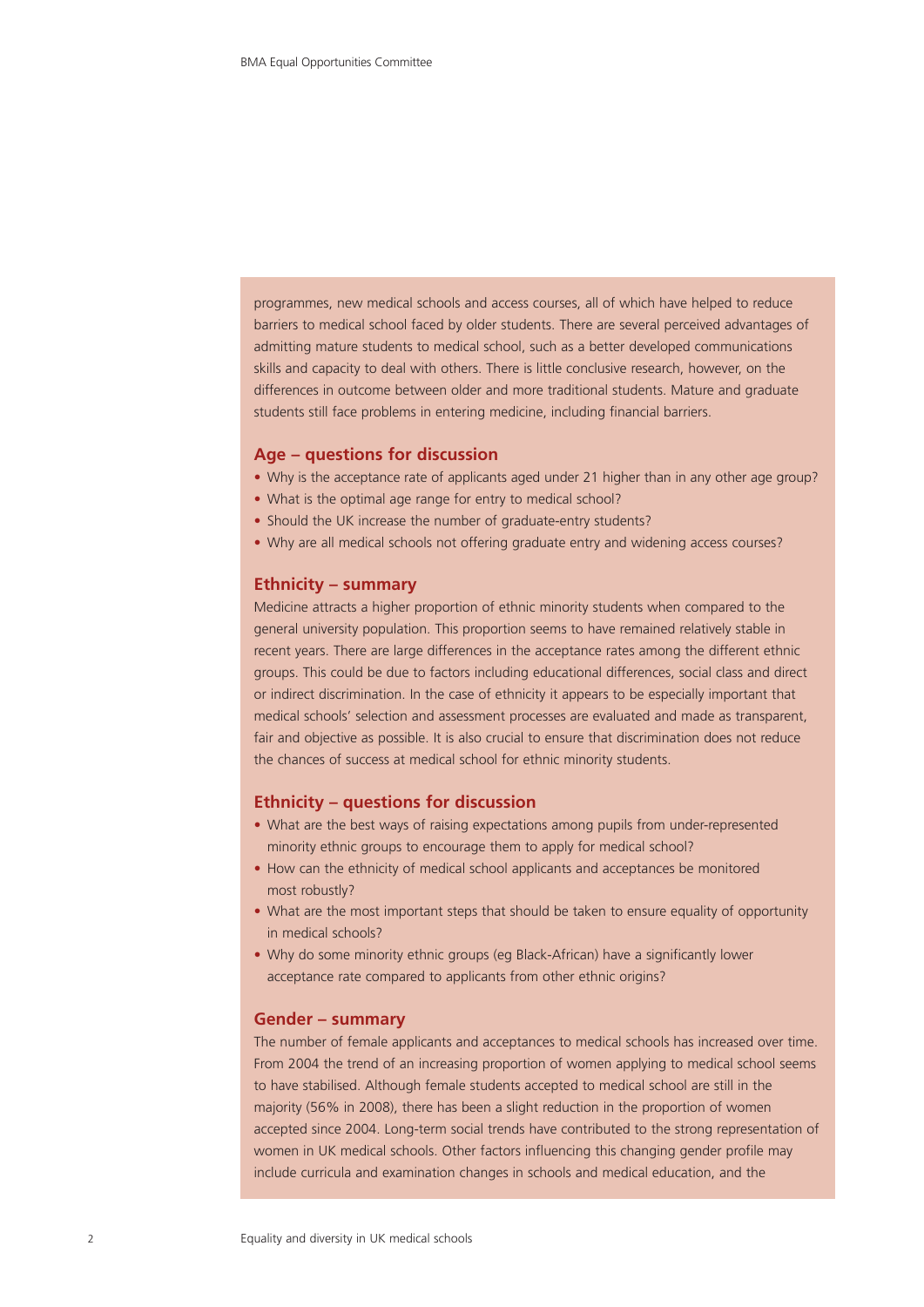changing nature of medical careers. Changing attitudes towards medical careers among men have not yet been adequately explored but this too may be a factor in the increasing proportion of female medical students. In terms of the experience of medical education it seems that both men and women may experience discrimination on account of their gender. Particularly important is the slight underachievement of male students in medical examinations, and the suggestion that students experience a 'hidden curriculum', which perpetuates gender stereotypes associated with certain medical career paths. The role of gender in medical education remains an important topic for future research. Recent years have seen concern about the implications of a higher proportion of women joining the medical workforce. There is a need to ensure that academia and all specialties address flexible training and childcare provision so that they attract the most talented students and doctors.

#### **Gender – questions for discussion**

- What are the main reasons for the consistently higher proportion of women applicants and medical students and lower proportion of male applicants and medical students?
- How can more students be attracted to apply to medical school from hard-to-reach demographic groups such as White and Black Caribbean young men?
- What are the future workforce and health policy implications of the increasing proportion of women medical students?
- What can be done to remove the barriers to women's career progression across all specialties and in academic medicine?
- How can we address the under-representation of women in leadership roles?
- How can the NHS be more family-friendly so that men and women can combine their career with looking after their children or dependent relatives?
- How can doctors who want to take a career break be facilitated to return back to the workforce?

#### **Disability – summary**

Medicine seems to attract a lower proportion of disabled students than that found in the general university population, although this may partly be due to the particular reluctance of applicants to disclose information on impairments. Traditionally medical schools were unwilling to accept disabled students and disabled medical students and doctors faced considerable attitudinal barriers from colleagues and patients. There has been some improvement since the mid 1990s, as legal and cultural shifts have led to a more positive view of disabled students and doctors. Although not every disabled student will meet the General Medical Council's (GMC) fitness to practice guidelines for medical students, medical schools now have a duty to encourage disabled people to apply. Medical schools must ensure that the course information they provide supports this duty. It is also important to ensure that application processes do not present unnecessary barriers to disabled applicants. Medical schools must also ensure that reasonable adjustments are made so that the needs of disabled students who are accepted into medical school are met.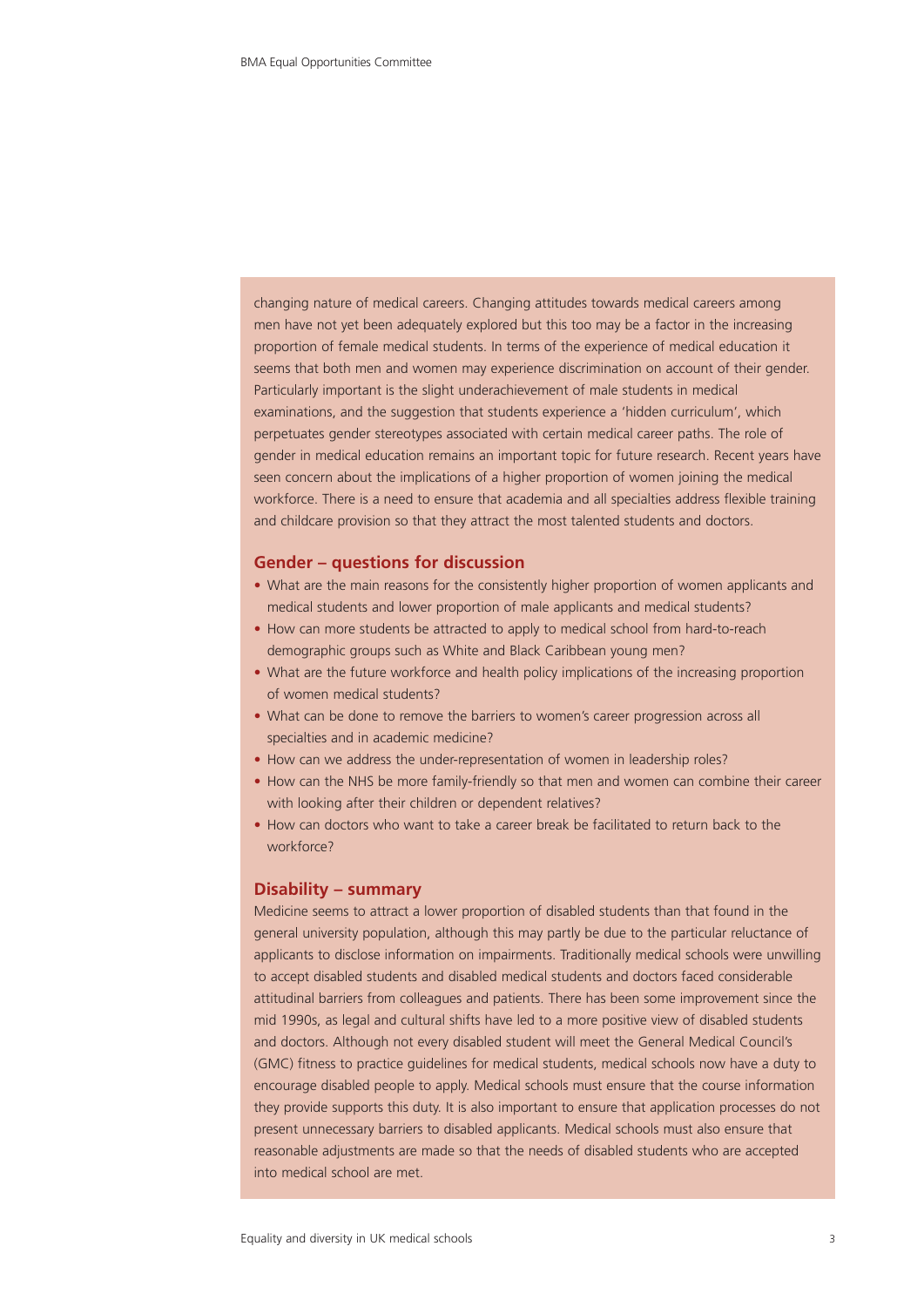#### **Disability – questions for discussion**

- What are the best ways to ensure there are no unnecessary barriers for disabled medical students?
- What is the best way to assess the under-reporting of impairments and the barriers to reporting?
- Should there be guidance on how specific impairments may affect an individual's ability to study and practise medicine?
- How can medicine be better promoted as a potential career for disabled people?

#### **Sexual orientation and trans issues – summary**

Research indicates that lesbian, gay or bisexual (LGB) students and trans medical students experience discrimination and harassment, from patients and from colleagues. There is a need for both LGB and trans students to be able to access strong pastoral support, especially those who choose to 'come out' or 'transition' at medical school. Encouraging LGB and trans role models and incorporating LGB and trans health issues throughout the medical education curricula are likely to be of particular benefit to LGB and trans medical students, as well as future patients and doctors. The lack of data on LGB and trans medical students needs to be addressed so that their experiences in medical school can be monitored, especially incidences of bullying or harassment. Medical schools should ensure that policies that condemn discrimination are published and frequently distributed.

#### **Sexual orientation and trans issues – questions for discussion**

- What would be the best way to support LGB and trans medical students?
- How can medical schools promote understanding of LGB and trans needs?
- What are the most important steps that should be taken to reduce discrimination within medical schools?

#### **Religion and belief – summary**

It is important that medical schools are aware of the needs of students with a religion or belief, and that appropriate provision for these students is made. In particular, pastoral care systems and policies on religion and belief should be well publicised. Where students wish to wear religious dress, ease of communication with patients should be a priority. This is unlikely to be impeded by the most commonly worn forms of religious dress in the UK.

#### **Religion and belief – questions for discussion**

- What are they best ways to ensure that patients are not disadvantaged by doctors' religions or beliefs?
- How can we improve teaching on religion and belief at all stages of medical education so that students and doctors are best prepared to look after patients from a diverse population?
- Would data collection on religion and belief improve the experience of students and patients?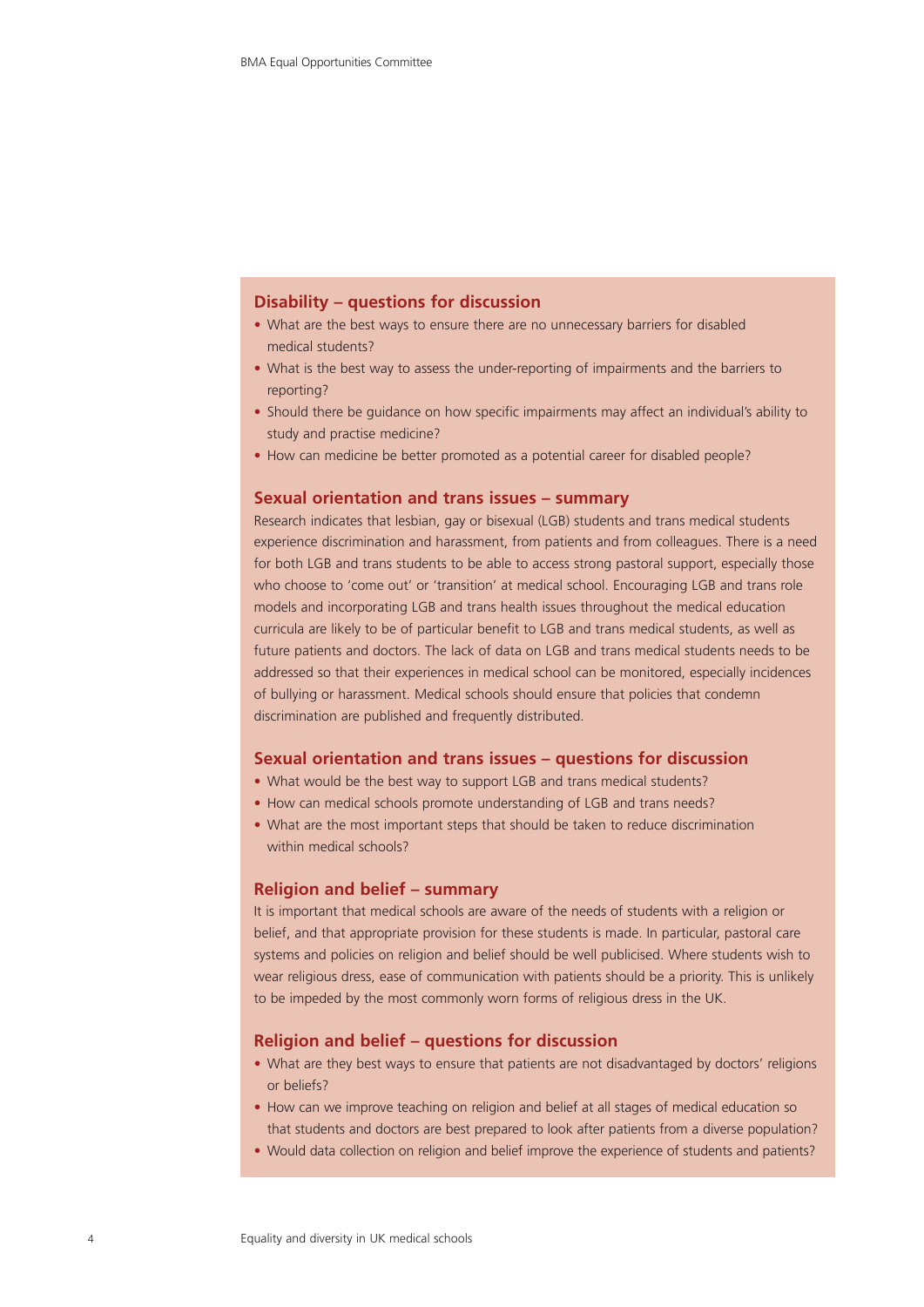#### **Admissions policy and procedures – summary**

The medical school selection process plays a vital role in determining the composition of the medical profession. The task of selecting students from a pool of well-qualified applicants is complex and demanding. There is evidence that certain groups of students seem to face disadvantage in selection to medical school. As a result, this has raised concern about the fairness of selection procedures and placed a stronger emphasis on the need for transparency and equal opportunity in the admissions process. In 2004, the Schwartz report recommended that merit should be the basis for entry to higher education, but that admissions procedures should also include a more holistic assessment of candidates' potential. There are many types of instruments used to select students for medical school; these may include academic record, school report, referees' reports, self reports, cognitive or intellectual aptitude tests, psychometric tests, structured tasks, organised group activity and interviews. There is considerable uncertainty about the weight given to these different aspects of the admissions process.

#### **Admissions policy and procedures – questions for discussion**

- What are the most effective instruments for selecting medical students?
- What steps, if any, should be taken to make selection as fair as possible?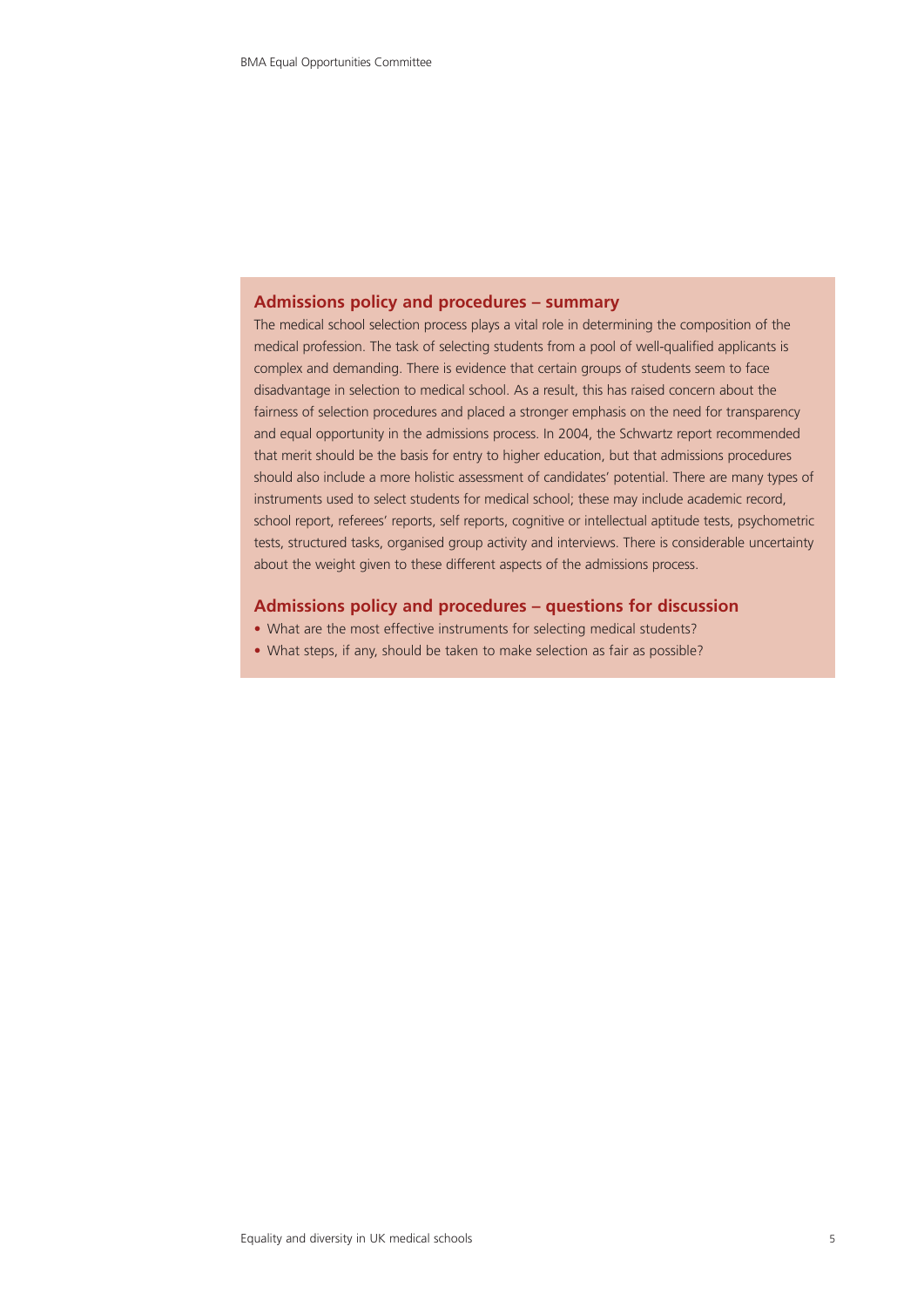### Section 1: Introduction

#### **Supporting equality of opportunity in medical school admissions and medical education**

Medicine has long been one of the most popular, fulfilling and prestigious career choices in the United Kingdom (UK). It is essential that there is equality of opportunity to enter this rewarding career path and that the process of admission is transparent. The process of medical education should also allow students from all backgrounds an equitable chance to succeed as medical students and as doctors. This report aims to give a concise, accessible account of the major issues surrounding equality of access to medical school. It provides medical academics, policymakers, and current and prospective students with relevant statistics and with a focused discussion of the major barriers facing particular groups. The report highlights issues relevant to socio-economic background, age, ethnicity, gender, disability, sexual orientation, trans issues and religion or belief. For those wishing to work towards widening participation in medicine for all these groups, whether at a national, local or university level, this report will be a source of information and data that can be used to make the case for improvement.

This report addresses a resolution from the 2008 BMA's annual representative meeting (ARM) that the Association:

- (i) review the new medical school entry examination (UK Clinical Admissions Test (UKCAT)) with a view to effectiveness and the implications of the cost to candidates
- (ii) investigate the causes of any under-representation of minority ethnic groups and those from poorer socio-economic groups within medical schools
- (iii) lobby relevant bodies to acknowledge and address discrepancies in the representation of ethnic and socio-economic groups in medical schools.

This 2008 policy reflects a longstanding BMA commitment to equality and diversity in medical education. Several publications have demonstrated this commitment. In 2004, for example, the Board of Medical Education produced its report, *The demography of medical* schools*: a discussion paper*, which gave an in-depth account of the academic research into barriers facing students seeking entry to medical school.<sup>2</sup> The BMA Equal Opportunities Committee's (EOC) 2004 report, *Career barriers in medicine: doctors' experiences,* highlighted key barriers facing ethnic minority doctors, women doctors, disabled doctors, and lesbian, gay, and bisexual (LGB) or trans doctors. This report suggested that focusing on equality and diversity at the medical school level would have a profound effect in improving the situation for the profession as a whole.<sup>3</sup> In 2008, the EOC and the BMA Medical Education Sub-Committee produced a web resource that identified a number of areas for action in the provision of equality and diversity education to medical students. These include that:

- explicit standards should be set by regulating bodies for equality and diversity in medical education and assessments developed in order to monitor their effectiveness
- all those involved in undergraduate and postgraduate medical education seek guidance from, and work with, the Equality and Human Rights Commission (EHRC) in developing equality and diversity education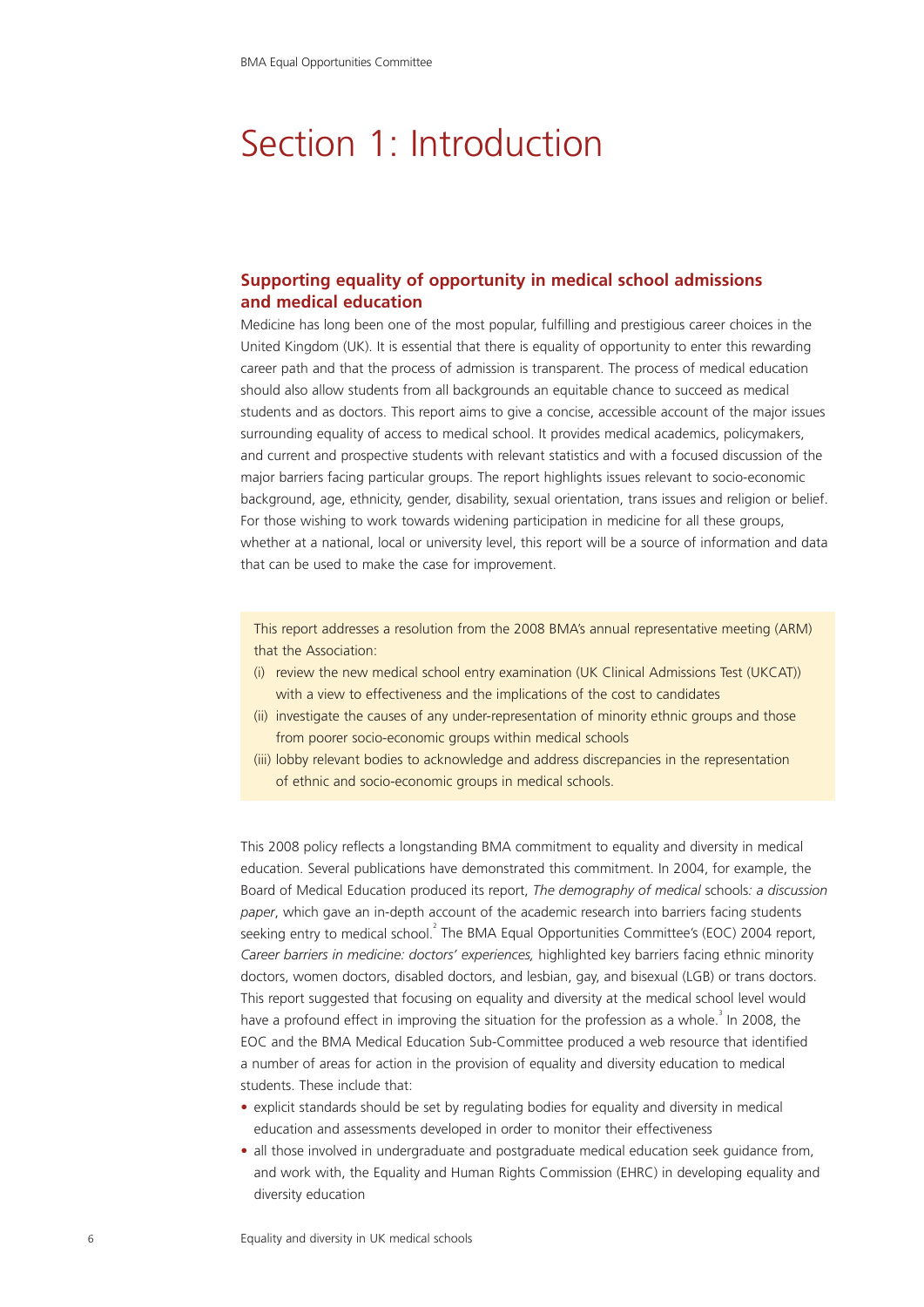- equality and diversity education should enable trainee doctors to develop and demonstrate diversity competence in tandem with their clinical knowledge and skills
- doctors should be required to demonstrate competence in equality and diversity throughout their medical career, and this should be addressed as part of assessment and appraisal.<sup>4</sup>

The EOC's terms of reference, shown below, emphasise its commitment to equality and diversity for the medical workforce, and this includes a strong focus at the medical school level. The EOC works in liaison with the BMA Medical Students Committee (MSC) to ensure that doctors in training are treated equitably. It should be noted that following revisions to legislation in recent years, equality and diversity responsibilities are increasingly a legal, as well as an ethical, responsibility. The EOC's report, *Valuing diversity, enabling equality: implementing the BMA's equal opportunities policy* (updated in 2008), is a valuable resource in understanding the new responsibilities faced by most public bodies, including universities.<sup>5</sup>

#### **EOC terms of reference**

- To promote equal opportunities for the medical workforce, and breaking down barriers to career progression, including by research and lobbying.
- To provide appropriate expert advice and guidance on equal opportunities issues for the medical profession in the NHS workplace and doctors in training.
- To monitor and review the equal opportunities issues being raised by the membership with the Association's local offices but not to be involved in advising on individual casework.
- To monitor and review relevant legislation and case law relating to equal opportunities that may impact on the medical profession.

#### **Equality and diversity issues in medical school admissions and medical education**

The average UK medical school is now likely to contain a far more diverse range of students than has been the case in the past, as the profile of UK medical students has changed rapidly in recent decades. In the mid-20th century most medical school students were male school-leavers from White, middle-class backgrounds. In the early 1960s, for example, fewer than one in three medical students were female and almost 80 per cent came from professional and 'intermediate' backgrounds (social classes I, II and III – see page 11). <sup>6</sup> In comparison, in 2008:

- 56 per cent of all entrants to medical school (UK domiciled students) were women
- over a quarter (28%) of UK domiciled students offered a place at medical school were from ethnic minority backgrounds. There was significant variation in the application and acceptance rates between ethnic groups. Students from Asian backgrounds made up over two-thirds (69%) of all accepted ethnic minority students
- 31 per cent of those accepted to medical school were over 20 years old.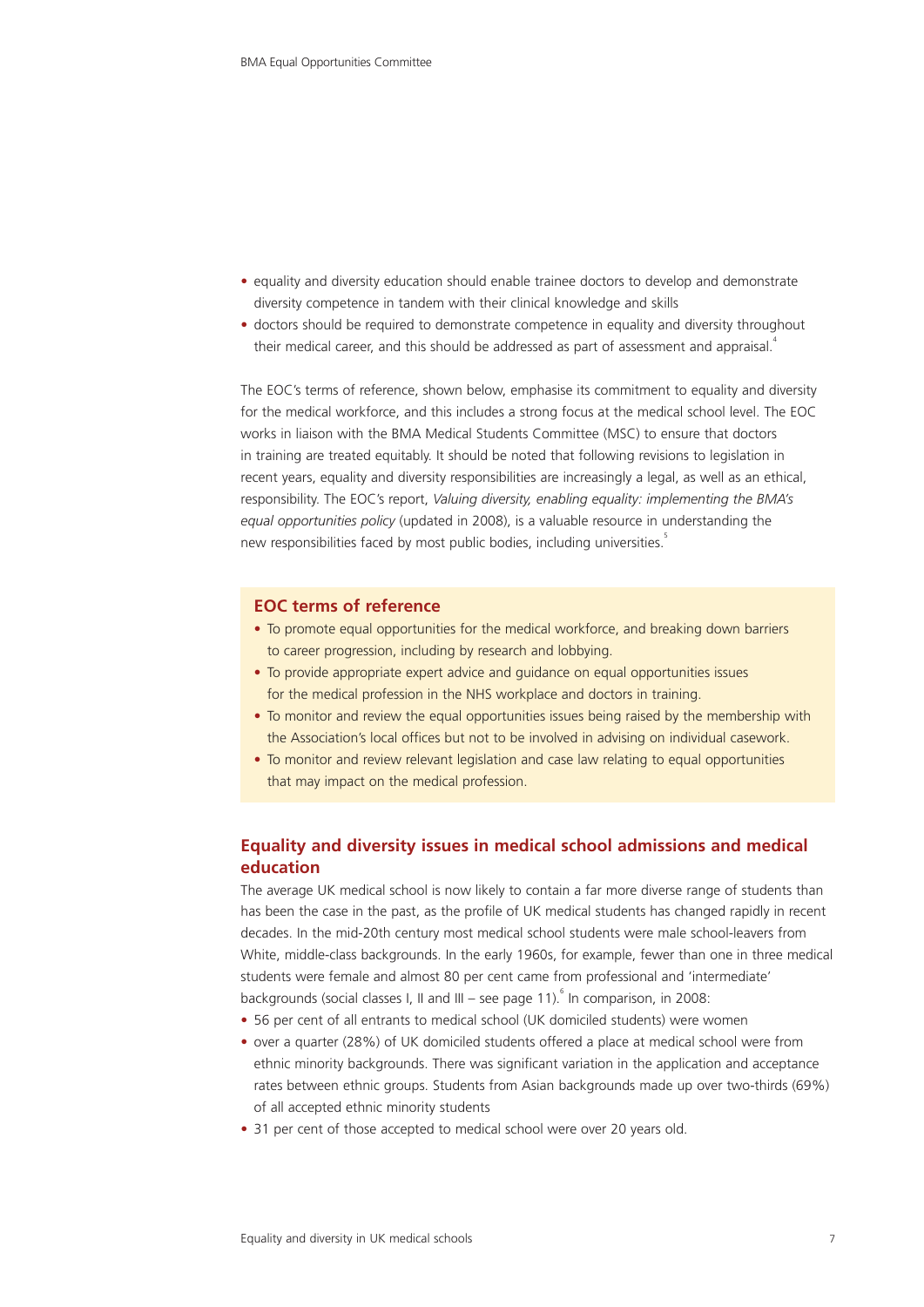Since the 1970s, the UK medical student body has become increasingly diverse when it comes to gender, ethnicity and age, but less so in regard to socio-economic background. In 2008, medical schools still remained dominated by those from the higher socio-economic groups:

- 71 per cent of students accepted into medical school came from the top three socio-economic classes, while 15 per cent were from the lower four classes (the remaining students did not answer the question on socio-economic status)
- 38 per cent of students accepted into medical school were from socio-economic class I, indicating higher managerial and professional backgrounds
- 2 per cent of accepted students came from socio-economic class VII, indicating routine manual occupational backgrounds.<sup>17</sup>

Widening participation in higher education for all sections of society is now a central policy aim for the UK Governments. In England, for example, the strategies and rationale for achieving this have been set out in a series of publications including *Higher education in the 21st century* (1998),<sup>7</sup> The future of higher education (2003),<sup>8</sup> Widening participation in higher education (2003)<sup>s</sup> and *Medical schools: delivering the doctors of the future* (2004).<sup>10</sup> In 2004 the Department for Education and Skills (DfES) published its report on admissions to higher education, *Fair admissions to higher education: recommendations for good practice*. The report made recommendations for a fairer, more transparent and more accessible system of admission into higher education. It suggested that merit should remain the key criterion for entrance into higher education, but that merit could be defined more fairly, so as to extend access to candidates with high potential but without strong educational or familial support.<sup>11</sup>

Debate about fair access to medical education and initiatives to promote it continue to feature in the higher education landscape. In early 2009, for example, the UK Government appointed a panel of experts and representatives of the professions (including medicine) to examine the best ways to increase social mobility into the professions.<sup>12</sup> The panel published a report of their findings in July 2009, which highlighted that members of the professions, particularly medicine and law, grew up in families with an income well above the average and that the professions need to take the lead so that 'opportunities become available to more people more of the time'.<sup>1</sup>

The BMA supports efforts to attract medical students from a broader range of social backgrounds. For too long, various groups of individuals in society have been denied equality of opportunity in attending university or studying medicine. In some cases this has been caused by differences in prior educational opportunity or lack of exposure to the possibility of becoming a doctor. At other times this lack of opportunity has been perpetuated by bias and discrimination during the application and selection process.

Several different arguments have been made for increasing the diversity of the medical profession. There is a widely held belief, shared by the BMA, that doctors should be as representative as possible of the society they serve in order to provide the best possible care to the UK population.<sup>2</sup> An alternative argument for widening access can be made based on the case for ensuring that those who become doctors are the best suited to a career in medicine.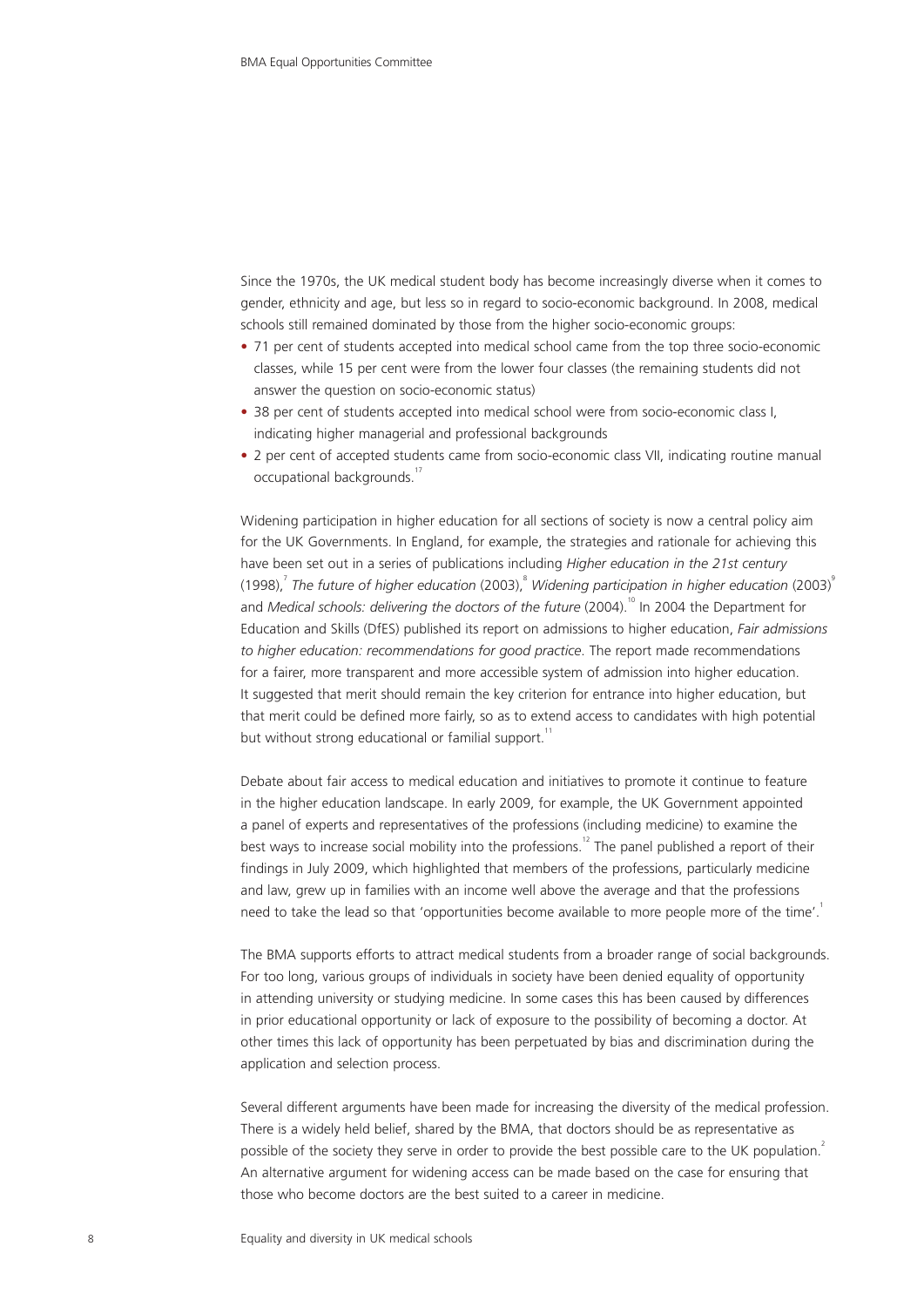In September 2009, the General Medical Council (GMC) published a revised version of *Tomorrow's Doctors (2003)* setting out standards for undergraduate medical education in the UK. The revised version has a greater emphasis on equality and diversity than previous versions, $13$  in particular stating that medical schools 'will have policies which are aimed at ensuring that all applicants and students are treated fairly and have equality of opportunity, regardless of their diverse backgrounds and needs'. It also states that 'data relating to equality and diversity issues will be routinely collected and analysed to ensure that policies are being implemented and any concerns are identified'.<sup>14</sup> There is likely to be a greater onus on medical schools to demonstrate that action is being taken to address equality and diversity and that they are fulfilling their legal duty.

Efforts to widen access, face some major barriers. Access to education in medicine is both increasingly competitive and expensive, which complicates medical schools' responsibility to promote equality of opportunity. In 2008, the ratio of accepted students to applicants was 1 to 2.1. Since the implementation of variable top-up fees in 2006, medical students have faced high levels of debt.<sup>15</sup> In this context, it is imperative that policymakers and medical schools work to ensure that entrance to medical school does not become even more exclusive.

While the body of research into gender, age, social class and ethnicity in medical schools continues to grow, there is a clear need for more research. Papers on age and on the comparative success of graduate and school-leaver entrants to medical schools are rare and in examining these topics it is often necessary to rely on research conducted internationally. It is also imperative that valid and reliable data on the representation of different demographic groups in medical schools be collected. This report is based substantially on data from the Universities and Colleges Admissions Service (UCAS), which processes applications to higher education in the UK. Collecting usable data on socio-economic background is becoming an increasingly difficult challenge for UCAS. In 2008, the socio-economic status of nearly one in five applicants (17%) was unrecorded. This is thought to be partly due to the perception among applicants of positive discrimination in favour of disadvantaged students, leading to a general reluctance to answer this question.<sup>16</sup> Aside from the issue of refusals to answer, UCAS's measurement of socio-economic status through a question on parental occupation is seen as increasingly problematic. The rising numbers of graduate students are difficult to classify on the basis of parental occupation, and modern occupations tend to defy easy categorisation.<sup>17</sup> The goal of increasing the diversity of medical students requires that UCAS and medical schools conduct research into the best way of measuring socio-economic status, and collecting data on disability, sexual orientation and religion and belief so that the efficacy of widening participation programmes can be properly evaluated.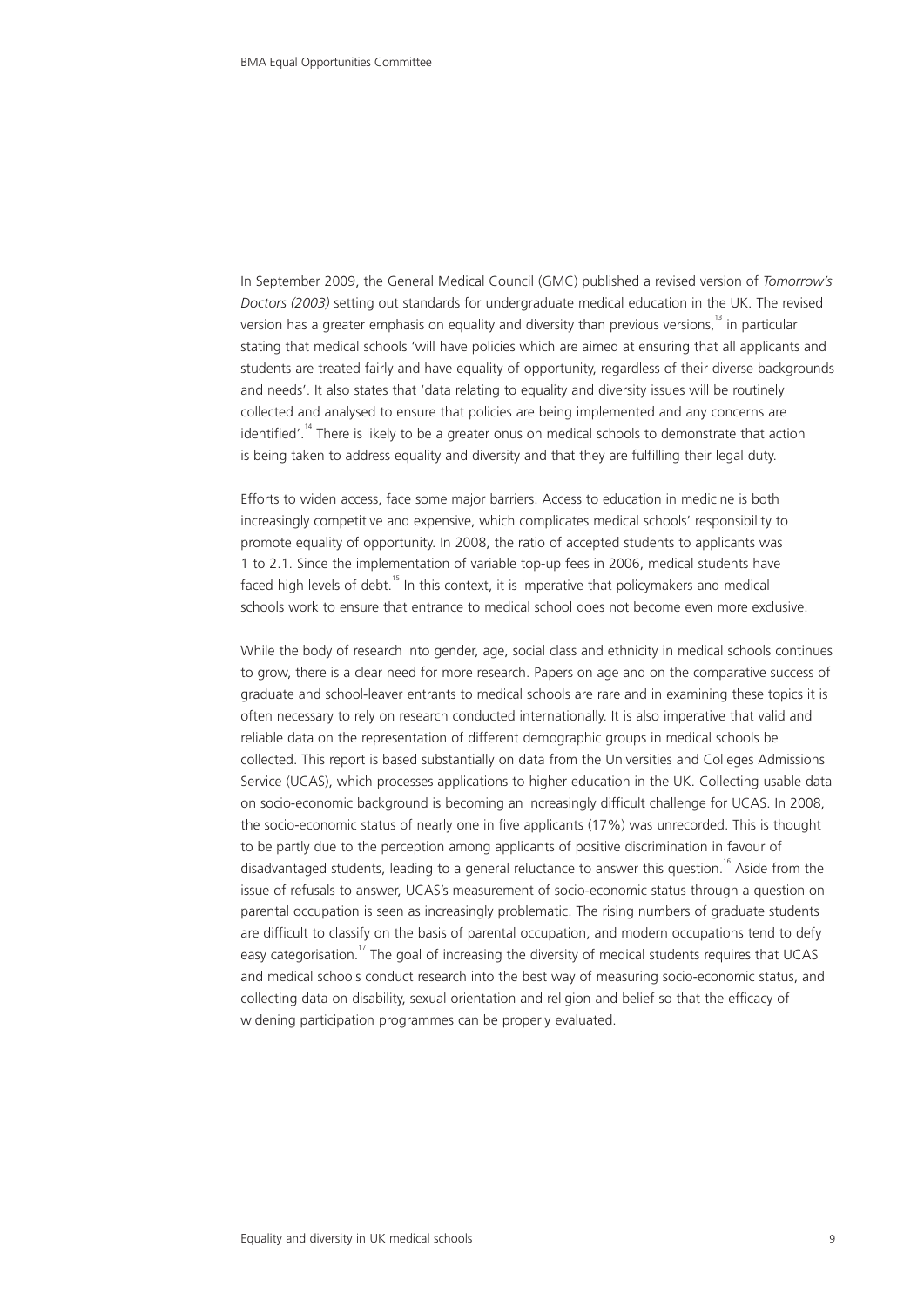#### **Structure and content of this report**

This report addresses each of the key aspects of equality and diversity in UK medical schools, with sections on socio-economic background, age, ethnicity, gender, disability, sexual orientation and trans issues, and religion and belief. In addition, the report also has a section focusing on medical schools' admissions policies and procedures. Each section draws on the available data and academic research to highlight the current state of affairs in medical schools. It should be noted that each section is structured differently. This reflects the fact that each aspect of diversity raises very different issues, as well as the variation in the data available.

Discussion questions are provided at the end of each section to focus debate and identify areas for further research on the key issues. These questions have been formulated in consultation with a wide range of BMA committee members and expert reviewers who have contributed to the writing of this report.

The majority of the data provided in the report is drawn from the UCAS website's Statistical Services.<sup>17</sup> It is important to note that UCAS data are based on applications and accepted applications, rather than on admissions. Acceptances are not the same as admissions, as universities make offers to students roughly based on the number of places available, but do not have control over how many of these students achieve the required grades for entry. The UCAS data used in the report are expressed in percentages. For detailed information please see the appendices which contain the raw data.

The report has also encompassed a wide literature search using Medline, PubMed and the *British Medical Journal* and *Student BMJ*. In addition, it includes short opinion pieces and original case studies from current BMA student members and lecturers, which provide an insider's perspective.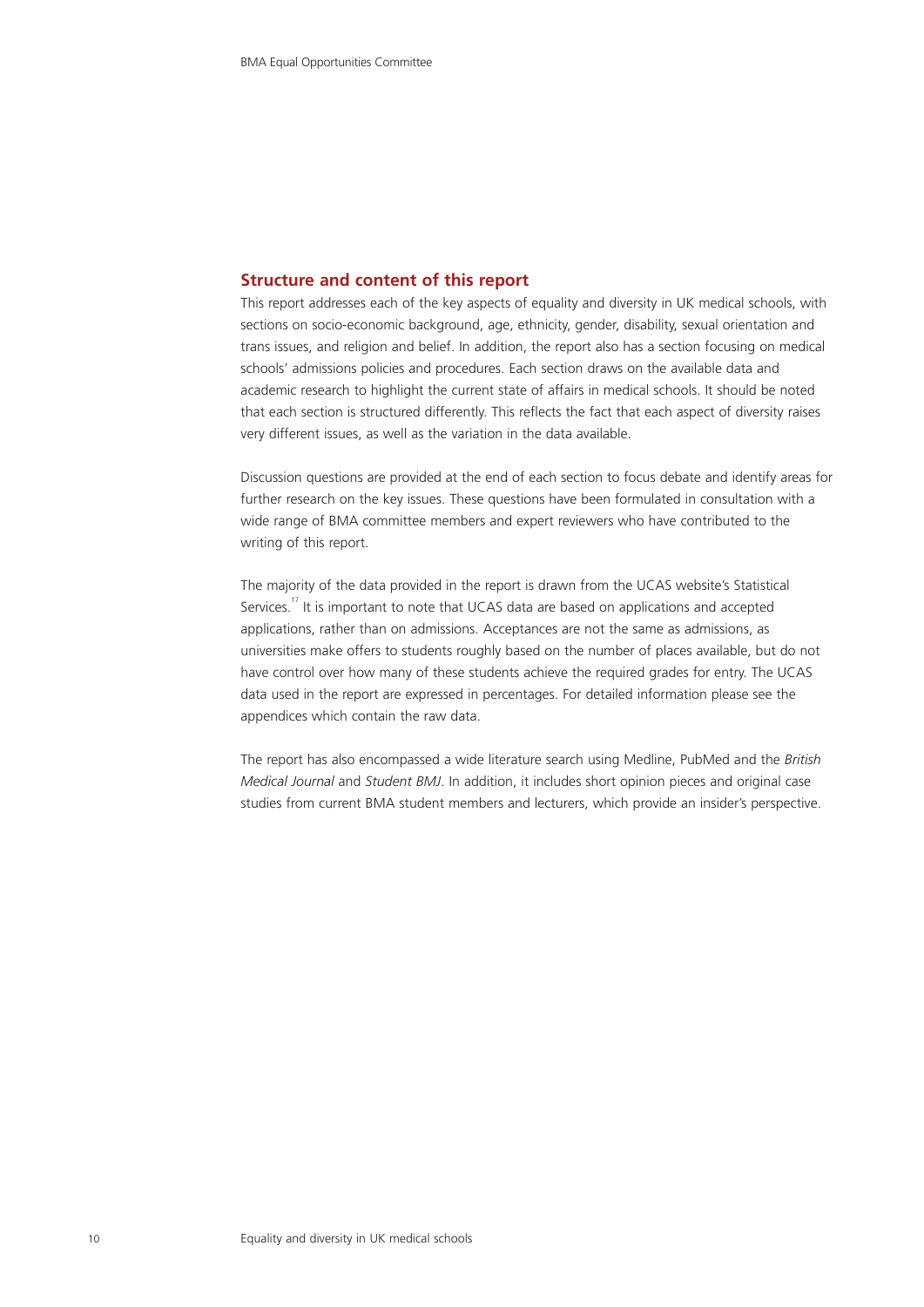## Section 2: Socio-economic background

This section discusses and presents data on the social class and socio-economic background of UK medical students.

#### **The quality of data on socio-economic background**

The main source of data for this section is UCAS, the organisation that processes applications to higher education institutions (HEIs) in the UK. In order to measure the representation of different social classes in the higher education sector, UCAS routinely collects data on socio-economic status. Since 2002, UCAS has used a version of the Standard Occupational Classification 2000 as its tool for measuring socio-economic status.<sup>17</sup> The data prior to 2002 is not comparable to that after 2002. This section chiefly presents data on admissions from 2003 to 2008. Under the new UCAS system, socio-economic status is based on an applicant's parental occupation or the occupation of the person contributing the highest income to the household if the applicant is aged 21 years or over.

#### **UCAS classification of socio-economic status**

- I Higher managerial and professional occupations
- II Lower managerial and professional occupations
- III Intermediate occupations
- IV Small employers and own account workers
- V Lower supervisory and technical occupations
- VI Semi-routine occupations
- VII Routine occupations
- VIII Not classified unknown

Source: UCAS 2009

The validity and reliability of the socio-economic status data recorded by UCAS is questionable. The classification relies on students providing a description of their parents' occupation, which is brief and open to subjective interpretation. It has been pointed out that answers such as 'manager' are ambiguous, with no indication as to whether the person involved manages a small retail venture or a large company.<sup>18</sup> Relying on parental occupation alone excludes the variables of income and level of organisational responsibility, which systems such as the commonly used National Statistics Socio-economic Classification (NS-SEC) incorporate to produce a more accurate picture of socio-economic status.

The UCAS figures discussed in this section suggest a slight fall in the representation of the top three socio-economic groups from 74 per cent of accepted applicants in 2003 to 71 per cent in 2008. This has been countered by a slight increase in the bottom four socio-economic groups.<sup>17</sup> It is not clear whether this is a long-term trend. In 2003, the socio-economic status of 13 per cent of accepted applicants to medicine was unknown; by 2006 this had risen to 17 per cent and in 2008 it was back to 13 per cent.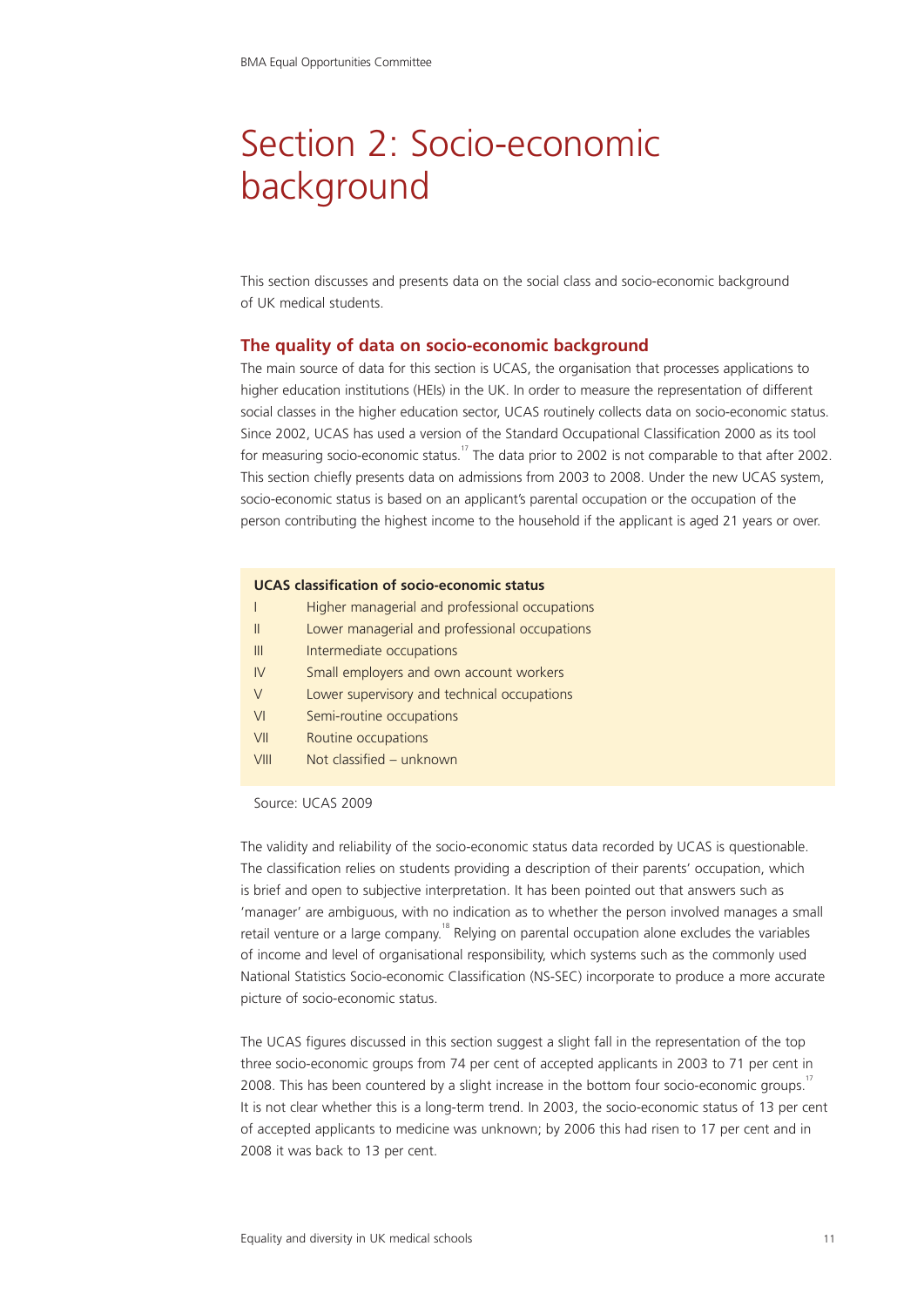Given the high relevance of socio-economic status to political initiatives on widening participation in tertiary education, problems with the collection of data are of increasing relevance. It is thought that the reluctance of applicants to provide information about parental occupation to UCAS has partly arisen from a perception of positive discrimination in favour of disadvantaged students.<sup>16</sup> This clearly needs to be addressed, for example through improved communications or by making the socio-economic status question on applications compulsory.

Aside from the issue of refusal to answer, the measurement of socio-economic status is increasingly problematic. Graduates, for example, who make up an increasing proportion of entrants to medical school, are asked to record their own occupation or that of their partner, rather than parental occupation. Those with temporary, low-paid jobs pursued while waiting for university entrance results may thus be counted as coming from a lower social class than might be accurate. Modern-day occupations are less likely to fit into a simple classification system of the type used by UCAS. Alternative measurements, such as evaluating socio-economic status by postcode, face similar problems, such as the high concentration of student accommodation in deprived inner-city areas, and the higher likelihood of Black and Asian applicants with parents in professional occupations living in deprived areas.<sup>16</sup> The widely acknowledged importance of increasing the diversity of medical students urgently requires that UCAS and medical schools conduct research into the best way of measuring socio-economic status, so that the efficacy of widening participation programmes can be properly evaluated.

These qualifications should be borne in mind when using the analysis in this section. In the absence of better data, however, UCAS records are still able to provide a useful overview of the socio-economic composition of the medical student body.

#### **The social composition of medical schools**

It was recently asserted in the *British Medical Journal* that medicine has 'remained in the grip of the middle class',<sup>19</sup> and analysis of UCAS data over the decades confirms this assertion. Research into medical school admissions between 1956 and 2001 shows 'little systematic change in social class of UK medical students over half a century', with minimal variation in the dominance of those from professional or managerial occupational backgrounds or in the under-representation of those from partly skilled or unskilled backgrounds.<sup>18</sup>

Medical school admissions and acceptances in the UK continue to be dominated by those from higher socio-economic backgrounds. Between 2003 and 2008, the top three socio-economic classes represented between 71 and 74 per cent of accepted applicants to medical school, but only between about 52 and 55 per cent of the UK working population. In contrast, lower socioeconomic classes have represented between 14 and 15 per cent of accepted applicants to medical school, compared to between about 44 and 45 per cent of the UK working population.<sup>17, 20</sup> Please note that comparisons against the UK working population are given for general context, but should not be relied upon as closely comparable to the UCAS figures, given that the data from the Office of National Statistics' Labour Force Survey uses a different classification system to that of UCAS.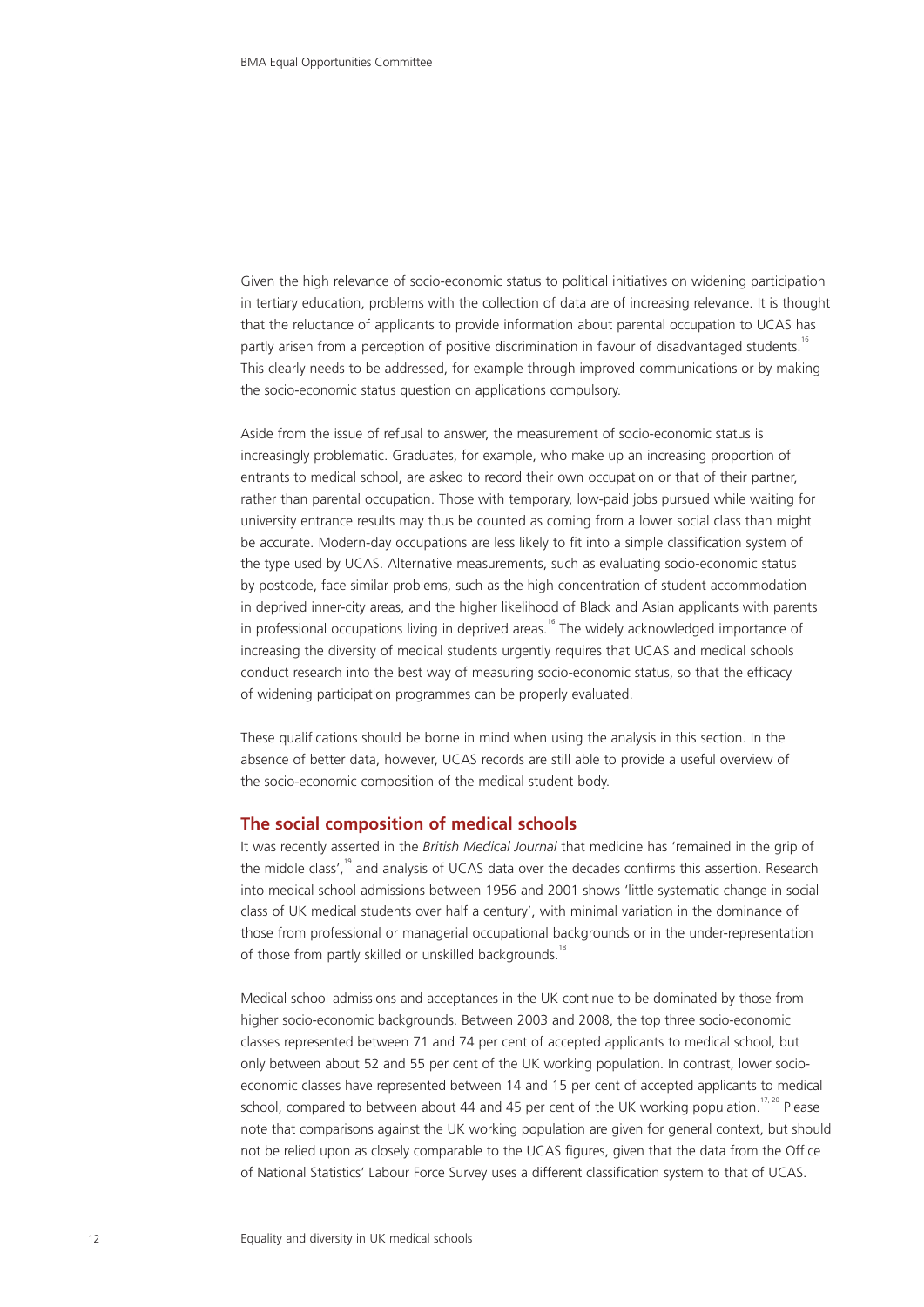**Table 1** and **figures 1** and **2** show a detailed breakdown of applications and acceptances to medical school by socio-economic status between 2003 and 2008. It is clear from **figures 1** and **2** that the higher socio-economic classes (in particular the top two socio-economic groups) dominate medical applications, a dominance that is even more pronounced when it comes to acceptances.

#### **Table 1 – Percentage of UK applicants and accepted applicants to medical school by socio-economic group 2003-08**

|                                                |      |      |      | Year |      |      |
|------------------------------------------------|------|------|------|------|------|------|
| Socio-economic group                           | 2003 | 2004 | 2005 | 2006 | 2007 | 2008 |
| Higher managerial and professional occupations |      |      |      |      |      |      |
| Applicants                                     | 34.9 | 33.8 | 31.0 | 32.0 | 31.1 | 31.2 |
| Accepted applicants                            | 39.2 | 40.0 | 36.8 | 38.3 | 38.2 | 37.6 |
| Lower managerial and professional occupations  |      |      |      |      |      |      |
| Applicants                                     | 25.4 | 25.4 | 24.0 | 22.5 | 22.6 | 23.8 |
| Accepted applicants                            | 25.5 | 25.5 | 24.1 | 22.9 | 23.2 | 23.4 |
| Intermediate occupations                       |      |      |      |      |      |      |
| Applicants                                     | 9.3  | 9.6  | 9.1  | 9.2  | 9.2  | 10.2 |
| Accepted applicants                            | 9.2  | 9.6  | 9.4  | 9.6  | 8.9  | 10.3 |
| Small employers and own account workers        |      |      |      |      |      |      |
| Applicants                                     | 3.8  | 3.8  | 3.5  | 3.3  | 3.6  | 3.7  |
| Accepted applicants                            | 4.2  | 3.8  | 3.8  | 3.3  | 3.7  | 3.2  |
| Lower supervisory and technical occupations    |      |      |      |      |      |      |
| Applicants                                     | 2.0  | 2.2  | 1.7  | 1.6  | 1.9  | 1.9  |
| Accepted applicants                            | 2.1  | 2.1  | 1.6  | 1.6  | 1.8  | 1.9  |
| <b>Semi-routine occupations</b>                |      |      |      |      |      |      |
| Applicants                                     | 5.7  | 7.0  | 7.3  | 7.0  | 8.3  | 9.5  |
| Accepted applicants                            | 5.4  | 6.2  | 6.3  | 6.1  | 6.6  | 8.3  |
| <b>Routine occupations</b>                     |      |      |      |      |      |      |
| Applicants                                     | 2.0  | 2.0  | 1.7  | 1.9  | 1.9  | 2.4  |
| Accepted applicants                            | 1.9  | 1.5  | 1.5  | 1.5  | 1.6  | 1.9  |
| <b>Unknown</b>                                 |      |      |      |      |      |      |
| Applicants                                     | 16.8 | 16.2 | 21.7 | 22.4 | 21.5 | 17.2 |
| Accepted applicants                            | 12.6 | 11.2 | 16.5 | 16.7 | 16.0 | 13.4 |

Source: UCAS 2009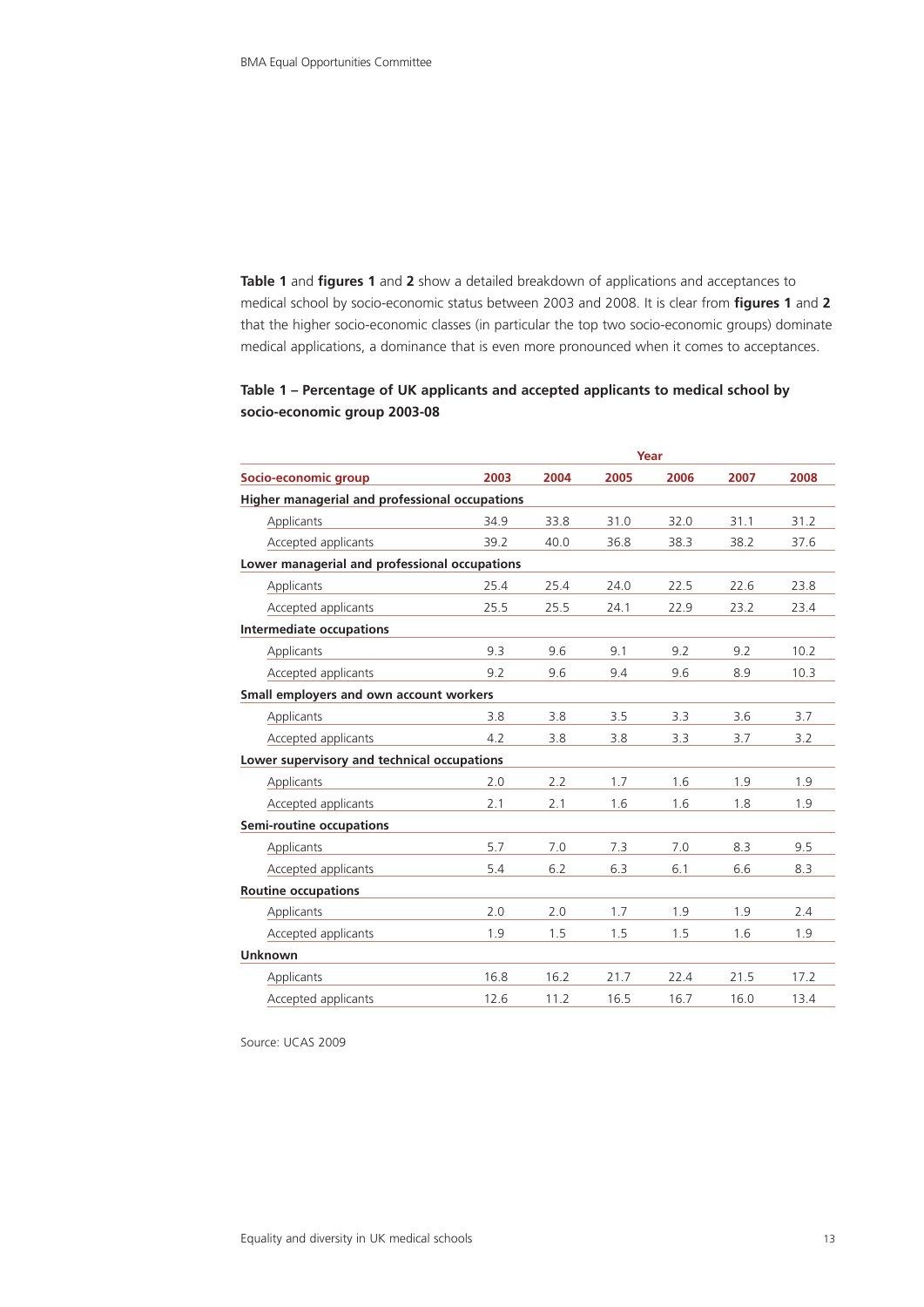

**Figure 1 – UK applicants to medical school by socio-economic group 2003-08**



**Figure 2 – UK accepted applicants to medical school by socio-economic group 2003-08**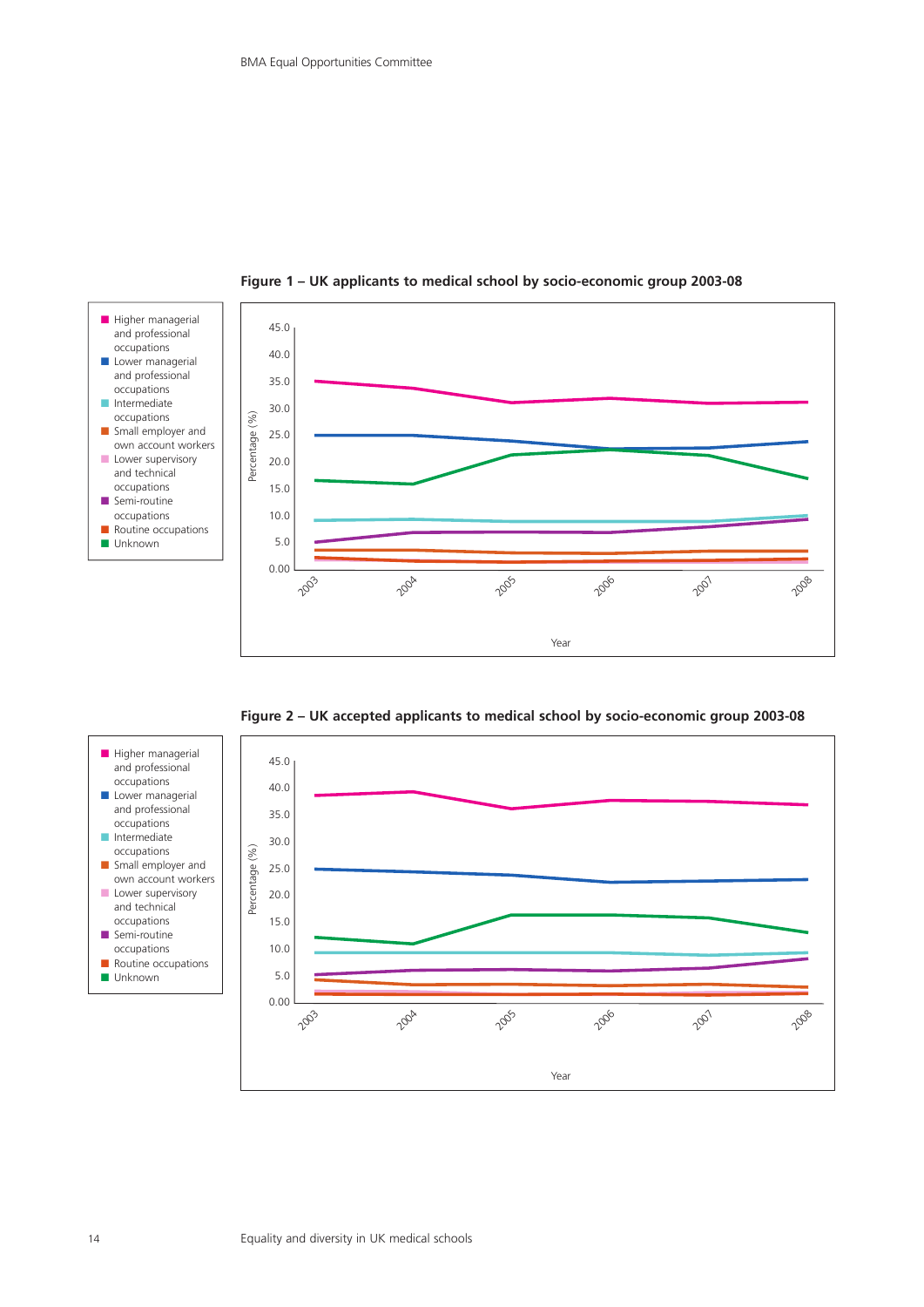**Table 2** and **figure 3** show the acceptance rate (ie acceptances as a percentage of applications) by socio-economic status. In 2008, applicants from class I achieved an acceptance rate of 58 per cent. In contrast, students in class VII, routine occupations, had an acceptance rate of only 39 per cent. As can be seen in **figure 3** the class I trend line is significantly above the overall acceptance rate and classes VI and VII (semi-routine and routine occupations) and unknowns fall significantly below.

#### **Table 2 – Acceptance rates of UK applicants to medical school by socio-economic group 2003-08**

|                          |                          | Acceptance rates (%) |      |      |      |      |      |
|--------------------------|--------------------------|----------------------|------|------|------|------|------|
| Socio-economic group     |                          | 2003                 | 2004 | 2005 | 2006 | 2007 | 2008 |
| L.                       | Higher managerial and    |                      |      |      |      |      |      |
|                          | professional occupations | 65                   | 60   | 54   | 56   | 57   | 58   |
| $\mathbb{H}$ .           | Lower managerial and     |                      |      |      |      |      |      |
|                          | professional occupations | 58                   | 51   | 46   | 48   | 48   | 47   |
| III.                     | Intermediate occupations | 58                   | 51   | 47   | 49   | 45   | 48   |
| IV.                      | Small employers and own  |                      |      |      |      |      |      |
|                          | account workers          | 63                   | 50   | 49   | 47   | 48   | 42   |
| V.                       | Lower supervisory and    |                      |      |      |      |      |      |
|                          | technical occupations    | 59                   | 49   | 44   | 47   | 44   | 49   |
| VI.                      | Semi-routine occupations | 55                   | 45   | 40   | 41   | 37   | 42   |
| VII.                     | Routine occupations      | 54                   | 39   | 38   | 38   | 39   | 39   |
|                          | Unknown                  | 44                   | 35   | 35   | 35   | 35   | 37   |
| Overall acceptance rates |                          | 58                   | 51   | 45   | 47   | 46   | 48   |

Source: UCAS 2009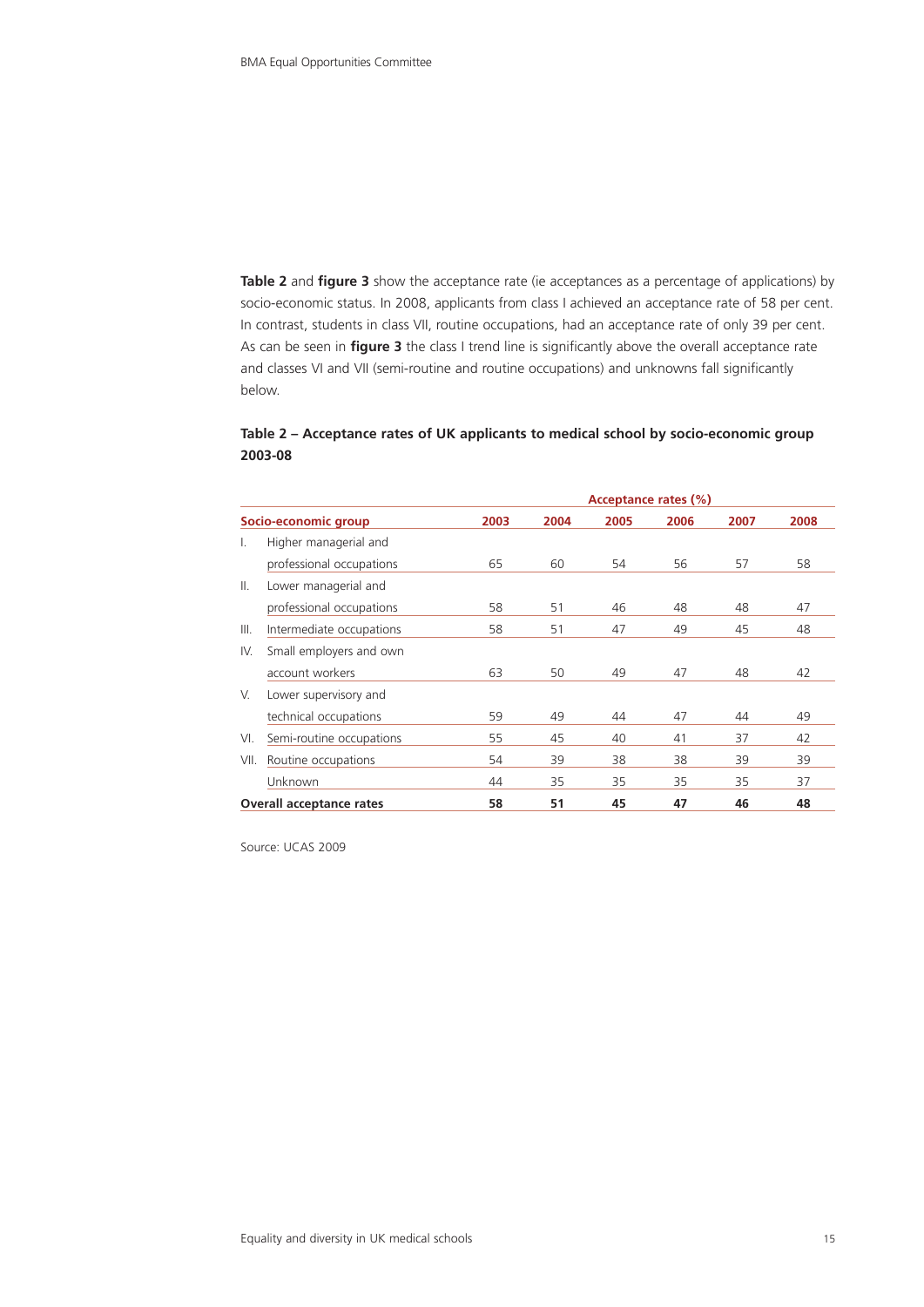

**Figure 3 – UK acceptance rate by socio-economic group 2003-08**

Between 2003 and 2008 there was a rise of 24 per cent in applications to medical school, but a rise of only 3 per cent in accepted applications. This continues a trend observed since the start of the current decade of high growth in applications to medical schools.<sup>21</sup> As a result, acceptance rates have fallen across all demographics, particularly in classes VI and VII, semi-routine and routine occupations. The higher socio-economic classes continue to maintain higher acceptance rates than the lower classes, especially in class I, higher managerial and professional occupations.

The over-representation of socio-economic classes I and II is particularly pronounced in medical school admissions acceptances when compared to the data on all degrees administered by UCAS. In 2008:

- the proportion of acceptances to medical school coming from socio-economic class I (31%) was almost twice that of acceptances to all other degrees from class I (16%)
- just 15 per cent of students accepted into medical school came from the four lower socioeconomic classes (grades IV-VII), compared to 24 per cent of students accepted to all degrees.<sup>17</sup>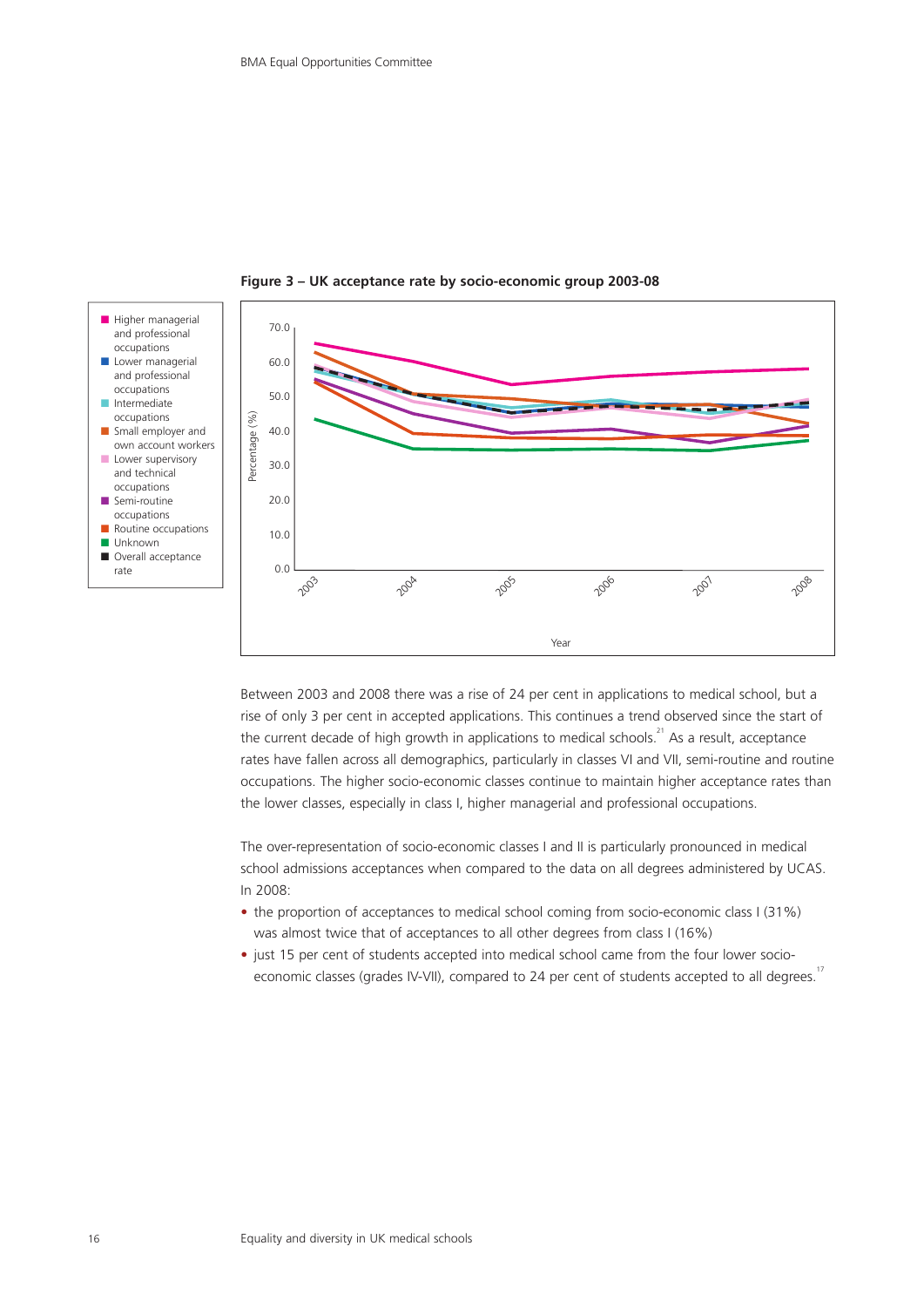#### **Examining the policy context: widening participation in higher education**

Political attention in recent years has focused strongly on increasing participation in higher education, particularly among students from the lower socio-economic grades. This is a commitment that has been supported by the BMA.

In 2004, a public service agreement target of achieving 50 per cent overall participation in higher education for those between the ages of 18 and 30 was set, with an accompanying commitment to widening participation.<sup>22</sup> In 2007 another public service agreement was set to 'narrow the gap in educational achievement between children from low income and disadvantaged backgrounds and their peers'.<sup>23</sup>

In trying to achieve these policy aims, the Government has invested significant funds in its Widening Participation initiative. In 2005 to 2006, for example, £386m was invested, both through the Aimhigher<sup>®</sup> programme to raise student aspirations and into HEIs directly.<sup>24</sup> The Department of Health (DH), the Department for Innovation, Universities and Skills (DIUS) and the Higher Education Funding Council for England (HEFCE) are jointly funding a targeted healthcare strand of the Aimhigher programme, designed to address access and diversity issues in the healthcare professions.<sup>25</sup> Initiatives funded under this programme include, for example, the Royal College of Surgeons' surgical taster scheme, which allows sixth form students in the East End of London and in Essex to gain insight into a surgical work environment. This scheme allows the students to make more informed career choices, and is also highly useful in that it builds the work experience component of their application to medical school.<sup>26</sup>

The Higher Education Act 2004 also made the charging of variable 'top-up fees' to students of up to £3,000 per year contingent on HEIs making a fair access agreement with the Office for Fair Access (OFFA). In 2006 to 2007, OFFA made access agreements with 124 HEIs, with institutions using some of this additional income to provide bursaries for disadvantaged students and in most cases also to run outreach programmes.<sup>24</sup> The DIUS also ran an initiative entitled Gateway to the Professions between 2004 and 2008. The BMA supported this project, which allocated £4m to 24 projects designed to encourage wider participation in various professions.<sup>27</sup>

There is relatively weak evidence that the Government's commitment to widening participation has made a difference to the under-representation of lower socio-economic groups in higher education. The Sutton Trust has found that a student in a state school has the same chance of going to one of the UK's leading 13 universities as a student from the independent sector who gets two grades lower at A-level.<sup>28</sup> In 2004 to 2005, 20 per cent of entrants to Russell Group institutions (a group of 20 elite, research-intensive universities) were from the four lowest class

a The Aimhigher programme seeks to raise awareness of the benefits that higher education can bring, irrelevant of students' backgrounds.

b The Department for Innovation, Universities and Skills is now part of the Department for Business, Innovation and Skills.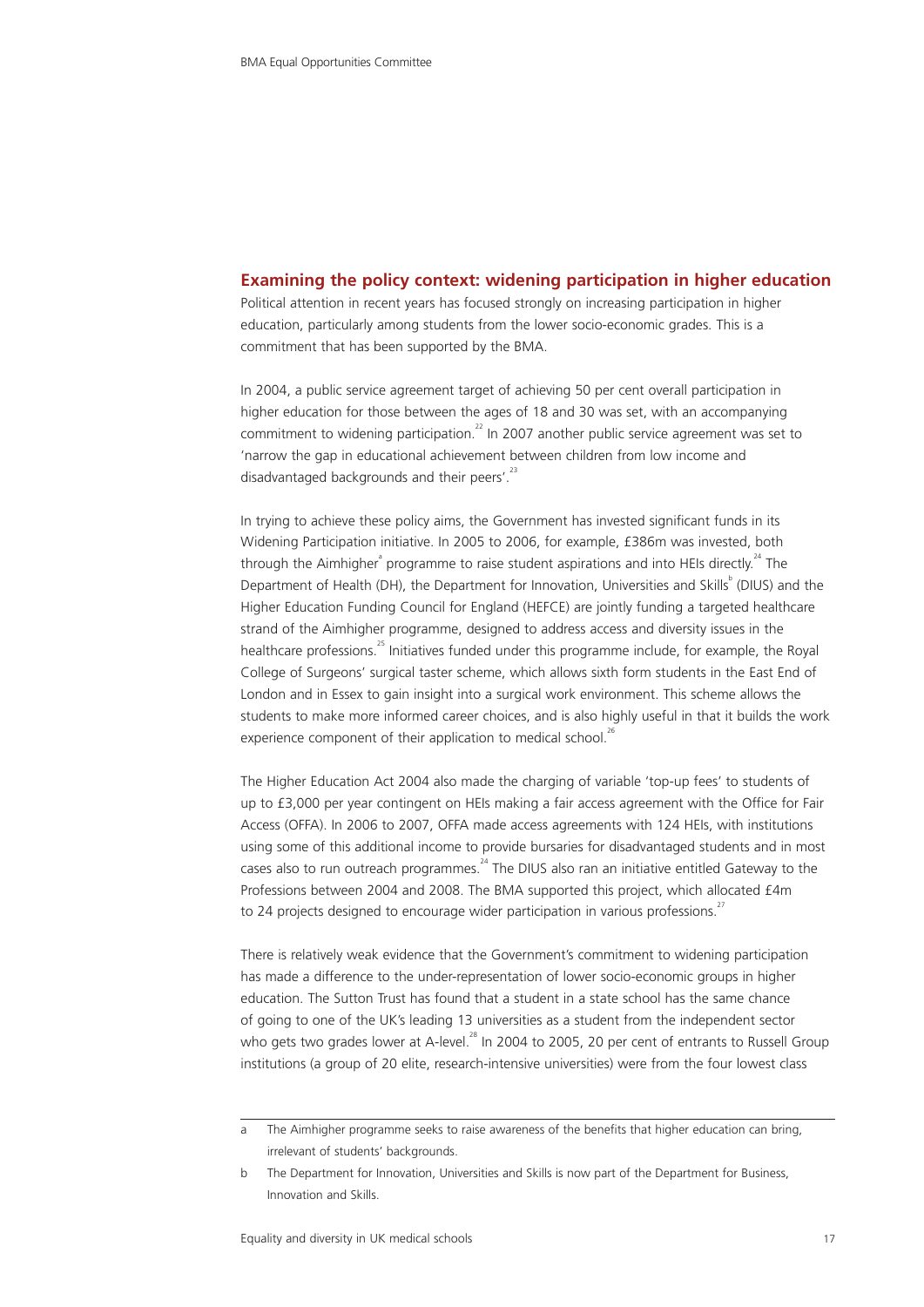groups, compared to almost 30 per cent across all universities, and 50 per cent of the wider population.<sup>29</sup> There is some evidence of a stronger policy emphasis on widening participation: HEFCE surveyed HEIs and found that widening participation was entrenched as part of the core mission of the majority of institutions. Russell Group institutions, in particular, were more likely to rate the place of widening participation in their marketing strategy as strong or very strong.

The DIUS has claimed that there has been some progress made on narrowing the socio-economic gap in young entrants to higher education.<sup>23</sup> Other research suggests that when looking at overall accepted applicants between 2004 and 2008, there has been little change in age, ethnic or socioeconomic profiles.<sup>30</sup> The recent report by the Panel on Fair Access to the Professions highlighted that there has been little change in terms of socio-economic groups, with the professions becoming more socially exclusive over time.<sup>1</sup>

A major, formal study across the higher education sector, examining the impact of current widening participation schemes both in the short and medium-term (eg performance in medical school, drop-out rates etc) would provide a stronger evidence base for future policy in this area, and would help elucidate the factors preventing widening participation as they are likely to be multifactorial.

#### **Why is medicine dominated by students from higher socio-economic grades?**

At the most obvious level, entry into medicine is a competitive process, with many medical schools requiring two As and one B at A-level, and a few requiring three  $\text{As}^{31}$  Students from lower socioeconomic groups have a lower level of attainment at A-level. While 69 per cent of 18-year-olds from higher professional occupational backgrounds achieve two or more A-levels, only 23 per cent of those from routine occupational backgrounds do so. Young people from lower socio-economic groups achieve fewer A-levels, have lower rates of staying on at school post-16, achieve fewer GCSEs and have lower attainment at Key Stage 3.<sup>21</sup>

It is often acknowledged that the under-representation of students from less privileged backgrounds is connected to the nature of their aspirations and the kind of advice they receive, and not just to academic achievement. $^{29}$  Some state schools provide only limited guidance to pupils, and research has found that teacher advisers in disadvantaged areas can underestimate their pupils' chances of admission and success at elite universities.<sup>29</sup> Independent school pupils have access to facilities that are often better than those available in state schools<sup>32</sup> and it is likely that independent schools and high performing state schools will provide more extensive support than state schools in disadvantaged areas with the writing of references and application forms. Sociological literature on the subject testifies to the inequitable distribution of the social networks that encourage aspiration to higher education.<sup>33</sup> State school students from less privileged backgrounds are more likely to lack familial understanding and support when applying to medical school. Where families from such backgrounds encourage children to apply, they are likely to be less able to provide help with writing applications or preparing for interviews.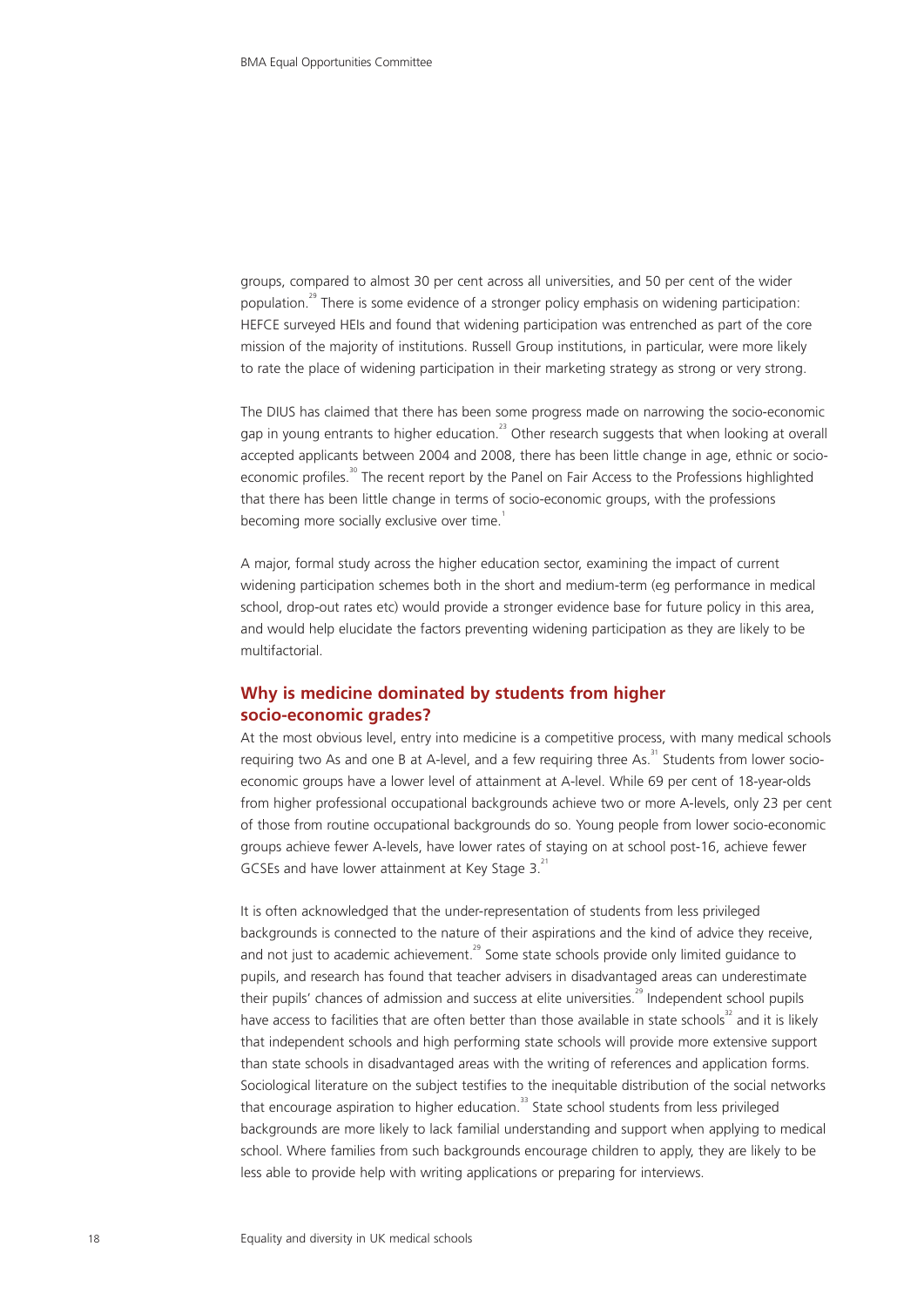Aside from familial and school support, there are also problems with disadvantaged students' perceptions of studying medicine and of a medical career. Qualitative research has found that students from lower socio-economic grades see medical school as being for 'posh' people, and significantly underestimate their own chances of acceptance and success. They also perceive medicine as a financially lucrative option, but one that is likely to involve prohibitive personal sacrifices. In contrast, students from the higher socio-economic grades cite high intrinsic rewards such as fulfilment and achievement as a benefit of a medical career.<sup>34</sup> Many students from disadvantaged backgrounds may psychologically exclude themselves as potential candidates for medicine at an early age, due to a lack of the social and cultural capital that gives middleclass students the confidence and familiarity to view themselves as future doctors.<sup>35</sup>

Material factors are also likely to be more important to students from the lower socio-economic groups. A perceived high load in terms of study hours and cost is likely to be more daunting to students with less financial support. Research by the Sutton Trust with students from lower socioeconomic groups also found that nearly four in five (78%) expected to work more than eight hours per week while studying, which would make studying medicine particularly difficult.<sup>36</sup> Evidence from the King's College London Extended Medical Degree Programme suggests that students from some families are expected to make a financial contribution to maintaining the family as a whole,<sup>35</sup> a difficult burden given medical students' heavy schedules, short holidays and the frequent requirement of holiday work.

**Lack of support and guidance for applying to medical school is a major barrier for many students from less advantaged backgrounds. Lack of guidance in applying to medicine is not, however, a problem found exclusively among lower socio-economic groups. Here, a medical student explains her school's failure to provide support for her decision to study medicine.**

As a current final-year student, who attended a very 'old-boys' boarding school which prided itself on its excellent academic record and Oxbridge acceptance rates – not extending to excellence in science subjects and in particular the study of medicine – I hit several large hurdles during my application process to medical college. Different schools 'rate' themselves in different ways including number of places gained at university per year, and in particular, the number of places gained to study at Oxbridge per year no matter in what subject. As far as my school was concerned, I was an easy bet to get accepted to Oxford to study English Literature. When I made it explicitly clear that this was not going to happen, the tack changed to the study of law, once more at Oxford. The motivation was clear – I was a clever girl and would be lost as a useful statistic if I applied to study medicine in London, which was what I wanted, and despite huge amounts of pressure, eventually came to do.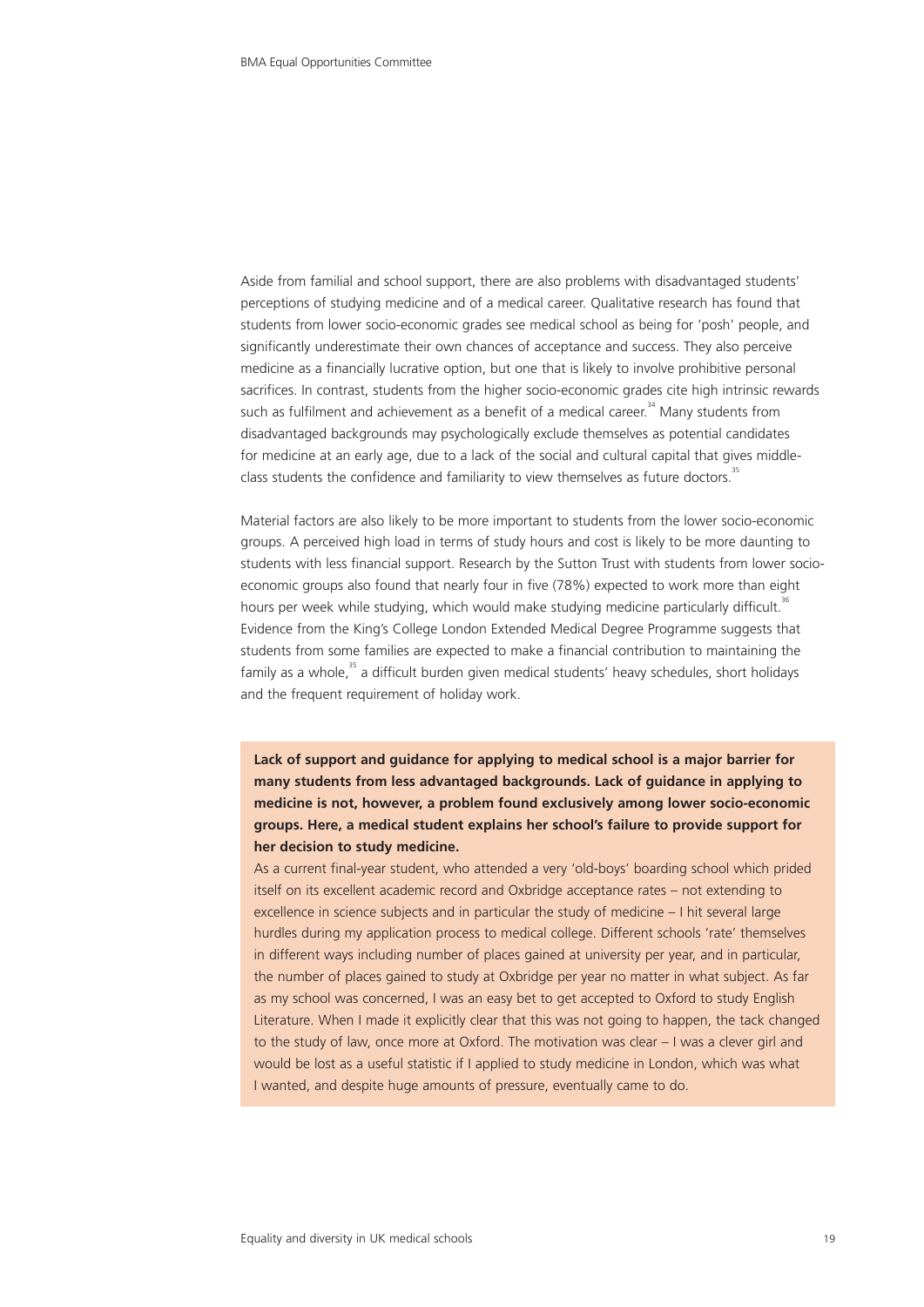#### **Medical school initiatives to widen participation**

An obvious way to increase the proportion of medical school applicants from lower socioeconomic backgrounds is to raise the aspirations of school pupils by ensuring they are aware of the benefits of a medical career. It is important to work with schools to ensure that those with the potential to meet the academic requirements are supported, in order to encourage both university application and an interest in medicine. The BMA supports all attempts to encourage medical school applications from a wider socio-economic base. $37$  Much of this work may need to be focused on children at an early age, but schemes run by universities can still be effective. The BMA believes that all medical schools should seek to develop outreach programmes with schools and sixth form colleges to encourage suitable applicants who would not traditionally consider a career in medicine.<sup>38</sup> Medical schools have developed a variety of initiatives to attract students to medicine (see page 22). Some medical schools run outreach programmes in local schools to increase interest in medicine among secondary school pupils.<sup>39</sup> Some, such as summer schools, provide intensive support to capable students in low achieving schools, while others are designed to raise aspirations and challenge negative stereotypes about the accessibility of the medical profession to non-traditional entrants.<sup>40</sup> Ideally, in addition to raising aspirations, practical initiatives should be available to school students to provide some sort of compensation for disadvantage. This could include additional academic support and tutoring, making work experience available, and teaching students generic skills such as communication and interview technique.<sup>41, 42</sup>

#### **Three medical students comment on the barriers faced by students from disadvantaged backgrounds.**

Medical schools need to get out the message to students from disadvantaged backgrounds that medicine can actually be an option! More foundation year courses could be made available, or alternative routes into medical school such as access courses. Also, clearer information on the sources of funding available would help, eg charities and university funds as well as loans.

Financial strain is not necessarily the main issue that affects people from disadvantaged backgrounds in applying to medical school. It's sometimes the other things, like friends and family not understanding the amount of study required, or the time commitments, or just not having much encouragement.

I think there's a great move on the surface to attract individuals from disadvantaged backgrounds but the effort is far from enough. More should be done in terms of outreach to schools, ensuring young people are aware of the benefits of doing medicine. They also need to be told that studying medicine is a real possibility if they want to do it and knowing that finances would not be a problem is only part of this.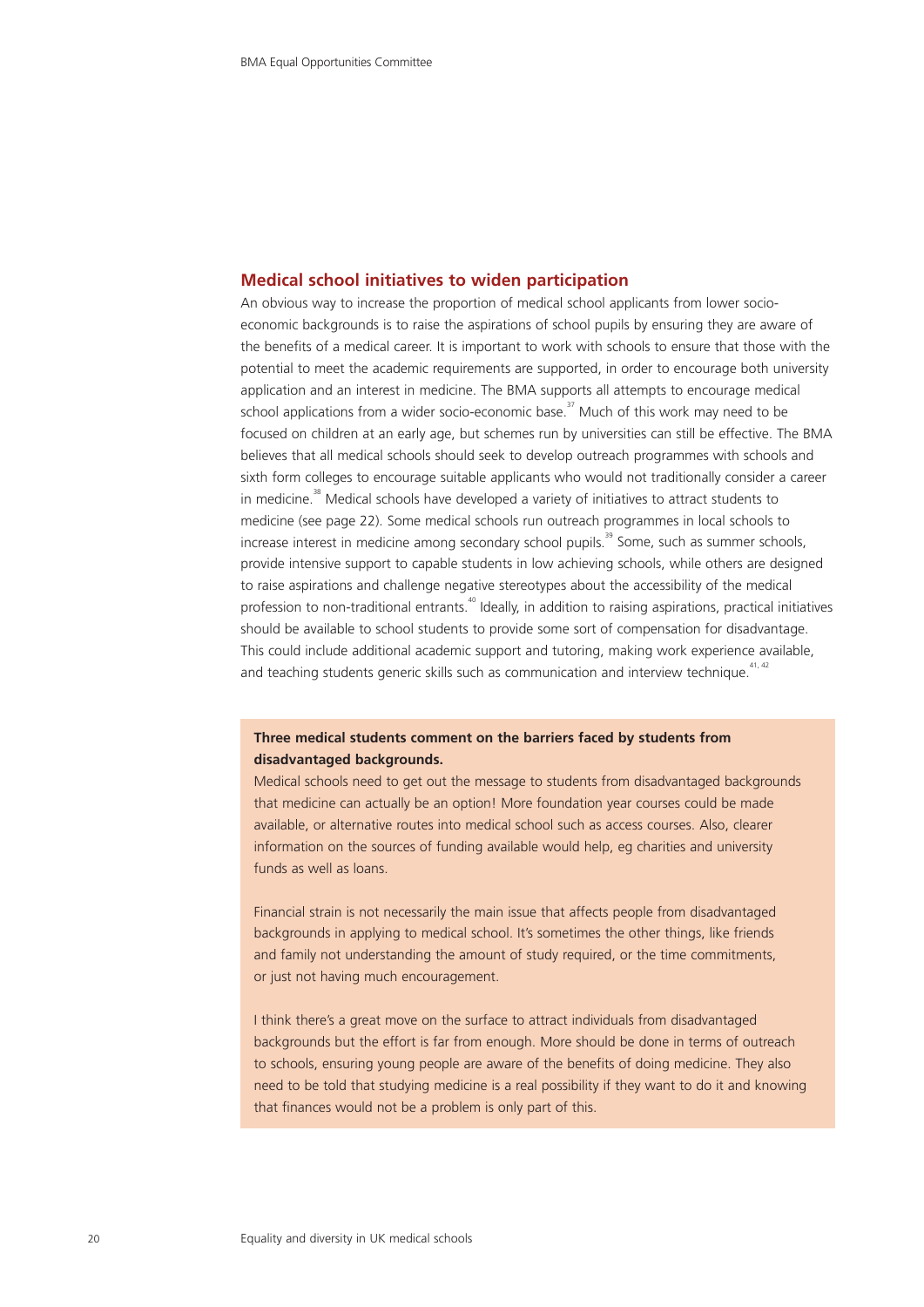Many of the challenges surrounding access to medical school, however, need to be met by secondary or even primary schools rather than by the higher education sector. It is vital that all students have access to the same quality of information about their chances of acceptance into particular universities or courses of study.<sup>43</sup> Students should also have a good understanding of what a medical career and medical education involves. This will help to minimise drop-out rates and disaffection during study. There is evidence to suggest that – with the exception of students with a doctor as a parent – socio-economic background does not seem to be significantly correlated with a student's likelihood of dropping out of medical school. Research from Arulampalam et al concluded that the probability of students dropping out of medical school during their first year of study was largely influenced by both their A-level subject choices and corresponding grades.<sup>44</sup> In addition, the study found that it is likely that if medical schools' entry requirements and/or admissions standards were relaxed, this would have a detrimental effect on retention rates unless this was accompanied by measures such as focused student support.<sup>44</sup>

Medical schools are legally permitted to modify their admissions procedures in order to increase applications from under-represented groups and pre-admission positive action strategies are often supported by UK public funding.<sup>24, 45</sup> Some medical schools run programmes to target a more diverse range of students, and to allow the participation of students from disadvantaged socioeconomic backgrounds. Such schemes may take the form of foundation year or access to medicine programmes, which provide a preparatory year that may address deficits in science subjects. They may also extend to reducing the A-level requirements for candidates from non-traditional backgrounds. Most of these programmes also provide students with additional pastoral support, and several also extend the length of the medical degree. Pastoral support is a vital element of these programmes, as issues of confidence, identity and 'fitting in' at medical school are encountered by many non-traditional students.<sup>46, 4</sup>

#### **Three students comment on 'fitting in' at medical school.**

There aren't many people at medical school who are from a similar background to myself, and at times I have found that those from more affluent backgrounds have struggled to identify and understand patients who are less well off. In these situations my background can be an advantage.

I've not always done as much of the social stuff as perhaps others have – partly lack of money and partly spending too much time at work! I think I've found it quite hard to identify with the other students and the doctors because I don't have much in common with them in some ways.

I guess I've been quite reserved at medical school, because I've always worried a little that other students have a very sheltered existence and how they'd react to knowing I'd been in care. I've always felt a little bit paranoid about asking for help from the med school with anything, in case people took that as a sign that I couldn't cope and shouldn't be doing medicine.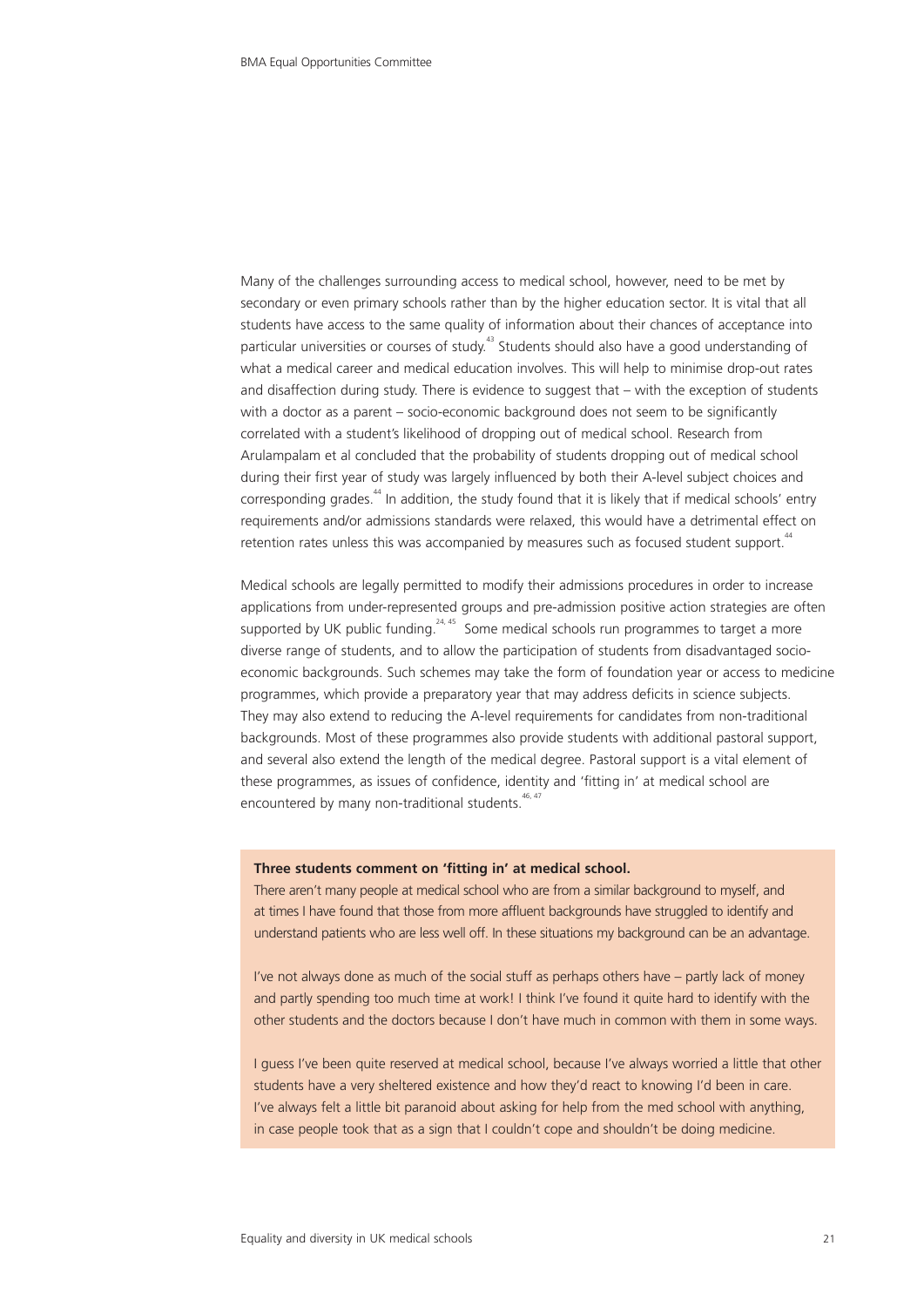#### **Examples of extended access schemes**

- King's College London School of Medicine has run its Extended Medical Degree Programme since 2001. This programme is designed to encourage participation from talented students at low achieving state schools in inner London. Students complete a six-year course, allowing them to study at a slower pace and with more support for the first three years. The majority of students come from socio-economic groups III, IV and V. Applicants sit a cognitive reasoning and personality type test, followed by an extended interview. The ethnic mix of students on the programme is close to that of their age group in the local area, with 91 per cent coming from minority ethnic communities, compared with 50 per cent of the students on the conventional medical degree programme. Students on the programme have achieved examination results spread relatively evenly across their year groups, and pass rates in the clinical years of medicine are the same as those of conventional students. $47$ (www.kcl.ac.uk)
- Sheffield University runs an Outreach and Access to Medicine Scheme that provides places and additional financial support to pupils with an aptitude for medicine and no family history of higher education. School students who complete the whole of the outreach to schools programme are guaranteed an interview for one of the 20 places ring-fenced for non-traditional applicants. (www.shef.ac.uk)
- Southampton's six-year medical degree, designed to widen access to the profession, includes an extra preparatory year of study before the degree course to prepare students for medicine. (www.som.soton.ac.uk)
- Pathways to the Professions project was set up in 2001 to widen access to law, medicine, veterinary medicine and architecture courses at the University of Edinburgh.The project was developed in conjunction with the faculties of law, medicine, veterinary medicine and architecture, school staff, careers staff and professional bodies. The project encourages progression by under-represented groups of students from the 46 state schools in Edinburgh and the Lothians into professional courses and subsequently the professions. The desired outcomes of the project are an increase in applications from the state sector and an increase in under-represented groups accessing the professions. (www.sra.ed.ac.uk/pathways)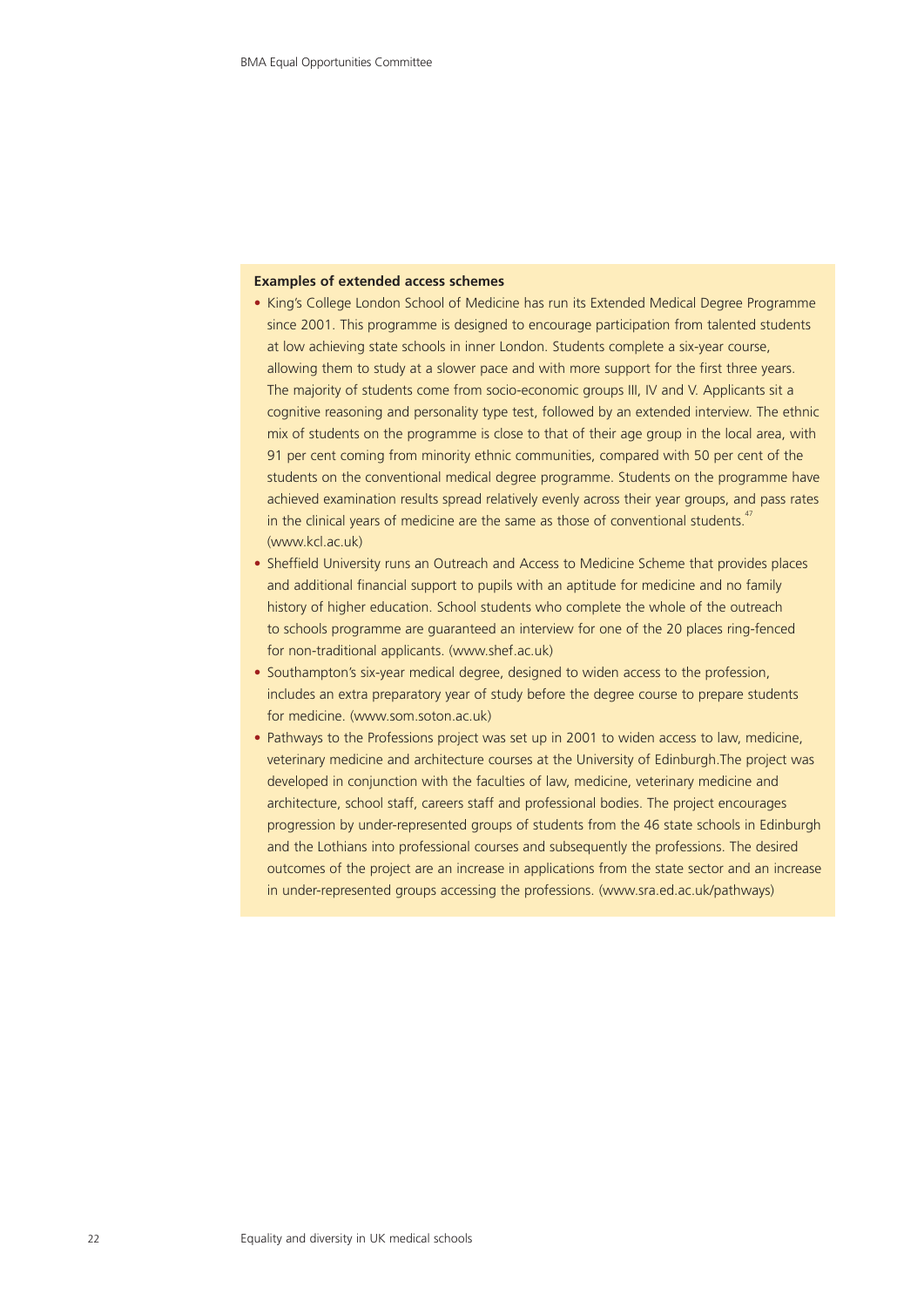• Since 2003 St George's Hospital Medical School has run a foundation year for medicine jointly with Kingston University. Entry level is GCSE with three years work experience and evidence of ability from the workplace. Successful students progress to year one of the MBBS. St George's has also run an Adjusted Criteria programme since 2002. Under this programme, applicants' academic qualifications are judged relative to their social peers rather than against the national average. Applicants with A-level results 60 per cent above the average at their school are guaranteed an interview, at which their educational background is not disclosed. Since the programme began in 2002, it has accounted for almost 7 per cent of St George's medical students. All participants come from comprehensive schools, and many are from families without previous experience of higher education. Results from first-year final exams between 2003 and 2006 showed that Adjusted Criteria students scored an average of 65.41 per cent, while standard-offer students scored an average of 65.69 per cent. (www.sgul.ac.uk; www.kingston.ac.uk).

The newest English medical schools have made a particular effort to encourage participation from non-traditional students, with many ring-fenced places for those from socially deprived backgrounds.<sup>56</sup> Four new medical schools opened in 2003: the Peninsula Medical School; University of East Anglia Medical School; Brighton and Sussex Medical School; and Hull York Medical School. In addition, four new centres of medical education have been established: the University of Durham, Queen's Campus, Stockton, the University of Keele, the University of Warwick and the University of Nottingham Medical School at Derby. The development of these medical schools and centres gave rise to opportunities for scrutiny of selection practice and the development of new approaches to recruitment.<sup>45</sup> The Peninsula Medical School, for example, interviews all applicants reaching its minimum academic standard. This structured interview is designed to reveal attributes such as cooperation, empathy and insight. The resulting intake is more diverse than most medical schools. Students at Brighton and Sussex are drawn from a wide range of backgrounds including post A-level students, those from access to medicine courses and mature students. Some of the new medical schools also have a strong focus on encouraging students from their home region.

The evidence on widening participation initiatives presents a strong case for measures to counter disadvantage, particularly regarding selection procedures and the disadvantage faced by applicants from lower socio-economic groups. It is important to acknowledge that some initiatives to widen participation in medicine are complex and expensive, and may be controversial. The 2004 Schwartz report on admissions to higher education pointed to the difficulty, with limited resources, of ensuring that programmes designed to benefit particular socio-economic groups are equally accessible to all members of those groups.<sup>11</sup> Some outreach programmes may benefit only a small group of local students, while students who live in other areas or who are disadvantaged pupils in better performing schools may miss out entirely. Programmes that relax entry criteria to admit non-traditional students may face criticism in the media for admitting less academically proven candidates.<sup>48, 49</sup> Widening Participation programmes require sustainable funding in order to support non-traditional students through the course<sup>50</sup> – for example, the King's College London Extended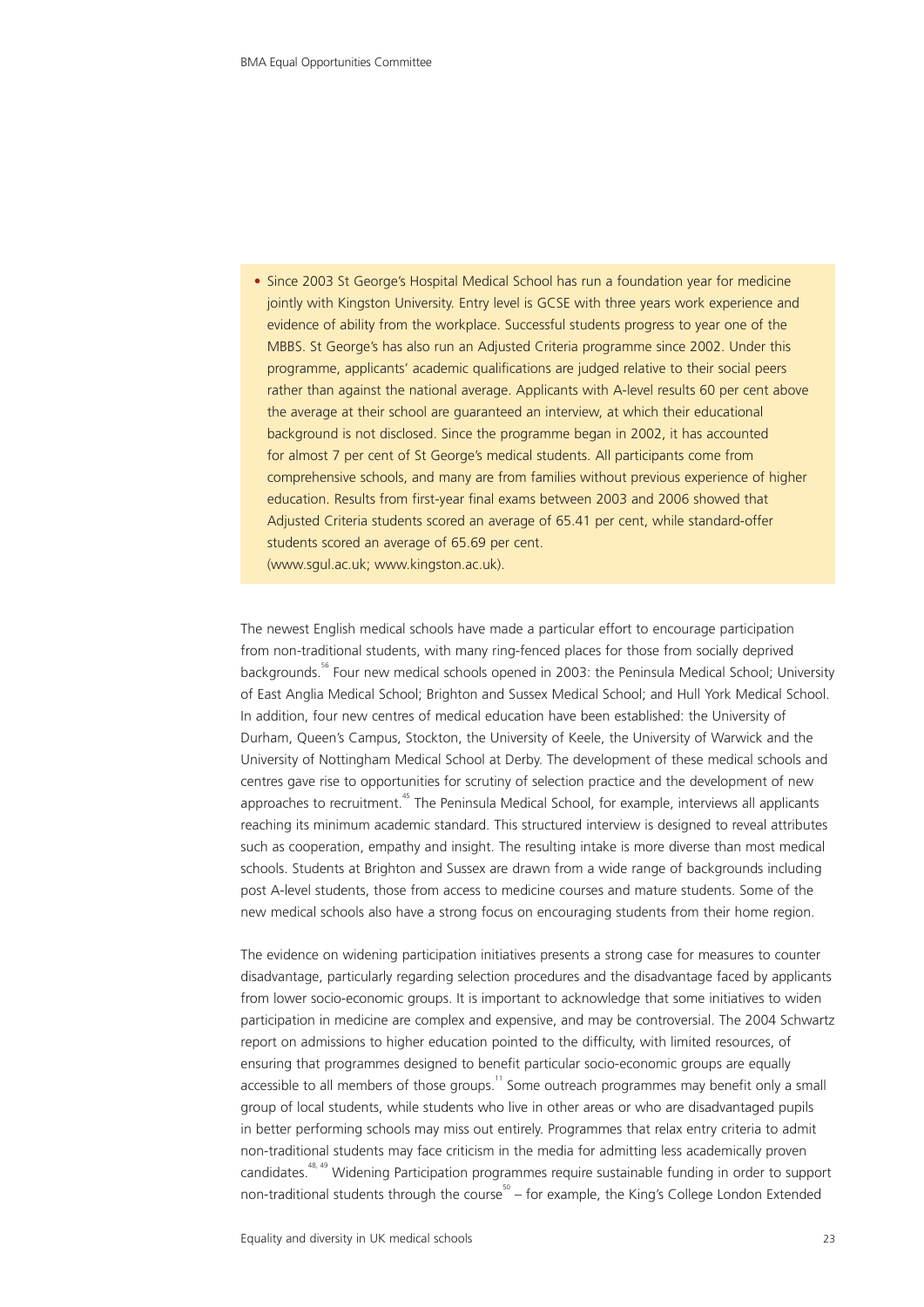Medical Degree Programme accepts 50 new students each year, with approximately 270 students in the course at any one time and costs  $£190,000$  per year to run.<sup>47</sup>

#### **The impact of graduate medical programmes on socio-economic diversity**

It has often been suggested that graduate medical programmes have the potential to diversify the medical student body.<sup>50-53</sup> These programmes, discussed on page 34, generally provide a shortened course to students who already have a degree, often in the sciences. In other countries, they have been proposed as a means of attracting students from non-traditional backgrounds, in order to better serve areas in need of more doctors. A study of the graduate medicine programme at the University of Nottingham Medical School found that graduate entrants were more likely to be male, White and from a more disadvantaged socio-economic background than entrants to the Nottingham undergraduate programme.<sup>50</sup> This particular group is particularly under-represented at medical school in comparison to the wider population.

The long-term effects of relatively recently introduced graduate programmes on the diversity of the medical profession are uncertain. It has been suggested that the rising levels of debt to be expected by the average medical student are likely to reduce the attractiveness of graduate programmes to non-traditional students.<sup>50</sup> The Australian experience suggests that graduate programmes may end up drawing from the same pool of students as undergraduate programmes, as students take a biological science degree with the ambition of entering graduate medicine.<sup>53</sup> While graduate programmes are likely to contribute to some degree to the diversity of the medical school population, the need for other strategies to widen participation remains<sup>51</sup> and it is important not to conflate graduate medical education with diversity.<sup>33</sup>

#### **The costs of studying medicine**

In 2004, the BMA's report *The demography of medical schools: a discussion paper* identified the cost of studying medicine as a significant issue for students from lower socio-economic groups.<sup>2</sup> It pointed out that medicine is significantly more expensive than other degrees, due to the additional costs for travel and equipment, and fewer opportunities to pursue paid employment while studying. In England and Wales, the Higher Education Act 2004, and in Northern Ireland, the Higher Education (Northern Ireland) Order 2005, allow universities to charge variable tuition fees of up to £3,000 per year (with payment deferred until after students graduate and are earning over £15,000 per year). Almost all institutions have chosen to charge fees at the highest possible rate. This has been accompanied by measures to protect students who are from lower socioeconomic groups. As was detailed on page 17, access agreements have been implemented whereby in order to charge the new fees, institutions have had to demonstrate financial commitment to widening participation. Students from households with an income of less than £20,000 are automatically entitled to a £2,700 grant and a £300 bursary. The eligibility for grants does not take into consideration how many people within the household are attending university, which can make it difficult for households who have an income above the £20,000 threshold and have more than one child at university.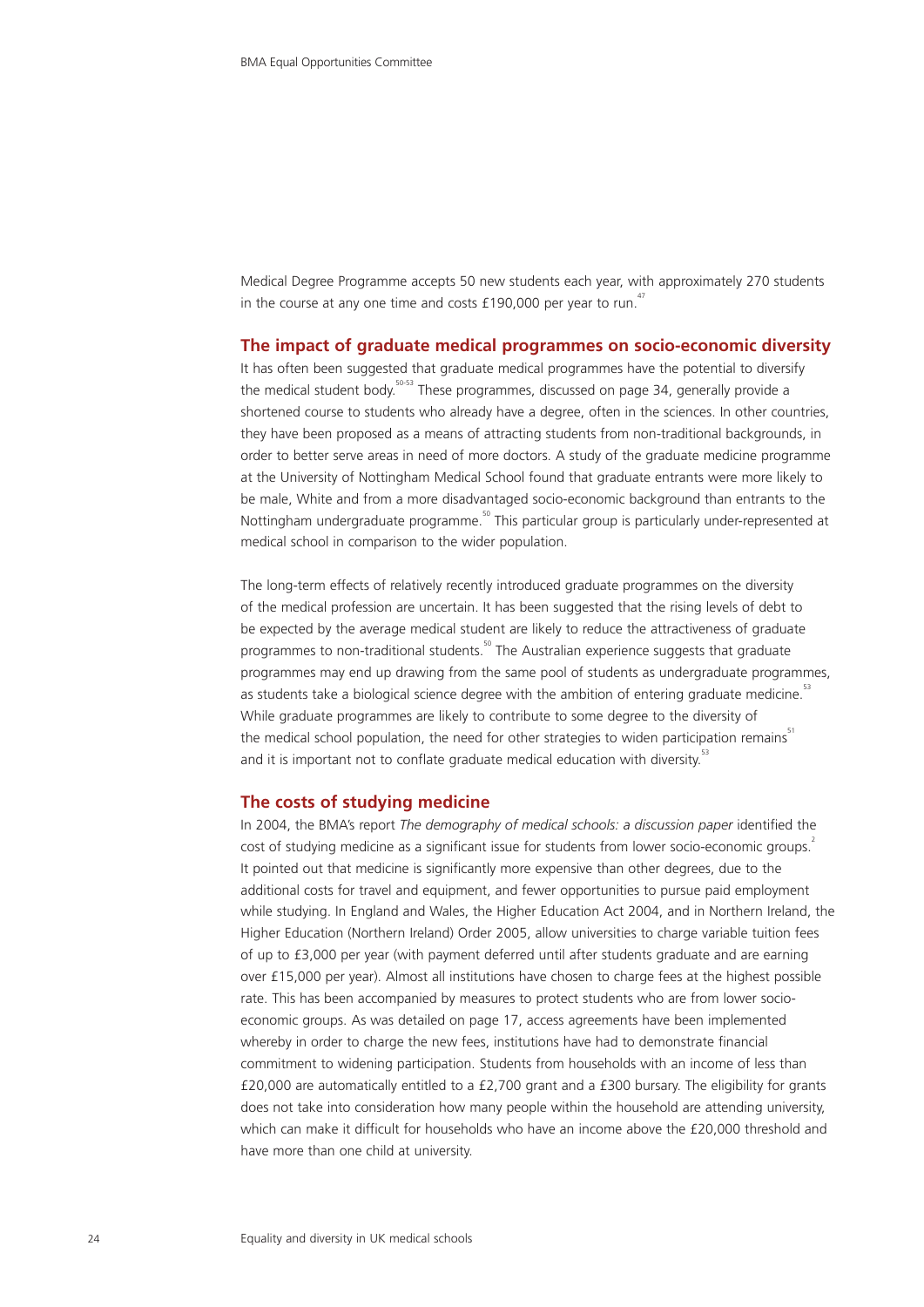The burden of these new funding arrangements is high and this is particularly true for medical students. The BMA's MSC considers that the funding system in its current form has been designed for three-year degrees, whereas medical degrees are normally five years, with some extending to six, seven or even eight years.<sup>15</sup> The MSC has modelled medical student debt to account for the new higher education funding system, and found that an average medical student at the end of a five-year degree is likely to owe the Student Loans Company £46,000 if they studied in London, and  $£37,000$  if they studied elsewhere in England.<sup>15</sup> There are differences by nation. In Scotland, domiciled students are not required to make a personal contribution to their tuition if they are studying for their first degree.

#### **A medical student comments on financial burden of doing a medical degree.**

One of the key problems facing all students is the level of financial burden that a four- to sixyear course leaves you with. I think that this does deter good quality candidates from applying. My medical school does offer bursaries to assist but I think that the problem is on the initial application and so it's really a government issue with regards to fees for taking university courses. I think that if fees continue to increase this will have a detrimental effect on those from disadvantaged backgrounds. I think that current estimates for a five-year course are a debt of £20,000 to £30,000. This is a significant amount of debt for someone from a disadvantaged background.

Costs may be a particularly serious issue for graduate medical students, who enter medical school later and who are likely to have more financial commitments.<sup>52</sup> The situation is particularly difficult for graduate medical students domiciled in Scotland and Northern Ireland, as their health departments have made no provision for four-year courses, whereas English and Welsh domiciled graduate students on four-year courses have their fees paid by the NHS for years two to four.<sup>15</sup> Given that many see graduate programmes as an important tool for diversifying the student population (see page 24), this could further hinder efforts to encourage wider participation in medical education.

The Government proposes to review the cap on tuition fees in England and Wales in 2009, with the possibility of charging students higher than the existing £3,000 cap. Should the cap on fees be raised to £7,000, the average medical student outside London would face debt on graduation of almost £57,000, while a London student would owe £67,000. Neither group would be able to repay the loan within 25 years on current basic NHS salaries.<sup>1</sup>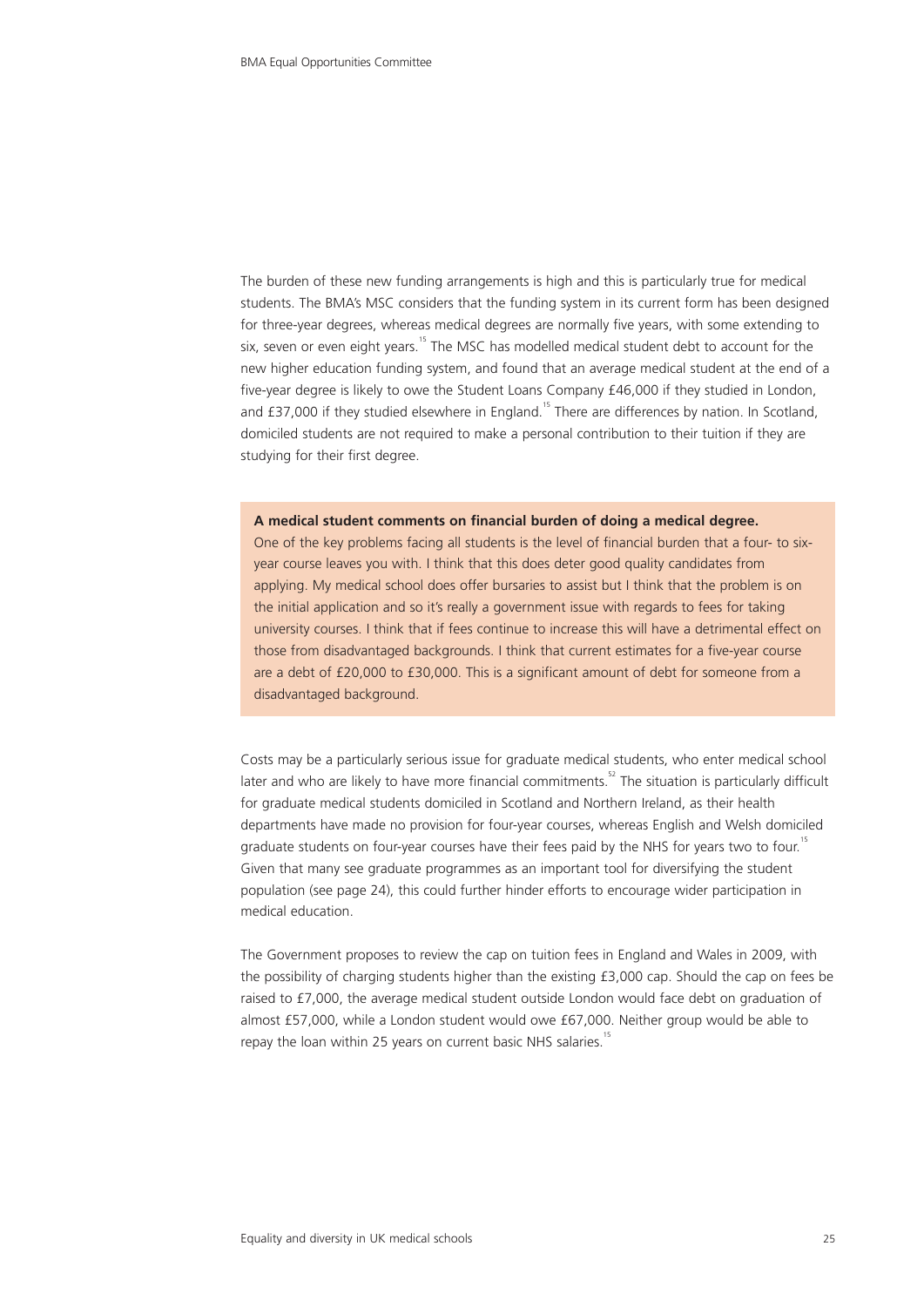# **A medical student comments on financial hurdles and the importance of encouragement.**

Finances have been and continue to be the biggest hurdle for me. I was fortunate to come from a family where I was encouraged to do whatever I wanted to do, however impossible it seemed. I know that is not always the case. I think the best way to get more students from disadvantaged backgrounds into medical school is to encourage them to work for it and to show them that it's a plausible option. If no one in your family has ever been to school, it becomes almost impossible for you to think of going to university, let alone doing medicine. This must be made worse if you have financial worries too.

There is considerable tension between the UK Governments' aim of widening participation and its introduction of variable top-up fees for tuition in England, Wales and Northern Ireland. It is widely reported that cost is viewed as a prohibitive factor by students from lower socio-economic backgrounds. Qualitative research has found that students of all backgrounds are concerned about the high cost of medical education, but only those from lower socio-economic grades see study  $costs$  as a constraint on their choice of degree.<sup>34</sup> Those working to increase participation rates among lower socio-economic groups in medicine face a difficult task: encouraging the most debtaverse group of potential students to undertake what is likely to be the most expensive degree programme.40 The BMA's MSC has called for an independent review of the medical student funding system, recognising the need to alleviate the very heavy debt pressures faced by all medical students, which are particularly likely to deter those from lower socio-economic backgrounds.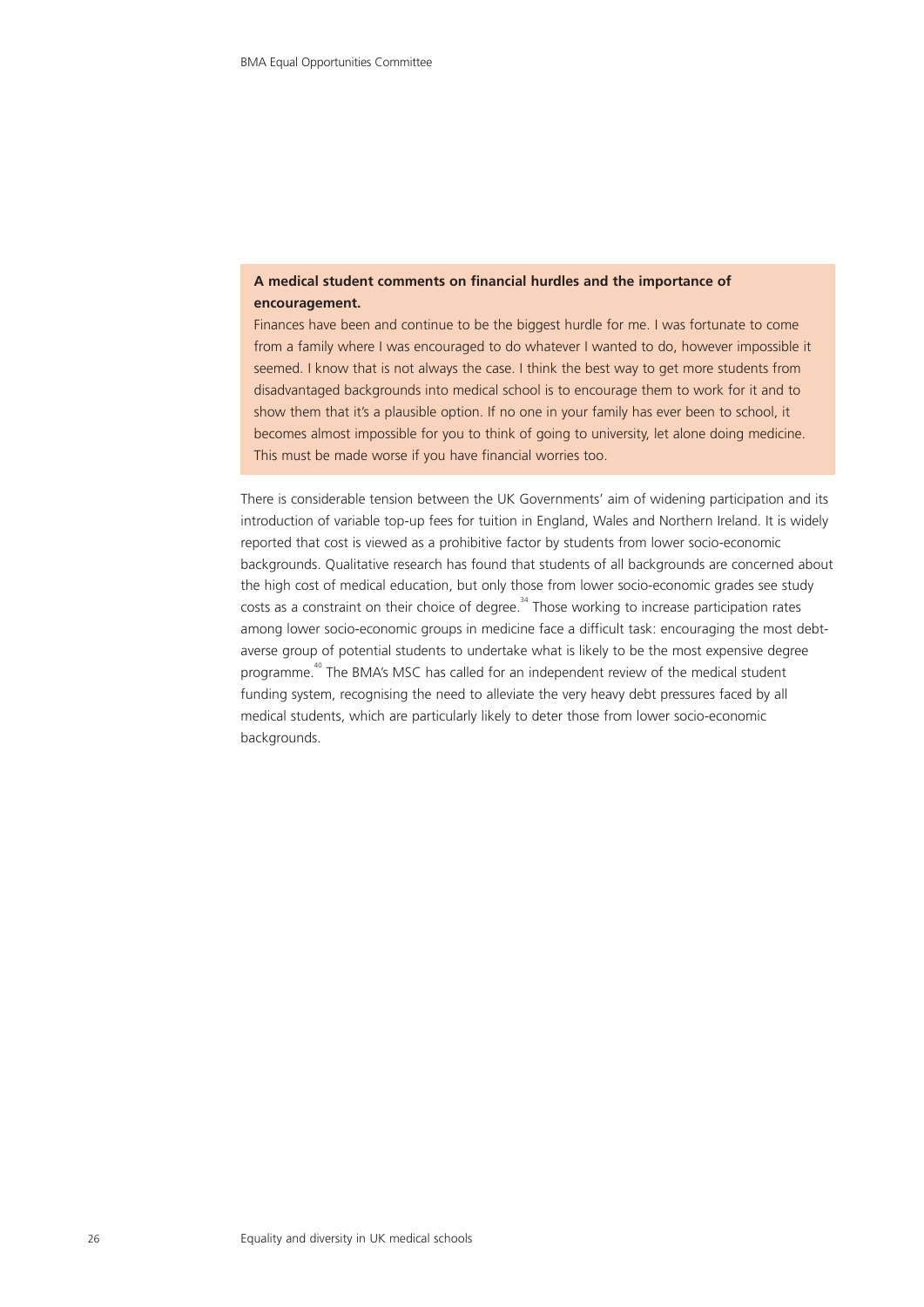**Despite several types of potential disadvantage faced by students from lower socioeconomic groups, there are many examples of students from disadvantaged backgrounds who, determined to be doctors, ensured that they did everything within their power to achieve that goal. A fifth-year medical student from a nonprofessional background talks about her struggle to get into medical school.** Before I came to university, I spent three years at college doing my A-levels. Unfortunately my grades were A, B, C and D so I had to spend a year re-sitting the lower three A subjects as I was determined to be a doctor. I then got ABB but was rejected from my conditional offer as the A was not in chemistry. As I did not particularly want to go to university except to do medicine, I decided to reapply the following year when I was accepted. During this year I carried on working for Tesco and attended a Princes' Trust course for three months. I then started supporting adults with learning disabilities full-time until I started university aged 21. I am very grateful to my university for giving me the opportunity to study medicine, when it appeared very likely that I would not be accepted anywhere.

I found university a bit of a culture shock as I come from a working-class background, with no family history of university education. As a good performing fifth year with an intercalated BSc, I feel that I proved myself and would like to see allowances made for students from working-class backgrounds, like myself, who attended poor performing state schools.

In addition, I would like to see more support given by medical schools to those medical students who have limited finances. I have limited finances and support myself through studying. I supplement my income through a casual job as a support worker for adults with learning disabilities. Although I try not to let it interfere with my studies, it inevitability does. I often miss out on study or placement time if I need to go to work. Whereas most students enjoy their holidays as time off, I spend my time at work. I do not think medical school properly considers or supports students with a limited income.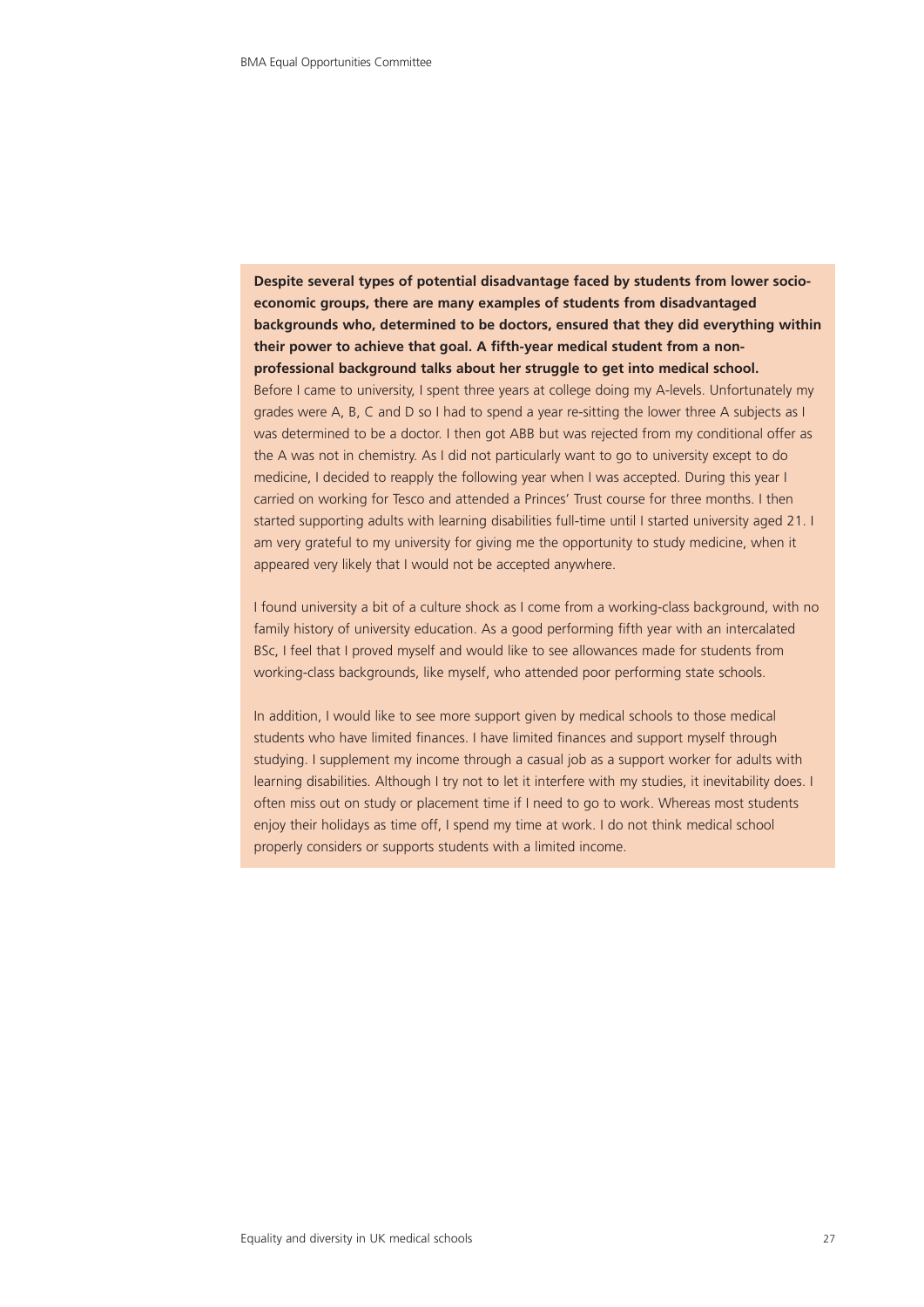## **Summary**

The socio-economic status of students at medical schools in the UK has changed very little over time. The majority of students still come from professional and managerial backgrounds. This reflects the situation across the professions in the UK as highlighted in the 2009 report from the Panel on Fair Access to the Professions. An important factor in the under-representation of other socio-economic groups seems to be their low rates of application – a phenomenon that is likely to be due to a complex combination of factors – and a consistently lower acceptance rate. Financial considerations may be one important barrier to a wider social mix of medical school applicants and this means that the heavy burden of debt experienced by most medical students is an increasingly serious issue. Initiatives to raise aspirations and to support applicants are likely to be important in widening access to medical school.

## **Questions for discussion**

- How can the key reasons behind the low application and acceptance rates to medical school from lower socio-economic groups be identified?
- How can medical schools ensure that they are getting the best candidates from the broadest socio-economic groups?
- What are the options for widening access to medical school?
- How can the effect of top-up tuition fees on the demography of medicine be monitored?
- What is the effect of students' increasing need to manage debt by seeking part-time employment during term time?
- How could the current bursary system be improved to support widening participation initiatives?
- Does the content of applications from students of different economic groups differ in style or substance?
- What impact does graduate-entry have on widening participation?
- Would lowering the minimum academic criteria required for entry to medical school increase the number of applications received from students from lower socio-economic groups? Would this have any impact on the number of students successfully graduating from medical school?
- What effect does the absence of tuition fees for Scottish students studying at Scottish medical schools have on applications to medical schools? Does reducing the overall cost by removing tuition fees help encourage Scottish students from lower socio-economic groups?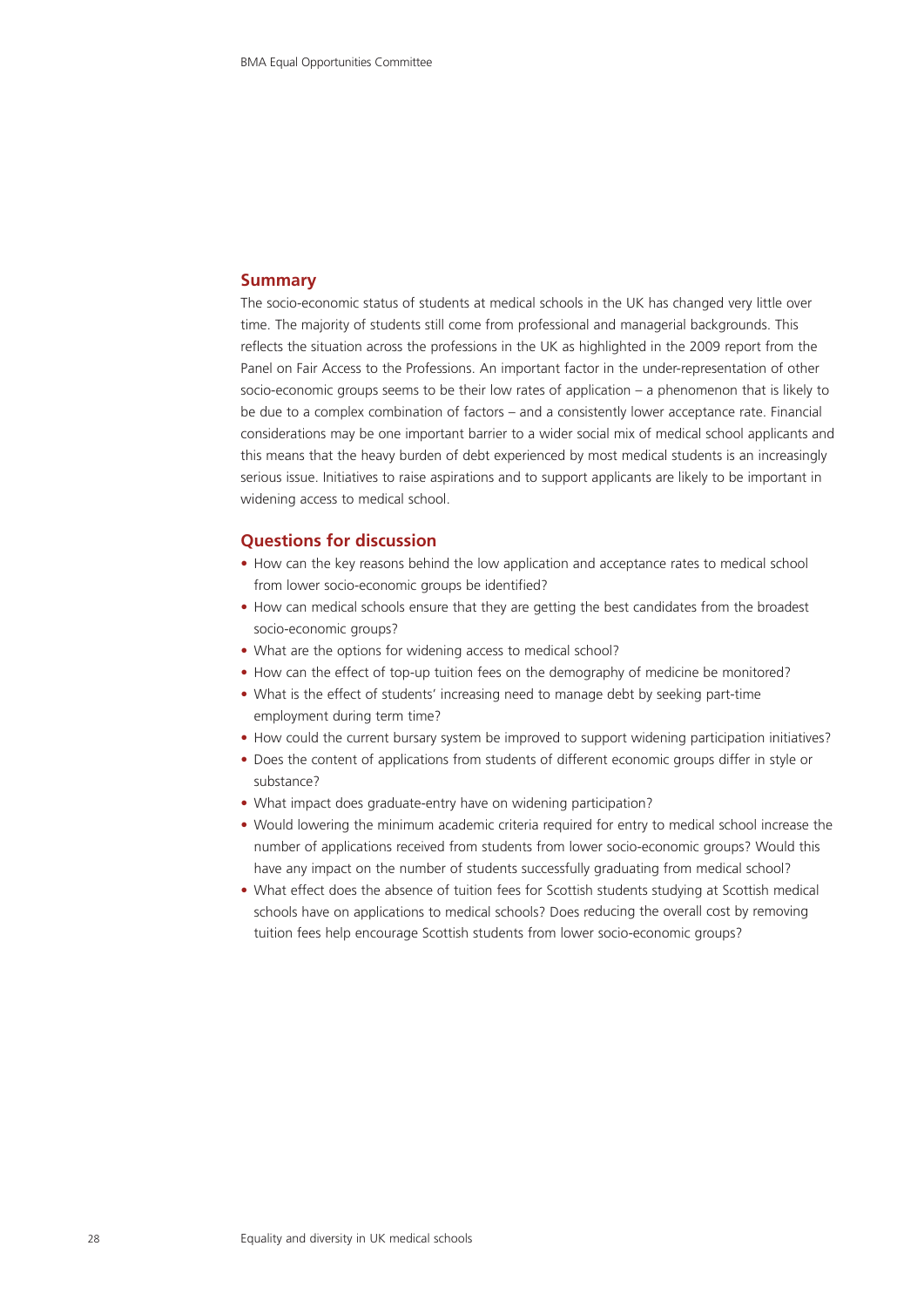# **A medical student from a disadvantaged background discusses the hurdles she faced in attending medical school.**

Gaining a place at medical school was down to my own personal determination and hard work. I was living in emergency accommodation, and although I am grateful that this was available to me, it is not an ideal place to live. I was surrounded by people suffering after troubled childhoods, dealing with addiction and mental illness and struggling to get into jobs and education. I had no family surrounding me to help or encourage me, and after leaving secondary school to go to sixth form, I felt my teachers cared more about my grades than about me or my future. My housing situation was always insecure and I was struggling to live on my income support. I knew I had to get into medical school, if I didn't then I wouldn't have anywhere to live.

It was difficult to start somewhere new not knowing anybody. I applied to the cheapest halls because I knew I couldn't afford the more expensive ones. I was the only medic living there. This meant that when we all began lectures I was on my own having not met anyone in halls. It can be quite intimidating, being surrounded by people that are so polarised from yourself. I really felt that my background, experience and also my political views really separated me from my peers. I did feel isolated, and found it hard to integrate. I found there was little pastoral care. I even considered dropping out or changing to another course, but again, I knew if I did I would have nowhere to live. There was no option but to stay, and now I'm glad I did.

Living on limited means, I am now very worried about how I am going to afford travel to placements. At medical school the admin and teaching staff seem to assume that you have a car and that you are upper middle class. Also, medical books and equipment are very expensive, and this is something I find difficult to budget for. There is a lot of banding about of the term 'lower socio-economic class' with little insight into what that might mean. I feel medical school is not tailored for people from my socio-economic background, and at times this has made me feel excluded and isolated.

My medical school sent me information regarding specific bursaries available to me. I applied to all I was eligible for, however I was not awarded anything, and was not given an explanation as to why this was. In addition, I've never been offered any sort of pastoral care save a 10-minute interview with a stranger once a year. I feel pastoral care is not something offered in any form by my medical school. Medical schools need to provide adequate support throughout the application process. Medical schools need to put out the message that medical school is for everyone. I believe that a more diverse workforce is a strength, not a weakness.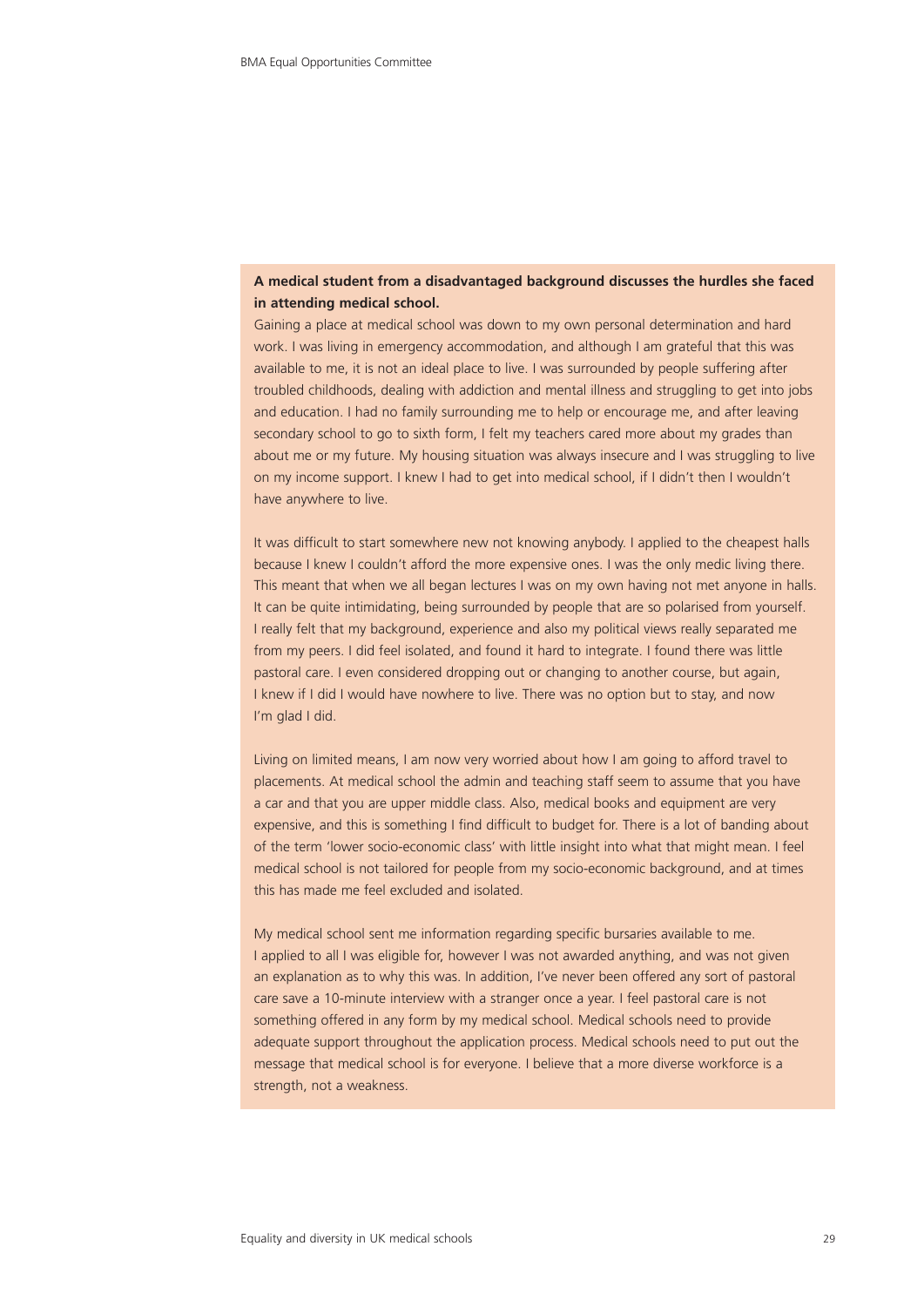# Section 3: Age

Age is an increasingly important issue in medical education. In recent years, graduate entry to medical school has become more common, while at the same time new legislation against age discrimination makes universities' responsibilities more complicated. This section explores these key issues for the discipline of medical education.

## **Applications and acceptances to medical school by age**

Data on the age of medical school entrants is provided by UCAS and is broken down into four age groups: 20 and under, 21 to 24, 25 to 39, and 40 and over. **Table 3** shows the changing composition of applicants and acceptances to medical school by age between 1996 and 2008.

|      |                     |        | Age (years) |                   |        |  |  |
|------|---------------------|--------|-------------|-------------------|--------|--|--|
| Year |                     | 20 and |             | 21 to 24 25 to 39 | 40 and |  |  |
|      |                     | under  |             |                   | over   |  |  |
|      | 1996 Applicants     | 83.3   | 9.4         | 7.2               | 0.1    |  |  |
|      | Accepted applicants | 91.0   | 6.2         | 2.8               | 0.02   |  |  |
|      | 1997 Applicants     | 84.5   | 8.8         | 6.5               | 0.3    |  |  |
|      | Accepted applicants | 92.0   | 5.2         | 2.8               | 0.0    |  |  |
|      | 1998 Applicants     | 84.6   | 8.7         | 6.5               | 0.2    |  |  |
|      | Accepted applicants | 91.7   | 5.1         | 3.1               | 0.02   |  |  |
| 1999 | Applicants          | 83.5   | 9.9         | 6.4               | 0.2    |  |  |
|      | Accepted applicants | 90.0   | 6.8         | 3.2               | 0.02   |  |  |
|      | 2000 Applicants     | 80.3   | 11.5        | 7.9               | 0.4    |  |  |
|      | Accepted applicants | 87.0   | 8.7         | 4.3               | 0.04   |  |  |
|      | 2001 Applicants     | 79.4   | 12.6        | 7.6               | 0.4    |  |  |
|      | Accepted applicants | 85.3   | 10.4        | 4.2               | 0.1    |  |  |
|      | 2002 Applicants     | 75.5   | 14.3        | 9.5               | 0.7    |  |  |
|      | Accepted applicants | 81.7   | 11.7        | 6.3               | 0.3    |  |  |
|      | 2003 Applicants     | 66.3   | 17.2        | 14.8              | 1.7    |  |  |
|      | Accepted applicants | 78.0   | 12.8        | 8.8               | 0.4    |  |  |
|      | 2004 Applicants     | 66.5   | 17.2        | 15.0              | 1.3    |  |  |
|      | Accepted applicants | 78.8   | 11.8        | 9.0               | 0.5    |  |  |
|      | 2005 Applicants     | 65.7   | 17.9        | 15.3              | 1.1    |  |  |
|      | Accepted applicants | 76.2   | 13.4        | 10.1              | 0.4    |  |  |
|      | 2006 Applicants     | 65.7   | 18.5        | 14.7              | 1.1    |  |  |
|      | Accepted applicants | 77.2   | 12.9        | 9.4               | 0.4    |  |  |
|      | 2007 Applicants     | 66.9   | 19.3        | 12.9              | 1.0    |  |  |
|      | Accepted applicants | 78.6   | 13.0        | 8.1               | 0.4    |  |  |
|      | 2008 Applicants     | 68.8   | 19.8        | 10.6              | 0.9    |  |  |
|      | Accepted applicants | 77.9   | 14.8        | 7.0               | 0.3    |  |  |

## **Table 3 – Percentage of UK applicants and accepted applicants to medical school by age 1996-2008**

Source: UCAS 2009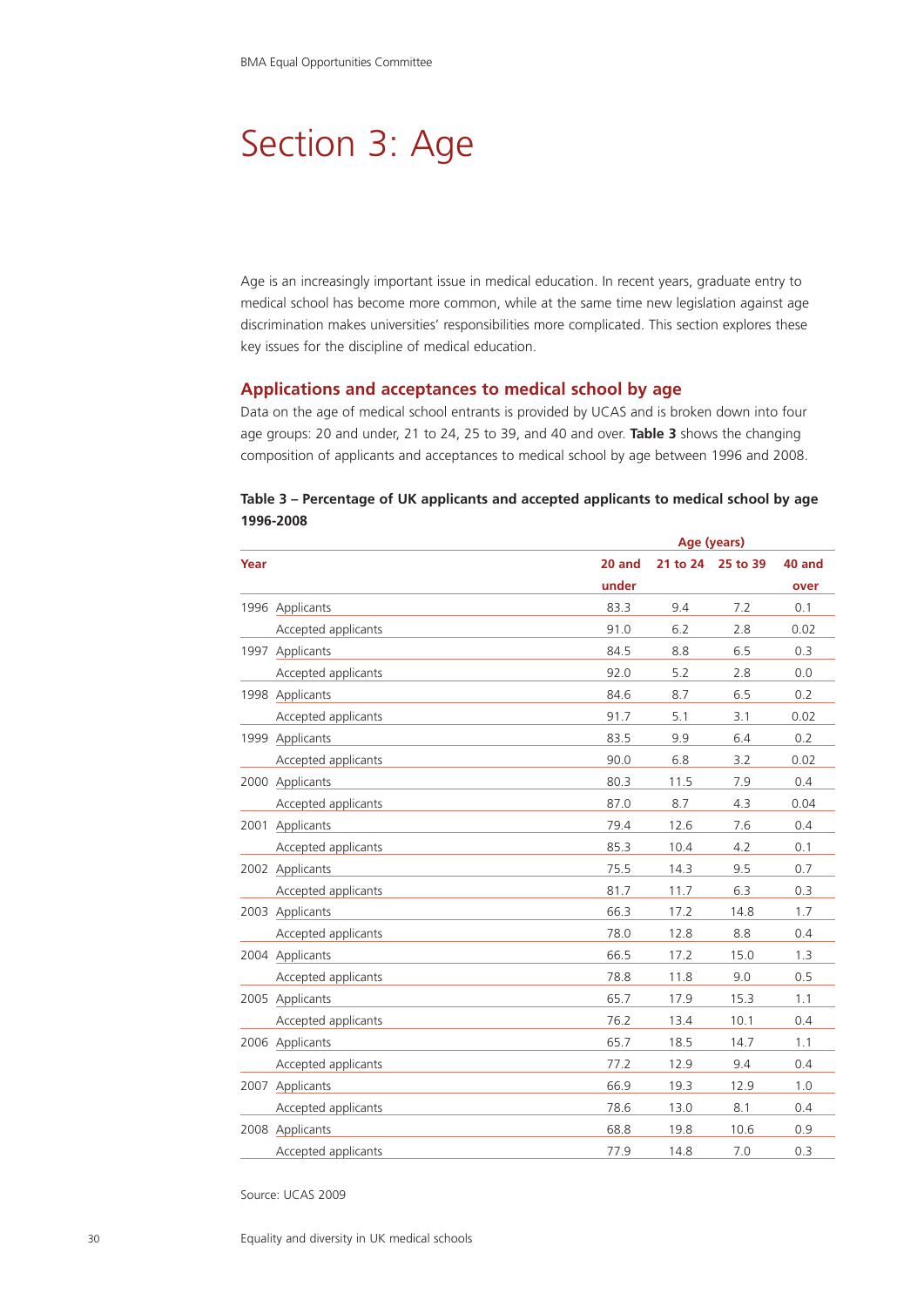

**Figure 4 – UK applicants to medical school by age group 1996-2008**

**Figure 5 – UK accepted applicants to medical school by age group 1996-2008**



■ 20 and under ■ 21 to 24 ■ 25 to 39 ■ 40 and over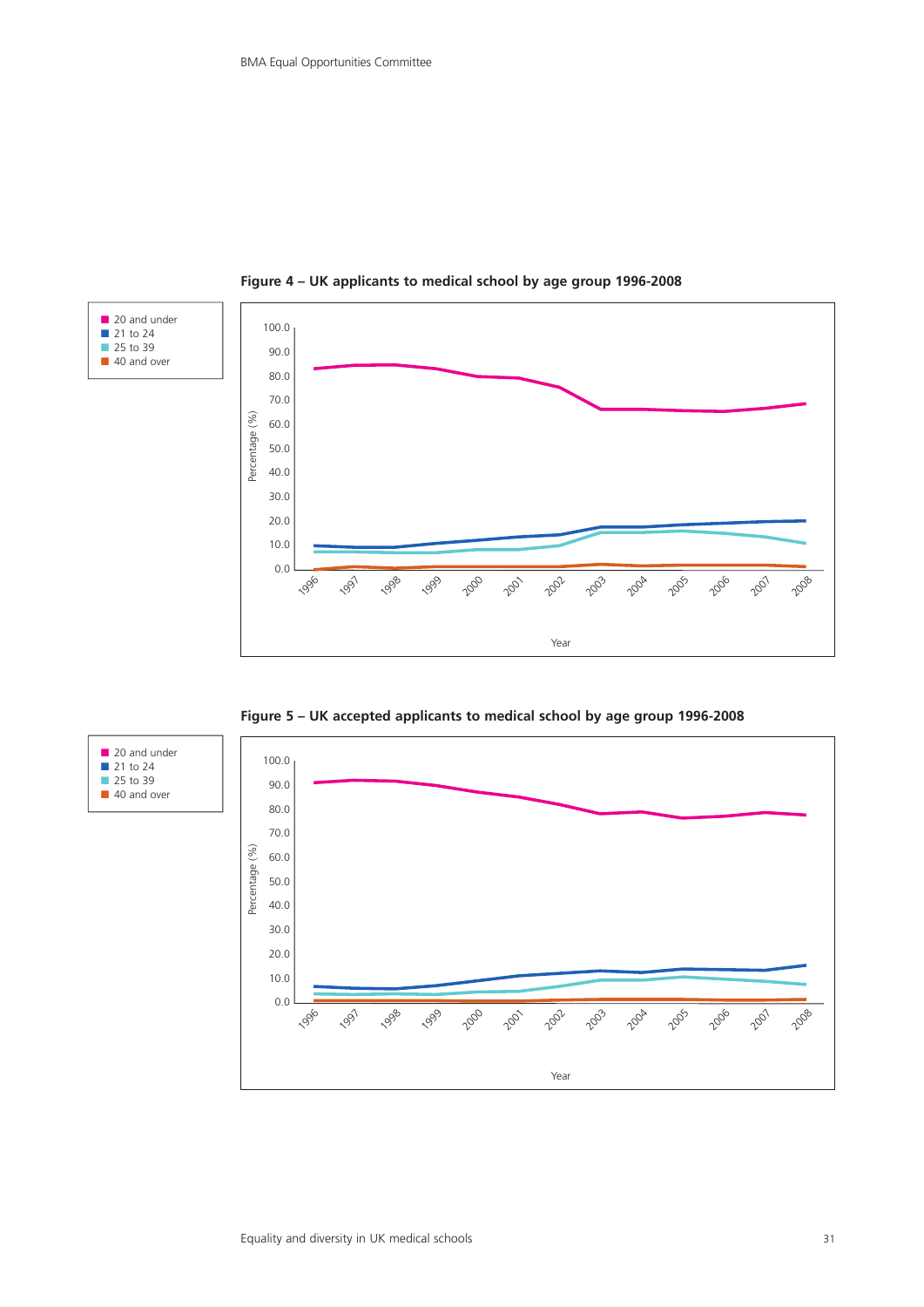Between 1996 and 2008 there has been an increase in the overall numbers of applicants and accepted applicants but there has been a decline in the proportion of students aged 20 or under applying to medical school. In 2008, 69 per cent of medical students were aged 20 or under, compared to 83 per cent in 1996. The proportion of applicants in the other age groups has correspondingly risen. From 1996 to 2008 applicants increased in both the 21 to 24 and 25 to 39 age groups, from nine per cent to 20 per cent and seven per cent to 11 per cent respectively. The proportion of applicants over 40 has risen slightly from 1996 to 2008, but remains very small (1% in 2008).

There was a gradual decrease in the proportion of applicants under 21 evident between 1996 and 2003, followed by a sharp decrease in 2003, which is probably explained by the opening that year of new medical schools. A number of these new schools actively encouraged applications from older students. Since 2003, however, the proportion of applicants aged 20 or under seems to have stabilised at about two-thirds of each annual intake, with the remaining third composed largely of those aged 21 to 39. These trends are described in **figures 4** and **5**.

|      |        | Acceptance rate (%) |          |             |                |  |  |
|------|--------|---------------------|----------|-------------|----------------|--|--|
| Year | 20 and |                     | 25 to 39 | 40 and      | <b>Overall</b> |  |  |
|      | under  |                     |          | over        |                |  |  |
| 1996 | 52     | 31                  | 19       | 10          | 48             |  |  |
| 1997 | 53     | 29                  | 21       | $\mathbf 0$ | 49             |  |  |
| 1998 | 55     | 30                  | 24       | 6           | 51             |  |  |
| 1999 | 62     | 39                  | 28       | 6           | 57             |  |  |
| 2000 | 70     | 50                  | 35       | 7           | 65             |  |  |
| 2001 | 75     | 57                  | 38       | 23          | 70             |  |  |
| 2002 | 72     | 54                  | 44       | 26          | 66             |  |  |
| 2003 | 69     | 43                  | 35       | 15          | 58             |  |  |
| 2004 | 60     | 35                  | 31       | 20          | 51             |  |  |
| 2005 | 53     | 34                  | 30       | 15          | 45             |  |  |
| 2006 | 55     | 33                  | 30       | 17          | 47             |  |  |
| 2007 | 55     | 31                  | 29       | 17          | 47             |  |  |
| 2008 | 55     | 36                  | 32       | 17          | 48             |  |  |

#### **Table 4 – Acceptance rate to medical school by age 1996-2008**

#### Source: UCAS 2009

Younger students commonly achieve higher acceptance rates than older students. In 2008, while only 69 per cent of applicants to pre-clinical medicine were aged 20 or under, of the total number of accepted students, 78 per cent were aged 20 and under. **Table 4** and **figure 6** shows acceptance rates since 1996.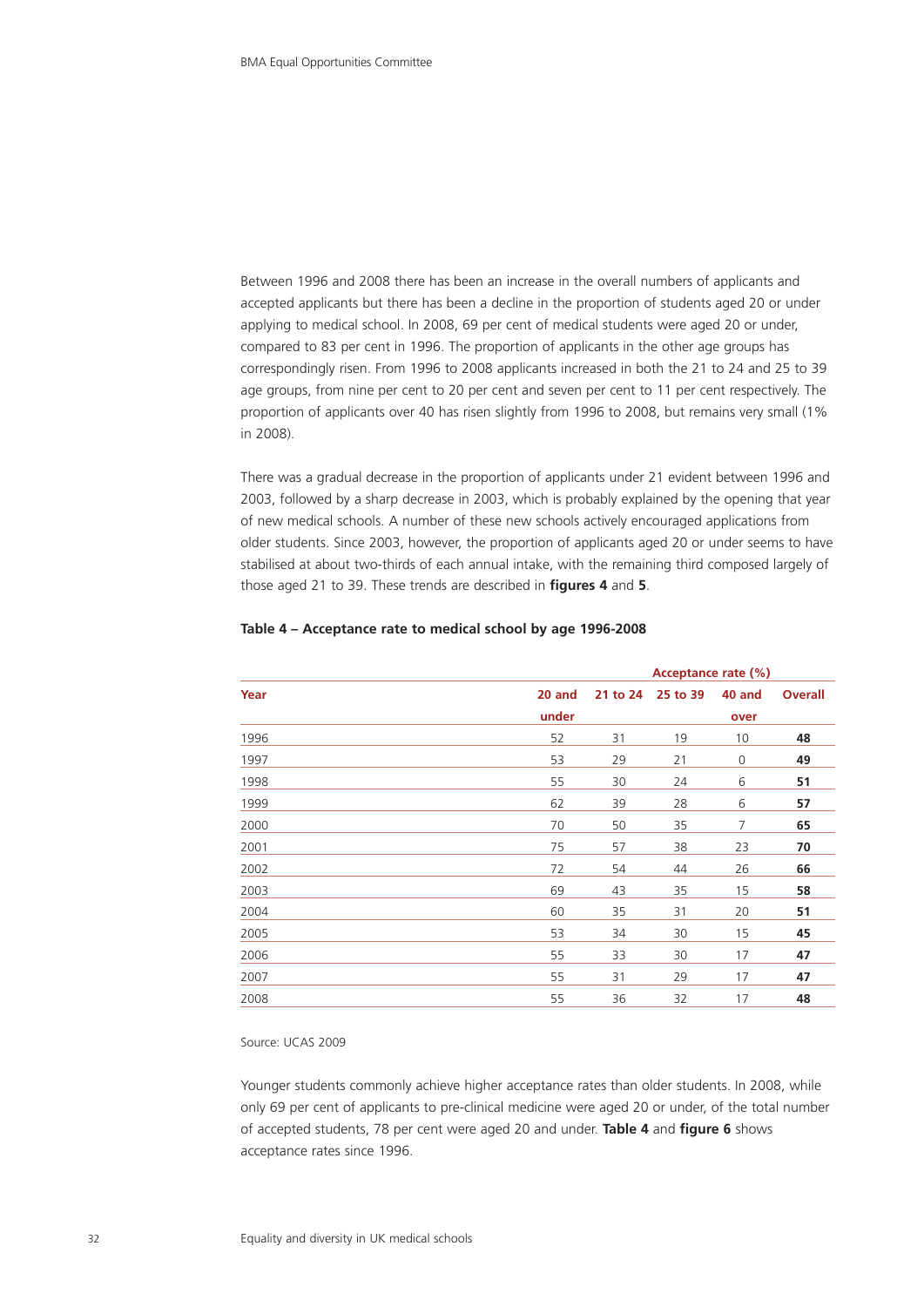





The much higher acceptance rate for those aged 20 and under raises the question of whether older age groups experience disadvantage in applying to medicine. Analysis of applications and admissions statistics from 1996 and 1997 (taking account of a range of variables) found significant evidence that applicants over the age of 21 were at a disadvantage when applying to four of the 27 medical schools included in the study (Dundee, Leicester, Queen Mary and Westfield College and St George's), while they were at an advantage in one medical school (Nottingham).<sup>54</sup> Other research has shown that age does not significantly affect selection.<sup>55</sup> There may be several reasons for the increase in older applicants and accepted students, including important recent changes in the structure of medical education.

## **Access courses**

Access courses, sometimes geared specifically to medicine and normally lasting one year, are now available at a number of further and adult education colleges, and graduates of these courses are considered for entry by some medical schools. It has been predicted that growing numbers of mature students will enter medicine via access courses without having obtained the standard entry requirements, which still holds for the majority of traditional school-leaver entrants.<sup>56</sup> Higher Education Statistics Agency (HESA) data on students enrolled in pre-clinical medicine for the 2006/07 academic year shows that only 100 students were recorded as having an access course as their highest qualification. $57$ 

c Please note that HESA requires its data to be rounded to the nearest five students.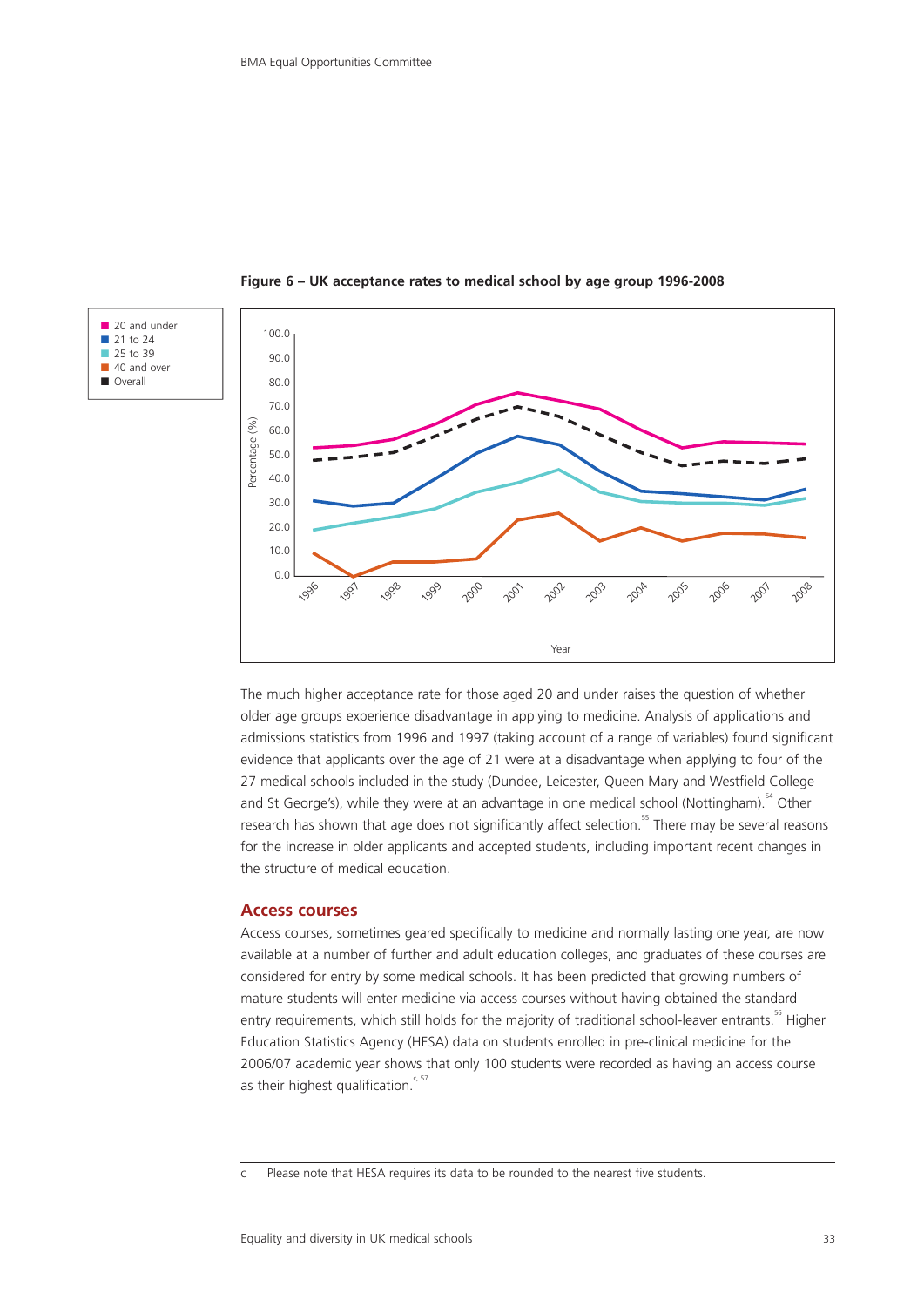Access courses generally provide intensive grounding in the sciences, and are an important potential route into medicine for non-traditional students. Access courses often specifically aim to recruit mature students and students from less advantaged backgrounds and thus have a role to play in widening participation initiatives.<sup>58</sup> The access to medicine course run by City College Norwich, for example, is designed to cater for mature students.<sup>59</sup> Lambeth College specifies that applicants to its access course, for students hoping to enter medicine and dentistry, should have relevant work or other life experience, which is viewed as essential grounding for the intensive course of study offered.<sup>60</sup>

#### **New medical schools**

Four new medical schools opened in England in 2003, and these schools have encouraged applications from older students. Hull York Medical School encourages applications from mature students and graduates, who usually account for over a quarter of their annual intake.<sup>61</sup> New medical schools and their part in the changing demography of medicine have been discussed in greater detail on page 23.

#### **Graduate entry to medical school**

Graduate entry to medicine is not new. In 1976, around 1,000 graduates applied for places in medical school, and around one in six was successful. A minority of medical schools reserved a small proportion of places for older applicants, though only a very small minority of schools considered reducing the length of their course for graduate entrants. Around five per cent of medical students were graduates although certain newer medical schools (for example Southampton and Leicester) aimed to fill up to 15 per cent of places with graduates. <sup>24</sup> Despite this, mature students often experienced considerable barriers to studying medicine such as lack of flexibility in entry requirements and course structure, lack of consideration of past experience and financial barriers.<sup>85</sup> Graduate students were rarely given any reduction in the time allowed to complete the course and frequently found that the financial barriers were insurmountable. A-level results were normally considered, making entry for mature students with experience or good degree results less flexible. Graduate applicants had a significantly lower rate of entry to medical school compared to all Universities Central Council on Admissions (UCCA)<sup>d</sup> students.<sup>62</sup>

Since the introduction of graduate-entry courses in the UK, graduate entrants have become commonplace in UK medical schools. A 1997 report by the Medical Workforce Standing Advisory Committee saw scope for developing graduate-entry schemes to allow faster expansion of the profession than traditional courses and to broaden the field from which doctors are recruited. $64$ Leicester-Warwick and St George's medical schools began to run accelerated four-year medical courses for graduates in September 2000. By 2003/04 there were 622 entrants to four-year courses for graduates in England.<sup>10</sup> The introduction of graduate-entry courses may also have encouraged general graduate entry. In 2006/07 HESA data showed 2,350 pre-clinical medicine students had a prior undergraduate degree from a UK institution. In comparison, in 1994 there were just 879 UK graduate applicants for entry (of whom 281 were accepted).<sup>10</sup> At Swansea and Warwick Universities there has been a complete shift toward graduate-only medical programmes.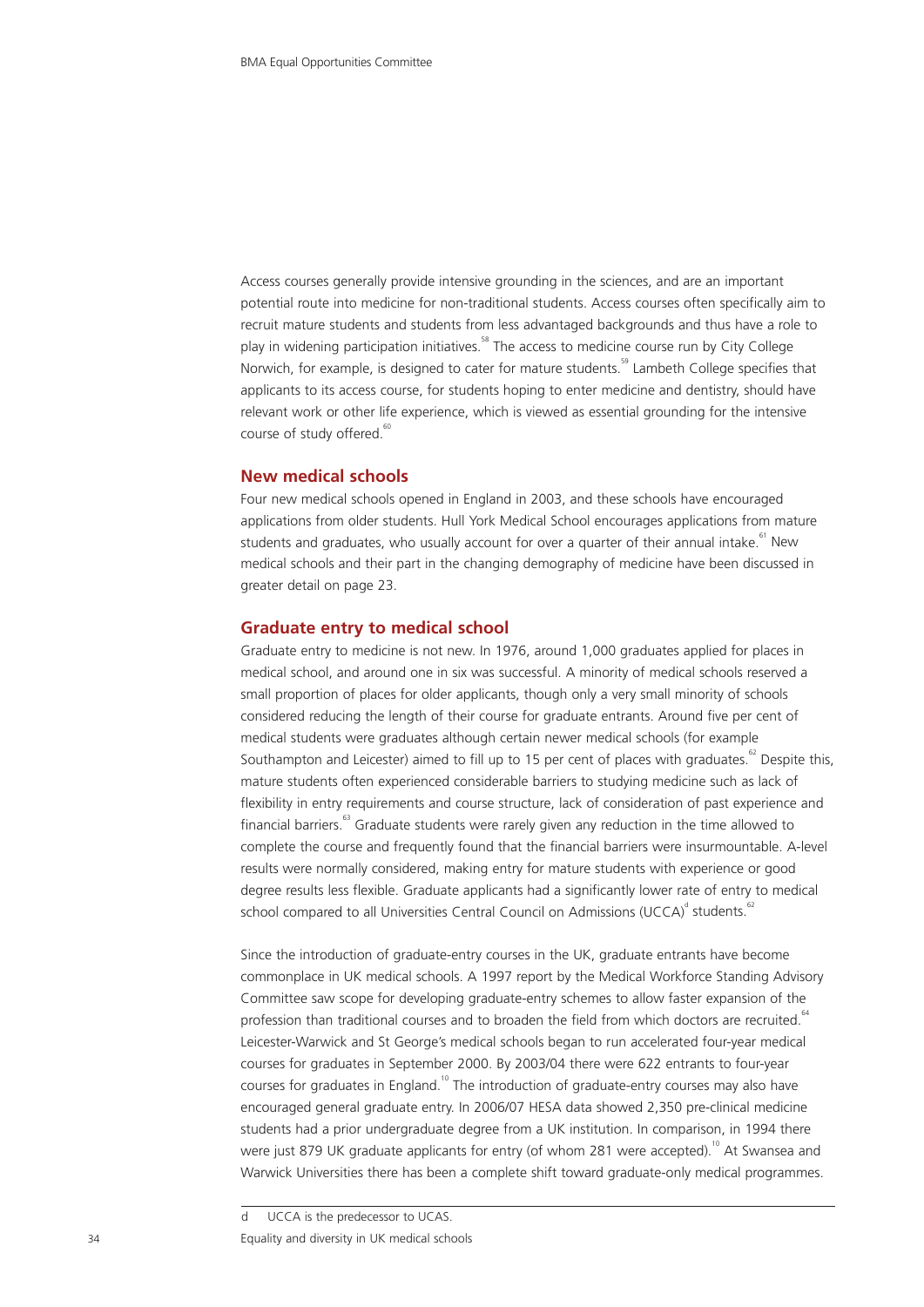#### **Medical schools with graduate-entry programmes**

| Barts and The London Queen Mary's School | Liverpool           |
|------------------------------------------|---------------------|
| Birmingham                               | Newcastle           |
| <b>Bristol</b>                           | Nottingham          |
| Cambridge                                | Oxford              |
| King's College London                    | Southampton         |
| Imperial College, London                 | St George's, London |
| Keele                                    | Swansea             |
| Leicester                                | <b>Warwick</b>      |

Source: *Becoming a doctor: entry in 2009* (BMA 2008)

# **Implications of graduate entry and an increasing proportion of mature students**

Graduate-entry programmes increase flexibility in career choice, allowing individuals to make the decision to become a doctor long after they have left school.<sup>65</sup> Research in Australia found that reasons for the delayed entry of mature students to medical school include late consideration of medicine as a career, financial considerations, dissatisfaction with previous career, poor academic results, or a combination of the above factors.<sup>66</sup> It has long been recognised that the fierce competition for places at medical schools means that large numbers of frustrated and capable applicants find their way into other university degrees while retaining a strong desire to study medicine. $^{62}$  Graduate and mature entrants to medicine are less likely to have been influenced by parents or schools in their career choice than younger students.<sup>52, 65, 66</sup> It is also often assumed that they have greater awareness of what constitutes a career in medicine. It has been suggested that mature and graduate students have and retain a higher motivation than their younger colleagues, as well as a dedicated approach to learning, high standards and breadth of experience.<sup>67</sup> They may also have better developed communication skills and capacity to deal with others,<sup>68</sup> both skills which are increasingly recognised as essential in medicine. Medical schools assume that graduate entrants have already developed study skills. Graduate-entry courses are often therefore based on small group and self-directed learning techniques including problem-based learning.<sup>65</sup> As was discussed on page 24, graduate programmes may also attract a more diverse group of students into medicine. Although graduate entry and widening participation should not be conflated. It has also been suggested that a trend towards graduate entry to medical education will equip practitioners to view medical education and practice more broadly and to value experience or qualifications in management and public health.<sup>69</sup>

In the United States of America (USA) and Canada, prospective medical students are required to have a degree before they can enrol on a medical course. Since 1997, several Australian medical schools have also become exclusively graduate entry.<sup>65</sup> The Irish Government is also proposing to  $introduce$  graduate medical programmes.<sup>52</sup> The increasing number of mature students being accepted onto medical courses, and the popularity of graduate-entry programmes suggests that there might be support within the UK for making more medical degrees graduate-entry courses.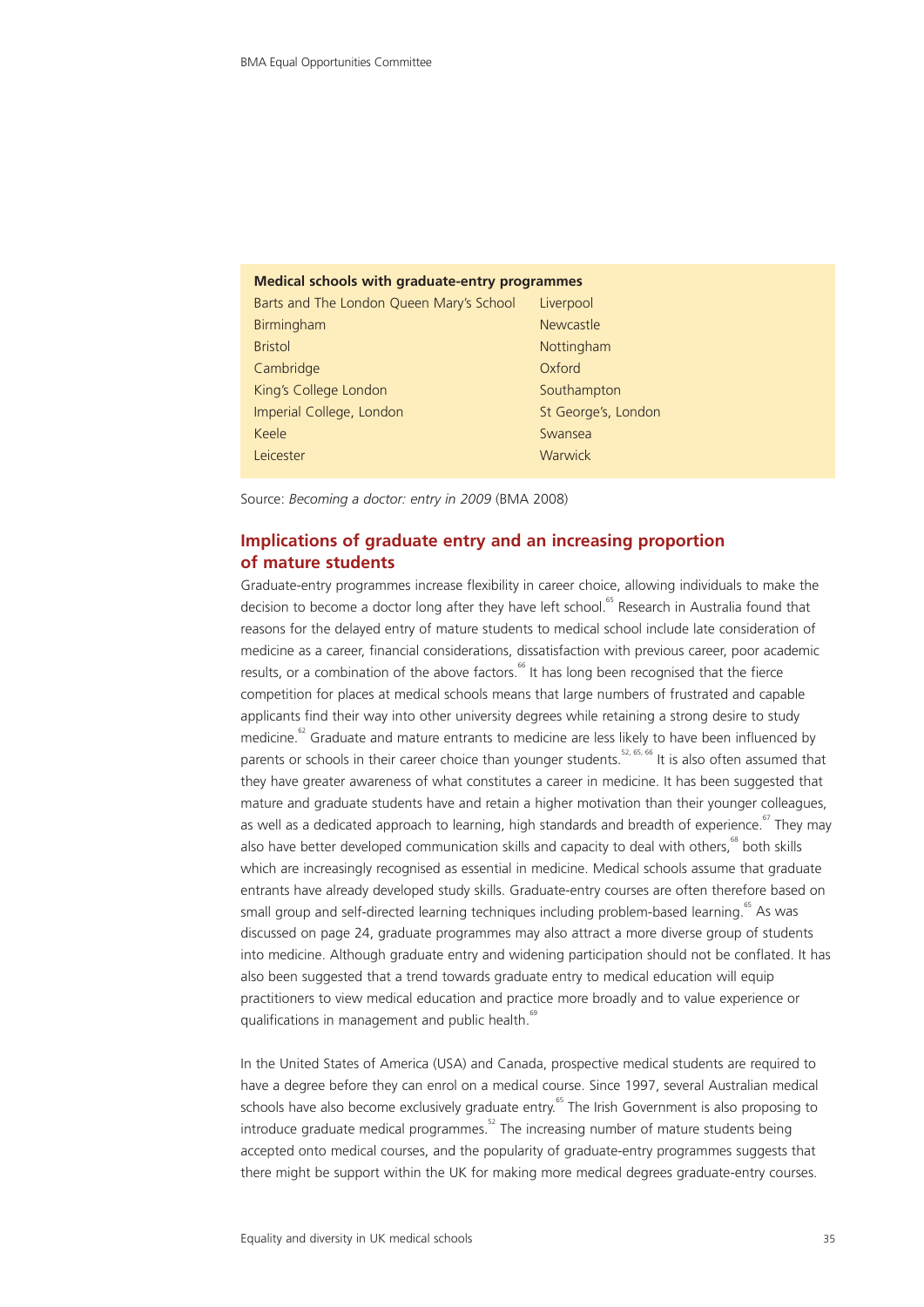Already some medical schools (such as St George's in London) have developed basic science first degree courses which are seen as a potential platform for later graduate entry to medical school.<sup>10</sup>

#### **A graduate-entry student discusses why they came back as a graduate.**

I always wanted to study medicine but didn't get the grades at A-levels. I chose a different degree and after completing this and a few years in a pharmacy department I realised that medicine was still burning in the back of my mind – so I took some professional advice and then went for it.

My medical school experience has mostly been positive and there was good academic as well as pastoral support, certainly for the first two years. The biggest challenge has been trying to get people to treat you as a mature adult. I've never come across any age-based discrimination either at medical school or on any of my clinical placements.

I think older and graduate medical students bring a wider life experience and for the most part have the ability to be more sympathetic and empathetic towards patients. They are often more confident (although sometimes this becomes arrogance) and have had experience just talking to people. Theoretically they work harder as they sometimes almost have something to prove because they have come into the profession later in life.

There is little conclusive evidence on differences in performance between graduates and nongraduates in UK medical schools.<sup>52, 65</sup> As graduate entry becomes more established, research is needed to investigate the relationship between graduate entry and drop-out rates. At the moment there is little publicly available information on how this differs from undergraduate courses. Research is divided as to whether older students are more likely to fail exams but age does not predict clinical performance.<sup>70</sup> An Australian study of graduates from the first 16 years of the University of Newcastle admitting both graduates and non-graduates found no significant differences in academic performance, research outcomes or career progress.

#### **A graduate medical student describes her experience as an older student.**

My age has never been an issue at medical school or on clinical placements. I don't know if my age has any association with my propensity to turn up on time, smartly dressed, and to be as helpful to the ward staff as I can be, but if it does then yes I would say that being older helps! I have heard of colleagues having some ageist banter but I've not experienced it. My only disappointment is that people often assume that I want to be a GP because I'm older. It does genuinely worry me that people have said that I might not get a place in specialty training as I won't be able to be a consultant for long enough before my retirement age.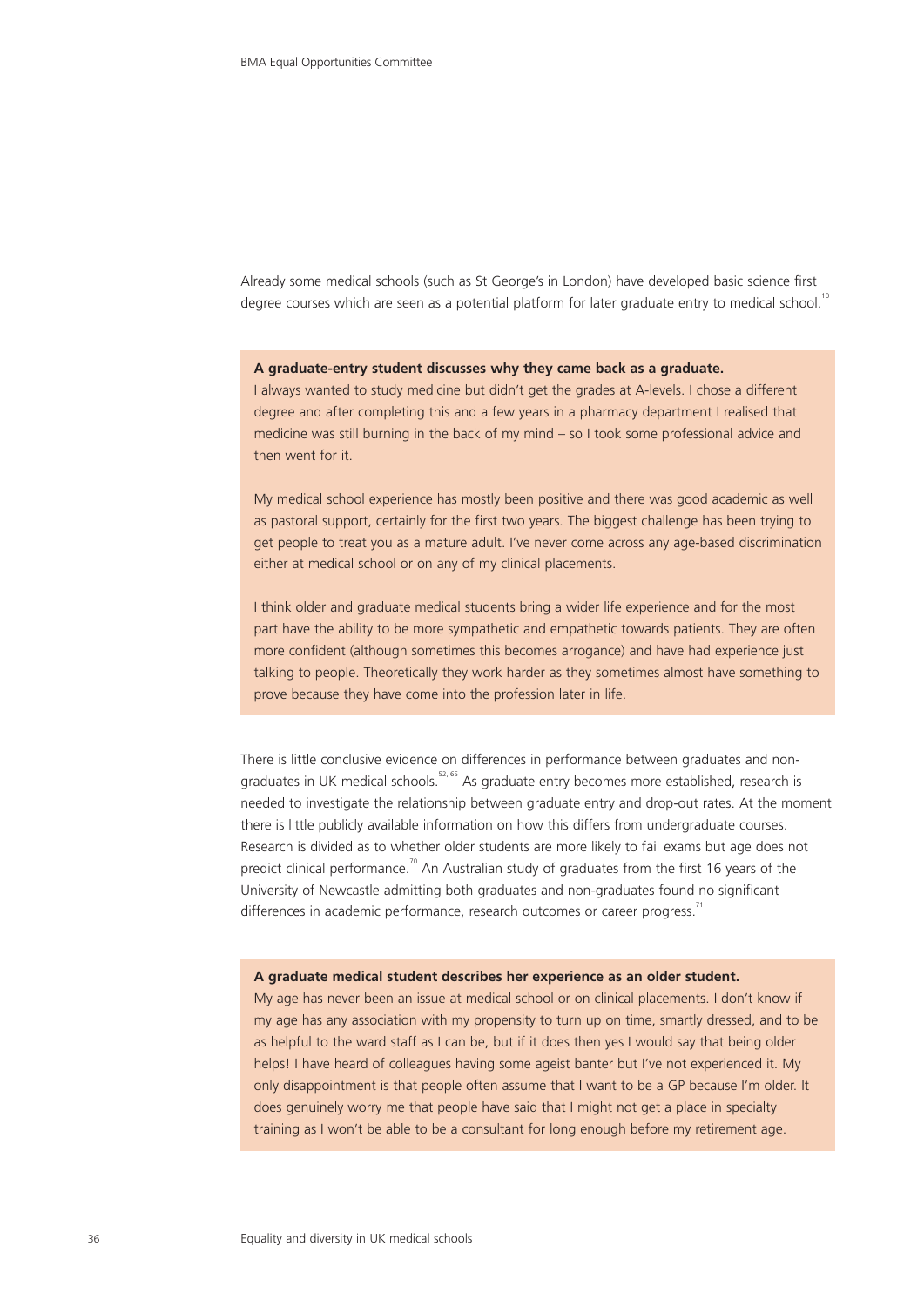It is sometimes suggested that graduates are likely to be attracted to different specialties than school-leaver entrants to medical school. Research in the UK in the early 1990s found no association between age at entry to medical school and choice of eventual specialty. Graduates at entry to medical school were a little more likely than non-graduates to choose general practice but this relationship was not strong.<sup>72</sup>

## **A senior lecturer at St George's Medical School discusses the benefits of graduate entry.**

The graduate-entry programme is more than a 'second chance' for students to study medicine. It is an opportunity for those who had not really contemplated medicine to move from arts or science subjects to then train to be a doctor. Graduate-entry programme students seem to have greater maturity and more confidence to say what they think. That is not to say that students on the traditional five-year medicine course are immature, rather that the graduate-entry programme students have come into medicine with fewer misconceptions and eyes wide open to the possibilities.

The graduate-entry programme course has a higher staff-student ratio than the five-year course at St George's. It allows the use of much more small group tutorial work, problem- /case-based learning and self-directed approaches. This is usually more satisfying for both teacher and student. It is fascinating to hear the broader range of ideas from outside science such as political, philosophical and sociological aspects discussed with some depth. This broadens medicine and encourages both students and teachers alike to focus on the various bigger pictures such as the NHS as an organisation, moral/ethical issues and the effect of spirituality on health and well being.

Mature medical students may experience more stress throughout the medical course, especially with regard to financial difficulties, family problems and loneliness or isolation from other students.<sup>52, 66, 73</sup> Concerns about money, especially the prospect of beginning a career with large debts, is a possible reason that more mature students do not apply for medicine. The costs facing graduate students have been discussed on page 25. Research has also found that graduate students are less likely than non-graduates to feel stress due to uncertainty about wanting to be a doctor $^{71}$ 

The BMA recognises the positive experiences and attributes that mature students, graduates and students with children can bring to medical schools and to the medical profession.<sup>37</sup> It welcomes the development of graduate courses and the increasing number of such students on conventional medical courses. It also believes that these students should be encouraged and supported in applying for medical school.<sup>37</sup>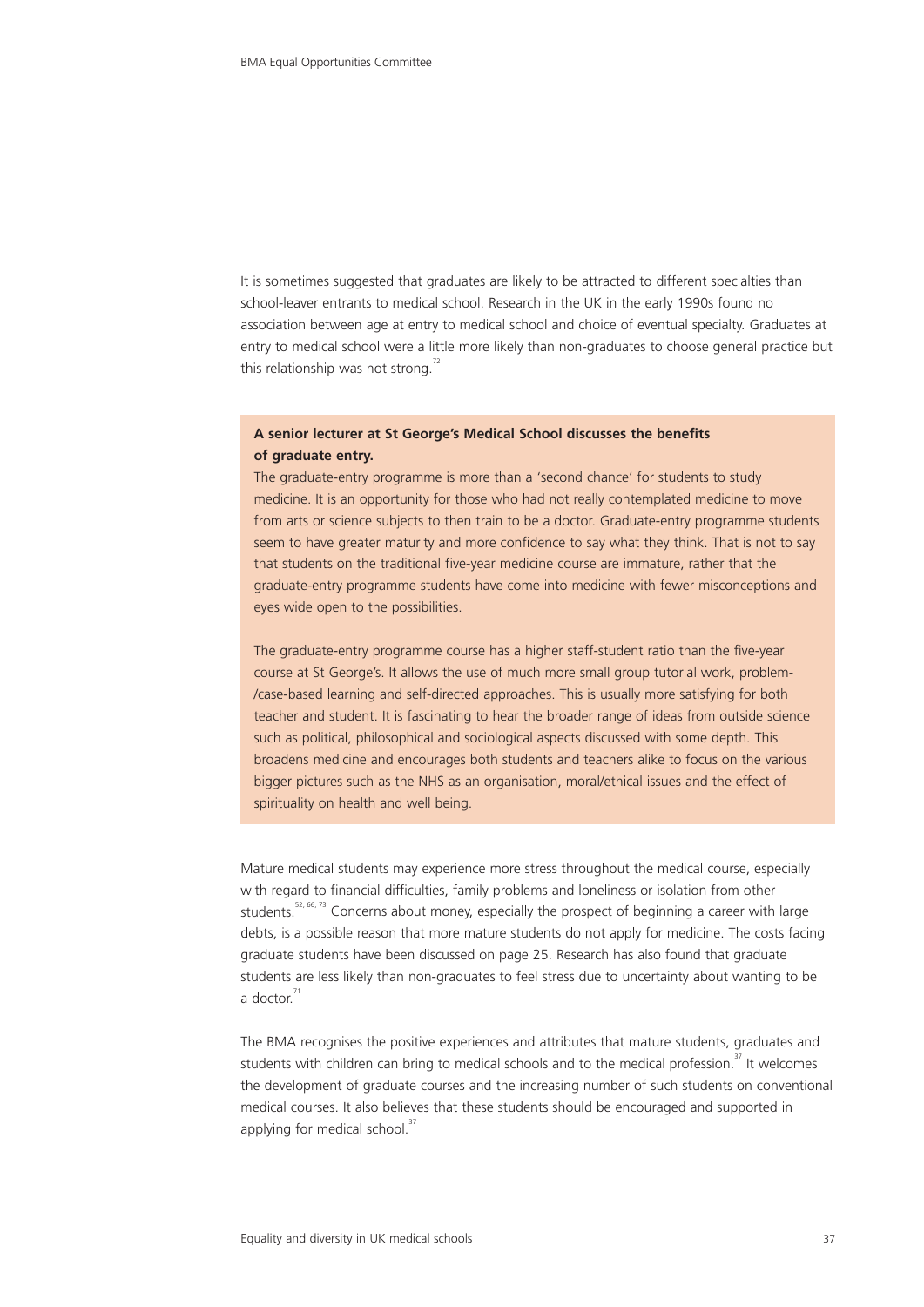## **A male, mature student studying medicine as a second degree explains his financial situation.**

Academically, I was bright enough but financially, I was very weak. I had two big money problems, I could not get a grant (I had already received one for my first degree) and also, I would have to pay my own fees. I did, however, qualify for a student loan and a rather large professional studies bank loan. I come from a modest working class family (combined gross income ~£22,000), my Mam and Dad both help me out when they can but with sizeable commitments of their own I do not want to burden them further. Despite having had numerous part-time jobs and financial help from trusts and charities I will still finish my degree in about £50,000 worth of debt… if the current Government get their way, it will be impossible for people like me to get a decent education and to try to make a better life for ourselves.

## **The impact of age discrimination legislation**

The Employment Equality (Age) Regulations 2006 in Great Britain and the Employment Equality (Age) Regulations (Northern Ireland) (2006) in Northern Ireland prohibit unjustified direct and indirect age discrimination, and the harassment or victimisation of any person on the grounds of age.<sup>74</sup> The enactment of this legislation has implications for institutions in relation to students of all ages. Those institutions attempting to foster access for older students need to be cautious that their admission policies do not discriminate against younger students. The Quality Assurance Agency for Higher Education (QAA) has, for example, advised institutions to remove minimum ages for entry to courses, or to ensure that where there are minimum or maximum ages, these can be justified objectively. Institutions such as those providing access courses designed for older students have responded to this by emphasising that courses are normally for mature students, but that all applicants will be considered on their individual merits, or else they have reviewed their entry criteria to reflect the skills, motivation and experience required, rather than focusing on age limits.<sup>75</sup>

There have also been questions raised about whether it is still acceptable to treat mature students differently than school-leavers by considering different kinds of qualifications from each in the admissions process. The Equality Challenge Unit advises that this is acceptable, as it implies different but not discriminatory treatment. It is important that admissions policy for mature students should not have an absolute minimum age bar such as over 21, and that policy emphasises that students' individual merits will be considered.<sup>75</sup>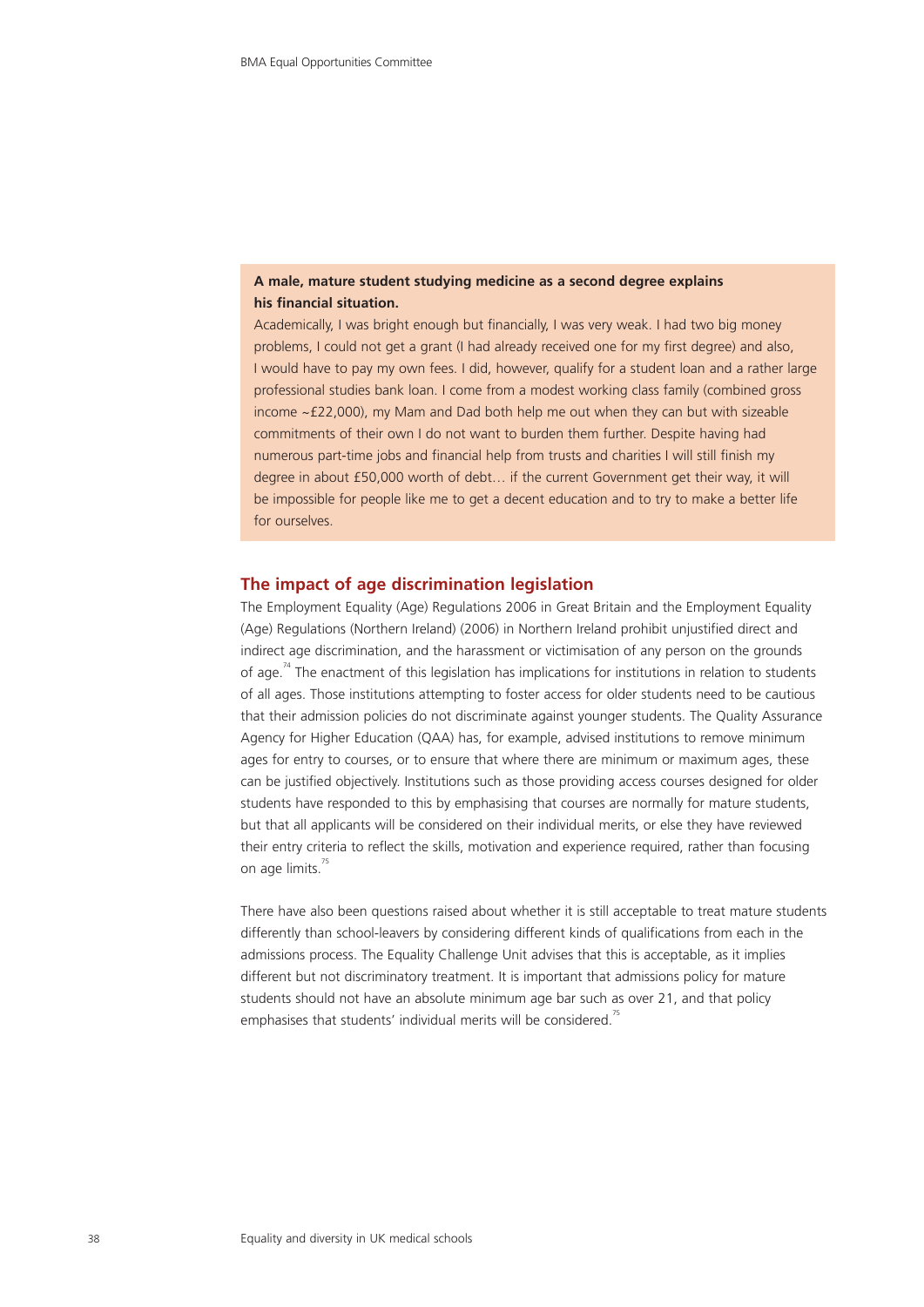Age discrimination legislation also removes the minimum age of 18 for entry to university. The Equality Challenge Unit suggests that, partly in response to this, it is advisable for institutions to develop a policy for safeguarding young people. This might include requiring Criminal Records Bureau checks for staff responsible for younger students, and providing information to parents on the nature of the institution's duty of care and the extent of responsibility it holds.<sup>75</sup> The University of Surrey has a procedure in place for interviewing applicants who would not reach the age of 18 before Christmas of their first year. This involves giving the student and his or her parents a tour of the university to emphasise that the young person will be entering an adult environment, and to identify together any potential risks. The university also sends a letter to parents detailing the respective responsibilities of parent and institution and requires a parental consent form to be signed.<sup>75</sup> Other guidance suggests that an institution's duty of care to students is likely to justify its refusal of admission to students much younger than 17 and a half or 18.<sup>76</sup>

In its guidance to the health professions on the implications of age legislation, the Equality Challenge Unit suggests that the previously common practice in some medical schools of adopting caution in admitting applicants over the age of 40 is now inadvisable. Where institutions discourage older applicants, it is possible that claims of age discrimination will be registered against them.<sup>76</sup> Arguments used in the past such as the relatively higher cost of training older applicants, who will generally have shorter careers in the NHS, are now unlikely to be acceptable justifications for the imposition of maximum age limits.<sup>76</sup>

**An older student discusses the impact of the age discrimination legislation.** Despite age discrimination laws coming in before I applied I found that there was still explicit ageism in prospectuses and on talking to admissions tutors.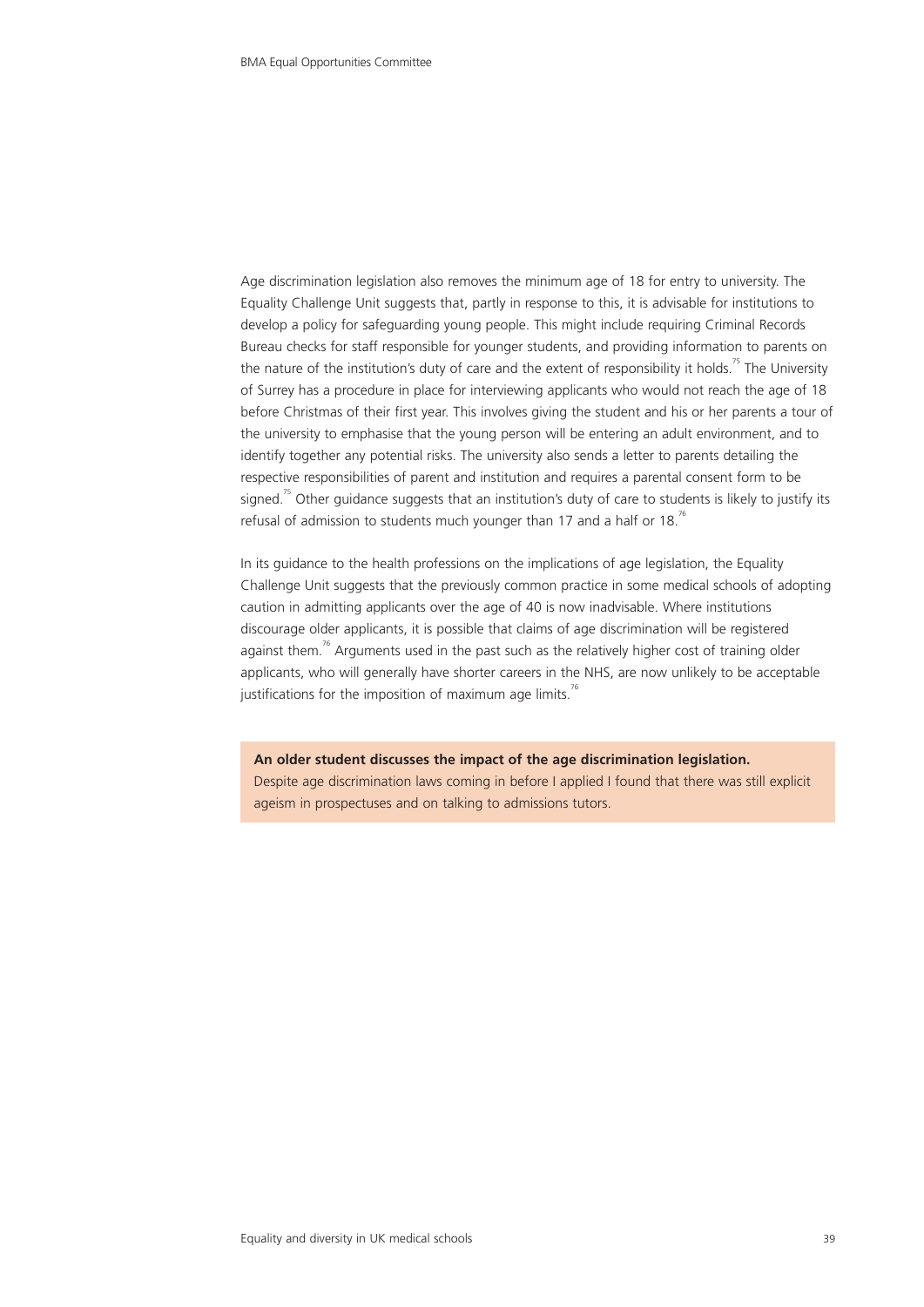## **Summary**

A higher proportion of applicants under the age of 21 receive acceptances compared to other age groups; mature applicants sometimes appear to be at a disadvantage. At the same time, the past decade has seen a definite shift in the age pattern of medical students, so that about one in five students accepted into medical degrees is now aged 21 or over. This suggests that medical schools may be adopting a more favourable attitude towards older applicants. This changing demography of medical schools may be due partly to the effect of graduate-entry programmes, new medical schools and access courses, all of which have helped to reduce barriers to medical school faced by older students. There are several perceived advantages of admitting mature students to medical school, such as a better developed communications skills and capacity to deal with others. There is little conclusive research, however, on the differences in outcome between older and more traditional students. Mature and graduate students still face problems in entering medicine, including financial barriers.

## **Questions for discussion**

- Why is the acceptance rate of applicants aged under 21 higher than in any other age group?
- What is the optimal age range for entry to medical school?
- Should the UK increase the number of graduate-entry students?
- Why are all medical schools not offering graduate entry and widening access courses?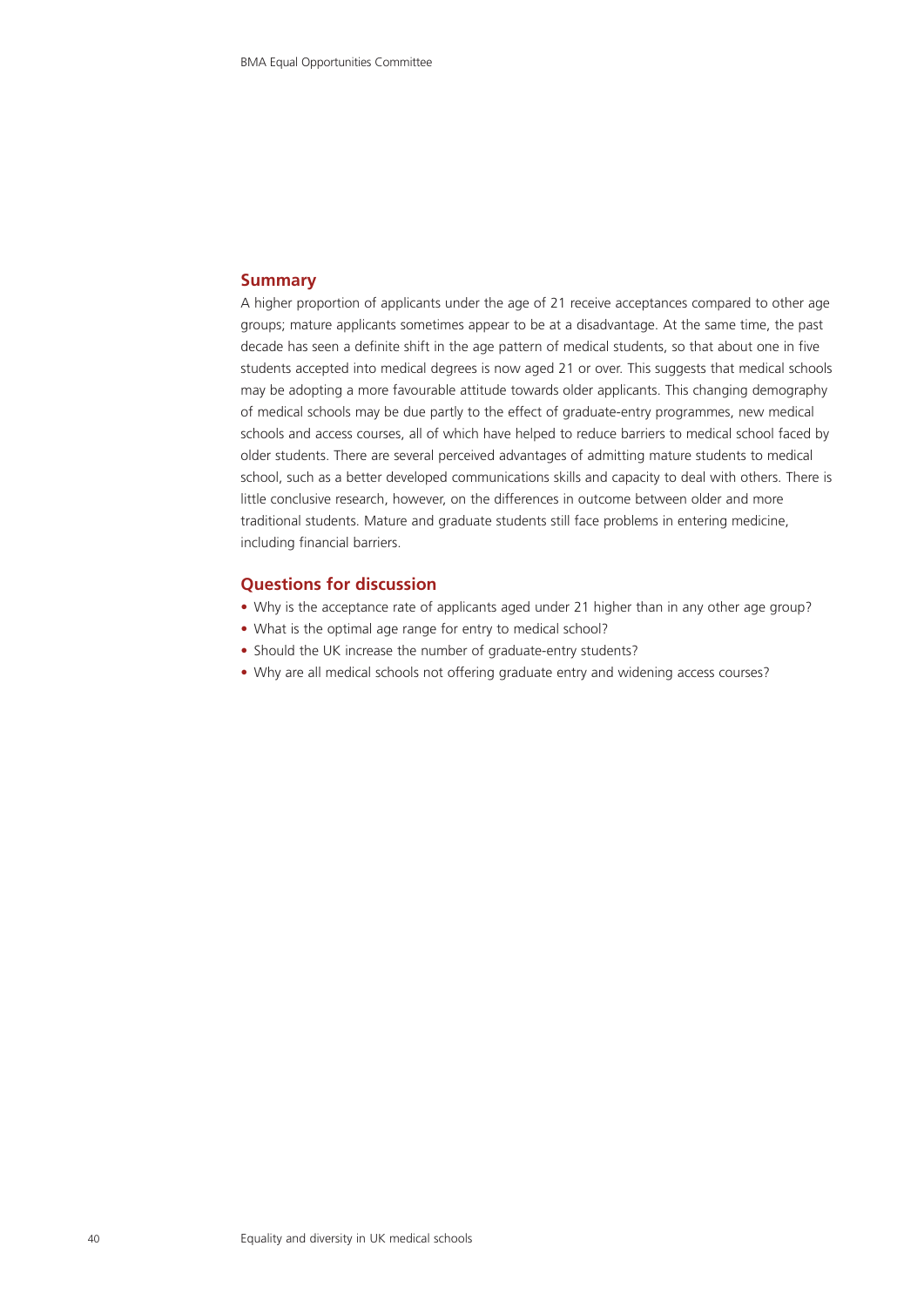**A medical student in his 40s shares his experiences of mature entry to medicine.**

I was a professor of Physics but I reached a point when I felt I had done all the physics I wanted. I wanted to move on and learn about new areas of life. I decided medicine provided this, as well as providing the challenge and vocation that might justify throwing away a settled life as an academic – and living for five years on reduced income. I don't have any regrets.

Coming from an academic background it was quite easy to become a student. I was worried about the amount of material we have to learn but that proved not too taxing. I thought it would be easy to put the knowledge into practice but I think I have gone through the same difficulties that my younger colleagues have in the clinical years. In the first year I could see a big difference between myself and the 18-year-olds on the course in approach and study skills but by the end of the five years they had matured to such an extent that I felt no different from them.

I think there should be an upper limit – it is a vocational course training doctors for the future. I would put the upper limit at something like 45 to 50. Gone are the days when people could retire at 55 and most people will be working until they are 70. Most people who enjoy their career want to work, so someone starting at 50 can expect to contribute 15 years to the profession, which is more than some who start in their 20s and leave the profession. I am looking forward to being a doctor for 26 years... I was only a Physicist for 15... and yet I contributed more than most in those 15 years.

What can older people bring to the profession? Well there is the old cliché of more life experience. But I think one thing they bring is a fresh outlook. Having worked in other fields they know what is possible. Someone coming straight from school comes to a profession full of people who have never known anything but medicine and the NHS.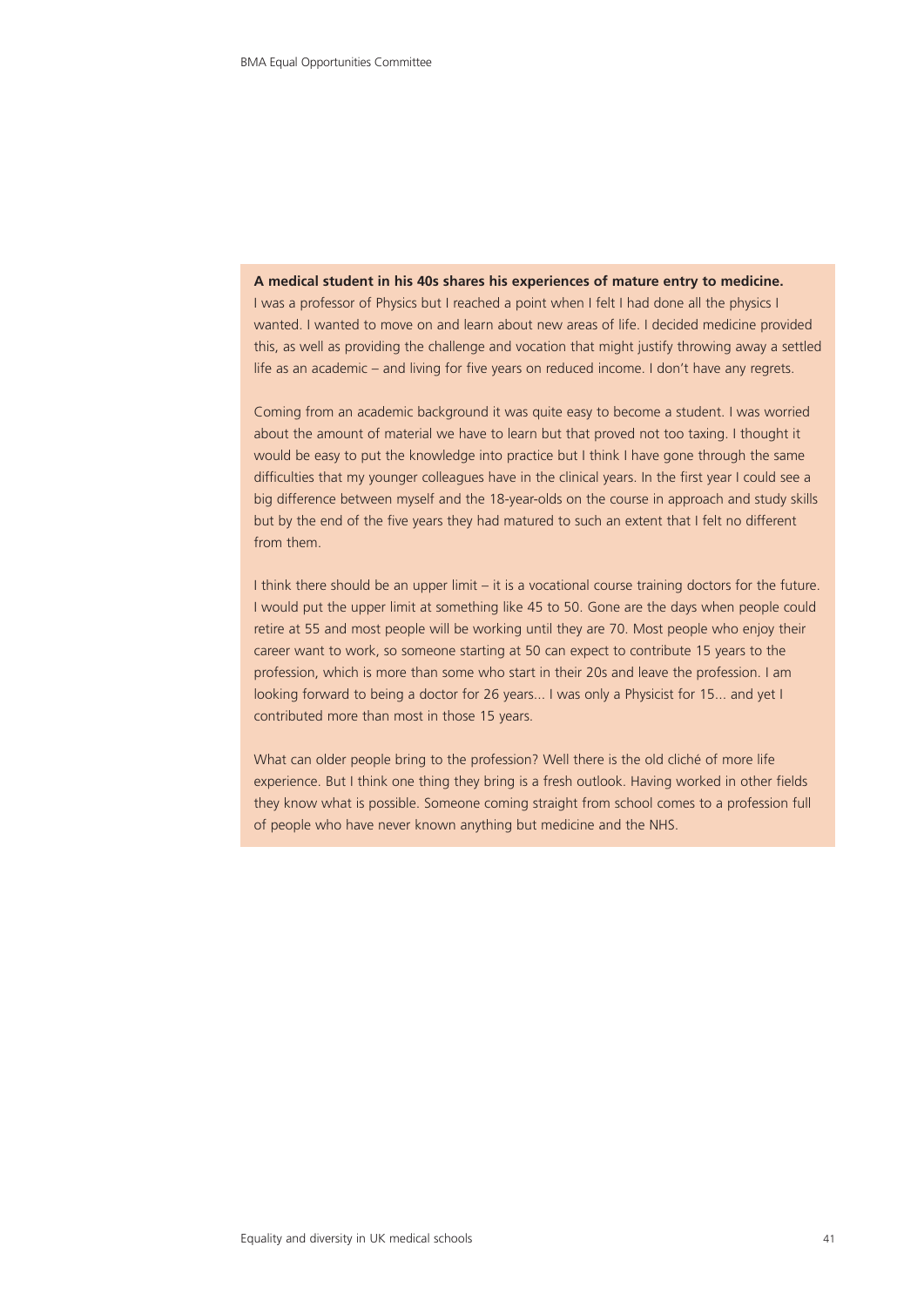# Section 4: Ethnicity

The UK medical profession is notable for its ethnic diversity, and recent research has highlighted the vital contribution of Black and ethnic minority physicians to the NHS.<sup>77,78</sup> In 2008, for example, 40 per cent of medical and dental staff (of known ethnic origin) working for the NHS in English hospital and community health services were from ethnic minority backgrounds and 60 per cent were White. Of the 40 per cent categorised as from an ethnic minority, 28 per cent were Asian.<sup>79</sup> To some extent, this reflects the historical dependence of the NHS on overseas-trained physicians. It is also a result of the strong representation of ethnic minority students in UK medical schools – in 2008, 29 per cent of students offered a place at medical school were from ethnic minority backgrounds. Challenges remain in preventing discrimination and ensuring equality of opportunity for ethnic minority students. These are highlighted in the discussion below.

### **Application and acceptance to medical school by ethnicity**

In general, minority ethnic groups are strongly represented in UK medical schools and in the medical workforce. The strong representation of non-White applicants to medical schools – in 2008, 36 per cent of applicants and 28 per cent of acceptances were non-White students (see **table 5**) – is in part due to a strong tradition of and high esteem for medical careers in particular minority ethnic groups, especially those from Asian backgrounds.

To provide context, the ethnic composition of the UK population in 2001 was 92.1 per cent White and 7.9 per cent minority ethnic groups. In the latter group 4 per cent of the population was Asian or Asian-British, 2 per cent was Black or Black-British, 1.2 per cent were of mixed ethnicity, 0.4 per cent of the population were classified as Chinese and 0.4 per cent as 'other'. It should be noted that minority ethnic groups have a younger age structure than the White population, reflecting past immigration and fertility patterns.<sup>80</sup> In the younger age groups that dominate medical school applications, the proportion of ethnic minorities in the general population is therefore higher.

Medicine attracts a higher proportion of ethnic minorities than the general university population. The predecessor of UCAS, UCCA, only started collecting routine data on the ethnic origin of medicine applicants in 1989. Before this date, the proportion of ethnic minority applications and acceptances to medicine can be roughly estimated by indexing non-European surnames. These estimates indicate that the proportion of ethnic minority students applying to medicine increased from 11.2 per cent in 1981 to 22.9 per cent in 1986.<sup>55</sup> This is a much lower proportion than the 36 per cent of applicants received from minority ethnic groups in 2008.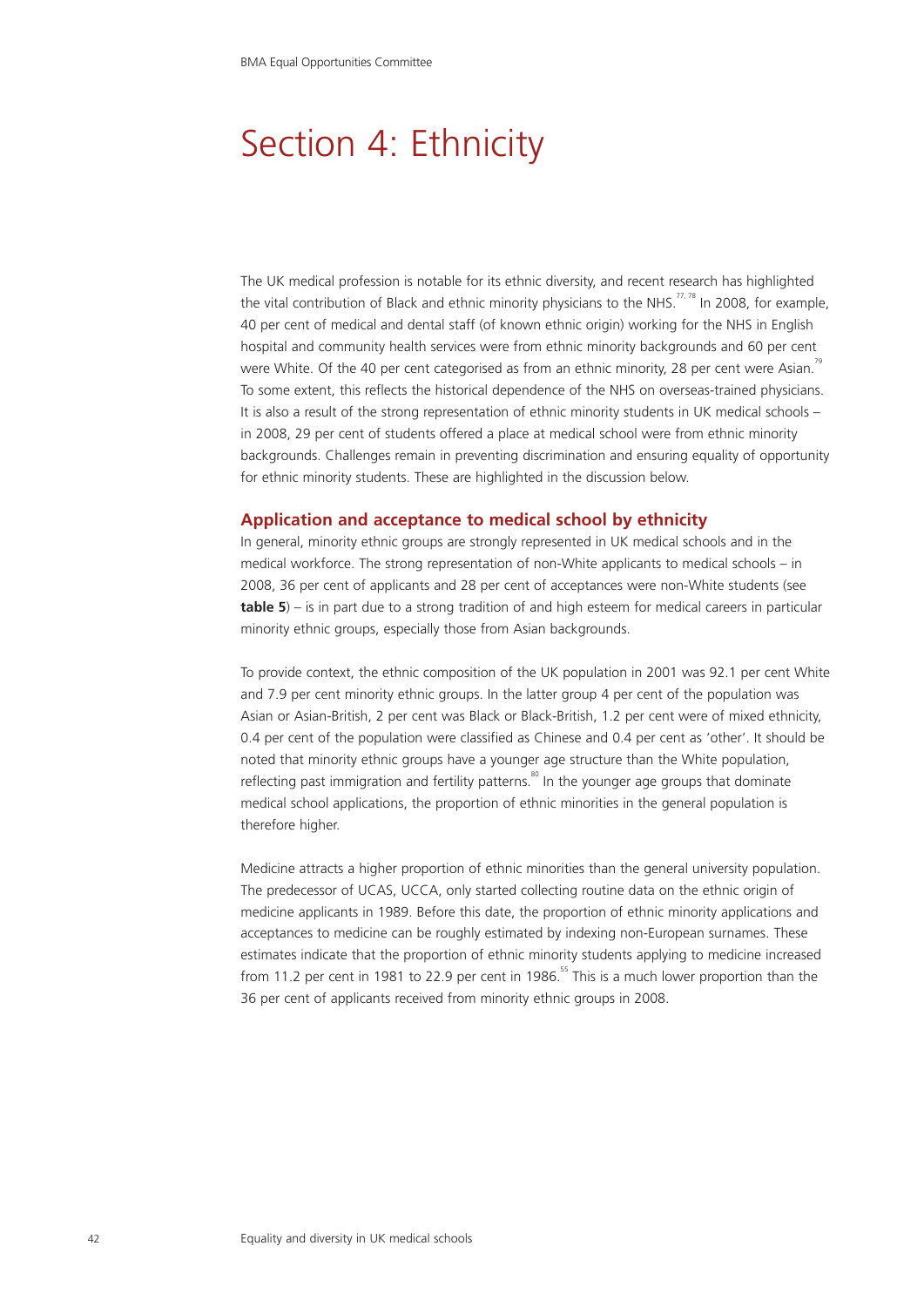|                         |                     |      |      | Year |      |      |      |
|-------------------------|---------------------|------|------|------|------|------|------|
| <b>Ethnic origin</b>    |                     | 2003 | 2004 | 2005 | 2006 | 2007 | 2008 |
| Asian-Bangladeshi       | Applicants          | 1.5  | 1.4  | 1.5  | 1.4  | 1.4  | 1.6  |
|                         | Accepted applicants | 1.0  | 1.2  | 0.9  | 0.9  | 1.0  | 1.0  |
| Asian-Chinese           | Applicants          | 2.1  | 2.2  | 2.1  | 2.4  | 2.1  | 2.1  |
|                         | Accepted applicants | 2.0  | 2.2  | 2.0  | 2.5  | 2.4  | 2.0  |
| Asian-Indian            | Applicants          | 8.7  | 9.5  | 9.4  | 9.6  | 9.3  | 8.8  |
|                         | Accepted applicants | 8.6  | 8.3  | 9.1  | 9.1  | 9.3  | 8.1  |
| Asian-Other             | Applicants          | 4.6  | 4.5  | 4.6  | 5.0  | 5.0  | 5.2  |
| Asian background        | Accepted applicants | 4.0  | 3.7  | 3.9  | 3.9  | 4.2  | 4.0  |
| Asian-Pakistani         | Applicants          | 5.9  | 6.1  | 6.2  | 6.5  | 5.9  | 5.8  |
|                         | Accepted applicants | 4.3  | 4.0  | 4.4  | 4.2  | 3.5  | 4.0  |
| Black-African           | Applicants          | 3.7  | 4.2  | 4.9  | 4.7  | 4.5  | 5.1  |
|                         | Accepted applicants | 2.1  | 2.0  | 2.5  | 2.1  | 2.1  | 2.5  |
| Black-Caribbean         | Applicants          | 0.6  | 0.7  | 0.7  | 0.6  | 0.6  | 0.7  |
|                         | Accepted applicants | 0.3  | 0.3  | 0.4  | 0.3  | 0.4  | 0.5  |
| Black-Other             | Applicants          | 0.3  | 0.2  | 0.3  | 0.3  | 0.3  | 0.2  |
| Black background        | Accepted applicants | 0.2  | 0.2  | 0.1  | 0.1  | 0.1  | 0.1  |
| Mixed-Other             | Applicants          | 1.1  | 1.2  | 1.3  | 1.2  | 1.4  | 1.5  |
| mixed background        | Accepted applicants | 0.9  | 0.9  | 1.1  | 1.1  | 1.1  | 1.4  |
| Mixed-White and         | Applicants          | 1.6  | 1.5  | 1.6  | 1.7  | 1.8  | 1.7  |
| Asian                   | Accepted applicants | 1.7  | 1.5  | 1.6  | 1.9  | 1.9  | 1.8  |
| Mixed-White and         | Applicants          | 0.3  | 0.3  | 0.3  | 0.3  | 0.4  | 0.3  |
| <b>Black African</b>    | Accepted applicants | 0.3  | 0.3  | 0.2  | 0.2  | 0.4  | 0.2  |
| Mixed-White and         | Applicants          | 0.2  | 0.3  | 0.3  | 0.3  | 0.4  | 0.3  |
| <b>Black Caribbean</b>  | Accepted applicants | 0.1  | 0.2  | 0.3  | 0.3  | 0.3  | 0.2  |
| Other ethnic background | Applicants          | 1.6  | 2.1  | 2.4  | 2.5  | 2.5  | 2.3  |
|                         | Accepted applicants | 1.3  | 1.6  | 1.8  | 1.9  | 1.9  | 1.7  |
| Unknown                 | Applicants          | 2.5  | 2.7  | 2.2  | 1.9  | 2.0  | 2.2  |
|                         | Accepted applicants | 1.5  | 1.8  | 1.4  | 2.0  | 1.8  | 1.9  |
| White                   | Applicants          | 65.2 | 63.1 | 62.2 | 61.5 | 62.4 | 62.0 |
|                         | Accepted applicants | 71.7 | 71.9 | 70.4 | 69.5 | 69.6 | 70.5 |

# **Table 5 – Percentage of UK applicants and accepted applicants to medical school by ethnic origin 2003-08**

Source: UCAS 2009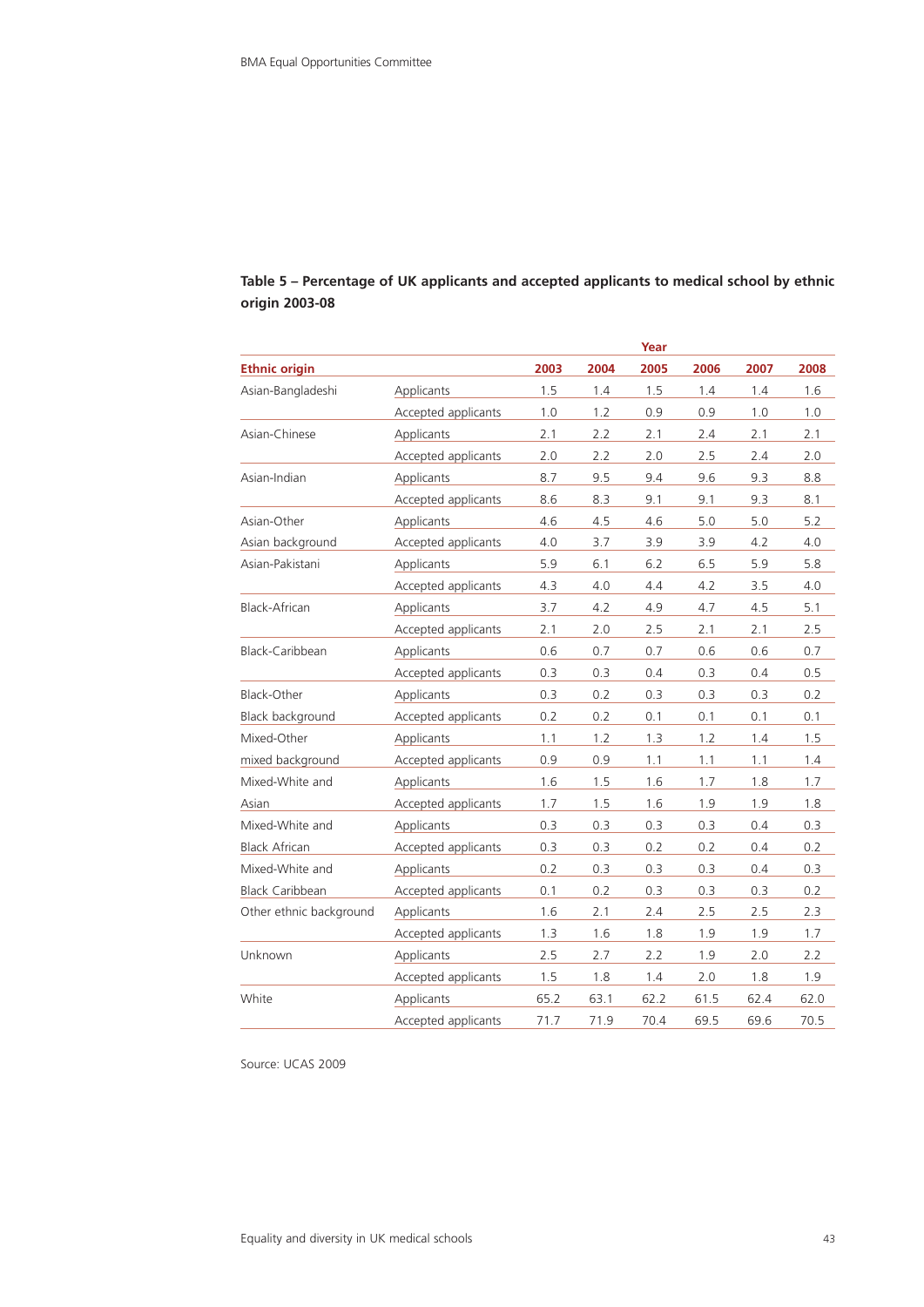

**Figure 7 – UK applicants to medical school by ethnic origin 2003-08**





The proportion of ethnic minority students entering medical education appears to have been relatively stable over the past six years, with the proportions of applications and acceptances from White and Asian students remaining similar.

■ Asian-Indian

background

■ Black-African

background

background

Black African

■ Other ethnic background ■ Unknown ■ White

Asian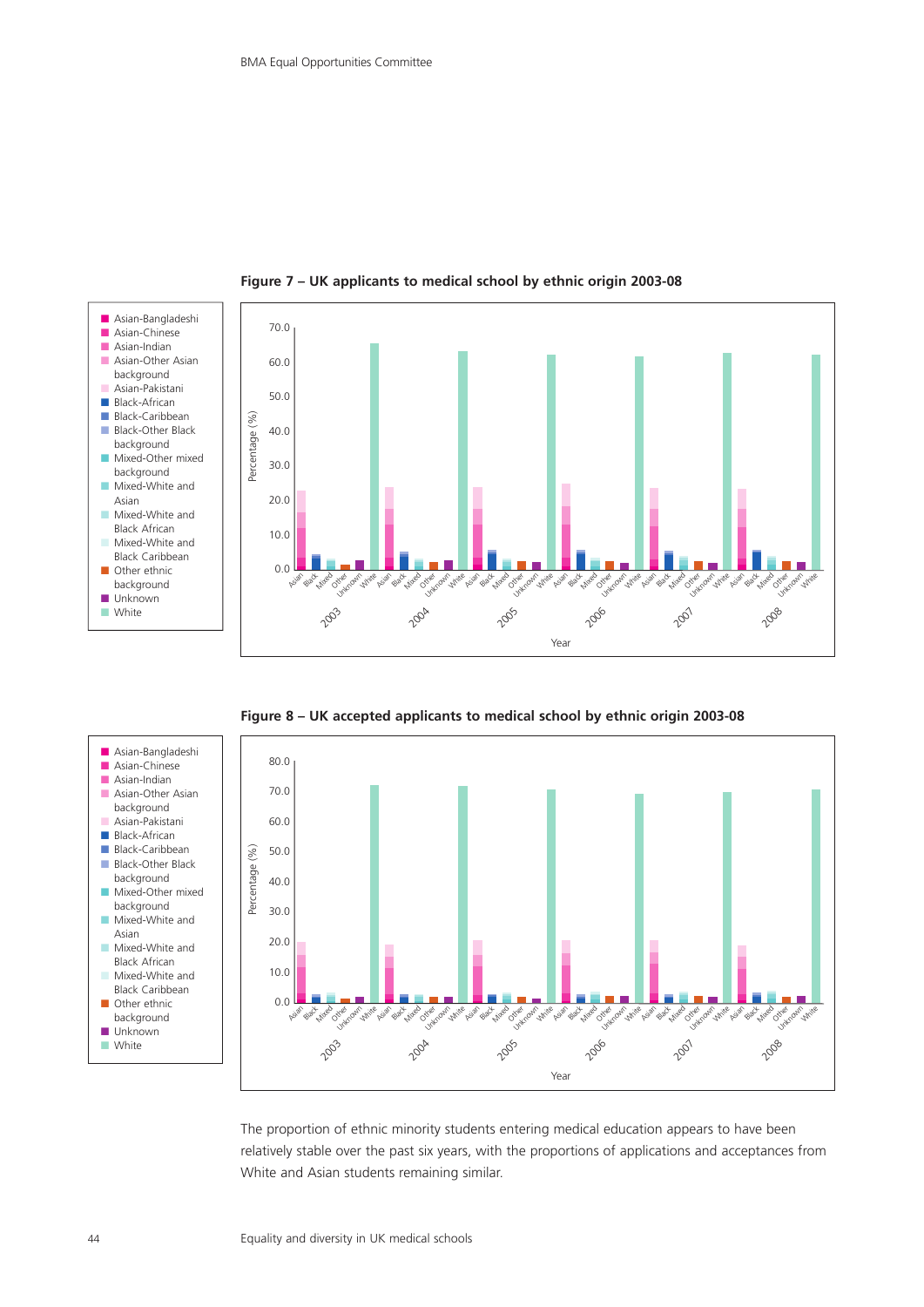**Table 5** and **figures 7** and **8** show a detailed breakdown of applications and acceptance to medical school by ethnic origin between 2003 and 2008. Asian students represent a high proportion of applicants and accepted applicants to medical school. In 2008, Asian students made up 24 per cent of applicants and 19 per cent of accepted applicants. Within this group, students of Indian origin are particularly well represented, making up 8 per cent of accepted applicants. Pakistani-origin students made up 4 per cent of accepted applicants, while those of Bangladeshiorigin made up 1 per cent and the remaining 6 per cent of students were from other Asian backgrounds. This high proportion of Asian applicants and students is likely to reflect the fact that a large number of Asian doctors work in the NHS as a result of the immigration policies of the 1960s and 1970s. As with White students in medicine, choice of profession among Asian groups is likely in part to reflect the views of their parents, many of who may be medical personnel.<sup>81</sup>

In the case of Black students, it is notable that although the proportion of applicants has increased over this period, the proportion of acceptances has not. In 2008, 6 per cent of applicants were Black but only 3 per cent of accepted applicants were Black.

It should be noted that the proportion of minority ethnic students differs between medical schools. In many cases this is a geographical issue. In the UK, minority ethnic groups are concentrated in England and in large urban centres. The 2001 census showed that 45 per cent of minority ethnic groups lived in London.<sup>80</sup> Since many students choose to study close to home, the proportion of ethnic minority students at any medical school will vary somewhat according to the ethnic composition of the surrounding area. This is also reflected in the medical workforce: in the London area in 2004, 51 per cent of specialist registrars were from minority ethnic backgrounds.<sup>82</sup>

It is clear that overall, minority ethnic students are over-represented in medical schools in comparison with the UK population. It is important to recognise, however, that both application and acceptance rates differ widely between ethnic groups.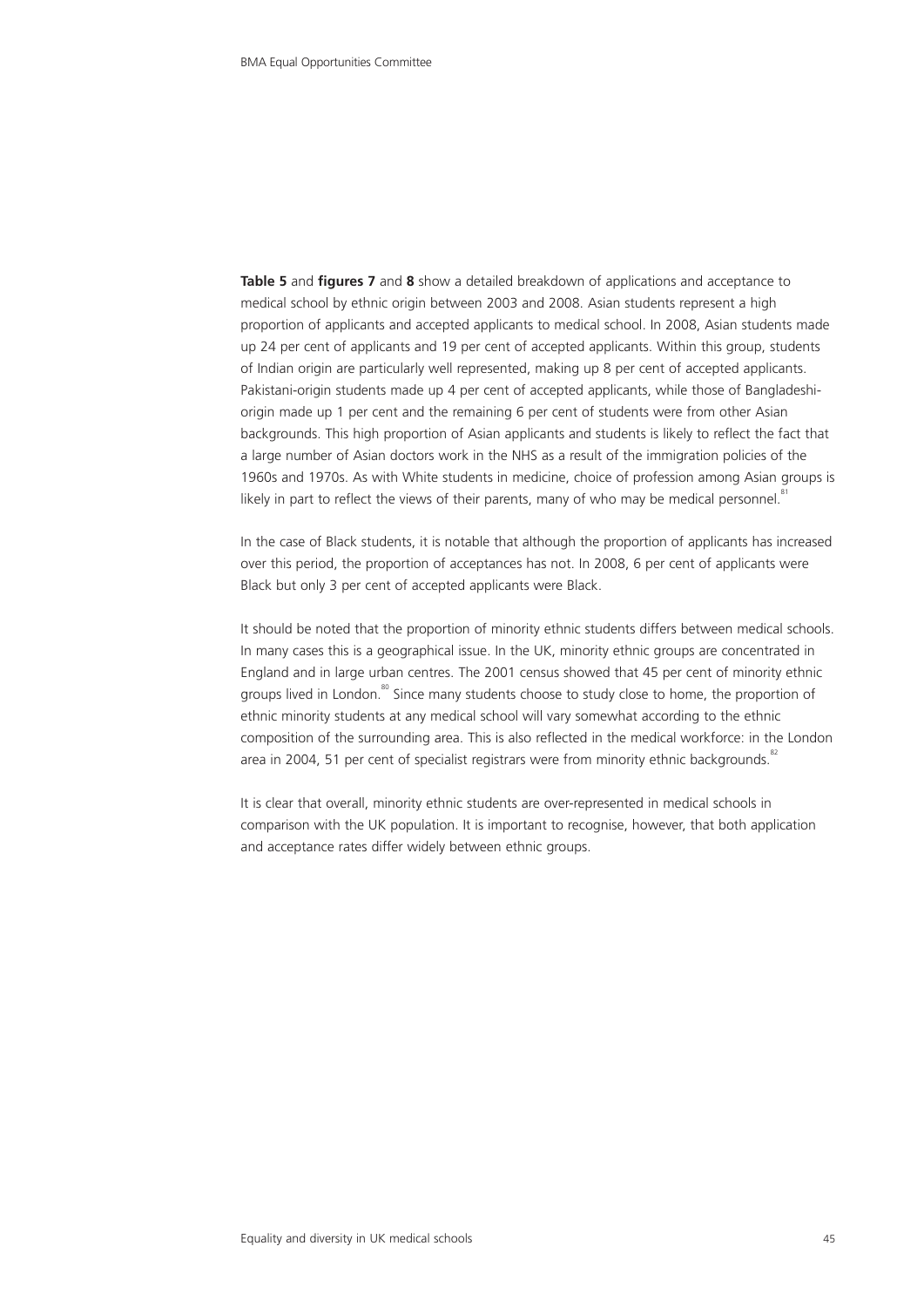|                                 | Acceptance rates (%) |      |      |      |      |      |  |
|---------------------------------|----------------------|------|------|------|------|------|--|
| <b>Ethnic origin</b>            | 2003                 | 2004 | 2005 | 2006 | 2007 | 2008 |  |
| Asian-Bangladeshi               | 41                   | 41   | 28   | 29   | 32   | 30   |  |
| Asian-Chinese                   | 56                   | 51   | 44   | 48   | 52   | 45   |  |
| Asian-Indian                    | 57                   | 45   | 44   | 44   | 47   | 44   |  |
| Asian-Other Asian background    | 50                   | 42   | 38   | 36   | 40   | 37   |  |
| Asian-Pakistani                 | 43                   | 33   | 32   | 30   | 28   | 33   |  |
| Black-African                   | 34                   | 25   | 23   | 21   | 21   | 24   |  |
| Black-Caribbean                 | 31                   | 19   | 25   | 26   | 29   | 34   |  |
| Black-Other Black background    | 35                   | 32   | 12   | 14   | 16   | 26   |  |
| Mixed-Other mixed background    | 50                   | 40   | 38   | 41   | 36   | 45   |  |
| Mixed-White and Asian           | 60                   | 52   | 47   | 52   | 48   | 51   |  |
| Mixed-White and Black African   | 56                   | 42   | 37   | 36   | 43   | 35   |  |
| Mixed-White and Black Caribbean | 36                   | 38   | 44   | 62   | 42   | 33   |  |
| Other ethnic background         | 45                   | 38   | 34   | 36   | 34   | 36   |  |
| Unknown                         | 34                   | 34   | 28   | 51   | 42   | 41   |  |
| White                           | 64                   | 58   | 51   | 53   | 52   | 55   |  |
| Overall acceptance rates        | 58                   | 51   | 45   | 47   | 46   | 48   |  |

## **Table 6 – Acceptance rates of UK applicants to medical school by ethnic origin 2003-08**

Source: UCAS 2009



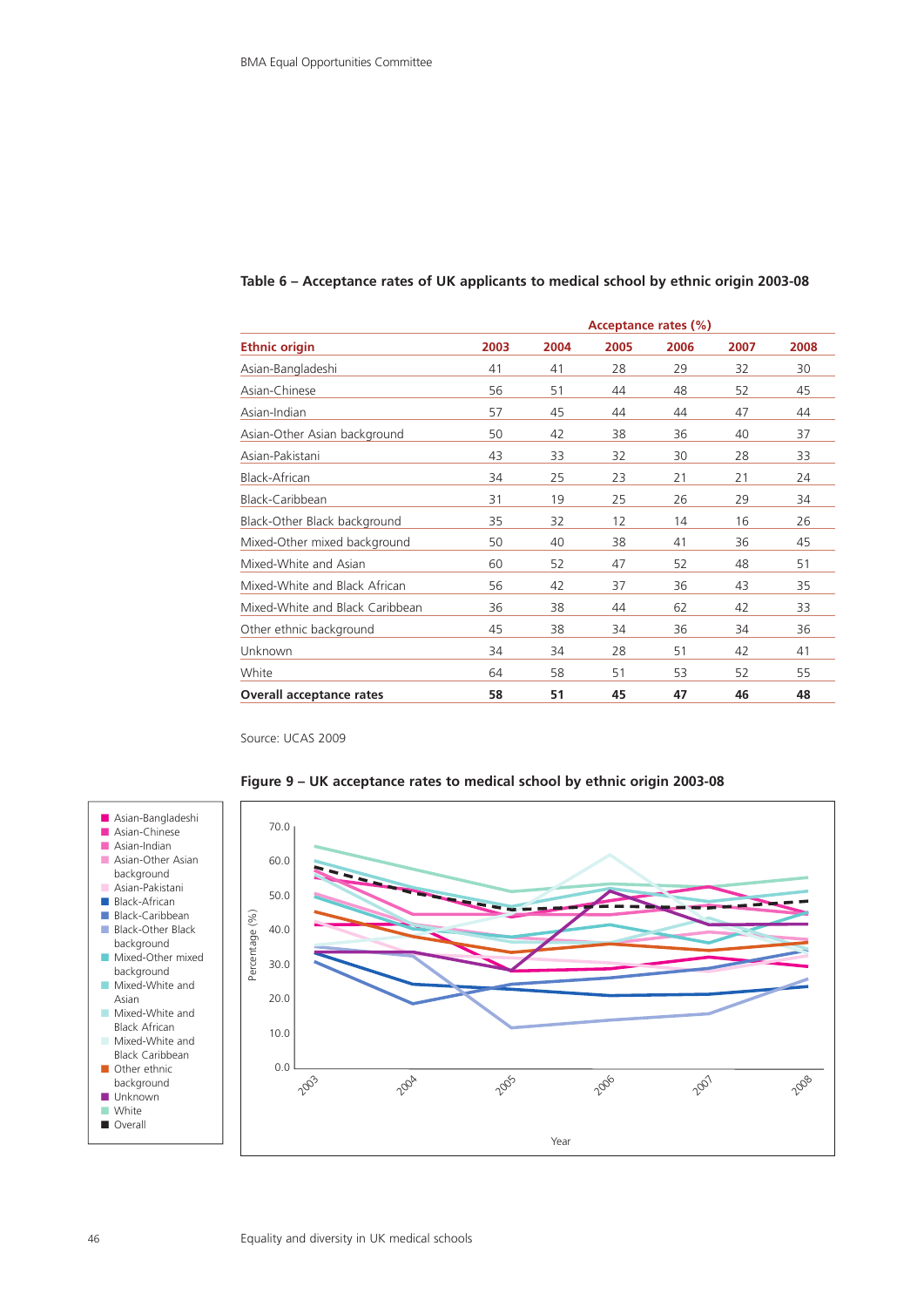The acceptance rate is the percentage of applicants who were accepted into medical school within that ethnic origin group. The acceptance rates vary considerably for the different ethnic origin groups, with some groups showing significant variations due to the small numbers of applicants in the data set. **Table 6** and **Figure 9** highlight the difference between White or mixed-White applicants whose acceptance rate is consistently above the overall acceptance rate in contrast to the Black applicants whose acceptance rate is consistently significantly lower than the overall acceptance rate. In 2008, for example, the acceptance rate for Black-African applicants was 24 per cent compared to 55 per cent for White applicants.

It is interesting to note also that the proportion of applicants and accepted applicants from each minority ethnic group varies considerably by gender. In 2007:

- the gender gap was highest for Black applicants, with 65 per cent of the accepted group being female
- the gender gap was lowest for Asian applicants, with 49 per cent of the accepted group being female
- among White accepted students, 59 per cent were female.<sup>17</sup>

#### **Does the ethnicity of medical students matter?**

The extent to which medical students should reflect the ethnic diversity of society is controversial. In some countries, views on this have influenced selection and admissions policies. The USA has a history of using affirmative action policies to increase the diversity of medical school students. This has led to a better representation of African-American and other underrepresented ethnic minority groups in medical schools. Research in the USA has shown that students who attended racially diverse medical schools felt better prepared to care for patients from racial and ethnic groups other than their own when compared to students at less diverse schools. It was concluded that student diversity in medical education is a key component in creating a physician workforce that can best meet the needs of an increasingly diverse population and could be a tool in helping to end disparities in health and health care.<sup>8</sup>

#### **A medical student comments on ethnic minorities in the NHS.**

People in the community might have a better perception of the NHS if they see ethnic minorities are represented appropriately among doctors and other staff.

It has been suggested that those who believe that ethnic proportionality is important in medical schools, may offer three arguments:

- that a diverse student body enriches the university experience (this type of argument is often used in the UK to underpin widening access initiatives)
- that minority ethnic communities are better served by minority ethnic professionals ie a balanced representation of minority groups among doctors would serve to improve the health service
- that ethnic minorities are needed in the profession to reflect the population at large.<sup>81</sup>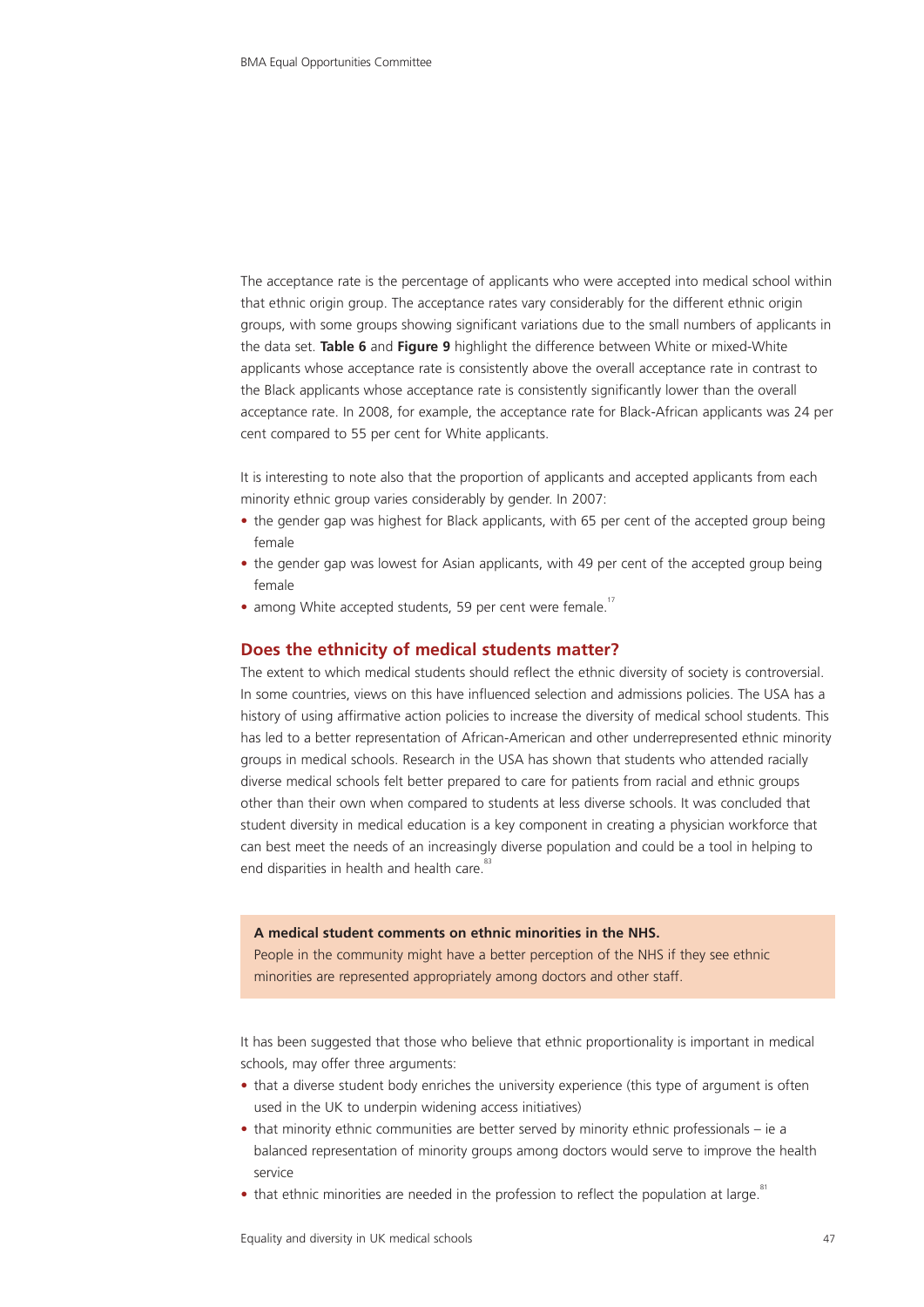Each of these arguments is controversial. Although a good case can be made for each, there are also problems with these approaches. Esmail has drawn attention to these:

- the use of race as a proxy for diversity seems to confuse race with both ethnicity and culture, and fails to take into account differences within ethnic groups
- allowing the racial views of patients to dictate the choice of doctor could be very dangerous, not least to minority doctors. This argument also risks 'pigeon-holing' ethnic minorities and potentially denying opportunities to minority ethnic physicians in the most sought-after specialties in medicine. It is also highly questionable whether high-quality healthcare to minorities is dependent on minority physicians
- there is no neat relationship between discrimination and under-representation as not all underrepresented groups are defined by racial categories. In the UK context, a strict proportionality argument could harm the chances of students from minority groups with high application rates.<sup>81</sup>

Since there is no strong argument for strict proportionality in medicine, the most important consideration must be that of equality of opportunity, both before application and during the selection process.

### **Acceptance rates to medical school by ethnic origin**

Among ethnic groups, there are important differences in application and acceptances to medicine. Applicants of White and mixed White and Asian origin had the highest acceptance rates, 55 and 51 per cent respectively in 2008. In contrast, students from Black backgrounds had relatively low acceptance rates, 24 per cent for Black-African and 26 per cent for Black-Other Black background in 2008 (see **table 6** and **figure 9**).

These differential acceptance rates raise the question of whether some ethnic groups experience discrimination during the selection process. This is a difficult question to answer. For many years no data were collected on the ethnicity of medical students. When UCCA did begin collecting statistics from 1989, it did not have any strategy to analyse and report these, except in the aggregate, and no attempt was made to analyse the reasons for the apparent disadvantage faced by minority ethnic applicants.<sup>81</sup> Possible explanations for the differential acceptance rate between ethnic groups are discussed in the following paragraphs.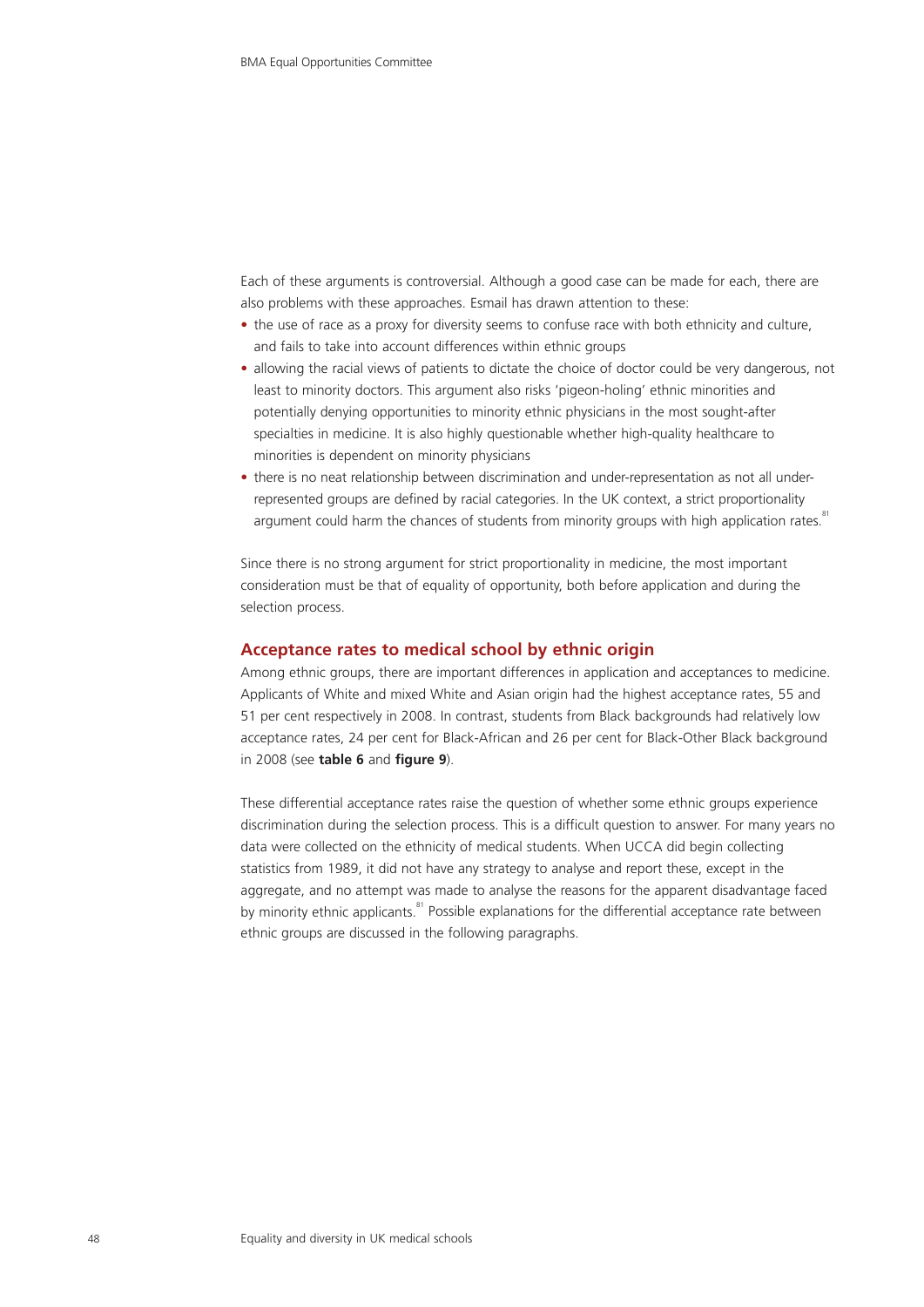# **A London medical school student of Asian descent discusses her perceptions of ethnicity at medical school.**

Medical students in London are a mixed bunch on the surface of things – there are many brown faces among the white for example. But this does not mean that students from many different ethnic backgrounds are represented in medical school. While there are many Asian students there are just a handful of Afro-Caribbean students and when I think about it, very few East Asian/Far-East students. I don't think this is a reflection of racism in medical school admissions procedures but is more representative of the numbers of people of certain ethnicities applying to medical school in the first place.

I have never experienced racism in medical school (but definitely sexism!). There is a general medical student-ism that every student experiences when they enter hospitals, but on the whole no one is picked on or excluded because of their race. I feel that most of our generation of medical students are very open-minded and that only the much older generations have a trace of racism in them. But I must admit that in medical school there is sometimes an invisible divide between groups of students based on their ethnicity, these groups fuelled by societies exclusively for people of a certain ethnicity. Personally I think societies like this are more likely to separate people according to race. Mind you, for international students one would argue that they need societies like this, as it is harder for them to integrate. Does this mean that medical school, as a whole, is not welcoming to international students? I don't know. It seems to be a vicious circle.

## **Ethnicity, educational attainment and aspirations**

Differences in acceptance rates between minority ethnic groups can partly be explained by prior educational attainment. Data from England in 2008 for example, shows that pupils from some ethnic groups – in particular Chinese and Indian origin students – are more likely to achieve five or more A\*-C grades at GCSE level (see **table 7** and **figure 10**). It is important to note that this graph includes data from all GSCE pupils, and not just medical school applicants or acceptances and is therefore only indicative of a possible reason for the differences in application and acceptances statistics by ethnic origin.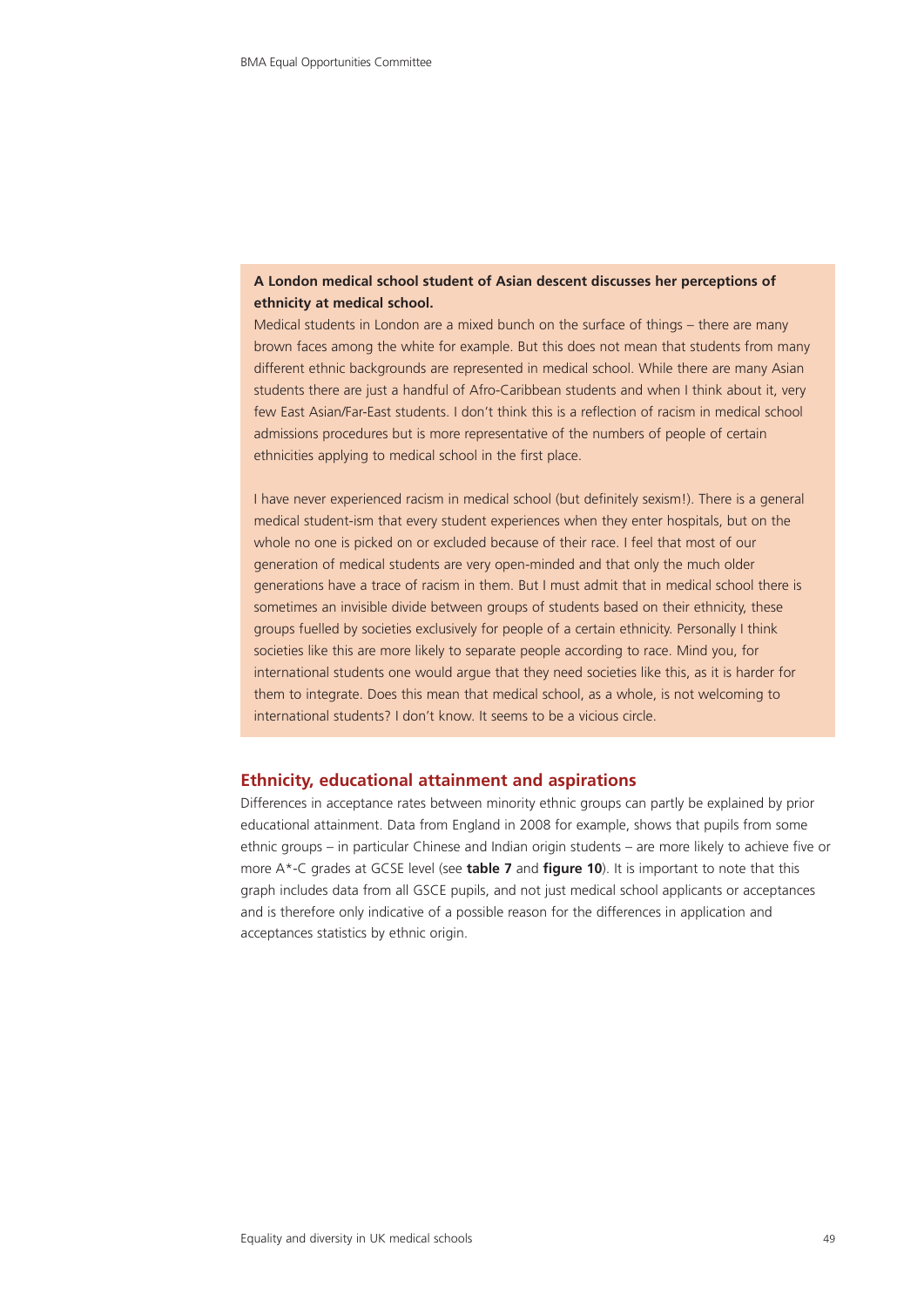|                                   | Percentage achieving 5 or more A* to C grades |               |              |  |  |  |
|-----------------------------------|-----------------------------------------------|---------------|--------------|--|--|--|
|                                   | at GCSE by gender                             |               |              |  |  |  |
| <b>Ethnic origin</b>              | <b>Male</b>                                   | <b>Female</b> | <b>Total</b> |  |  |  |
| White-British                     | 59.5                                          | 68.2          | 63.8         |  |  |  |
| White-Irish                       | 63.8                                          | 74.1          | 69.0         |  |  |  |
| White-Traveller of Irish Heritage | 14.0                                          | 19.7          | 17.4         |  |  |  |
| White-Gypsy/Romany                | 12.0                                          | 19.0          | 15.7         |  |  |  |
| White-other                       | 56.6                                          | 65.1          | 65.1         |  |  |  |
| Mixed-White and Black Caribbean   | 49.7                                          | 60.6          | 60.6         |  |  |  |
| Mixed-White and Black African     | 59.7                                          | 67.0          | 67.0         |  |  |  |
| Mixed-White and Asian             | 68.4                                          | 76.0          | 76.0         |  |  |  |
| Mixed-other                       | 60.9                                          | 70.8          | 70.8         |  |  |  |
| Asian-Indian                      | 74.3                                          | 82.7          | 82.7         |  |  |  |
| Asian-Pakistani                   | 52.7                                          | 64.0          | 64.0         |  |  |  |
| Asian-Bangladeshi                 | 56.0                                          | 68.9          | 68.9         |  |  |  |
| Asian-other                       | 61.1                                          | 71.9          | 71.9         |  |  |  |
| Black-Caribbean                   | 46.9                                          | 60.8          | 60.8         |  |  |  |
| Black-African                     | 53.5                                          | 66.8          | 66.8         |  |  |  |
| Black-other                       | 49.9                                          | 62.5          | 62.5         |  |  |  |
| Chinese                           | 80.9                                          | 87.6          | 87.6         |  |  |  |
| Other                             | 55.0                                          | 67.1          | 67.1         |  |  |  |
| Unknown                           | 53.4                                          | 61.7          | 61.7         |  |  |  |
| <b>All Pupils</b>                 | 59.1                                          | 63.5          | 63.5         |  |  |  |

# **Table 7 – Percentage of pupils achieving five or more A\* to C grades at GCSE by gender and ethnicity**

Source: Department for Children, Schools and Families (www.dcsf.gov.uk/)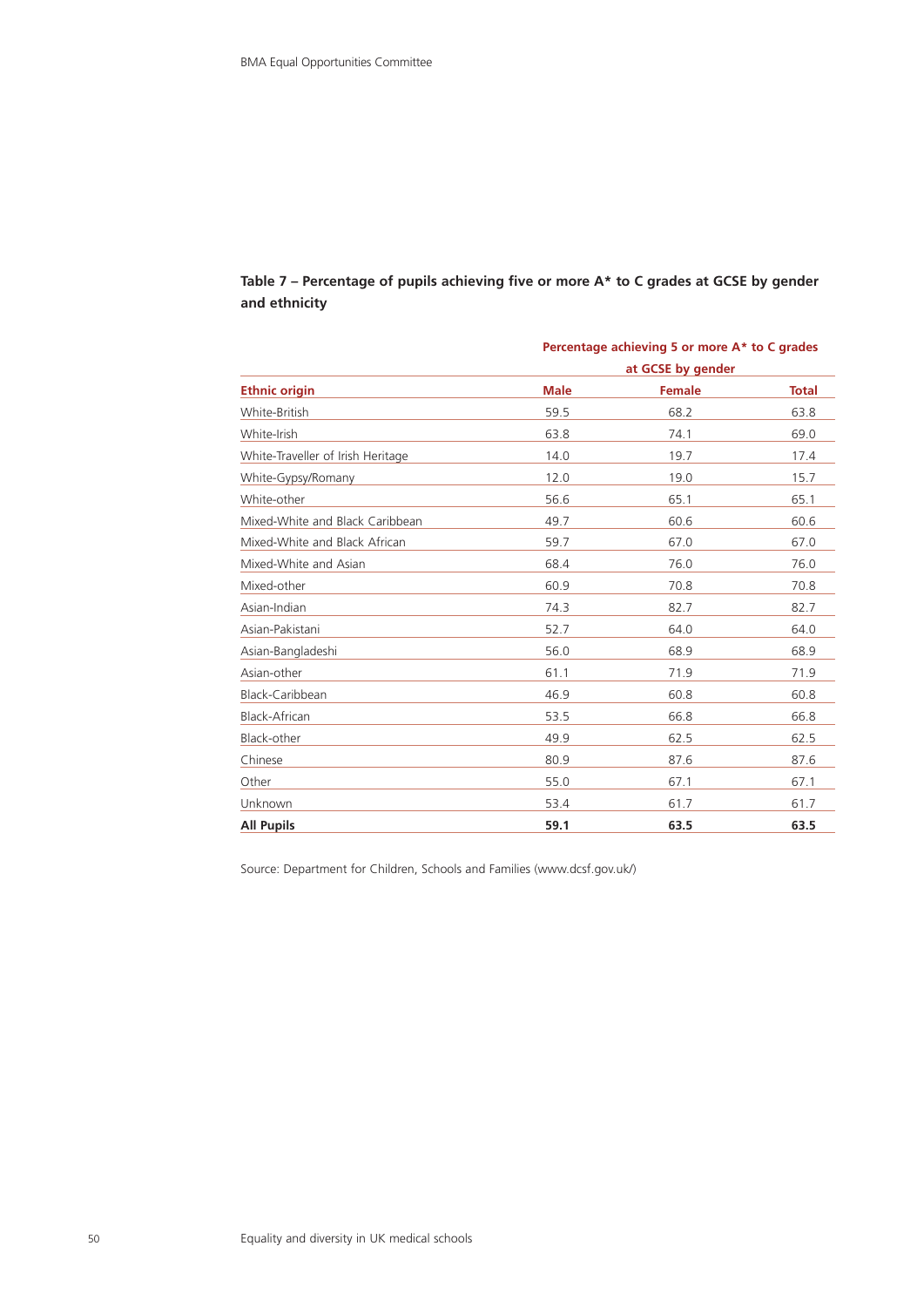■ Male ■ Female ■ Total





Recent research has also concentrated on differences between White and non-White students in regard to educational aspirations. While there is clearly a need to examine differential acceptance rates by particular minority ethnic groups rather than using the blanket category of non-White students, this research does suggest some of the reasons behind the much higher acceptance rate for White candidates as compared to every other ethnic minority group except for Chinese students: in 2008, White candidates had an acceptance rate into medical school of 55 per cent, whereas the rate for non-White candidates was 37 per cent.

Students from non-White ethnic backgrounds generally have higher educational aspirations than White students. It has been shown that students from a non-White background are overwhelmingly more likely to enter higher education than White students with the same level of attainment.<sup>84, 85</sup> At the secondary level, non-White students are more likely to take A-levels than White students at all levels of GCSE stage attainment.<sup>86</sup> They are also more likely to take the more difficult science and chemistry A-levels at every level of GCSE attainment.<sup>86</sup> The fact that a higher proportion of lower-performing non-White students are more likely to take more difficult A-levels goes some way to explain the lower mean performance at A-level of non-White students. It is perhaps unsurprising in light of this that non-White applicants to medical school have a lower mean A-level attainment than White applicants.<sup>86</sup> It is likely that aspirational differences among ethnic groups explain the lower A-level qualifications of non-White applicants to medical school, and thus, to a degree, their lower acceptance rates. $\degree$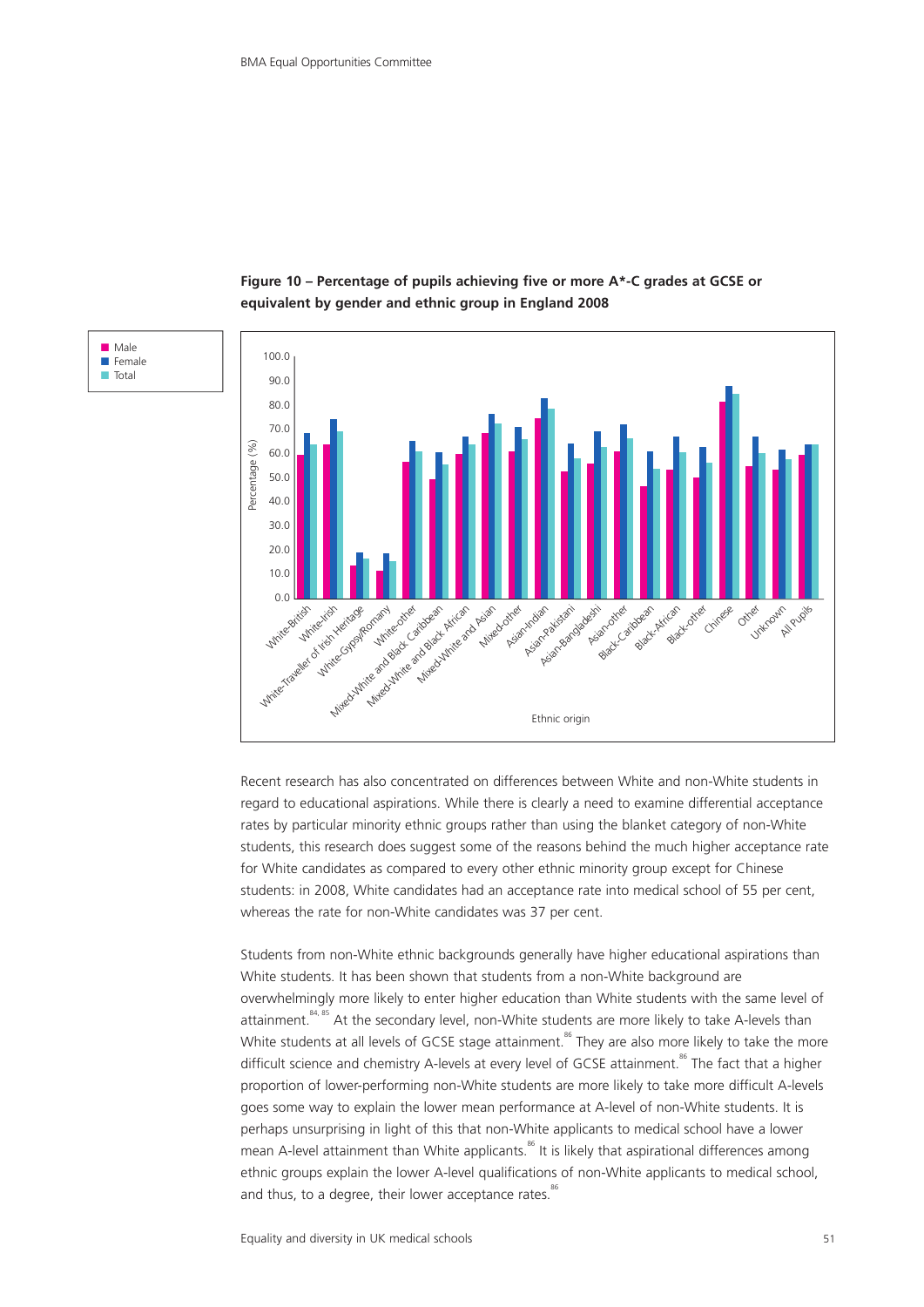It has also been found that parental and familial influences are stronger on the higher education decisions of non-White students, particularly those from Asian backgrounds.<sup>85</sup> Such influences act not only on the decision to enter higher education, but also on the course of study, and non-White families are likely to place particularly high esteem on professional careers such as law and medicine. Candidates with lower levels of attainment from ethnic minority backgrounds may be more likely to apply than White candidates achieving at a similar level.

## **Ethnicity and social class**

It is clear that there are complex interactions between ethnicity and social class, and it is likely that socio-economic disadvantage explains some of the differences in application to medical school among ethnic groups. One study examined ethnic variations in the social background of successful applicants to undergraduate medical and dental schools in the UK for the academic years 1994/95 to 1996/97.<sup>87</sup> There were significant inter-ethnic differences observed in the social background of students entering medicine. Black, Indian and White applicants generally shared a similar socioeconomic profile, with fewer students from lower social class backgrounds. Recent research has investigated the representation of ethnic minorities by socio-economic background compared to their representation in the population as a whole.<sup>88</sup> White and Black pupils from social class I were 100 times more likely to be accepted at medical school than those from classes IV or V. Asian pupils from social class I were six to 10 times more likely to gain a place than those from classes IV or V. While some have questioned the methodology of this study – due to the limitations of UCAS data on class and its comparability with datasets on the wider population<sup>18</sup> – it does provide a broad indication of the complex differences by social class inside different ethnic groups applying to medical school.

e This research refers to the system of social class classification in which class I is composed of professional occupations, class II of managerial and technical or intermediate occupations, class III of skilled manual and non-manual occupations, class IV of partly skilled occupations and class V of unskilled occupations. This classification system is different to the classification system used by UCAS described on page 11.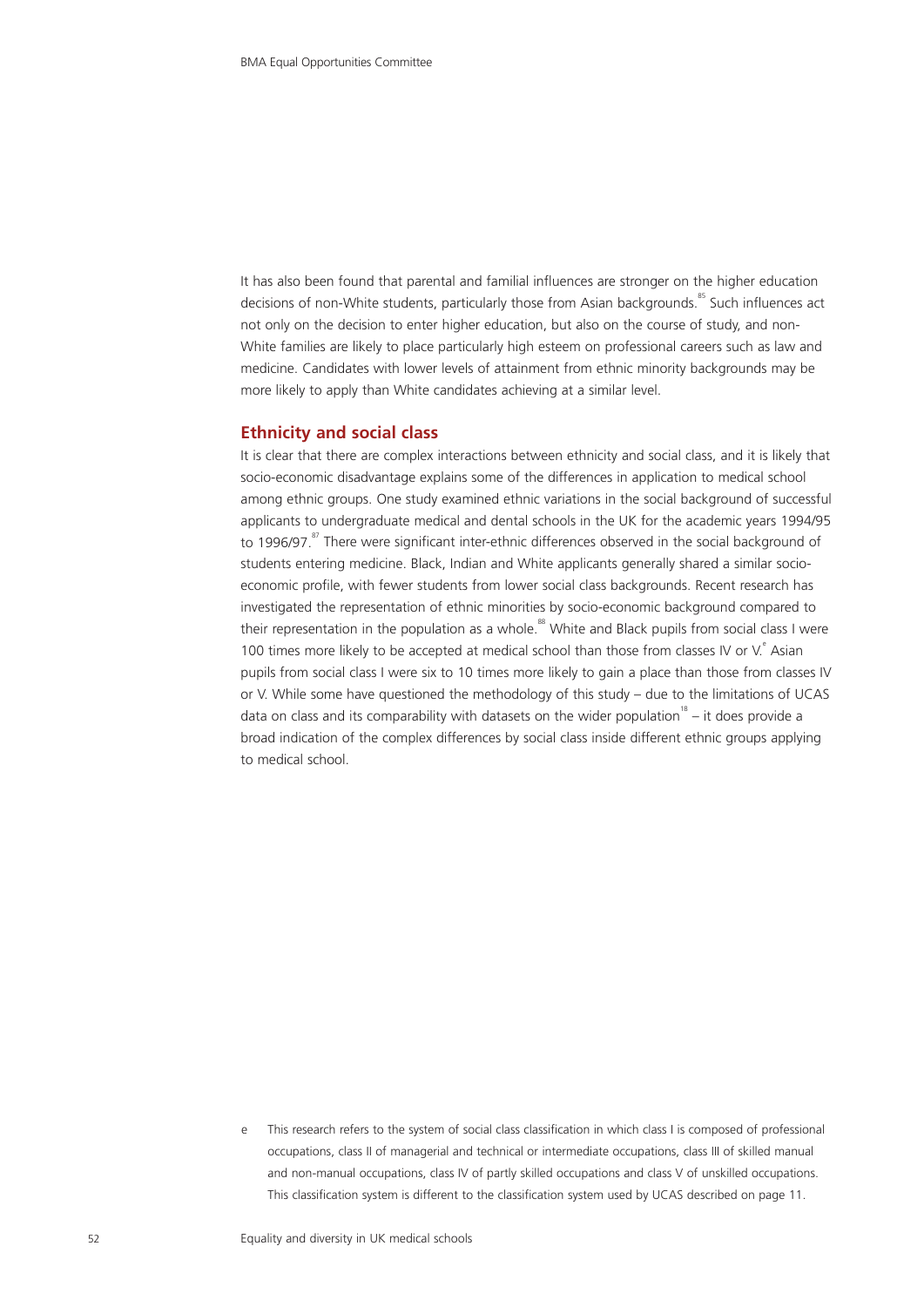



**Figure 12 – UK accepted applicants to medical school by ethnic origin and socio-economic group 2008**





■ Unknown ■ Routine operations ■ Semi-routine operations ■ Lower supervisory and technical occupations ■ Small employers and own account workers ■ Intermediate occupations ■ Lower managerial and professional occupations ■ Higher managerial and professional occupations



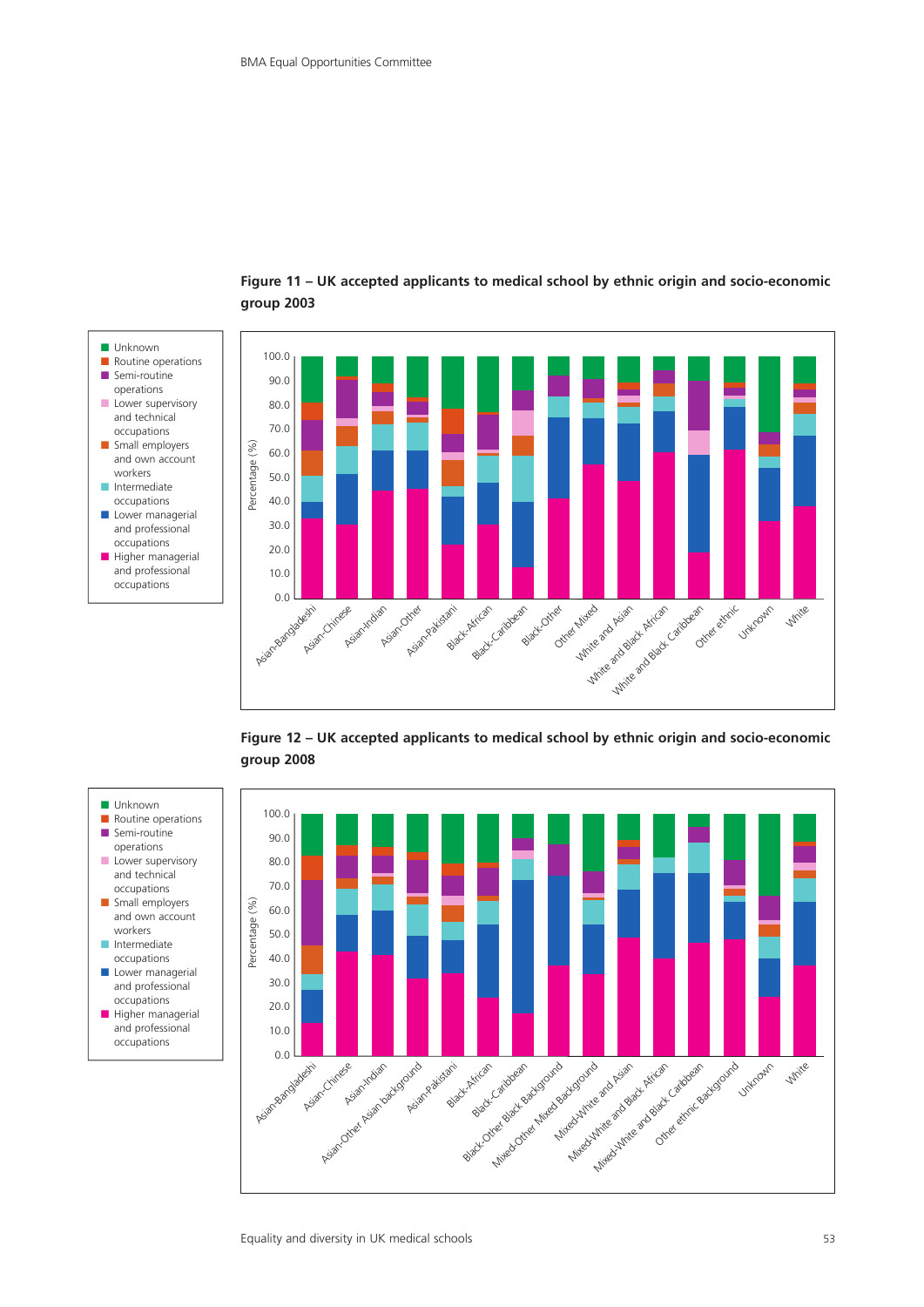**Figures 11** and **12** show acceptances to medical school in 2003 and 2008 by ethnic origin and socio-economic group. They suggest that the socio-economic profile of medical students differs within ethnic groups. It must be noted that the validity of any analysis of these data is severely restricted by the proportion of applicants (17% in 2003 and 2008) who did not give their socioeconomic status on their UCAS form. It appears that White students (both applicants and acceptances) may be more likely to come from the three higher socio-economic groups, while there may be a higher proportion of Asian-Bangladeshi students from the bottom four groups.

It is clear that researchers should consider the representation of minority ethnic groups at medical school in the context of social class issues. If social class does lie at the heart of ethnic differences in access to medicine, strategies to improve access to higher education based upon minority ethnic group alone will be inappropriate. $8<sup>8</sup>$ 

#### **Disadvantage in selection and discrimination**

It has been suggested that the overall 'over-representation' of ethnic minority groups in medical education has led to ambivalence and denial that discrimination could be involved in selection.<sup>81</sup> This view, however, stems from an over-simplistic interpretation of the data. While ethnic minority students as an overarching group are well represented, there are differences in acceptance rates for particular ethnic groups. Many have argued that, in the context of the demography of medical schools, the main issue is that many students continue to be denied equal opportunities in accessing the career of their choice.<sup>8</sup>

Admissions rates for minority ethnic groups differ among medical schools. This suggests that structural factors in the process of selection at some medical schools are the cause, rather than (or in addition to) intrinsic differences between groups of applicants.<sup>89</sup> In 1986, Collier and Burke published one of the first studies claiming to find evidence of racial discrimination in selection to medical schools.<sup>90</sup> This study analysed the surnames of final-year students in London medical schools between 1982 and 1984. It found that in 1984 there was a five-fold difference in the percentage of non-European students sitting finals at different medical schools. These differences were interpreted as demonstrating that racial discrimination was operating during selection. They were thought unlikely to result from chance alone since differences tended to be consistent from year to year.

Collier and Burke's research has been followed by a series of studies with similar conclusions. In 1989 a study of applicants to St Mary's Hospital Medical School in London found applicants from ethnic minority groups were significantly disadvantaged, even after taking into account differences in achievement at O and A-level, the date of application, and application after A-levels.<sup>91</sup> A 1995 study of medical school acceptance rates similarly found large differences between White and minority ethnic candidates in some medical schools, even after controlling for A-level grades.<sup>34</sup> In some medical schools, the data suggested that White candidates were between two and five times more likely to be accepted for a place compared to minority ethnic candidates. This study concluded that a number of medical schools could be accused of discriminatory policies. Another paper, also published in 1995, showed that minority ethnic groups applying to study medicine in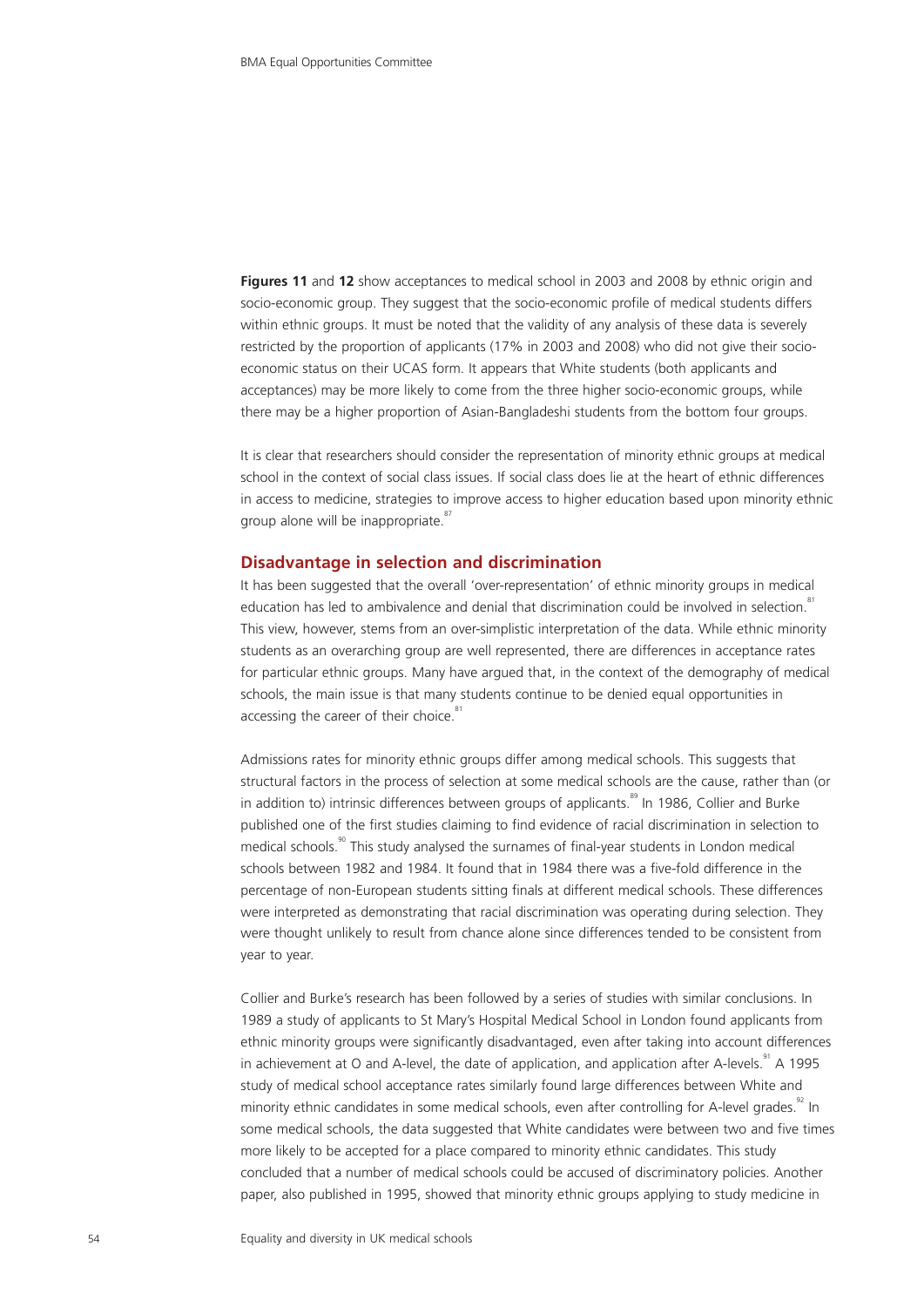1990 were significantly disadvantaged in nearly half of medical schools.<sup>92</sup> Even after taking educational and some other predictors into account, applicants from ethnic minority groups were 1.46 times less likely to be accepted. Having a European surname was found to predict acceptance better than ethnic origin itself, implying direct discrimination rather than disadvantage secondary to other possible differences between White and non-White applicants. After taking other significant predictors into account, no significant differences were found in the success rates of Black, Asian and other minority ethnic groups, or between Asian subgroups.<sup>55</sup>

A major research project published in 1998 analysed applications and admissions to medical school in 1996 and 1997.<sup>89</sup> This found significant evidence that, in some medical schools, non-White applicants were less likely to receive an offer across the whole range of A-level achievement, with a qualitatively similar effect in applicants taking the Scottish Highers. There were only small differences between minority ethnic groups. Interestingly, the interaction between sex and ethnic origin was also found to be significant, as women from minority ethnic groups were found less likely to receive an offer than expected. Overall, only nine medical schools were found not to disadvantage ethnic minority applicants. The study concluded that results at GCSE and predicted A-level grades were unlikely to explain the differences between White and minority ethnic applicants. Assessments of personal attributes were thought to be a possible explanation for the differences in admissions rate but this was not fully explored. Since schools showed different effects of ethnicity, structural differences in the process of selection – rather than intrinsic differences – were thought to be the most likely explanation of differences.<sup>89</sup> The report of the study was published in conjunction with a statement of aims from the Council of Heads of Medical Schools (CHMS – now called the Medical Schools Council), calling on medical schools to assess their selection procedures to make sure that discrimination was not occurring.<sup>81</sup> Research undertaken in 2008 found that the likelihood of a non-White applicant being offered a place at medical school was lower than for White applicants at all levels of A-level achievement,<sup>86</sup> suggesting that candidates from minority ethnic backgrounds continue to be disadvantaged in the admissions process. According to this research, admission to medical school remains significantly more difficult for a non-White applicant with the same qualifications as a White applicant.

The proportion of medical school students from minority ethnic backgrounds is considerably higher than that in the UK population. It has been suggested that some medical schools may be trying to restrict the overall numbers of students from ethnic minority groups in an attempt to reflect population distributions in the UK. $^{92}$  Some research suggests for example that minority ethnic disadvantage in selection to medicine is principally due to the fact that estimated A-level grades on application forms are given less weight in minority ethnic candidates.<sup>5</sup>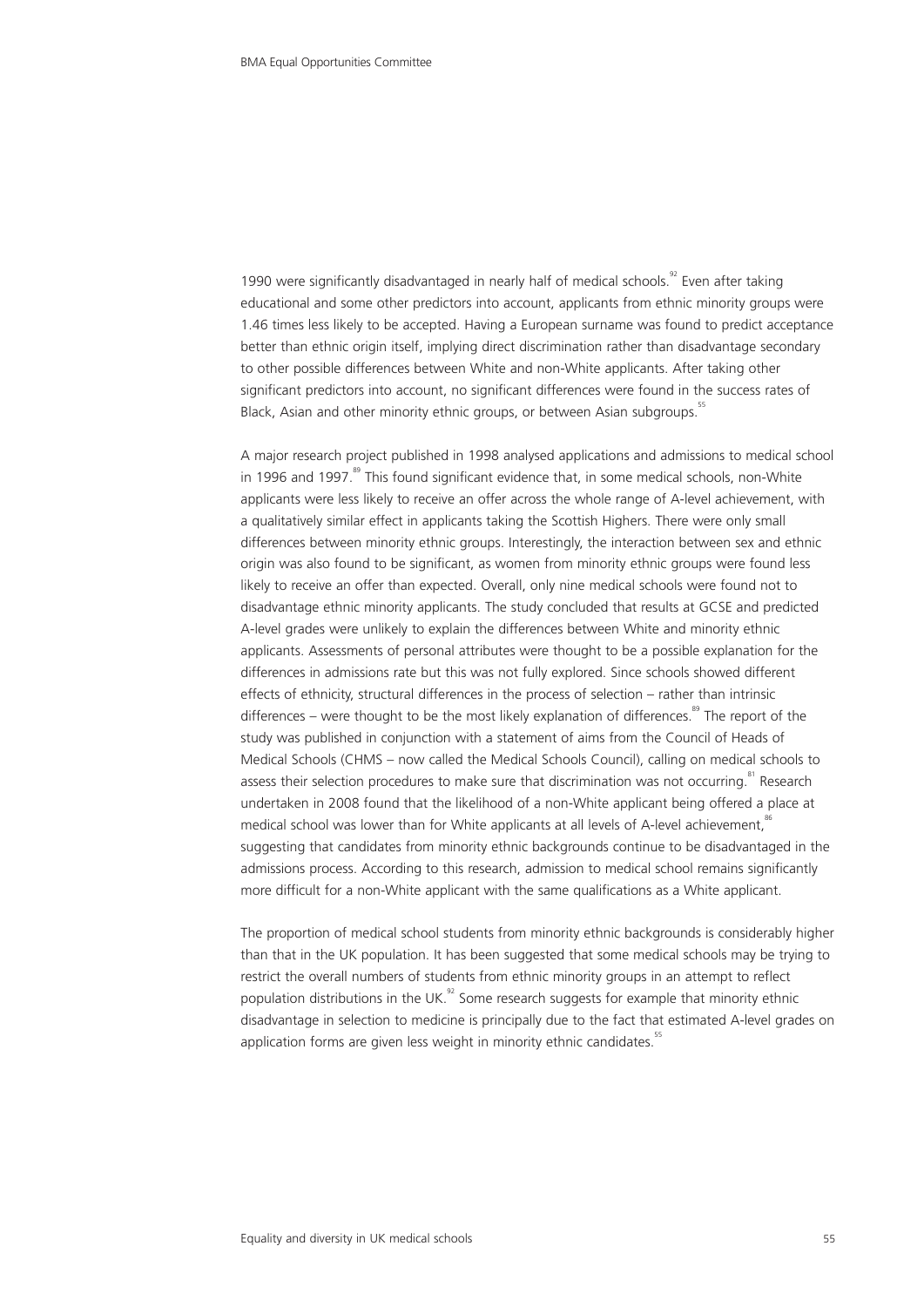Legally, direct and indirect discrimination are separate concepts. Direct discrimination hinges solely on an individual's race while indirect discrimination arises from some hurdle in the selection procedures that is more difficult for ethnic minority candidates to clear. Indirect discrimination has often been judged to be a more likely cause of the disadvantage faced by ethnic minority students, perhaps due to the assessment of educational achievement indirectly from estimated grades or from assessing motivational and personality factors indirectly through achievements and experiences with different meanings in different cultural groups.<sup>89</sup> Much of the previously discussed evidence implies direct discrimination by some medical schools, particularly in the past.

**A medical student discusses the difficulty of addressing inappropriate comments.**

I've not experienced any discrimination but I have had a few comments thrown at me and at colleagues and I've also heard some terms used that I thought were inappropriate. No action was taken on these because the only time I mentioned them, I was told they could have been completely innocent. So I felt like I was making something out of nothing. I find it's a lot easier to just carry on like you heard nothing.

## **Ensuring equality of opportunity**

The BMA supports efforts to fulfil this duty by attracting students from a wide variety of cultural and social backgrounds into medicine. In some cases, the initiatives used to attract applications from lower socio-economic groups will also reach students in target minority groups. Some medical schools in London are based in areas with large Black populations. Hence any initiatives designed to attract students from local state schools are likely to help attract under-represented ethnic groups. The most important issue is one of equality of opportunity. Medicine should attract and recruit the people best suited to medical practice. Any discrimination in favour of one group of students over another may threaten the quality of the profession.

The BMA has called on medical schools to acknowledge that unintentional discrimination against certain groups can occur. It has suggested that medical schools should closely audit their selection procedures, and amend them accordingly to make sure that such discrimination is eliminated.<sup>38</sup> As previously noted, some research suggests that minority ethnic groups are disadvantaged in selection to some universities due to structural elements of the selection process. The Race Relations Act (1976) as amended by the Race Relations (Amendment) Act 2000 imposes on HEIs a statutory general duty to promote racial equality.<sup>93</sup> It is important to note that the duty imposed by the Race Relations (Amendment) Act 2000 on public organisations, including HEIs, includes removing discrimination and the possibility of discrimination, and also actively promoting equality of opportunity and good relations between people from different racial groups.<sup>24, 94, 95</sup> The Medical Schools Council's guidance on admissions states that selection processes for medical students must be transparent and involve procedures that respect obligations under relevant diversity and equality legislation.<sup>96</sup>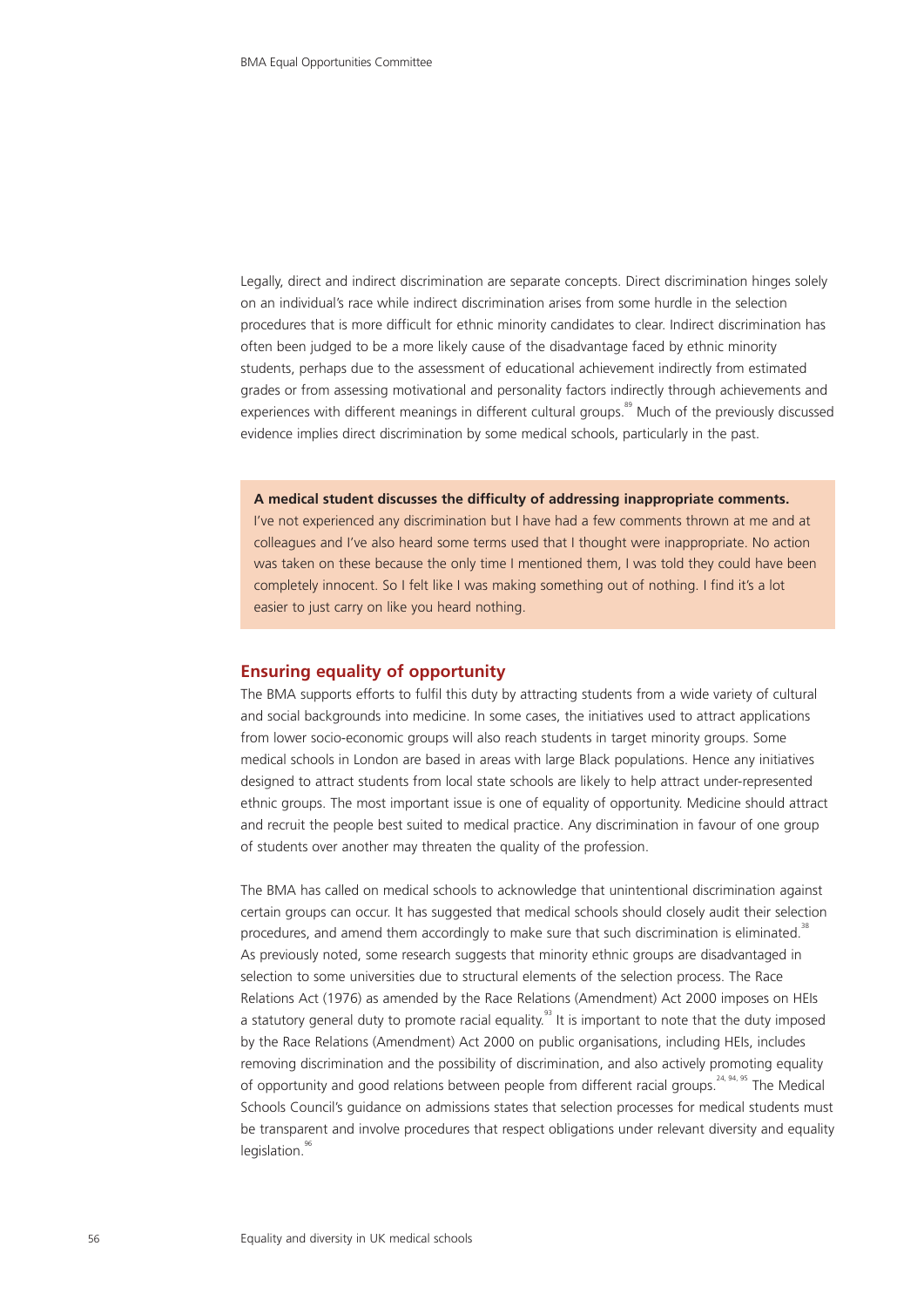It is BMA policy to exclude the applicant's name from the written information considered by medical school short-listing panels.<sup>67</sup> This is supported by research showing that having a non-European surname predicts disadvantage in medical school admissions better than ethnic origin itself.<sup>90</sup> Evidence suggests that this approach may not work well in practice. For entry in 1998, Leeds School of Medicine assessed the feasibility of anonymising applications; UCAS forms had all references to name and nationality deleted before the form was scored by admissions tutors for shortlisting. This experiment found that deleting names was a cumbersome process. It also proved to be largely ineffective since admissions tutors were still able to identify ethnic minority of candidates by references to religious activities and certain GCSE subjects such as Asian languages. More thorough editing of the forms to omit these references could disadvantage minority ethnic candidates. Anonymity did not improve the evaluations of candidates with non-European names. The admissions tutors who conducted this experiment in Leeds concluded that anonymous assessment of applications could not be recommended.

Excluding the applicant's name from the application form would seem to have both strengths and weaknesses. There is an argument to go further and to remove all irrelevant information from the application form but this may result in disadvantaging the applicants. Other measures such as training admissions staff and panel interviewers in the duties implied by equality and diversity legislation, may provide better long-term solutions to selection bias.<sup>97</sup> Significant progress has been made in this respect. A recent survey of 22 medical schools found that 18 schools provided training to their interviewing panel, and that most schools aimed to include interview panellists from different ethnic backgrounds. Improvement may still be needed as only 11 schools in the survey trained the staff responsible for assessing application forms.<sup>31</sup> As has been suggested, this may be the stage of the admissions process at which ethnic minority candidates are most likely to be disadvantaged, and it is therefore essential that those assessing applications receive appropriate equality and diversity training. It is also crucial that selection statistics are audited by medical schools to ensure that differences in admissions rates between ethnic (or socio-economic or gender) groups are not caused by discriminatory practices. At the moment few medical schools are systematically monitoring their application and admissions statistics and making changes based on the findings.

If, as some research suggests, minority ethnic candidates are disadvantaged due to the weight given to their predicted grades, increased graduate admissions (as discussed on page 34) may also help to make the medical school admissions process more equitable.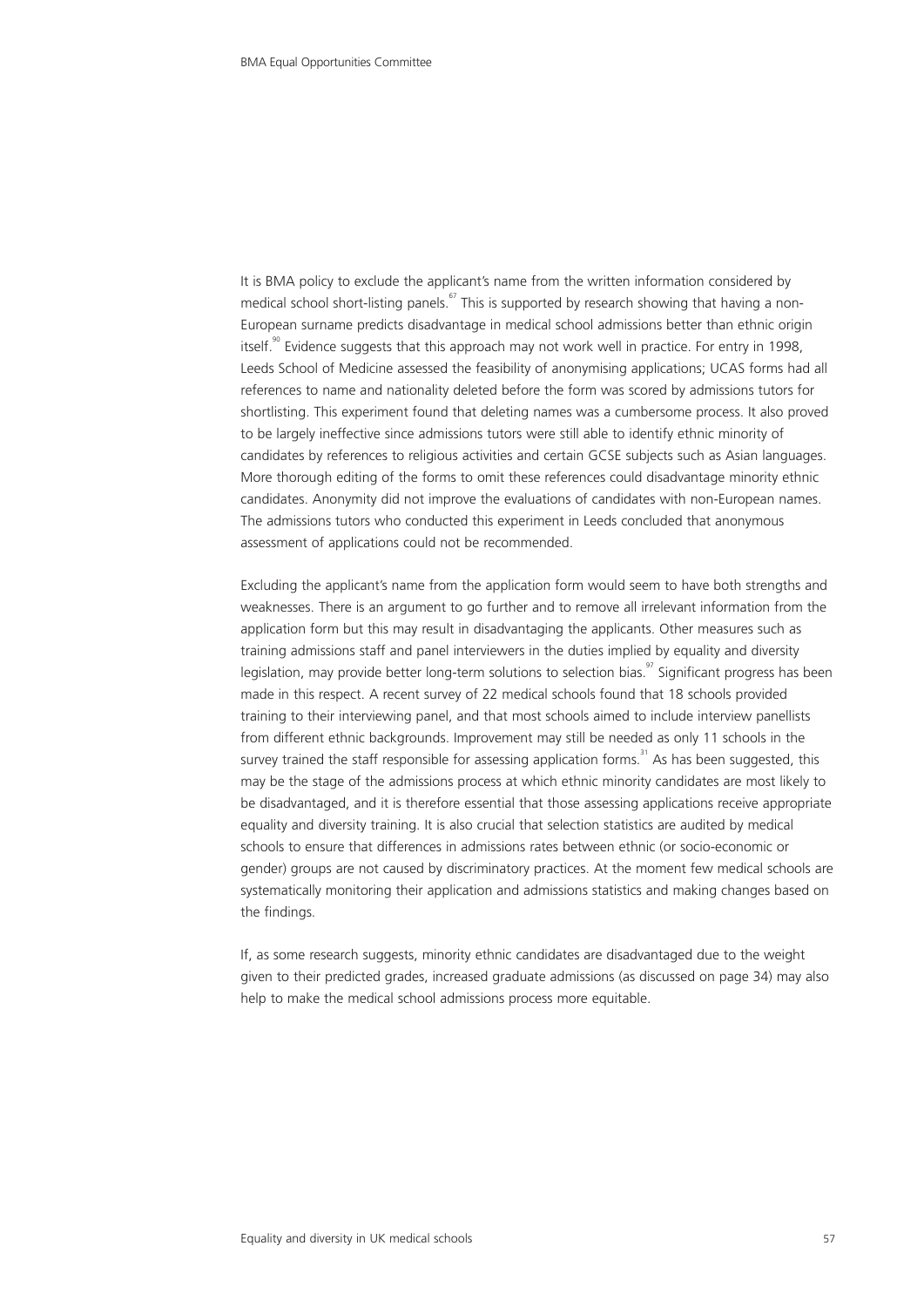## **Performance at medical school**

Students from ethnic minority backgrounds have frequently been found to perform less well overall than White students in both undergraduate and postgraduate medical examinations.<sup>86, 98-103</sup> This is not exclusive to medicine, students from ethnic minority backgrounds perform less well across the whole of the higher education sector.<sup>85</sup> In medicine, differences in performance between ethnic groups are regarded as an increasingly important challenge to the discipline of medical education.<sup>86</sup> Some of this difference can be explained by the fact that White medical students have a higher mean achievement at A-level than non-White students, but prior educational achievement has not been found to account for the full extent of the gap between White and non-White students.<sup>86</sup> There is therefore a strong imperative for medical schools to ensure that examinations and assessments do not contain any source of potential bias that might lead to disadvantage.<sup>98</sup>

Research suggests the importance of accounting for different communication styles in clinical examinations. A study of objective structured clinical examinations (OSCE) found that a small group of male students from ethnic minorities used particularly poorly rated communication styles. Although there were no obvious cultural and linguistic differences between White and ethnic minority students, those from ethnic minorities were more likely to have pronunciation, word stress and intonation influenced by their heritage language. The study found that some of the ethnic minority students used a medical model of consultation rather than a more social one preferred by examiners. It concluded that institutions might not be aware of hidden processes that reward some students and penalise others in final examinations.<sup>98</sup>

In 2006 the BMA surveyed the medical royal colleges, and found that there was a generally poor level of monitoring of equality and diversity issues, which made it difficult for the colleges to defend themselves against the perception of racial discrimination in postgraduate examinations. The report of this survey also highlighted a particular need for effective equality and diversity training for interviewers.<sup>104</sup> A study published in 2007 examined performance in the Membership of the Royal Colleges of Physicians (MRCP) examinations and showed that White candidates performed better than other ethnic groups in all three parts of the examination. The authors concluded that the cause of the difference was most likely to be multifactorial, as it could not be readily explained in terms of previous educational experience or differential performance on particular parts of the examination. Analysis of the ethnicity of the examiners and candidates showed that there was only a significant interaction between candidate and examiner ethnicity in the assessment of communication skills and this was limited to assessments involving two non-White examiners and a non-White candidate. The authors suggested that this may be due to the style of discourse being more consistent, resulting in an opportunity for inadvertent positive bias in these limited circumstances. They concluded that overall it was unlikely that there was any conscious or unconscious bias on the part of examiners and that further research is required to elucidate the reasons for the differential performance.<sup>102, 105</sup>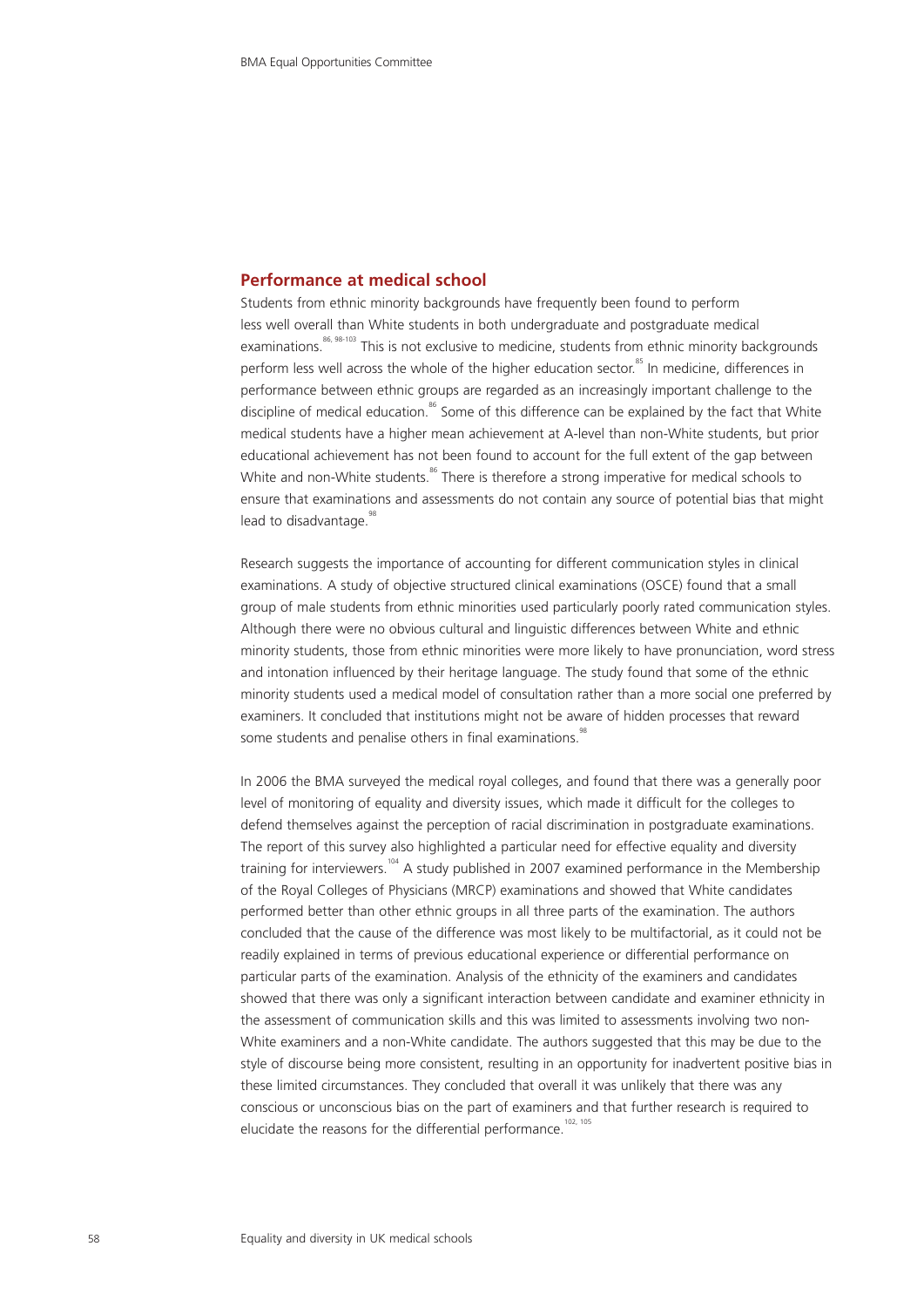It is important for medical schools to ensure that examiners of their undergraduate students are appropriately trained, and that they collect equality and diversity data so that they can monitor assessment outcomes and investigate any marked differences in performance.

Differences in examination results are not confined to clinical aspects of assessment. Non-White students also perform less well in written or summative examinations. The reasons for this require further research. A recent qualitative research project examining the under-achievement of UK medical students from ethnic minority backgrounds found that teachers and students both held strong stereotypes about the 'typical' Asian student, who was thought to be too dependent on books, less skilled at communicating with patients, too quiet during clinical teaching and less motivated due to parental influence on the choice of a degree in medicine. The authors suggested that Asian students may be more likely than White students to be viewed through the lens of negative stereotypes, which may mean weaker or less positive relationships with teachers, and thus poorer outcomes.<sup>106</sup> Although the authors concluded that this suggested a need to improve student relationships with clinical teachers in particular, such stereotypes may also influence students' experiences of non-clinical aspects of their medical education. Another qualitative research project found that non-White students may face more conflict between the demands of families and those of their academic studies, may encounter dissonance between their own image and that of the 'typical' medical student, and may be disadvantaged by a lack of positive role models among academic staff.<sup>107</sup>

## **Summary**

Medicine attracts a higher proportion of ethnic minority students when compared to the general university population. This proportion seems to have remained relatively stable in recent years. There are large differences in the acceptance rates among the different ethnic groups. This could be due to factors including educational differences, social class and direct or indirect discrimination. In the case of ethnicity it appears to be especially important that medical schools' selection and assessment processes are evaluated and made as transparent, fair and objective as possible. It is also crucial to ensure that discrimination does not reduce the chances of success at medical school for ethnic minority students.

### **Questions for discussion**

- What are the best ways of raising expectations among pupils from under-represented minority ethnic groups to encourage them to apply for medical school?
- How can the ethnicity of medical school applicants and acceptances be monitored most robustly?
- What are the most important steps that should be taken to ensure equality of opportunity in medical schools?
- Why do some minority ethnic groups (eg Black-African) have a significantly lower acceptance rate compared to applicants from other ethnic origins?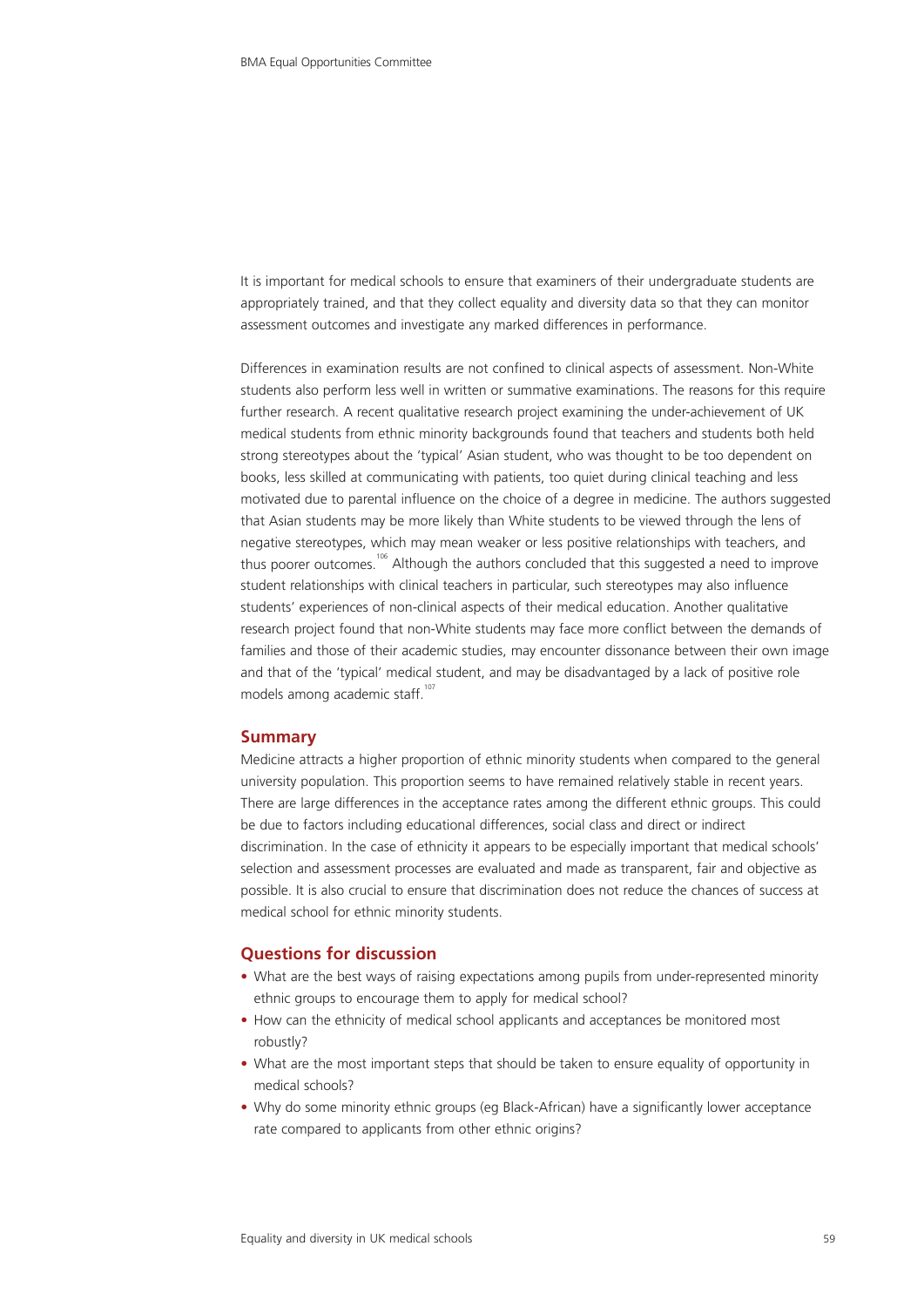#### **An Afro-Caribbean student describes her medical school experience.**

I find it hard when doctors ask if your parents are from a medical background. This I suppose is fine if they want to find out why you came into medicine. However my parents aren't medical, so my answer is no, to which they often ask, 'So what do they do?' My parents aren't professionals. I can't understand how that is ever relevant unless they plan to pre-judge and label you. These situations give me a taste of the hierarchy and old boys club, that because of my lack of contacts and correct family name I will find extremely hard to enter. Occasionally when on the wards I have been mistaken for a nurse. This I know doesn't happen to many of my colleagues. It worries me that patients look at me and don't consider I could be a student doctor. What is so different about me that I don't fit a medical student image? The vast majority of the time I don't feel like my race has had any effect on the education I've received or the way I've been treated by medical staff. I work as hard as any other student and know I deserve to be at medical school. With all this though, racism is subtle, hidden and difficult to substantiate. There have been occasions when I wonder why I have had a seemingly worse experience with a member of staff or patient than one of my fellow students. There are 101 reasons why this is often the case though and I have to put it to the back of my mind, and ensure I give no cause to others to perpetuate any discrimination.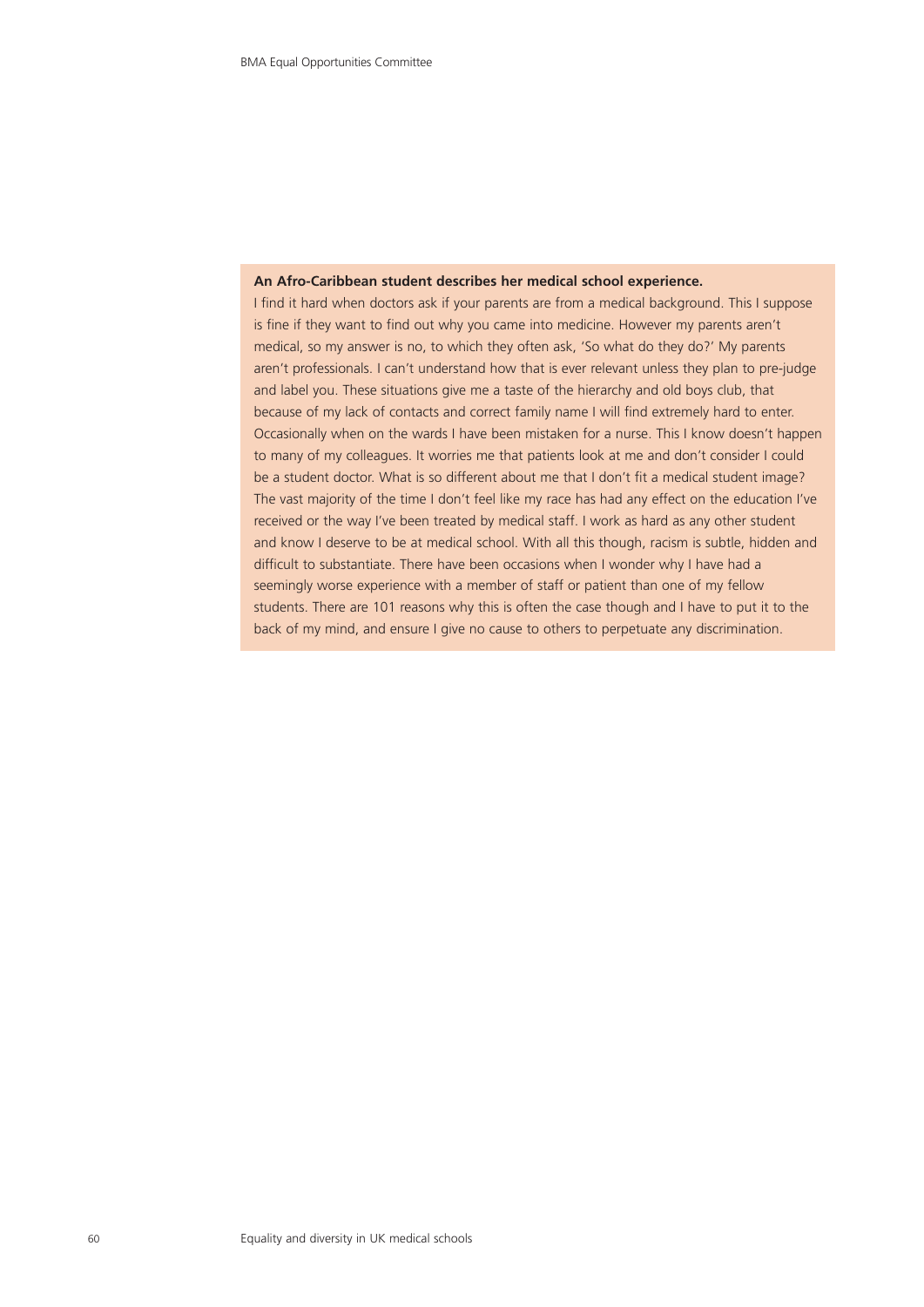# Section 5: Gender

This section discusses the changing gender profile of medical school students and the reasons for this change, the role of gender in medical education and the implications of the changing gender composition of the profession for the future workforce.

## **The changing gender profile of medical schools**

The London School of Medicine for Women (later the Royal Free), founded in 1874, was the first UK medical school to accept women. Other medical schools in the UK did not become coeducational until 1947, three years after the Goodenough Committee had recommended that up to one-fifth of medical students should be women.<sup>108</sup> Forty-five years ago, medical careers and medical schools were both heavily male dominated. In 1963, when UCCA first collected data on university admissions, fewer than 34 per cent of applicants were women and women constituted only 29 per cent of acceptances to medical school.<sup>109</sup> The proportion of women students in the 1963/64 intake varied greatly between medical schools in Great Britain, from 8.5 per cent in Cambridge to about 38 per cent in Sheffield and 61 per cent at the Royal Free.<sup>6</sup>

Over the past four decades, the proportion of women in medicine and at medical school has increased dramatically; it has been predicted that women doctors will be in the majority between 2017 and 2022.<sup>110</sup> The percentage of female medical school applicants increased to 35 per cent in 1977, $\degree$  to over 40 per cent in 1980, to around 50 per cent in 1990 and to over 55 per cent in 2000.111

|                     | 2003 | 2004 | 2005 | 2006 | 2007 | 2008 |
|---------------------|------|------|------|------|------|------|
| Applicants (%)      |      |      |      |      |      |      |
| Female applicants   | 59.0 | 57.0 | 55.7 | 55.6 | 56.3 | 55.7 |
| Male applicants     | 41.0 | 43.0 | 44.3 | 44.4 | 43.7 | 44.3 |
| Acceptances (%)     |      |      |      |      |      |      |
| Female acceptances  | 61.6 | 59.9 | 58.2 | 58.8 | 56.1 | 56.0 |
| Male acceptances    | 38.4 | 40.1 | 41.8 | 41.2 | 43.9 | 44.0 |
| Acceptance rate (%) |      |      |      |      |      |      |
| Female              | 60.9 | 53.4 | 47.5 | 49.8 | 46.4 | 48.4 |
| Male                | 54.6 | 47.5 | 42.9 | 43.7 | 46.6 | 47.8 |

## **Table 8 – Percentage of applicants and accepted applicants to all UK medical schools by gender and acceptance rates by gender 2003-08**

Source: UCAS 2009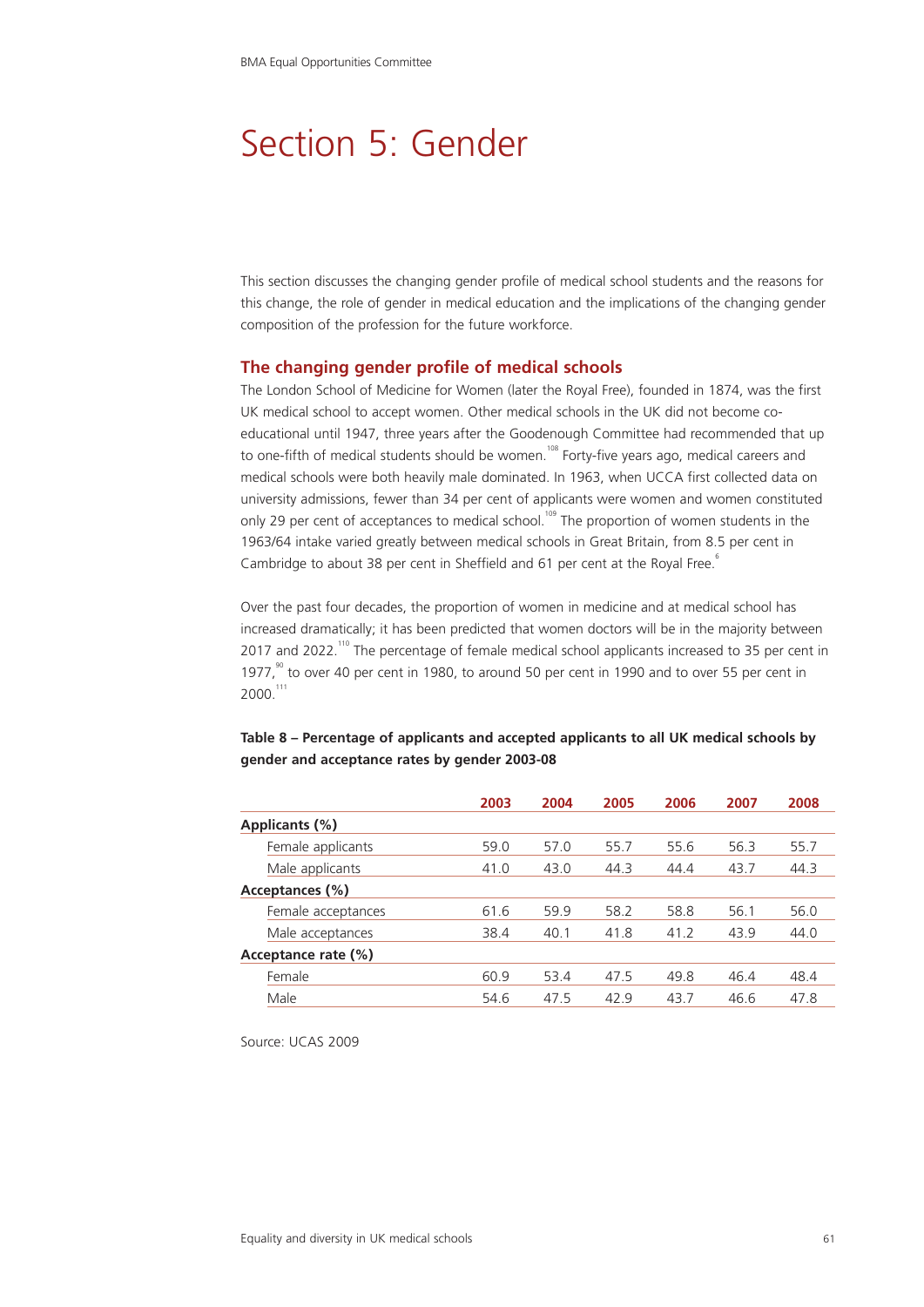

**Figure 13 – UK applicants and accepted applicants to medical school by gender 2003-08**

**Figure 14 – UK acceptance rates to medical school by gender 2003-08**



applicants

applicants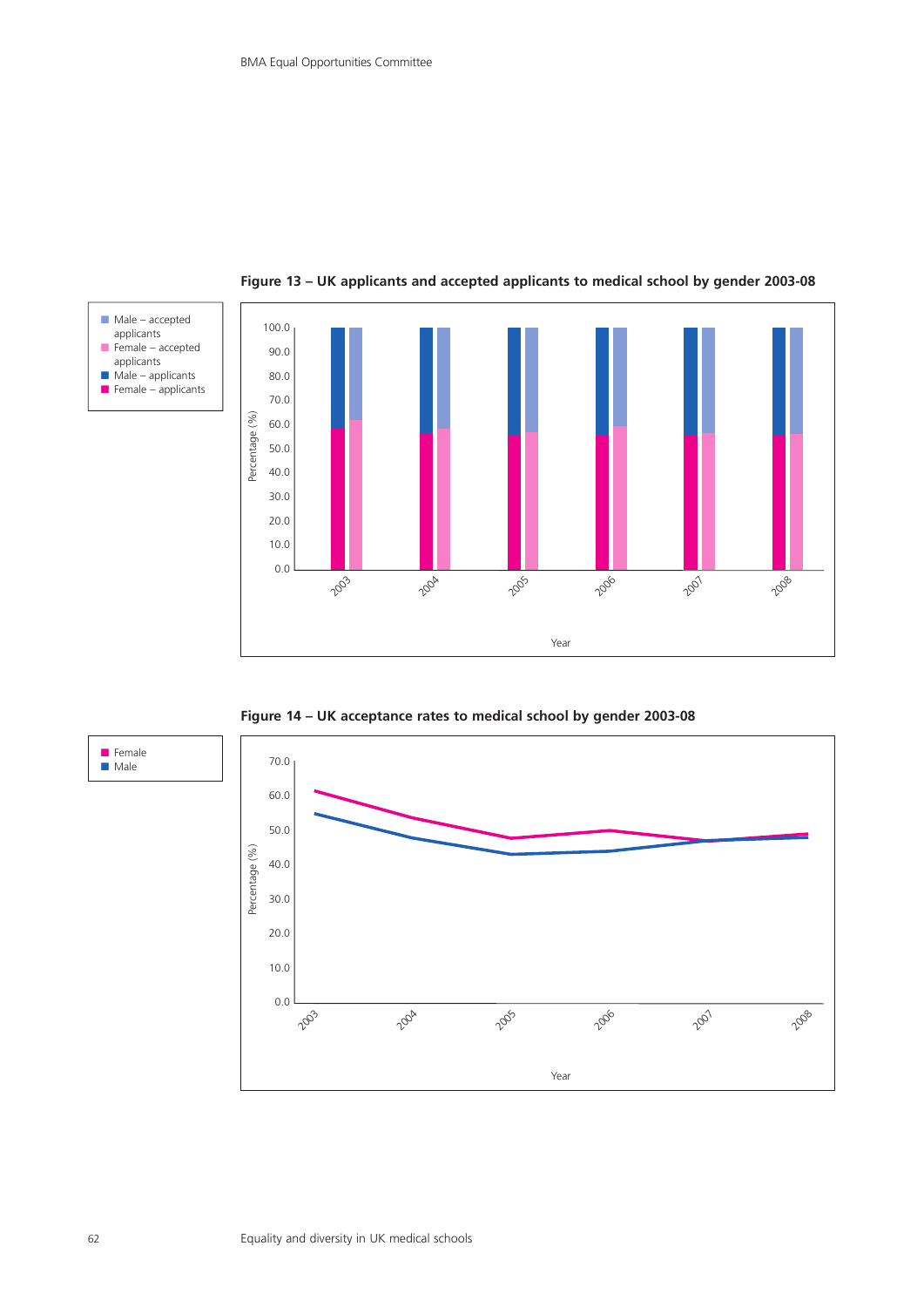**Table 8** and **figure 13** show data on applicants and accepted applicants to medical school by gender between 2003 and 2008. In 1996, a higher proportion of female applicants were already being accepted into medical school, but the numbers applying were about even. In ensuing years, however, women have come to outnumber men as applicants and as accepted applicants. As shown in **figure 14** the height of this trend may have been reached. In 2003, 59 per cent of applicants and 62 per cent of accepted applicants were women, which was greater than the rates for the general university population (53 and 52 per cent respectively). In 2008, 56 per cent of both applicants and accepted applicants were women, which was comparable to the rates for the general university population at 55 per cent for both applicants and accepted applicants.

#### **Understanding the changing gender ratio in UK medical schools**

The increasing proportion of female medical school entrants may have been partly determined by the modernisation of the university admissions process. In particular, the increase in female students over the past 40 years may have been influenced by the introduction of fairer selection processes, which reduced discrimination against female applicants.<sup>112</sup> There is evidence that discrimination against women candidates has existed in the past in selection to medical school. At the time of the 1968 report of the Royal Commission on Medical Education, medical schools were widely believed to apply more stringent selection criteria to women than to men.  $\degree$  A study published in 1986 analysing the names of final-year London medical students from 1982 to 1984 also found large differences in the proportion of female students between medical schools. Although the mean percentage of women per year was 38, the London Hospital Medical College had only 30 per cent women while University College had 51 per cent. This study concluded that sexual discrimination was operating during selection for medical education at London colleges.<sup>90</sup> The data indicated that discrimination occurred both against and in favour of women.

Over the long term the increase in women applying to medical school is likely to have been influenced by changing social norms including economic factors, changing family composition and, perhaps, the feminist movement and equality legislation. This hypothesis is supported by the fact that the increasing proportion of female medical students partly reflects the trend seen in degree courses in general.<sup>1</sup>

In recent years there have been a higher proportion of women applicants, which has translated into a small majority of women medical students. The increasing proportion of women applicants appears to have stabilised in recent years at around 56 per cent, however the number of acceptances has decreased from 62 per cent in 2003 to 56 per cent in 2008. The reasons for the differences in gender composition of medical schools are unclear. Medicine seems to have become an increasingly attractive career option for women. There are probably several reasons for this. It could follow partly from the subject choices made by girls in school. In the 1960s, many girls did not take the relevant science subjects in the sixth form. It was also suggested that some teachers discouraged female pupils from applying to medicine. <sup>6</sup> Although 30 years ago, women did not often study for the necessary science qualifications to enter medicine, this situation has now changed. The introduction of the National Curriculum in 1988 led to an increase in the number of girls studying science up to the age of 16. In 1987, about 26 per cent of girls and 34 per cent of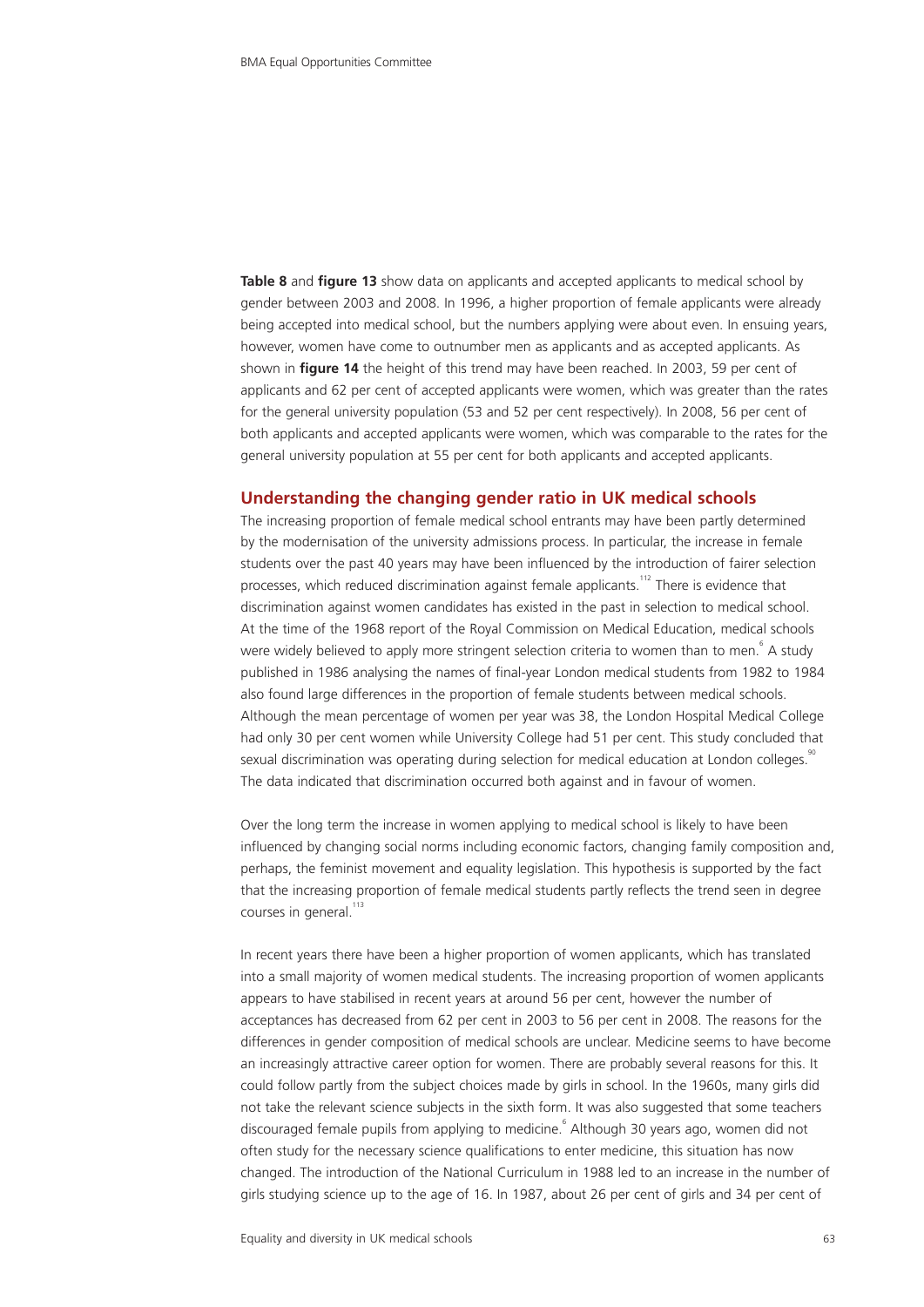boys achieved a pass in a science subject equivalent to a GCSE A–C grade. In 1992, the percentage of girls and boys achieving a grade A–C in a science subject was roughly equal and by 1994, 41 per cent of girls achieved an A–C grade in a science subject against 40 per cent of boys.<sup>114</sup> Female students now perform as well, or better, than male students in every science examination between age 11 and 18, $^{115}$  a fact that may be partly attributable to the design of curricula.<sup>116</sup> More female than male students now take A-level biology. If current trends continue, this could happen in chemistry as well.<sup>115</sup> Girls are more likely than boys to score the top two grades in every science subject, and are more likely to achieve a pass.<sup>117</sup>

Women may be increasingly attracted to medicine by the changing nature of the profession. It is possible that the changes in medical school curricula towards problem-based learning, continuous assessment and the acquisition of a wider set of skills (for example, communication skills) are appealing to some women. Medical careers are also changing. Importantly, the proportion of female general practitioners (GPs) is rising year on year. With the employment of salaried GPs becoming increasingly common, part-time practice is more feasible, and women are entering general practice in increasing numbers. In 2008, 44 per cent of English GPs were women. Between 2004 and 2008, the average annual growth in female GPs was four per cent.<sup>118</sup> If this trend continues then the most commonly encountered face of medicine, the potential applicants' local doctor, will be increasingly a female role model.

Policymakers' attention is increasingly being drawn to the underachievement of boys in the UK education system. It has been found that girls are outperforming boys in educational attainment at the secondary level in every social grade – so that middle-class girls are outperforming middle-class boys, and working-class girls are outperforming working-class boys.<sup>119</sup> The problem, however, is particularly acute for White working-class boys. The Equalities and Human Rights Commission (EHRC) recently commented that the educational under-attainment of White working-class boys represents a compelling social problem. While around 66 per cent of Chinese heritage children and around 60 per cent Indian heritage children routinely get five good GCSEs, only 15 per cent of White boys from lower socio-economic groups do.<sup>120</sup> Following on from 2008 GCSE results, it was reported that throughout their education, White working class boys are now the lowest achievers apart from a small group of Traveller pupils.<sup>121</sup>

In medicine, the under-representation of White men has been the subject of comment in recent years. White males represented 28 per cent of accepted applicants to medical school in 2007, while they represented 44 per cent of the UK population. Just four per cent of all accepted applicants were White males from the lowest four socio-economic groups. It has been suggested that White working-class young men often view participation in higher education as incompatible with notions of working class masculinity.<sup>119</sup> Qualitative research among high-achieving pupils at disadvantaged schools into perceptions of medical school and medical careers found that White working-class boys often expressed anti-academic identities, and were less likely to express understanding of or enthusiasm for a medical career.<sup>34</sup> Those working on the Extended Medical Degree Programme at King's College London have found White and Black Caribbean young men are the most difficult demographic groups to attract onto their programme.<sup>46</sup> In the future, access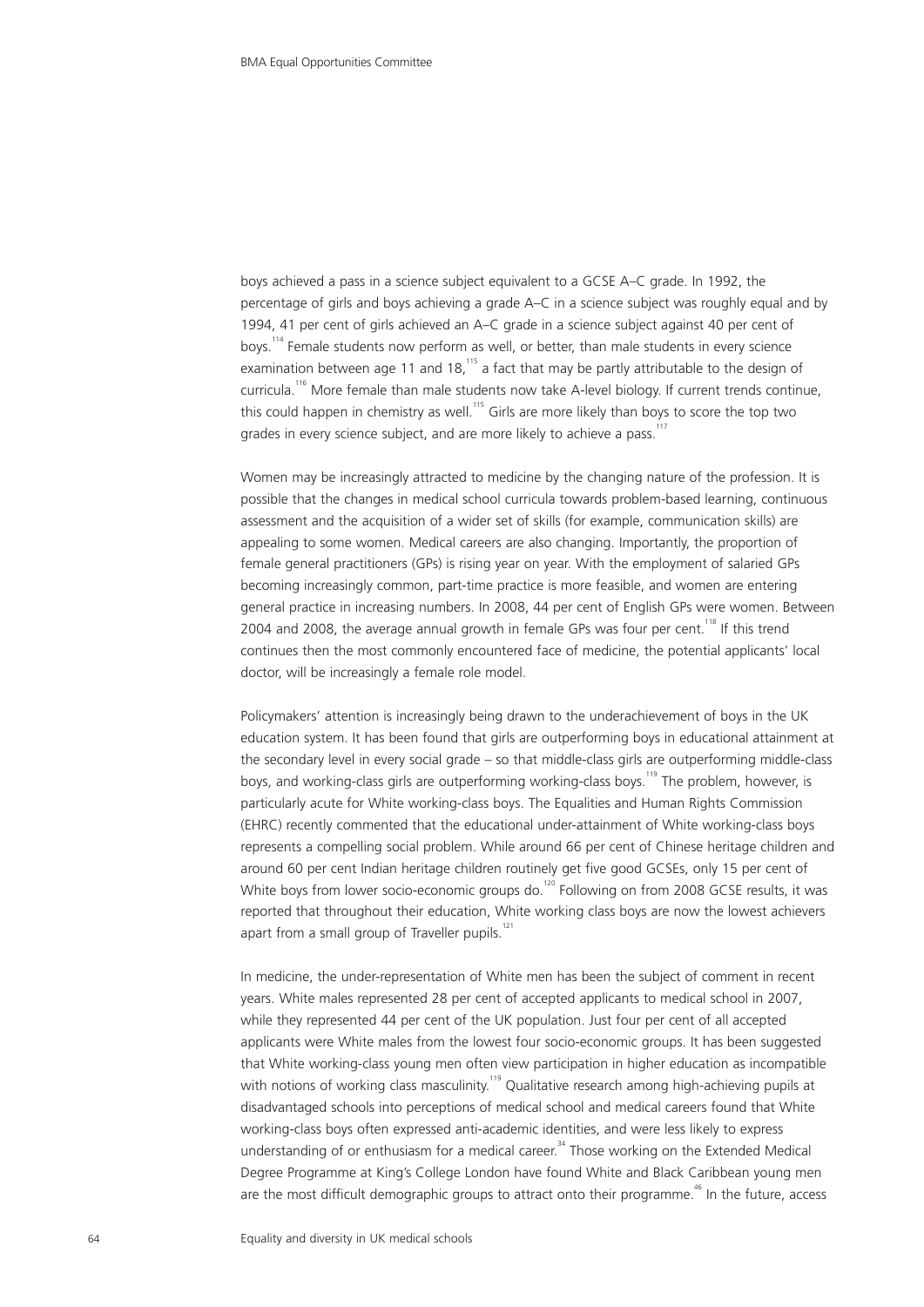to medicine initiatives may need to focus more substantially on these demographic groups. Some have also called for research into the general under-representation of White men at medical  $schol$ <sup>122</sup>

Selection processes for medical school are also worth closer examination in the context of gender. Analysis of applications and admissions data from 1996 and 1997 indicated that male applicants experienced disadvantage during selection for some medical schools. McManus found significant evidence that female applicants were at an advantage when applying to Cambridge, Imperial, King's, Leeds, Liverpool, Newcastle, Nottingham, Queen Mary and Westfield, Royal Free and Sheffield medical schools. At no university did female applicants experience significant disadvantage during selection.<sup>89</sup>

**A medical graduate describes their experience of female applicants in interviews.** I've sat in on some interview panels and the female applicants in all cases were just better than the male ones – they were confident, intelligent, spoke knowledgably about current medical issues, the university they were applying to, their plans for the future etc. They just came across a lot better than the males.

There have been anecdotal suggestions that some medical schools may be trying to restrict the overall numbers of female students entering medical school, in order to prevent gender imbalance in the medical workforce of the future. This may be reflected in the small decrease in the proportion of accepted applicants who are female since 2003 (62% of accepted applicants were female in 2003 compared to 56% in 2008). There was also a small decrease in the percentage of female applicants between 2003 and 2008 (see **figures 13** and **14**).

The law in the UK is clear that selection or rejection of a candidate must be based entirely on the student's merits. It should be noted that the Gender Equality Duty came into force in April 2007. This new legislation requires HEIs to work to eliminate unlawful sex discrimination and harassment, and to promote equality of opportunity between men and women. An important requirement of this is to prepare and publish a gender equality scheme, which shows how duties will be met and which specifies gender equality objectives. Institutions are required to gather information on how their policies and practices affect gender equality.<sup>123</sup> This implies a need to ensure equality of opportunity for men and women in both admissions processes and in medical education.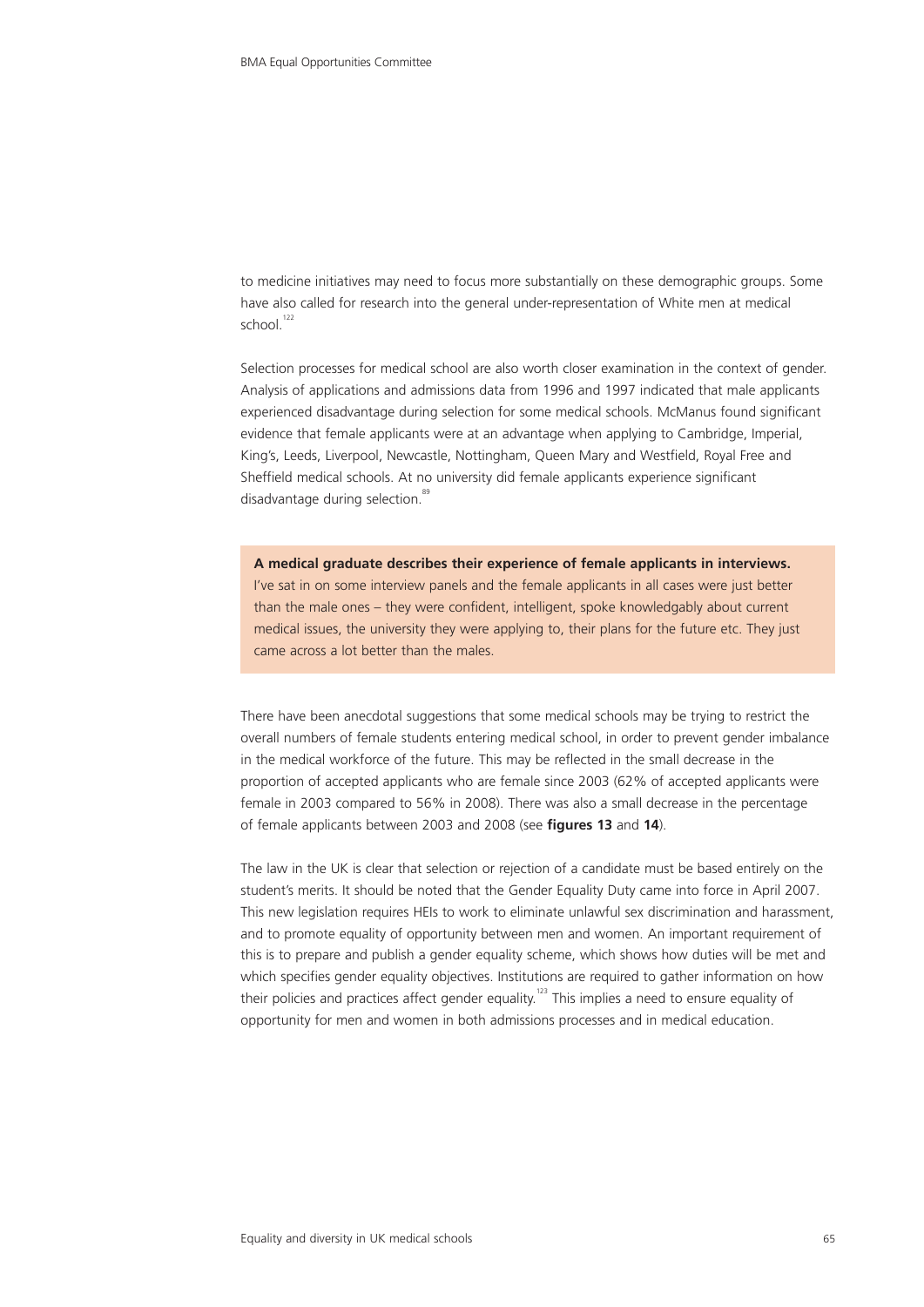### **Gender and the experience of medical school**

In the context of the changing gender ratio of medical students, it is important to consider the role played by gender in students' experiences of medical school. A study in 1986 of medical students qualifying in 1966, 1976 and 1981 found considerable evidence that women medical students were treated differently by staff at all levels in medical school. Women reported sexist remarks, 'prehistoric' attitudes and a refusal to take women medical students seriously or to rate them highly. There was evidence that women were often alienated from hospital medicine at medical school, particularly the acute specialties.<sup>124</sup> There is evidence that sexism against women still exists in medical education, though its effects are probably less pronounced than they were a few decades ago when there were fewer women in medical school. Discrimination against women has at times arisen in students' relationships with teaching staff, sometimes including instances of overt sexism.<sup>125</sup>

Recent research has also pointed to more subtle and indirect discrimination, in the form of the perpetuation of gender stereotypes associated with different medical career routes. It has been found that women medical students are likely to have already mentally prepared to sacrifice high professional aspirations for their future families,<sup>126, 127</sup> while men tacitly assume that their partner will be the one to care for their children.<sup>126</sup> It has also been found that medical students are likely to associate caring and sympathetic qualities with female doctors, and the physical strength and competitiveness associated with surgery with male doctors.<sup>107</sup> A subtle 'hidden curriculum' may reinforce these stereotypes and guide women towards part-time careers in specialties perceived as more likely to offer a good work-life balance, or which are associated with certain personality traits such as empathy and compassion. Women students are commonly reported to suffer from a lack of positive female role models at medical school, and a lack of positive career advice to balance these kinds of gender stereotypes.<sup>126-130</sup> Better career advice and mentoring schemes such as the successful Women in Surgery initiative, are likely to help address these problems.<sup>131</sup>

The lack of positive role models and career advice for women is likely to be at least partly due to the under-representation of women in clinical academia. In 2006, women made up only 21 per cent of clinical academics, and just 11 per cent of professorial staff.<sup>130</sup> A study reviewing workforce data within academic medicine for 2004 and 2005 in England found that only 1 in 10 medical clinical professors were women, and that at the onset of the study period, six medical schools employed no female professors.<sup>132</sup> The authors of the study concluded that the large variations between schools suggest that some workforce practices may be detrimental to women's academic careers. The European Commission recommends that women should make up at least 40 per cent of all clinical academic staff.<sup>133</sup> The BMA has called for an end to the under-representation of women in this field and to discrimination against academic women doctors in relation to pay and conditions.<sup>133</sup>

Women in Surgery is a national organisation working to promote surgery as a career for women and to enable women who have chosen a career in surgery to realise their professional goals. Further information can be found at www.rcseng.ac.uk/career/wins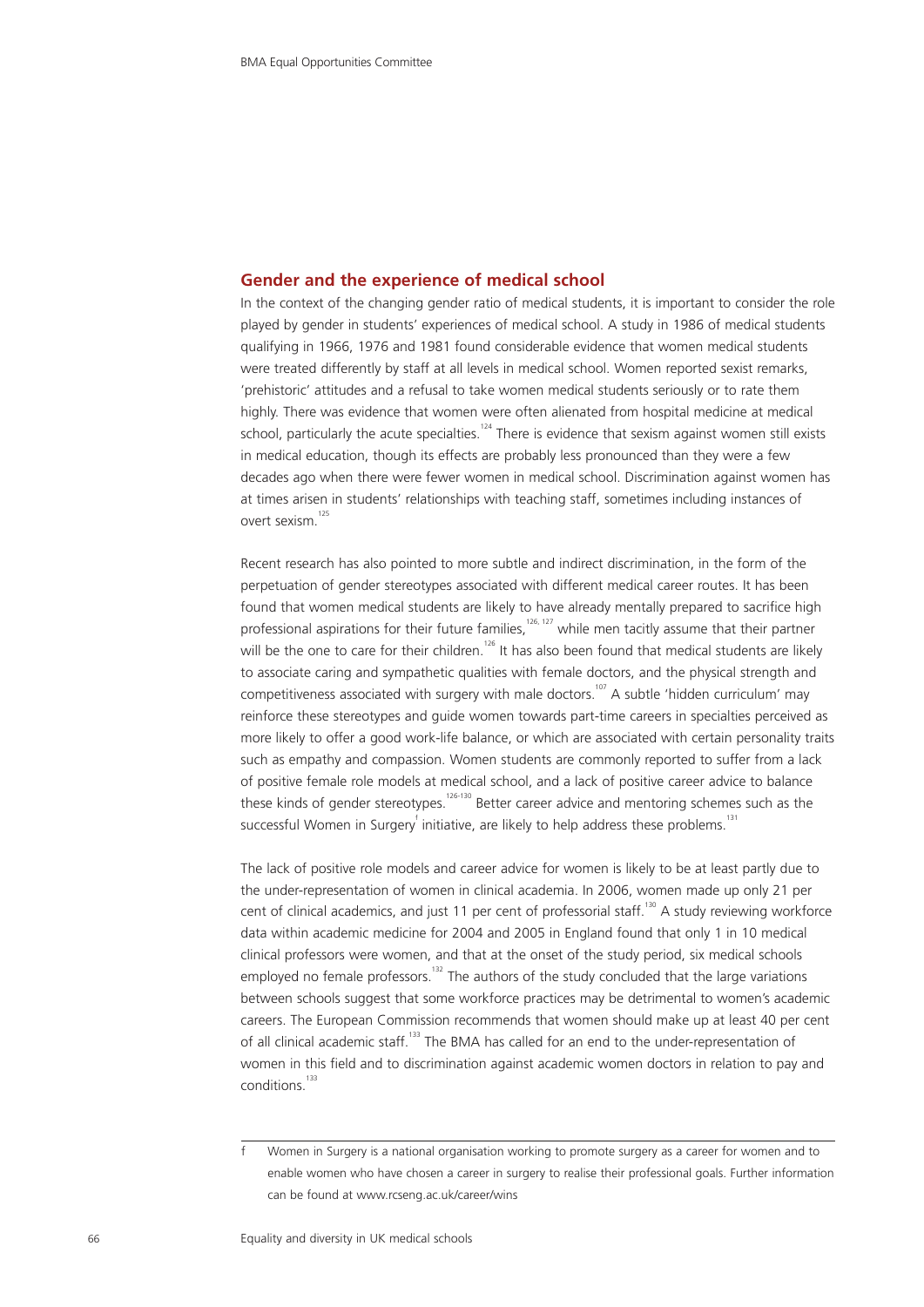Gender issues in medical education are not confined to women's experiences. Sex discrimination against men has been reported in the form of unequal learning opportunities, such as reduced access to patients when training in obstetrics and gynaecology.<sup>134</sup> There are also widely reported findings that women are outperforming men at medical school, in both clinical and summative or written examinations<sup>99-101, 135</sup> and in MRCP examinations.<sup>102</sup> Although differences are often slight, there is a need to understand what factors are causing the under-achievement of male students.

## **Female and male medical students comment on gender issues in medical training.**

I'm a guy – so Obstetrics and Gynaecology is out of my reach – even though it's an excellent specialty.

I think in medical school, male and female students are treated equally but on clinical placements this is not the case. I have met a couple of surgeons who wouldn't really speak to me but addressed everything to my male placement buddy. Similarly, male students find it much tougher in places like genito-urinary medicine clinics or on obstetrics and gynaecology placements.

# **Implications of the gender ratio of medical students for the medical workforce**

The 2006 Annual Report of the Chief Medical Officer for England, Sir Liam Donaldson, outlines the difficulties women doctors face in terms of career progression and opportunity of access to some branches of medicine. The report questions why women are not better represented in senior positions in the medical workforce:

'Today the problem is not access to medical school but rather how we ensure the female medical workforce is able to fulfil its potential once in employment'<sup>131</sup>

The consequences of the increasing proportion of female medical students have been the subject of heated debate in recent years. In 2004, the then President of the Royal College of Physicians, Dame Carol Black, brought the issue of the increasing role of women in medicine into the spotlight with a front-page interview in *The Independent* newspaper which warned that the 'feminisation' of medicine may threaten the profession's status and influence.<sup>136</sup> An editorial in the *British Medical Journal* cited the continuing unequal status of women in society.<sup>137</sup> In addition, 2008 saw the publication and citation of research claiming the lower productivity of women consultants,138 the greater statistical likelihood of male consultants experiencing disciplinary procedures,<sup>105</sup> and the greater likelihood of women doctors being more caring and better communicators.<sup>105, 128</sup> It is clear that some anxiety has been generated about the growing female proportion of the medical workforce.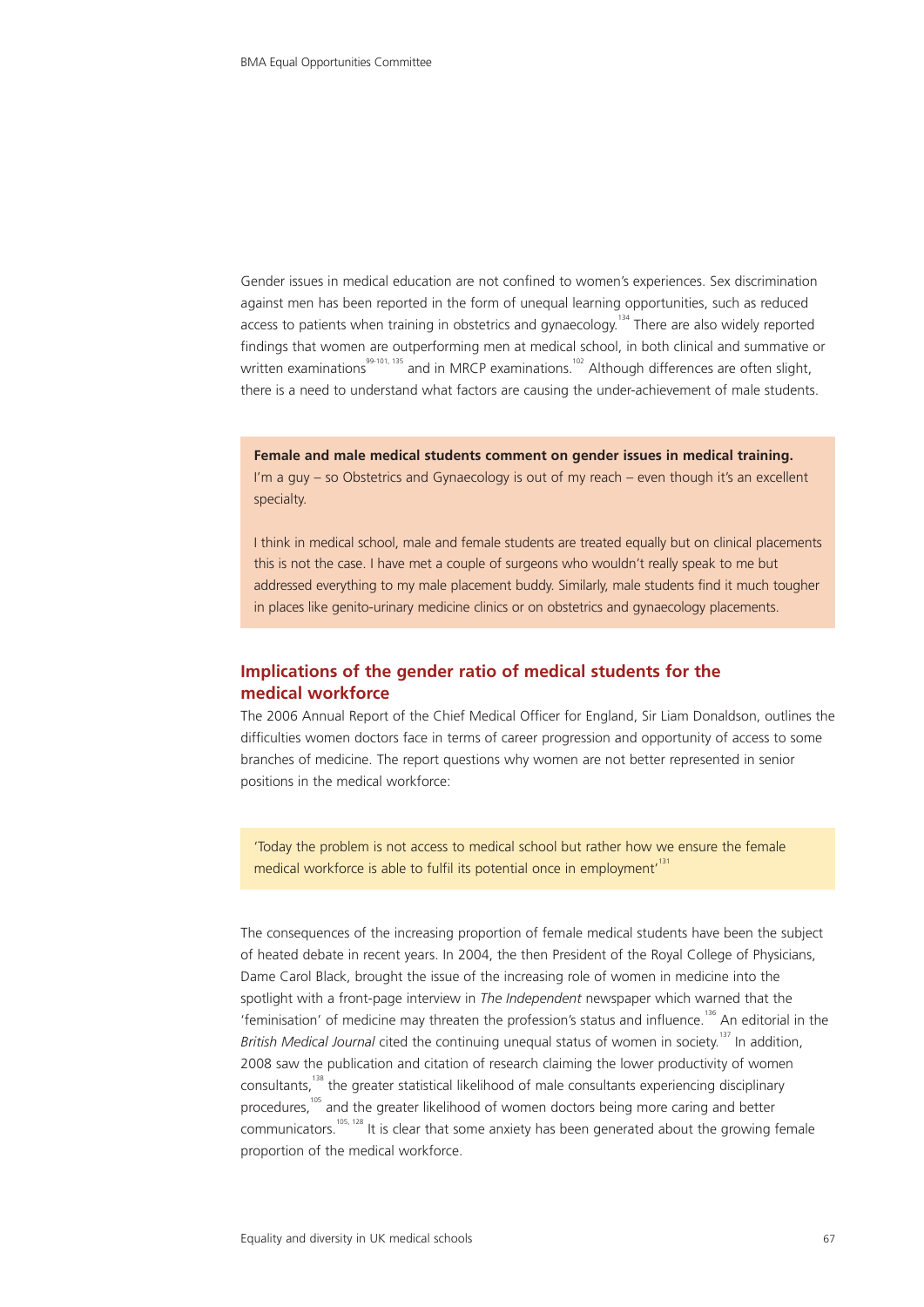Underlying this debate is the need to confront the issue of adapting medical education and the NHS in general to suit a workforce with a higher proportion of women doctors, who are likely to seek more part-time working and career breaks than their male counterparts. It has been claimed that at 15 years post graduation, 60 per cent of women doctors are likely to be working full-time compared with 80 per cent of men.<sup>131</sup> Among the medical graduates of 1977, almost half the women worked part-time in the NHS 18 years after qualifying.<sup>139</sup> A study in 2001 of female trainees found that 92 per cent expressed an interest in part-time work.<sup>140</sup> In general practice in 2003 the proportion of male principals working full-time was over 90 per cent, compared to 53 per cent of female GP principals.<sup>141</sup> In 2009, a study comparing the career progression in male and female NHS doctors found that 'within general practice, 97 per cent of men, 99 per cent of women, who had always worked full-time throughout their career, and 87 per cent of all women were principals.' The study concluded that 'women not progressing as far and as fast as men was, generally, a reflection of not having always worked full-time rather than their gender. The findings suggest that women do not generally encounter direct discrimination. The possibility that indirect discrimination, such as lack of opportunities for part-time work, has influenced choice of specialty cannot be ruled out  $i^{142}$ 

There is a clear need to understand and to plan for women's part-time working intentions. In the next few years it is likely that there will be more doctors than available positions, so some women doctors' preference for part-time work may in fact represent an opportunity for effective, creative workforce planning.<sup>1</sup>

#### **A medical student comments on female doctors and work force planning.**

I think that there will come a time when there are so many women doctors all planning and having families at similar times that there could be an issue with staff shortages, particularly if the number of female entrants to medical school continues to rise.

Policy options have been suggested to address concerns regarding the future human resource capacity of the NHS. Some have argued that there is a case for biasing entry to medicine towards men. This argument has been justified chiefly on the grounds of women's likely future preference for flexible working.<sup>143</sup> This is founded on a questionable basis. It is possible that in the future flexible training and practice will appeal increasingly to men, as well as to women, so that discussion of 'female' oriented policy will become increasingly obsolete.<sup>144</sup> More importantly rationing medical school places by gender is illegal under UK legislation as it would be discrimination against female entrants to medical school on the grounds of gender.<sup>145</sup>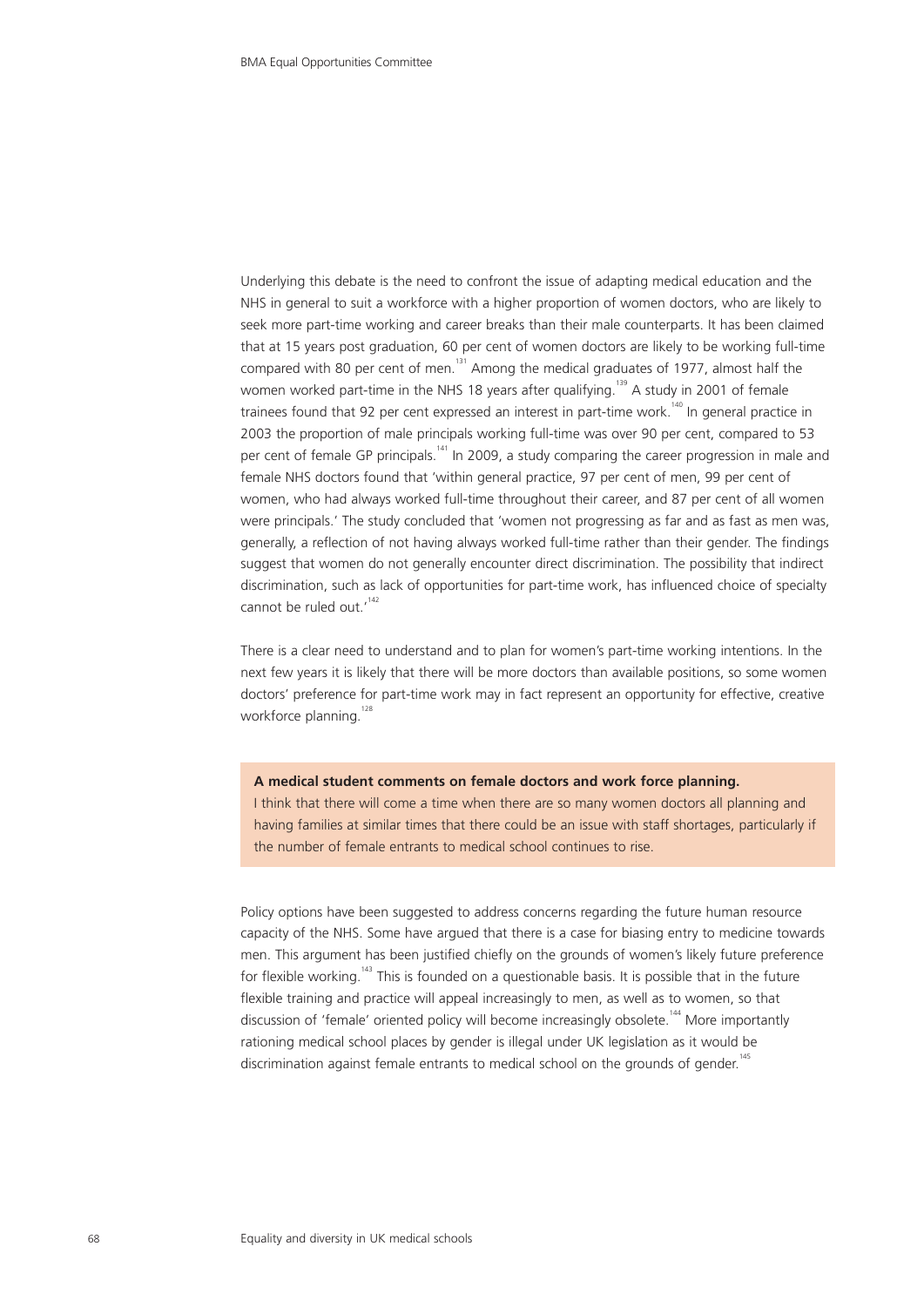It is interesting to note that the option of restricting the number of female medical students was considered in 1968 by the Royal Commission on Medical Education. Many of the sentiments expressed by this publication remain relevant today:

'As long as there are shortages both of doctors and of places in medical schools a case can be made for giving some preference to male candidates for admission. There is, as might be expected, a higher rate of "wastage" of women doctors from the profession… the shortage of doctors might be eased to some extent if a limit were imposed on the proportion of women admitted to undergraduate medical schools, provided there were enough male applicants suitable to fill all the remaining places available. In our view, however, the main criterion for admission to a university medical course should be the ability of the applicant to profit from the course and to become a good doctor… We think the imposition of an arbitrary upper limit on the number of women admitted to the medical course would imply that obstacles which at present prevent full use of the capacities of women doctors were being accepted as insurmountable: the adoption of such a defeatist attitude is, in our view, unnecessary and would have most unfortunate consequences for medicine.<sup>'6</sup>

#### **Gender representation across the medical specialties**

In addition to concerns about part-time working and career breaks, a potential problem with the current gender balance in medical schools is that women doctors are unevenly represented across different medical specialties. There is some evidence that the situation is improving in this regard. Figures for 2007 show that growth in the number of women consultant physicians is outpacing average workforce growth. Women currently represent 25 per cent of the consultant physician workforce as a whole, but 45 per cent of specialty registrars (SpRs). In the under-34 age group, 57 per cent of the consultant workforce is female.<sup>14</sup>

The representation of women across different medical specialties remains uneven, with some referring to medicine as gender-segregated in this respect. Research has found the channelling of women into certain specialties and away from others to be the result of both direct and indirect discrimination.<sup>127</sup> In clinical genetics 80 per cent of SpRs are women, as are 76 per cent in dermatology, 75 per cent in genito-urinary medicine and 85 per cent in palliative medicine. In comparison, in general surgery in England, just 8 per cent of consultants and 26 per cent of SpRs are women. $\frac{79}{9}$  Only 20 per cent of SpRs in cardiology are women, as are 27 per cent in gastroenterology, 21 per cent in hepatology, 25 percent in medical ophthalmology and 27 per cent in nuclear medicine.<sup>147</sup> In addition to this 'horizontal' segregation, it has also been found that women are subject to 'vertical' segregation, with less chance of promotion to senior career arades. $3, 127$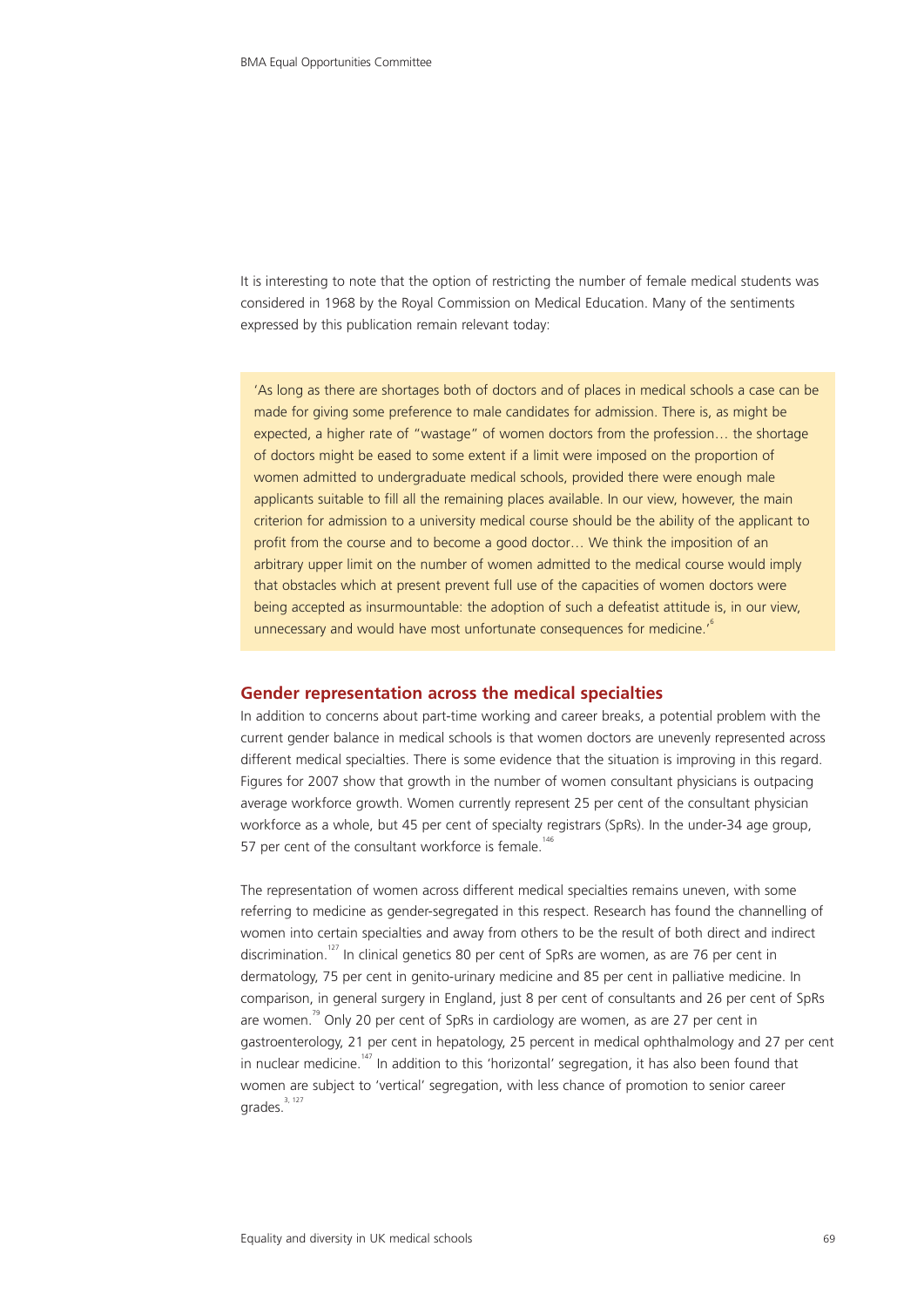It is possible that particularly male-dominated specialties will struggle to meet demand if they do not find a way to attract young female doctors into their ranks, thus putting at risk the future health of the UK's population.<sup>127, 130</sup> The changing gender composition of the medical profession makes it imperative for the NHS to create a working environment across all specialties that suits women doctors' needs. There is already evidence from the UK and abroad that talented women doctors are not taking up specialty clinical or academic careers due to perceived gender barriers.127, 141, 146, 148, 149 Given the increasing proportion of doctors who are women, this will become an increasingly damaging cost. The BMA has called for trainers in all specialties to make positive efforts to attract women students.

It has been suggested that the NHS must pay urgent attention to the provision of flexible, high quality childcare and of easily accessible and funded part-time training options.<sup>128</sup> It is widely acknowledged that, while the NHS was an early leader in flexible working and the provision of childcare, neither of these measures have yet been developed to a stage where they can address the fundamental barriers to women's progression in their medical careers.<sup>131</sup> Flexible training (defined by European law as part-time training which involves participation in medical activities for at least half the time of a full-time trainee),<sup>150</sup> has particular potential to improve the retention of female doctors.<sup>151</sup> It is possible that the benefits of family friendly work practices designed to increase the retention of women doctors and their entrance into certain specialties would benefit retention and morale across the workforce as a whole. There is some evidence of a growing preference among male doctors for a better work-life balance.<sup>152</sup> Some concern still exists, however, that introducing more flexibility to medical careers may result in a less stable and less skilled workforce, with adverse consequences for clinical care.<sup>151</sup>

#### **Comments from a male medical student on career progression.**

I don't think my gender would stop me getting any jobs I wanted but culturally and traditionally, if I wanted a family, I would have to assume a role which might make me rethink my career path... Having children would definitely delay career progression. I would be attracted towards flexible or part-time working.

Aside from NHS interventions, the recently implemented European working time directive (EWTD) now means that it is a legal requirement that doctors (including junior doctors) cannot exceed a 48-hour working week, <sup>9</sup> thus possibly reducing the barriers to women entering some specialties. The EWTD has been described as the most important recent change to benefit women doctors.<sup>1</sup> Others have also identified the need for a widespread cultural change in the medical profession, moving away from the traditional career path that encourages full-time working, sacrifice of personal life and little space for flexibility.<sup>127, 141</sup>

g Individuals can choose to opt out. The 48-hour maximum working week was fully introduced in August 2009. The requirement to comply with the EWTD may in exceptional cases be extended, remaining at 52 hours for another three years, with 48 hours then being implemented in 2012, eg 24-hour critical care units.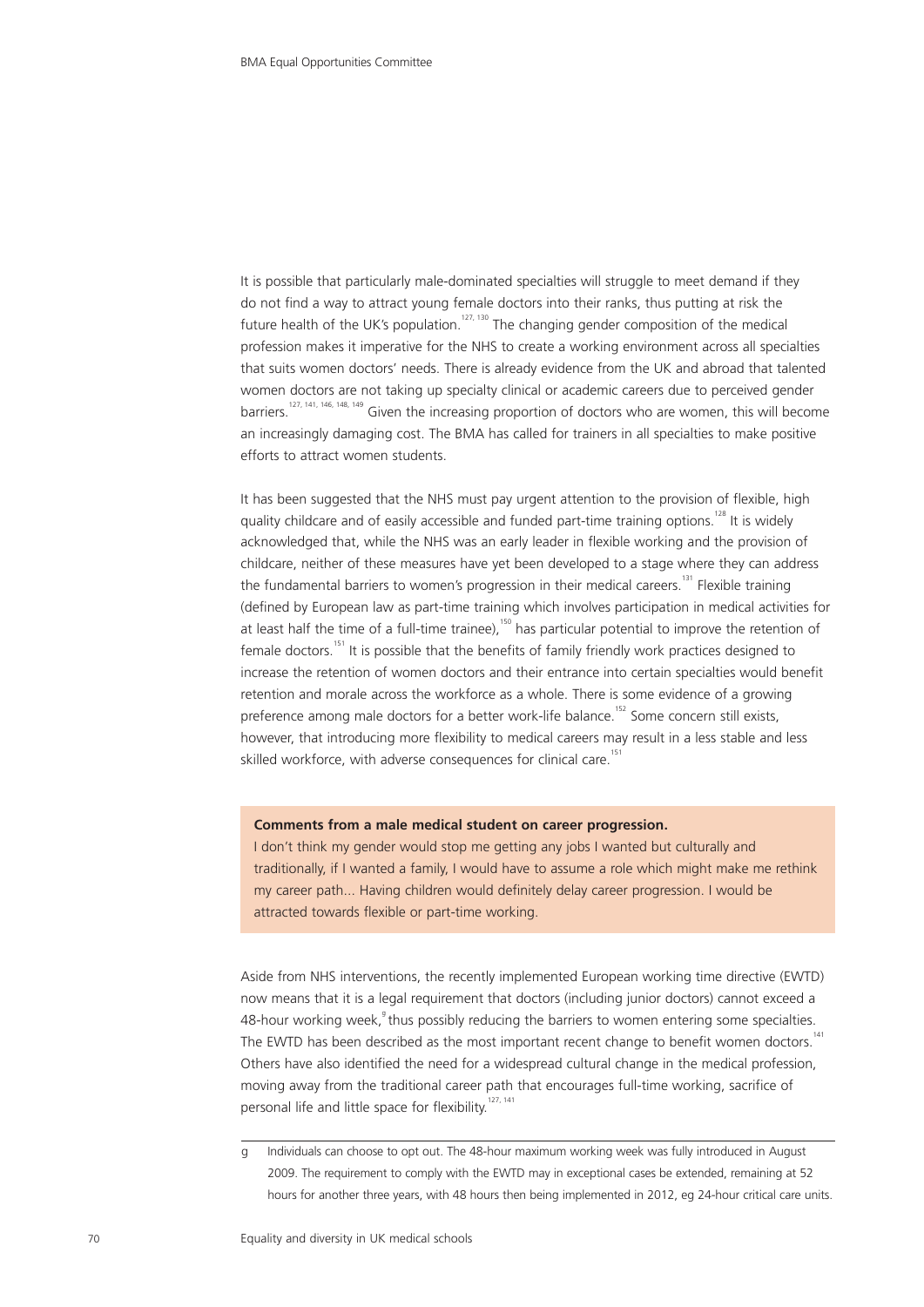## **Summary**

The number of female applicants and acceptances to medical schools has increased over time. From 2004 the trend of an increasing proportion of women applying to medical school seems to have stabilised. Although female students accepted to medical school are still in the majority (56% in 2008), there has been a slight reduction in the proportion of women accepted since 2004. Long-term social trends have contributed to the strong representation of women in UK medical schools. Other factors influencing this changing gender profile may include curricula and examination changes in schools and medical education, and the changing nature of medical careers. Changing attitudes towards medical careers among men have not yet been adequately explored but this too may be a factor in the increasing proportion of female medical students. In terms of the experience of medical education it seems that both men and women may experience discrimination on account of their gender. Particularly important is the slight underachievement of male students in medical examinations, and the suggestion that students experience a 'hidden curriculum', which perpetuates gender stereotypes associated with certain medical career paths. The role of gender in medical education remains an important topic for future research. Recent years have seen concern about the implications of a higher proportion of women joining the medical workforce. There is a need to ensure that academia and all specialties address flexible training and childcare provision so that they attract the most talented students and doctors.

### **Questions for discussion**

- What are the main reasons for the consistently higher proportion of women applicants and medical students and lower proportion of male applicants and medical students?
- How can more students be attracted to apply to medical school from hard-to-reach demographic groups such as White young men and Black Caribbean young men?
- What are the future workforce and health policy implications of the increasing proportion of women medical students?
- What can be done to remove the barriers to women's career progression across all specialties and in academic medicine?
- How can we address the under-representation of women in leadership roles?
- How can the NHS be more family-friendly so that men and women can combine their career with looking after their children or dependent relatives?
- How can doctors who want to take a career break be facilitated to return back to the workforce?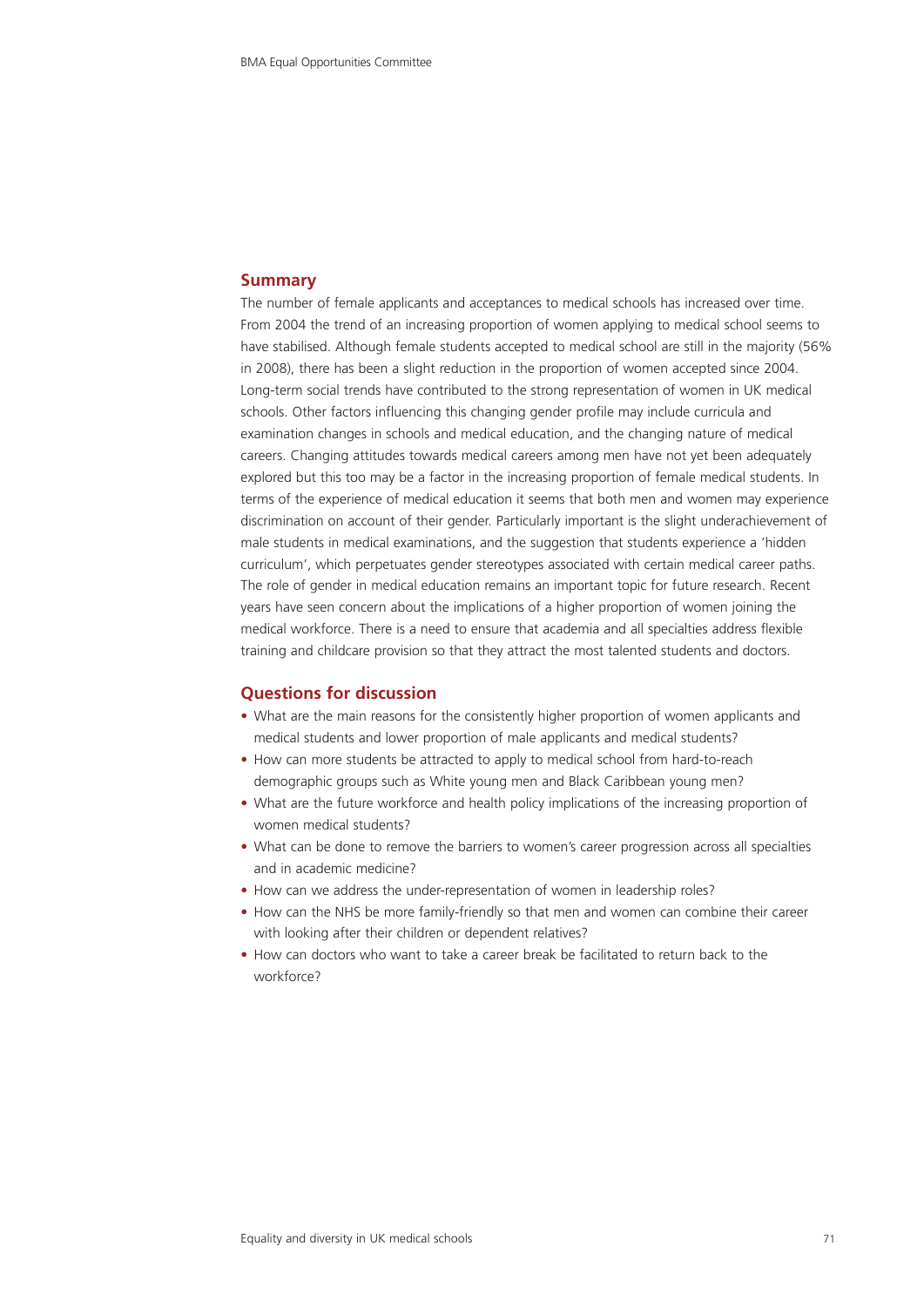# Section 6: Disability

Disabled doctors and disabled medical students are an important resource for the medical profession. Their experience of living with an impairment and of associated discrimination means they are uniquely equipped to respond to the healthcare needs of disabled people and to foster an inclusive environment.<sup>153-155</sup> This section discusses the representation of disabled people in medical education and the experiences of disabled people entering or wishing to enter the profession.

### **Defining disability**

The Disability Discrimination Act 1995 (DDA) as amended in 2005 provides that 'a person has a disability if he or she has a physical or mental impairment, which has a substantial and long-term adverse effect on his or her ability to carry out normal day-to-day activities'.<sup>156</sup> It is important to recognise that the population of disabled people covered by this definition is highly diverse. Impairments differ in their causes, nature, timing and implications, and as a result it cannot be assumed that all disabled people encounter similar barriers and difficulties.

In defining disability, the BMA's 2007 report, *Disability equality in the medical profession,* has emphasised the importance of doctors understanding the social model of disability.<sup>153</sup> The social model of disability recognises that an individual is disabled by society through attitudinal, environmental and organisational barriers and not as an inevitable result of their impairment or medical condition.

### **Disability and the UK medical profession**

Disabled students have long attended UK medical schools.<sup>157</sup> Until the mid 1990s there was little recognition of the need to collect data or to research the needs of disabled medical students and doctors.<sup>158</sup> In 1996 the BMA established a working group, about half of whom were themselves disabled, to consider the issues faced by disabled medical students and doctors. This group produced one of the first reports in 1997 on the issue, *Meeting the needs of doctors with disabilities*. <sup>159</sup> This report highlighted the absence of data on disability and the profession, and also drew attention to some of the obstacles encountered by disabled doctors and students working in the NHS. These included direct discrimination, hostility from colleagues and a lack of support, help and advice. Around the time this report was published, the enactment of the DDA 1995 made it imperative for the profession to address the issue of disability equality.

There have since been a number of studies indicating that healthcare professionals often fail to recognise and address disability concerns.160-162 Disabled doctors continue to face a range of difficulties similar to those identified in the BMA's 1997 report, including inflexible working patterns, poor contingency cover and unsympathetic colleagues.<sup>3, 153</sup> Some also experience direct discrimination, particularly in recruitment.<sup>3</sup> It has been suggested that the medical profession is insufficiently supportive and enabling to those who do not conform to the perceived normative standard, with a professional culture that works against disability equality.<sup>3, 153</sup> It is widely acknowledged that disability equality in the medical profession has failed to receive the same emphasis as race and gender equality, and thus relatively little progress has been made.<sup>153</sup> It is likely that attitudinal barriers in the medical profession contribute to the general lack of data on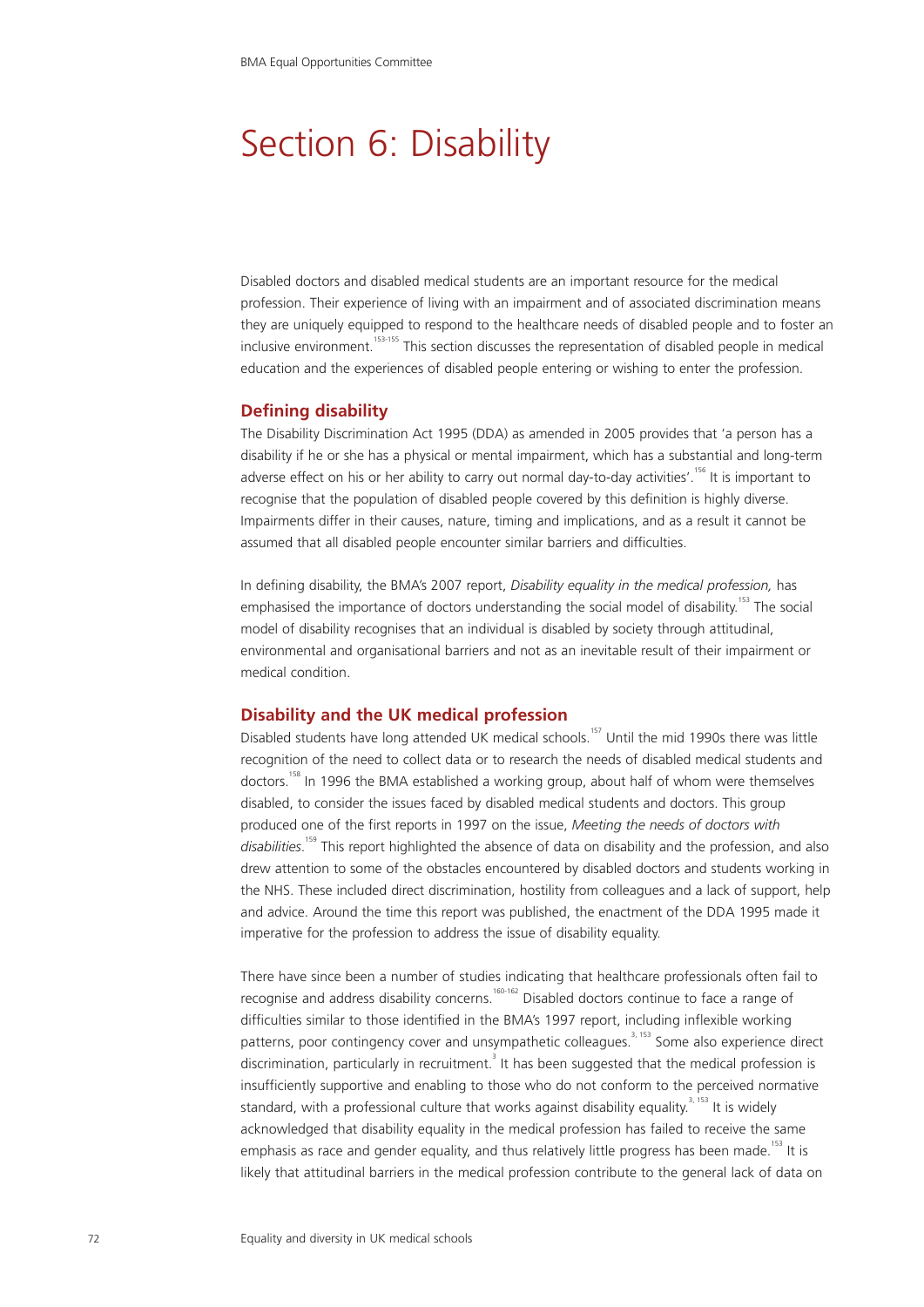disabled doctors and medical students as it is thought that disabled doctors may be unwilling to identify themselves due to a perception that this could hinder their career progression.<sup>3, 153</sup>

Recently there has been a stronger focus on encouraging disabled students into medicine and on addressing some of the historical barriers. In 2004 for example, the DH report *Sharing the challenge, sharing the benefits – equality and diversity in the medical workforce* identified improving access for disabled people to medical education as one of the key challenges to providing equality and diversity in the medical workforce.<sup>163</sup> This report was superseded in 2005 by *Equal values: equal outcomes* which set out a number of commitments for NHS Employers and other stakeholders in relation to disabled access.<sup>164</sup> In 2008, the GMC and the DIUS, in cooperation with 11 UK medical schools, published *Gateways to the professions: advising medical schools: encouraging disabled* students<sup>155</sup> which provides comprehensive advice for medical schools on encouraging disabled students. The proactive and positive focus of the new guidance and its emphasis on the involvement of disabled medical students in its preparation is welcome. It is to be hoped that the guidance will help break down the barriers experienced by disabled students in medical school admissions in the past. The GMC does not have any legal powers over admissions, as these belong to universities, but as the curriculum setting authority, its advice carries considerable weight. In September 2009, the GMC revised its undergraduate medical standards document, *Tomorrow's Doctors (2003)* which now includes a much stronger emphasis on disability equality.<sup>14</sup>

**A medical student discusses support for students with disability at medical school.** I think that medical schools try to ensure that they adhere to equality and diversity legislation. I do not believe that they discriminate against gender or ethnicity. We have a wide diversity within the medical school and I believe that they support those with needs such as dyslexia. There is a certain requirement of an ability to be fit to practice that clearly does impact on this but I think this is only right due to the nature of work of a qualified doctor.

## **Disability equality legislation**

Universities have duties under the DDA 1995, which was amended and extended in 2005 to introduce the Disability Equality Duty (DED). The DED requires public authorities to promote equality of opportunity for disabled people.<sup>1</sup>

**Table 9** gives a broad indication of the legal responsibilities held by medical schools as part of universities or by schools themselves where they are legally separate from the university.

h Please note that the information provided here is for general guidance only, does not constitute legal advice, and should not be relied upon as a substitute for such advice.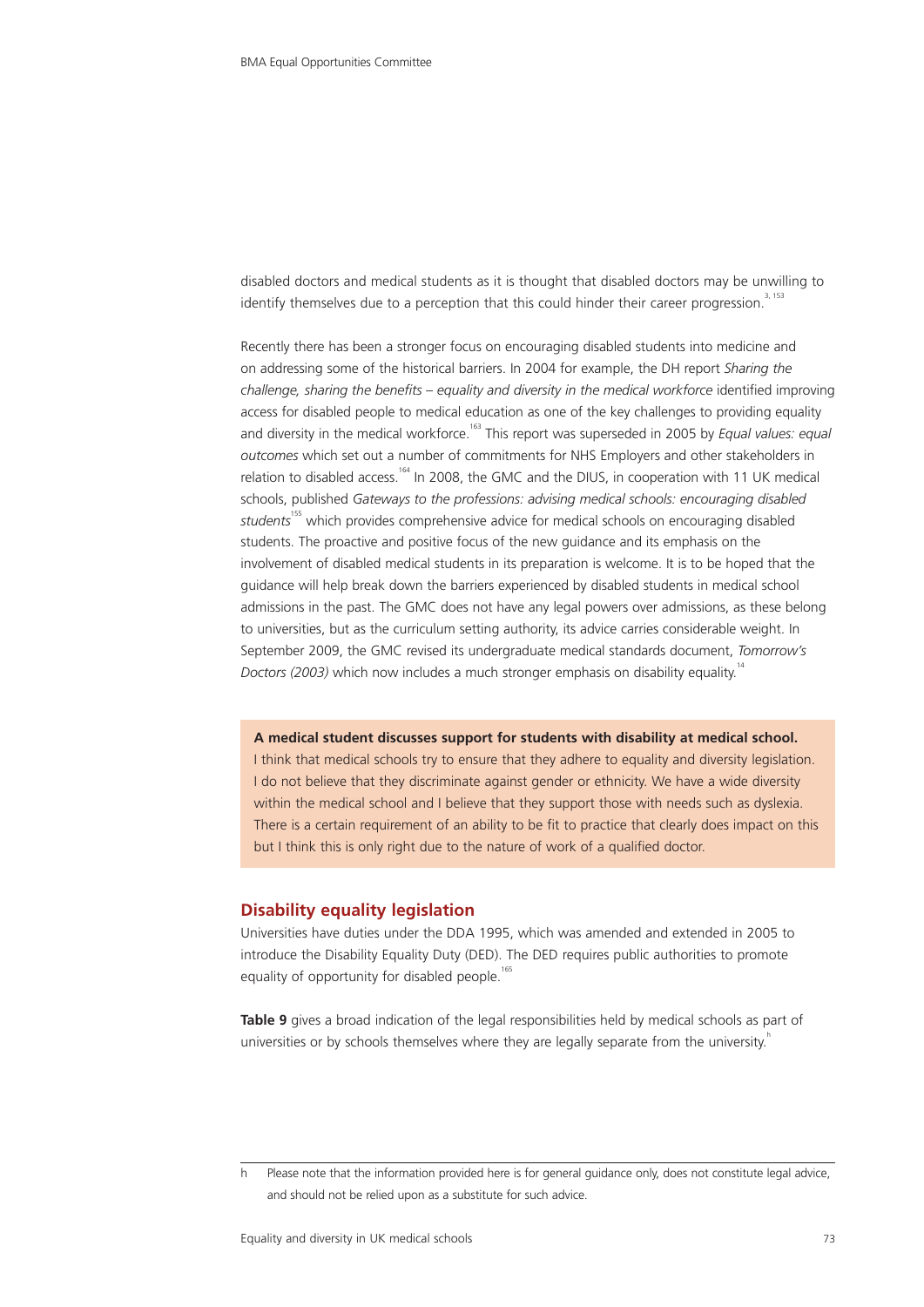| Duty                               | <b>Implications</b>                                                        |  |  |  |  |  |
|------------------------------------|----------------------------------------------------------------------------|--|--|--|--|--|
| Avoiding disability discrimination | The following types of discrimination must be avoided: direct              |  |  |  |  |  |
|                                    | discrimination, disability-related discrimination, the failure to make     |  |  |  |  |  |
|                                    | reasonable adjustments, victimisation, and harassment. The DED             |  |  |  |  |  |
|                                    | underpins responses to these types of discrimination.                      |  |  |  |  |  |
| The anticipatory duty              | There is a duty to ensure as far as possible that the need for reasonable  |  |  |  |  |  |
|                                    | adjustments for disabled people has been anticipated in advance. This      |  |  |  |  |  |
|                                    | covers checking policies, practices, facilities and procedures as well as  |  |  |  |  |  |
|                                    | providing auxiliary aids and services such as ramps, hearing loops and     |  |  |  |  |  |
|                                    | accessible print formats.                                                  |  |  |  |  |  |
| Reasonable adjustments             | There is a duty to make reasonable adjustments to policies, practices,     |  |  |  |  |  |
|                                    | facilities and procedures to meet the individual requirements of disabled  |  |  |  |  |  |
|                                    | people. University disability officers should have full information on the |  |  |  |  |  |
|                                    | rapidly developing technology available to assist disabled people (known   |  |  |  |  |  |
|                                    | as assistive technology).                                                  |  |  |  |  |  |
| The Disability Equality Duty       | The duty to promote equality and to eliminate discrimination               |  |  |  |  |  |

# **Table 9 – The four fundamental duties of medical schools to disabled people**

Source: *Gateways to the professions: advising medical schools: encouraging disabled students* (GMC 2008)

Universities also have a duty as public authorities to publish a Disability Equality Scheme every three years, setting out the institutional vision, goals and progress on the elimination of disability discrimination. These schemes imply a requirement for institutions to collect and monitor data on the representation, support and educational outcomes of disabled students.<sup>155</sup> The DDA 1995 (as amended) also requires the publication by universities of disability statements outlining the provisions made for disabled people.<sup>156</sup>

## **Disabled students in applications and acceptances to UK medical schools**

There is considerable difficulty in judging the extent to which disabled students may be underrepresented at medical school, given the acknowledged unreliability of the data collected. Current statistics suggest that seven per cent of students in higher education overall are disabled; compared to about 19 per cent of people of working age in the UK.<sup>155</sup> In general, the number of students declaring an impairment is rising and the increase in declared disabled students is also much higher than the general increase in student numbers (68% compared to 14%).<sup>155</sup> This might be due to a change in the disclosure rate, rather than an increase in the number of disabled students.<sup>155</sup> In 2007, the proportion of medical school applicants and accepted applicants disclosing an impairment was just three per cent which is lower than the six per cent for all applicants and accepted applicants on all degree courses (see **table 10**).<sup>1</sup>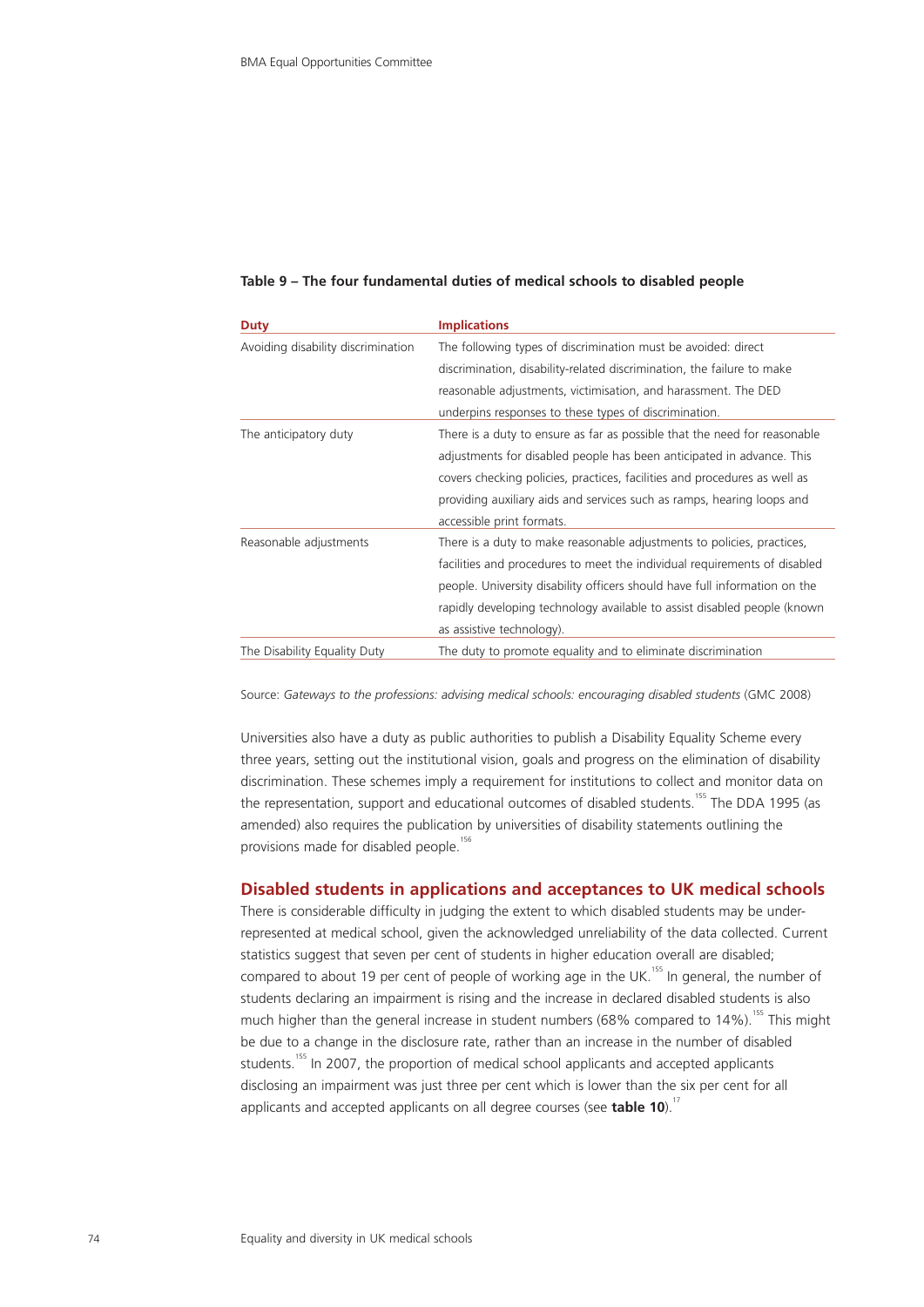In recent years, UCAS has taken action to increase students' willingness to disclose disability. They have provided guidance to students emphasising the importance and benefits of disclosure. From 2006, it has provided all applicants with additional information on disability, including case studies of successful disabled students, details of disability officers at universities, and details of the Disabled Students' Allowance.<sup>153</sup>

**Table 10** shows the numbers of medical students who declared particular impairments between 2002 and 2007. Learning difficulties such as dyslexia are consistently the most common impairments, but a small number of students with other impairments apply and are accepted into medical school each year.

|                              | 2003                  |                   | 2004       |                   | 2005       |                   | 2006                      |                                                                                                                          | 2007       |                   |
|------------------------------|-----------------------|-------------------|------------|-------------------|------------|-------------------|---------------------------|--------------------------------------------------------------------------------------------------------------------------|------------|-------------------|
| <b>Disability</b>            |                       | <b>Applicants</b> |            | <b>Applicants</b> |            | <b>Applicants</b> |                           | Applicants Accepted Applicants Accepted Applicants Accepted Applicants Accepted Applicants Accepted<br><b>Applicants</b> |            | <b>Applicants</b> |
| 1 None or none disclosed     | 97.0                  | 97.0              | 97.3       | 97.5              | 97.2       | 97.2              | 97.1                      | 97.1                                                                                                                     | 96.7       | 96.7              |
| 2 Any form of disability     | 2.9                   | 2.8               | 2.6        | 2.5               | 2.8        | 2.8               | 2.9                       | 2.9                                                                                                                      | 3.3        | 3.3               |
| 3 A specific learning        |                       |                   |            |                   |            |                   |                           |                                                                                                                          |            |                   |
| difficulty (eg dyslexia)     | 1.3                   | 1.3               | 1.1        | 1.2               | 1.3        | 1.3               | 1.6                       | 1.6                                                                                                                      | 1.7        | 1.7               |
| 4 Blind or partially sighted | $\tilde{}$            | $\tilde{}$        | $\tilde{}$ | $\tilde{}$        | $\tilde{}$ | $\tilde{}$        | $\tilde{}$                | $\thicksim$                                                                                                              | $\tilde{}$ | $\thicksim$       |
| 5 Deaf or hard of hearing    | $\tilde{\phantom{a}}$ | $\tilde{}$        | $\tilde{}$ | $\tilde{}$        | $\tilde{}$ | $\tilde{}$        | $\widetilde{\phantom{m}}$ | $\tilde{}$                                                                                                               | $\tilde{}$ | $\tilde{}$        |
| 6 Uses a wheelchair or has   |                       |                   |            |                   |            |                   |                           |                                                                                                                          |            |                   |
| mobility difficulties        |                       |                   |            |                   |            |                   |                           |                                                                                                                          |            |                   |
| 7 Has mental health          |                       |                   |            |                   |            |                   |                           |                                                                                                                          |            |                   |
| difficulties                 |                       |                   |            |                   |            |                   |                           |                                                                                                                          |            |                   |
| 8 Has a disability that      |                       |                   |            |                   |            |                   |                           |                                                                                                                          |            |                   |
| cannot be seen,              |                       |                   |            |                   |            |                   |                           |                                                                                                                          |            |                   |
| eg diabetes, epilepsy or     |                       |                   |            |                   |            |                   |                           |                                                                                                                          |            |                   |
| a heart condition            | 0.7                   | 0.6               | 0.7        | 0.5               | 0.6        | 0.6               | 0.5                       | 0.5                                                                                                                      | 0.5        | 0.5               |
| 9 Has Autistic Spectrum      |                       |                   |            |                   |            |                   |                           |                                                                                                                          |            |                   |
| Disorder/Asperger            |                       |                   |            |                   |            |                   |                           |                                                                                                                          |            |                   |
| Syndrome                     |                       |                   |            |                   |            |                   |                           |                                                                                                                          |            |                   |
| 10 Has two or more of        |                       |                   |            |                   |            |                   |                           |                                                                                                                          |            |                   |
| the conditions listed        |                       |                   |            |                   |            |                   |                           |                                                                                                                          |            |                   |
| in 3-9                       |                       |                   |            |                   |            |                   |                           |                                                                                                                          |            |                   |
| 11 Has a disability, special |                       |                   |            |                   |            |                   |                           |                                                                                                                          |            |                   |
| need or medical condition    |                       |                   |            |                   |            |                   |                           |                                                                                                                          |            |                   |
| that is not listed in 3-9    | 0.5                   |                   | 0.5        |                   | 0.5        | 0.5               | 0.6                       | 0.6                                                                                                                      | 0.6        | 0.6               |

# **Table 10 – Percentage of UK applicants and accepted applicants to medical school by disability 2003-07**

Source: UCAS 2009 ~ Indicates less than half a per cent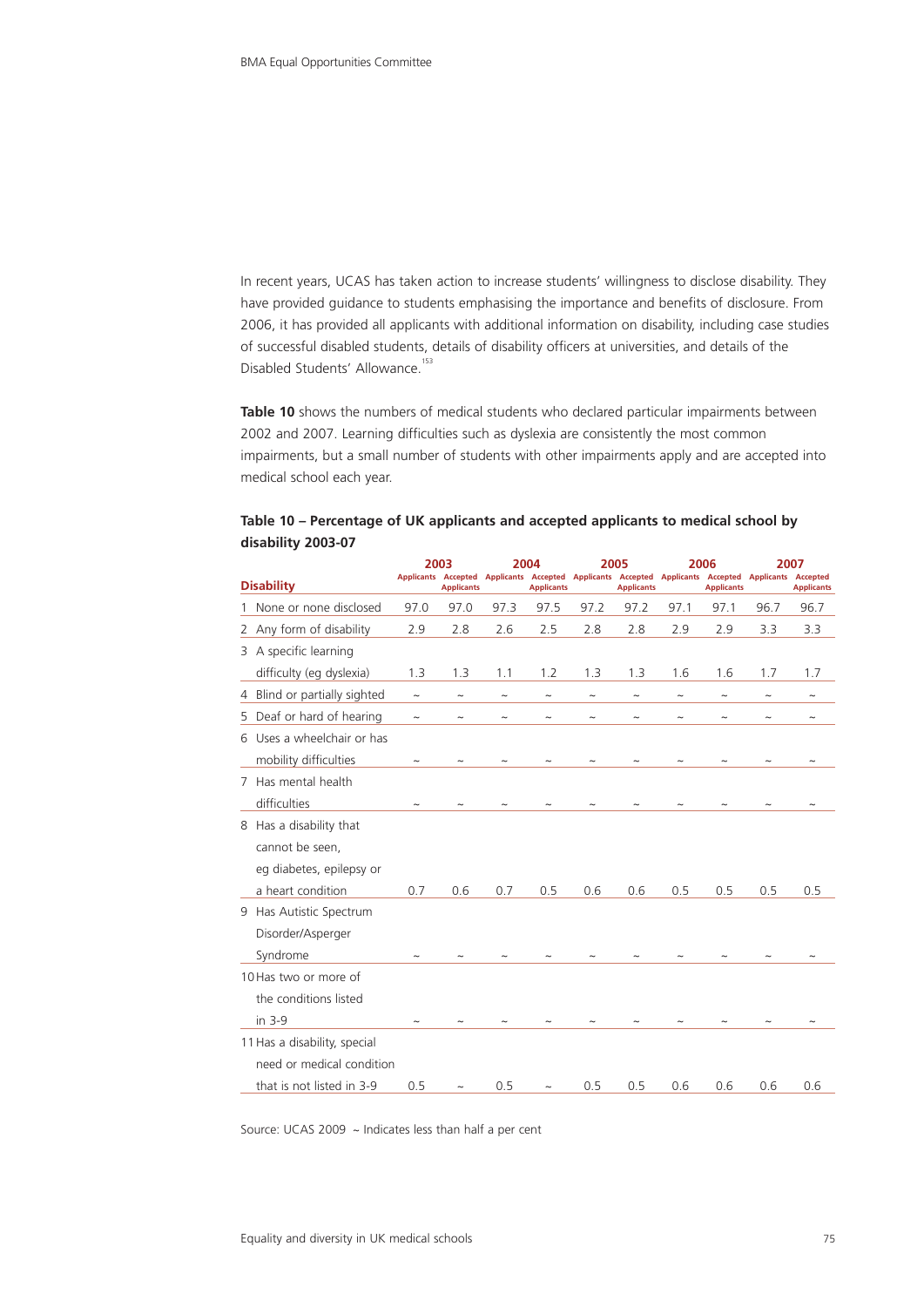### **Disability equality in admissions to medical school**

The new GMC guidance highlights the need for medical schools to encourage disabled students to apply and to assist them appropriately through the applications process. Medical schools' responsibilities start with the provision of course information that makes it clear that disabled students will be welcomed as applicants and that contains positive stories and images of disabled people. Such information should be accessible, for example being offered in both visual and audible formats and produced in different font sizes.<sup>155</sup> The provision of adequate information to disabled students has long been regarded as a problem. The BMA has in the past encouraged medical schools and the GMC to develop innovative approaches to demonstrate the ways in which disabled students can meet the requirements of medical education, and to ensure that they are aware of the adjustments that can be made to allow them to study medicine.<sup>3, 153</sup> The QAA has also emphasised the need for accessibility, clarity and effective communication with prospective disabled students.<sup>166</sup> The 2002 report produced by the Higher Education Academy, *Pushing the boat out*, identified continuing inadequacies in the provision of disability-related information to medical school applicants (although this report was acknowledged as having several limitations, including that it only assessed the information available on the internet and that there was minimal contact with staff in medical schools and universities).<sup>167</sup> The follow-up survey in 2003, *The sequel to pushing the boat out* found there had been considerable improvement since the original study in the number of medical schools providing adequate disability-related information, although negative attitudes to the admission of disabled students to medical schools persisted in a minority of cases.<sup>168</sup> It is hoped that the introduction of the DED in 2005 – with its requirement that universities proactively encourage disabled applicants – and the new GMC guidance will promote continuing improvement in communications between universities and disabled students.

The issue of disclosure of impairments is also crucial to consider in the admissions process, as encouraging disclosure allows appropriate adjustments to be made and ensures that the sector can track its work in encouraging disability equality. The GMC advises that schools should actively encourage applicants to disclose their impairments, while appropriately accommodating requests for confidentiality.<sup>155</sup> Similarly, the Medical Schools Council strongly encourages candidates to disclose an impairment to allow appropriate support to be in place by the time the student joins a medical school.<sup>169</sup> In encouraging applicants to be open about their impairments, it is important to emphasise that the disclosure will not influence evaluations of academic performance and personal qualities, but will be used to help assess physical and mental ability to practise as a doctor.<sup>1</sup> The competencies believed to constitute this ability should be transparent and openly publicised.<sup>155</sup>

Addressing the issue of under-reporting of impairments by applicants, medical students and doctors is, however, complex, and it is likely to require a fundamental shift to a culture that encourages openness about impairment and views disability positively.<sup>153</sup> It is encouraging in this light that recent qualitative research with doctors, medical students and the general public (disabled and non-disabled participants were included in each group) found increasingly positive attitudes to the admission of disabled students to study medicine.<sup>170</sup>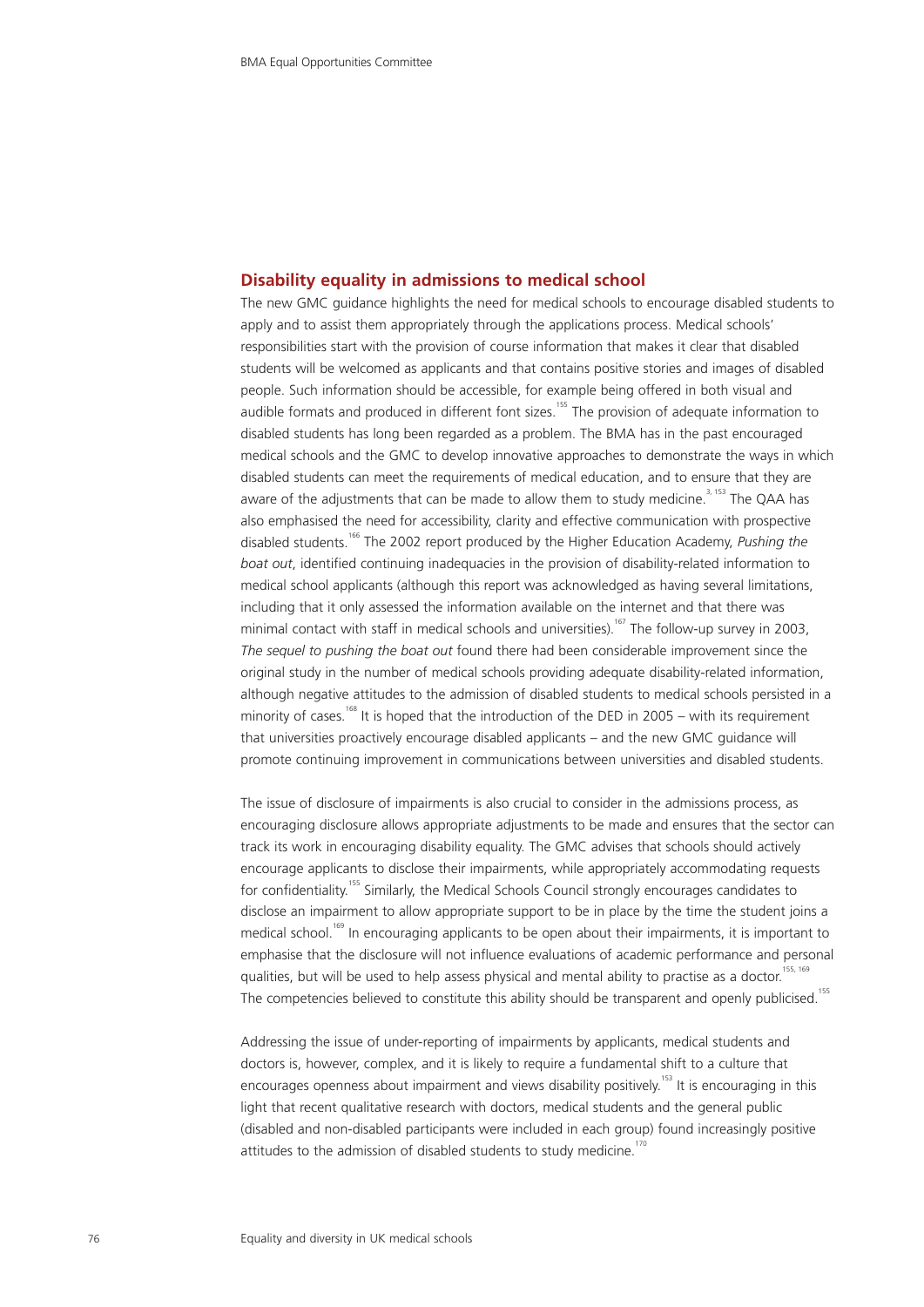Tests and interviews for entry to medical school should be carefully reviewed to ensure they are non-discriminatory and are accessible to disabled applicants. Where interviews are held, reasonable adjustments requested by applicants should be made. This process should focus on the adjustment, not on the impairment, and where possible adjustments should be anticipated in advance and be able to be implemented quickly.<sup>155, 169</sup> The interview panel should avoid questions about applicants' impairments, as the panel will rarely be qualified to judge their impact on capacity to study medicine, and as such questions may unfairly reduce the time spent asking the candidate the standard interview questions.<sup>155</sup> Conversations about the impact of an impairment and the required adjustments should be had with a university's disabilities officer or with occupational health and safety staff, not with an interview panel.

It is permissible for a disabled applicant to be rejected for an offer of a place at medical school if it is judged that they would not be capable of meeting the required competencies, even after all reasonable adjustments have been made. This is likely to be problematic particularly as interview panels are unlikely to be able confidently to assess what a candidate could achieve with reasonable adjustments. Judging barriers to disabled students' achievement is complex and difficult, and it may be the case that students themselves will have the best understanding of their capabilities.<sup>155</sup>

#### **Disability equality in medical education**

The BMA has called for medical schools to foster greater awareness of and provision for disability equality during medical training.<sup>3</sup> While disability is a recognised theme in the undergraduate medical curriculum, a review of the teaching of disability and rehabilitation in the UK found it to be patchy and sporadic and that it rarely had clearly defined aims and objectives.<sup>171</sup> There have been a number of innovative projects aiming to develop curricula, which engage students in the subject of disability, find ways of exploring the social model of disability and challenge students' perceptions of disabled people.<sup>172</sup> A common theme of such initiatives is that they involve disabled people directly, either as teachers, in curriculum development and/or through direct contact with disabled people's lives.

It is also important to provide role models who exemplify the possibility of success as disabled doctors and who can provide advice and mentoring. There is a general lack of suitable career guidance and advice for disabled students.<sup>155</sup> This must be addressed so as to prevent disabled students reaching the end of their medical education and finding few clear postgraduate options open to them.

Medical schools must ensure that they have fulfilled their duty to make reasonable adjustments. This duty arises when disabled students are placed at a substantial disadvantage when compared to people who are not disabled, in relation to the environment, procedures, practices, policies and the provision of auxiliary aids and services. Courses and services must be adapted to meet disabled students' requirements. This may mean avoiding treating disabled students less favourably, but it may also mean providing facilities such as free car parking that non-disabled people are not entitled to.<sup>155</sup> Reasonable adjustments are likely to include the adaptation of the physical environment and the provision of student induction and support. Teaching and learning must be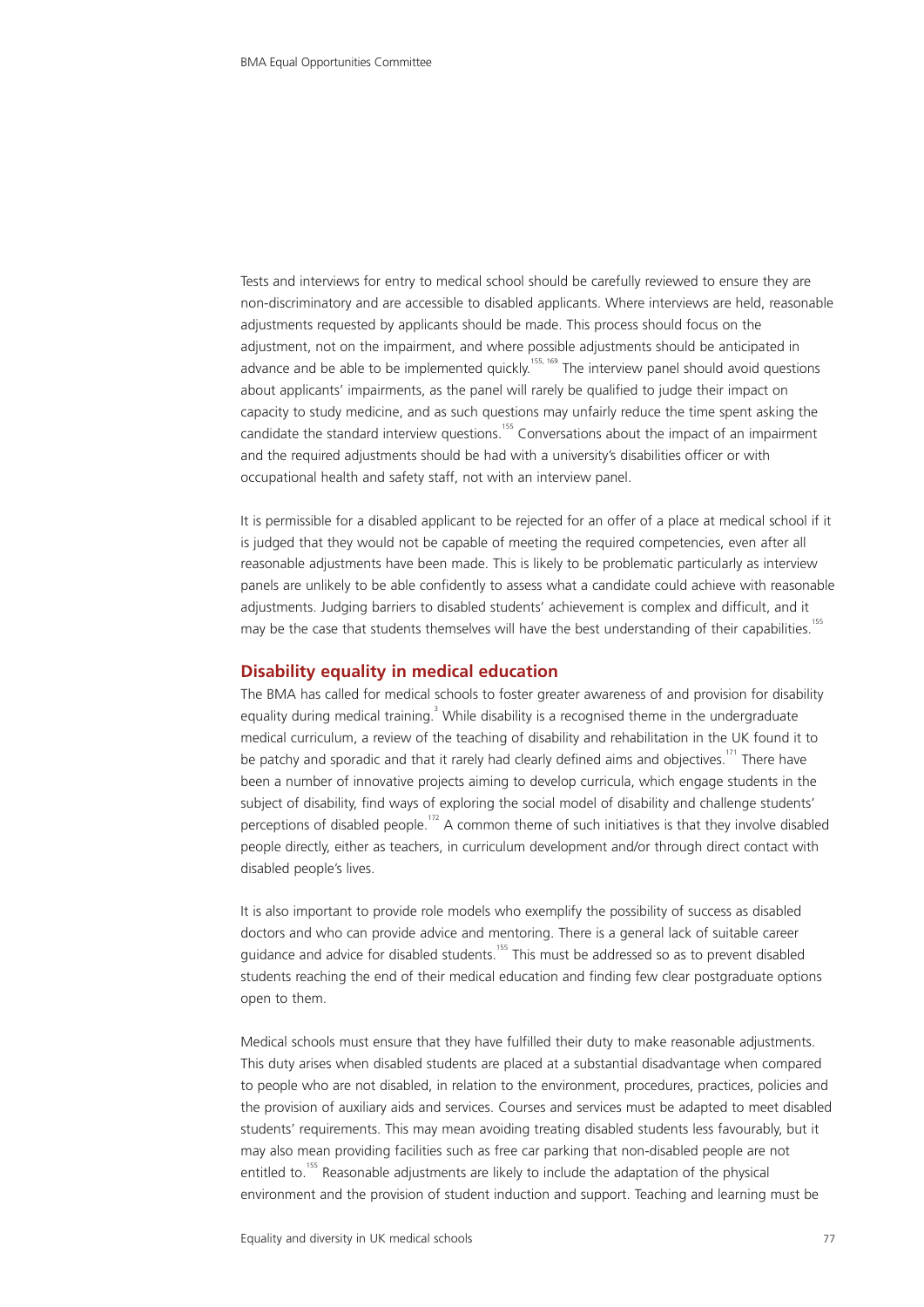inclusive, and this needs to extend to laboratory sessions, lectures, provision of information technology, examinations and assessments, research facilities and work placements in the UK or overseas. It is important to note in this respect that institutions have an anticipatory duty; they must prepare in advance to accommodate disabled students' needs.<sup>155</sup>

Although the general professional guidance on fitness to practice is considered to contain the principles that should form the basis of medical education $174$  the GMC and the Medical Schools Council have produced specific guidance on fitness to practice requirements for medical students.<sup>173</sup> The guidance for medical students contains advice on the effect of ill health on fitness to practice. It is important to note that many disabled students will not suffer ill health, but also that long-term health conditions come under the definition of 'disabled person' in the DDA.<sup>155</sup> Particularly relevant aspects of this guidance include that students should:

- seek medical or occupational health advice if there is a concern about their health
- accept that they may not be able to assess their own health, and be willing to be referred for treatment and to engage in any recommended treatment programmes
- be aware that they are not required to perform exposure prone procedures in order to achieve the expectations set out in *Tomorrow's Doctors (2003)*; students with blood-borne viruses can study medicine but they may have restrictions on their clinical placements, and will need to limit their medical practice when they graduate
- be aware that medical graduates must let it be known if their health poses a risk to patients or the public. $173$

*Tomorrow's Doctors (2003)* lists 18 key clinical and practical skills.<sup>13</sup> The GMC stipulates that while adjustments cannot be made to these standards, adjustments can be made to the method of learning and to the assessment through which the student demonstrates the skill. A revised version of *Tomorrow's Doctors (2003)* was published in September 2009 – during consultation prior to its publication the GMC revealed that one of the six main considerations in revising the document was disability. The revision considers carefully the competencies required of graduates to ensure they do not pose unnecessary barriers to disabled students.<sup>14</sup>

It is important to note that not all disabled medical students will have an impairment upon entry to medical school. Where medical students become disabled during their training, they should be provided with rehabilitation and support to continue with their training in line with the treatment doctors would receive.<sup>3</sup> The revised *Tomorrow's Doctors* stipulates that the GMC can assist medical schools to ensure that their graduates are not unfairly disadvantaged by their disability when they enter Foundation Year One training, and to ensure that appropriate arrangements are made.<sup>14</sup>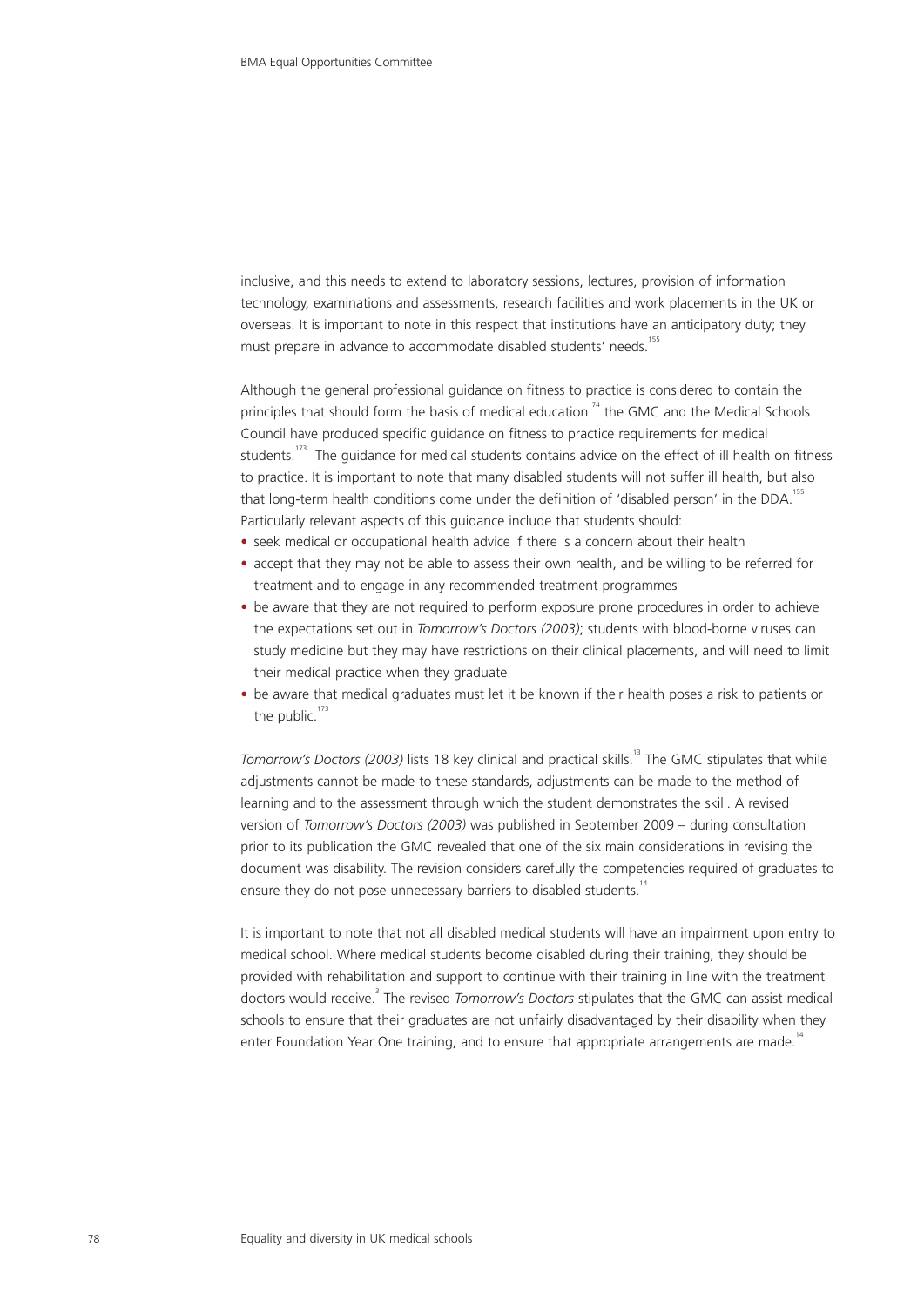## **Summary**

Medicine seems to attract a lower proportion of disabled students than that found in the general university population, although this may partly be due to the particular reluctance of applicants to disclose information on impairments. Traditionally medical schools were unwilling to accept disabled students and disabled medical students and doctors faced considerable attitudinal barriers from colleagues and patients. There has been some improvement since the mid 1990s, as legal and cultural shifts have led to a more positive view of disabled students and doctors. Although not every disabled student will meet the GMC's fitness to practice guidelines for medical students, medical schools now have a duty to encourage disabled people to apply. Medical schools must ensure that the course information they provide supports this duty. It is also important to ensure that application processes do not present unnecessary barriers to disabled applicants. Medical schools must also ensure that reasonable adjustments are made so that the needs of disabled students who are accepted into medical school are met.

# **Questions for discussion**

- What are the best ways to ensure there are no unnecessary barriers for disabled medical students?
- What is the best way to assess the under-reporting of impairments and the barriers to reporting?
- Should there be guidance on how specific impairments may affect an individual's ability to study and practise medicine?
- How can medicine be better promoted as a potential career for disabled people?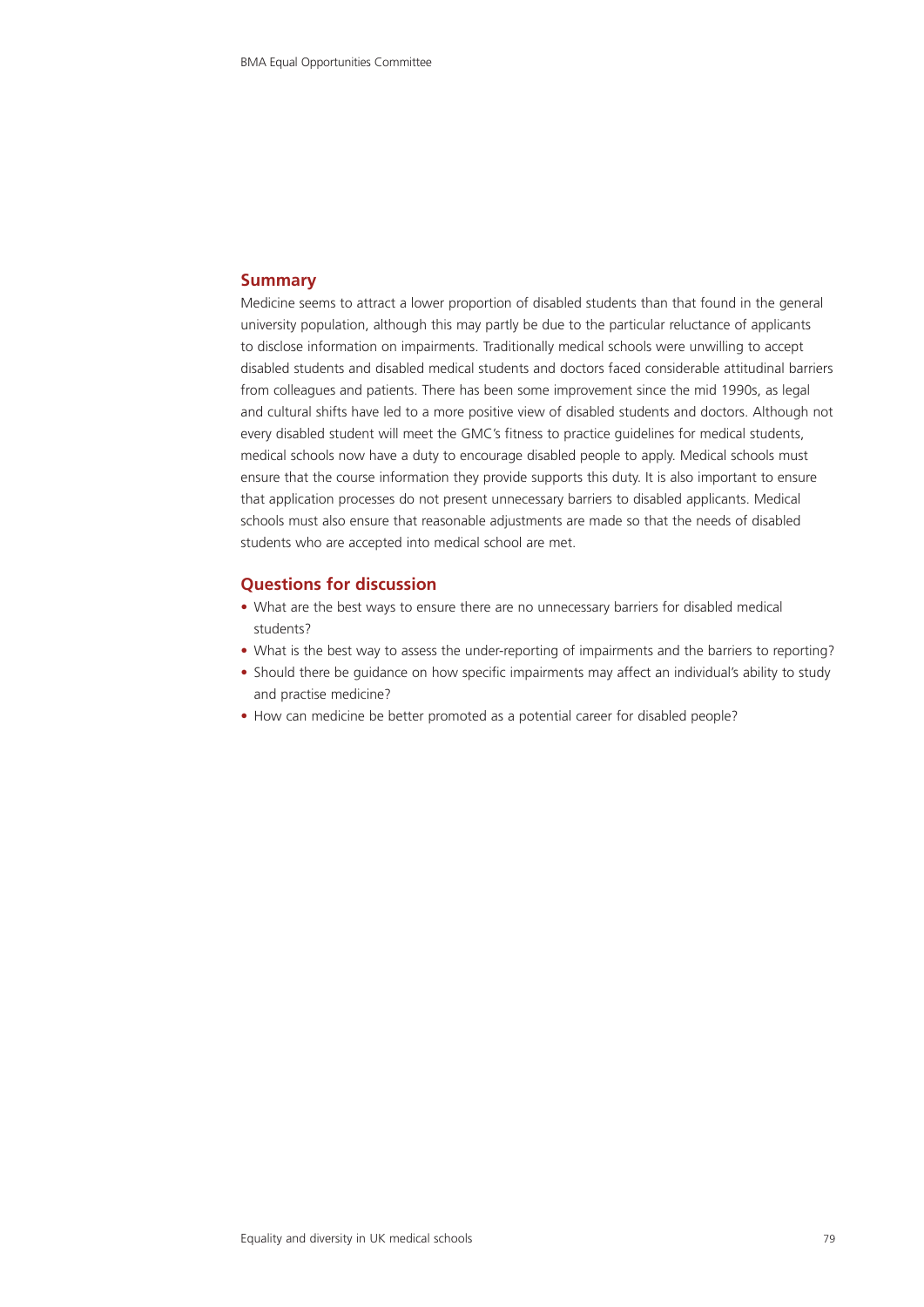# Section 7: Sexual orientation and trans issues

This section discusses the issues facing LGB and trans students in medical schools. It highlights the challenges they face, and the advantages they may bring to a medical career. Given that little if any data are collected on LGB and trans healthcare professionals, this section cannot discuss the representation of LGB and trans students in UK medical schools.

The Gay and Lesbian Association for Doctors and Dentists (GLADD), in its guidelines for LGB doctors, puts forward a useful definition of sexual orientation, which acknowledges the complex crossover of the personal and the professional in defining the term in this context:

The term 'sexual orientation' is used to define that part of an individual's sexuality concerned with the gender of persons found to be erotically arousing in fantasy or behaviour. Homosexual is taken to mean mainly or exclusively aroused by same sex persons (gay or lesbian), heterosexual by different sex persons, and bisexual by persons of either sex. However, the perception of a person's sexuality by his/her self and by society goes far beyond the merely erotic, and, in using these definitions, we do not intend to reduce in any way the complexity of person-hood to a sexual act or fantasy. We also acknowledge that there are both professional and personal aspects to exposure to homophobia. However, the experiences of our members suggest that these two aspects are too closely interwoven to be clearly separable, indeed we are not sure that they can be separated in a truly integrated doctor.<sup>175</sup>

Trans people clearly do not fit neatly within this definition. Although trans people may experience issues in common with LGB people based on their sexual orientation, they may also experience issues related to their gender identity (this is discussed further on page 84).

#### **Sexual orientation and the medical workplace**

Recent years have seen a strengthening of legal protection in the UK in relation to sexual orientation. In 2003, the Employment Equality (Sexual Orientation) Regulations in Great Britain and the Employment Equality (Sexual Orientation) Regulations (Northern Ireland) became law and made it illegal to discriminate in employment or training on the grounds of sexual orientation. This means that the estimated 1.7 million LGB people in the UK workplace now have similar legal protection to that given to women, disabled and Black and ethnic minority staff.<sup>176</sup> In 2007, the Equality Act (Sexual Orientation) Regulations were passed prohibiting discrimination on grounds of sexual orientation in the provision of goods, facilities and services, education, the use and disposal of premises and the exercise of public functions. The regulations made it unlawful for providers of goods, facilities and services to:

- treat someone less favourably because of their sexual orientation whether perceived or actual (direct discrimination)
- apply a criterion, provision or practice which disadvantages people of a particular sexual orientation without a good reason (indirect discrimination)
- victimise someone because they have made a complaint or allegation or have given evidence against someone else in relation to a complaint of discrimination (victimisation).<sup>11</sup>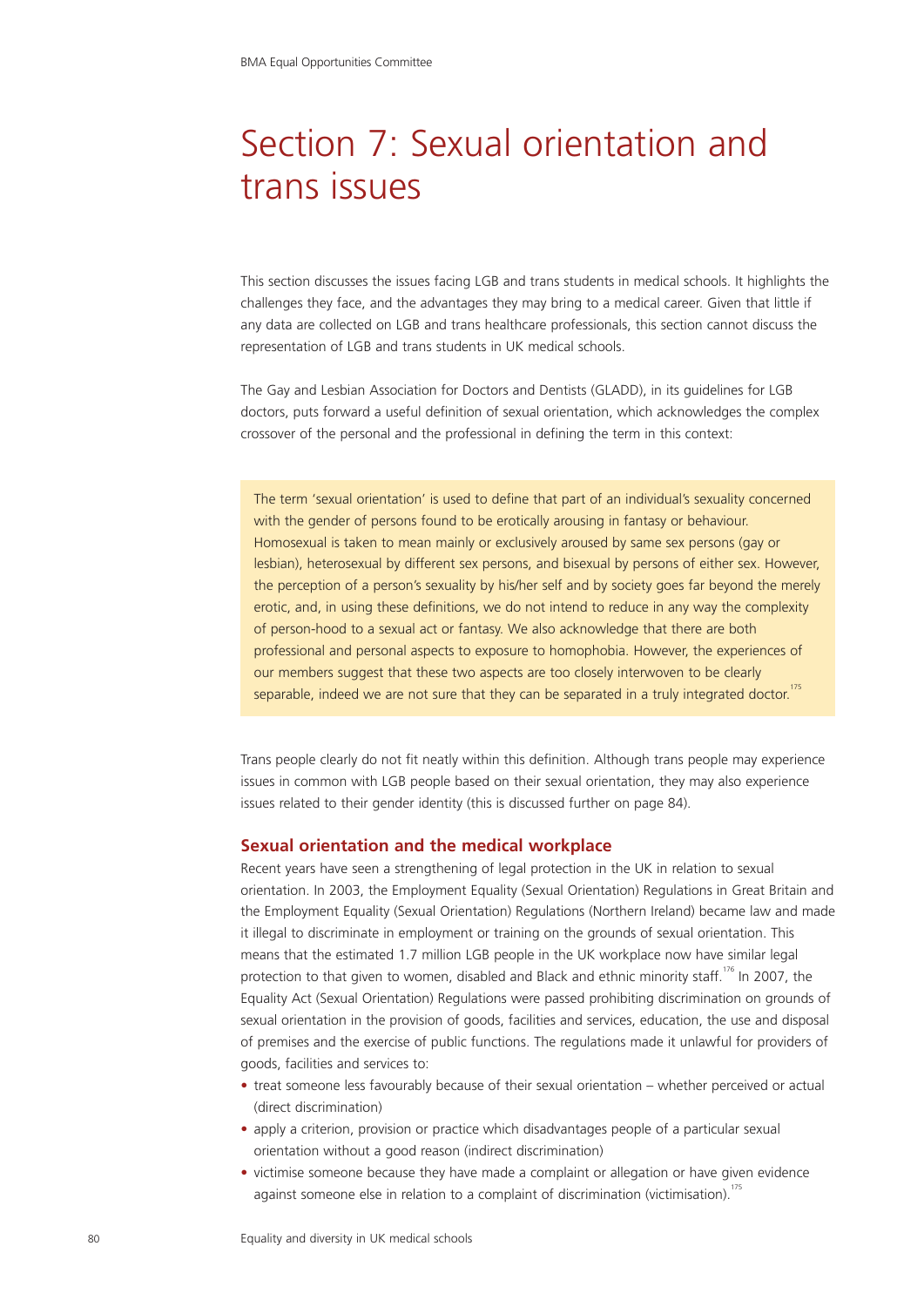Legislative protection has been accompanied by a considerable commitment from UK Governments and from key health and medical organisations to improve the situation for LGB and trans health professionals. In 2005, for example, the DH established its Sexual Orientation and Gender Identity Advisory Group to provide a national steering group to work on a comprehensive strategy for improving health and social care services for LGB and trans individuals and to improve the experiences of those working within the NHS. In 2002, GLADD produced its guidance on avoiding discrimination against LGB medical students, *Dignity at work for lesbian and gay doctors* and dentists, medical and dental students.<sup>175</sup> The BMA and the GMC both supported this guidance and used it to inform their own position on LGB issues.

Such developments are both timely and necessary, as doctors have commonly reported experiencing discrimination and harassment in relation to their sexual orientation. A qualitative study conducted in 1994 found that 27 of 28 gay and non-gay participants thought that there was prejudice against gay doctors in the medical profession.<sup>177</sup> Qualitative research conducted by the BMA in 2004 found that gay doctors experienced both direct discrimination (for example homophobic comments from colleagues) and indirect discrimination (for example being offered accommodation suitable for single people despite having a partner). Some doctors felt that they were unable to be open about their sexuality in the same way as heterosexual colleagues, while others described choosing specialties on the basis that they were 'safe', or more welcoming.<sup>3</sup> A 2007 Stonewall qualitative project funded by the DH found deep-rooted homophobic practices across the healthcare sector. Interviewees reported hearing derision of patients and colleagues by other staff, and a number felt that tackling homophobia was not a priority for their employer.<sup>178</sup>

International research has also produced evidence of widespread discrimination against doctors in relation to sexual orientation. In Canada national surveys found that 40 per cent of general internists<sup>179</sup> and 50 per cent of internal medicine residents<sup>180</sup> had witnessed homophobic remarks. A study by the American Association of Physicians for Human Rights found that 17 per cent of physicians had been refused medical privileges, employment, referrals or educational opportunities due to their sexual orientation.<sup>181</sup> In Australia, 47 per cent of the members of the Australian Lesbian Medical Association reported experiencing discrimination on the basis of their sexuality.<sup>182</sup> In September 2000, the Council of Europe voted to support a series of recommendations to support gay and lesbian rights, including the need to combat homophobic attitudes in the medical profession in member countries.<sup>1</sup>

Stonewall is a campaigning and lobbying charity working to promote equality and justice for lesbians, gay men and bisexual people in the UK. Further information can be found at www.stonewall.org.uk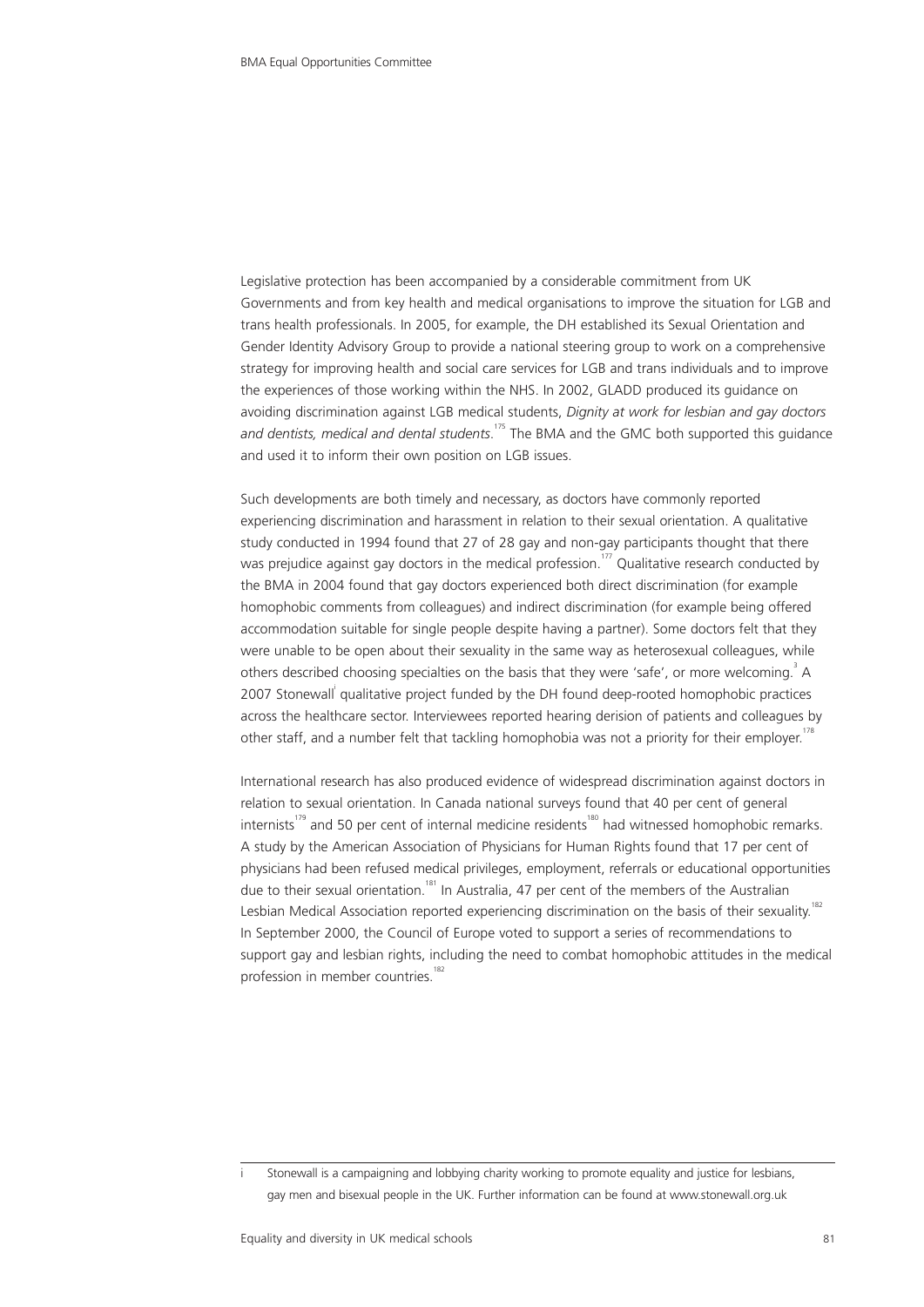## **Lesbian gay and bisexual students in medical education**

There are no data currently collected on the proportion of UK medical students who are LGB. The collection of data on sexuality remains challenging in a society in which disclosure can mean exposure to homophobic attitudes. The proportion is likely, however, to be roughly similar to that found in broader UK society. A 2001 study of sexual behaviour in the UK found that about five per cent of respondents had ever had homosexual partnerships.<sup>183</sup> Others cite the US Kinsey study figure of around 10 per cent.<sup>184</sup> Stonewall quotes Government estimates that there are approximately 3.6 million LGB people living in the UK, and 1.7 million in the workforce.<sup>176</sup>

The experiences of LGB medical students in the UK are also under-researched, and relatively little is known about the extent of pressures faced by this group in their work and study environments.<sup>185</sup> It has been reported that UK medical students commonly experience homophobia.<sup>186</sup> A study of 428 male and female students at a London medical school between 1994 and 1997 found that 10 to 15 per cent held very negative views towards male homosexuality and bisexuality.<sup>187</sup> Studies from the US have similarly found harassment and discrimination to be serious issues for LGB medical students.<sup>188</sup> One study found that one quarter of 291 directors of family practice residency programmes interviewed said they would rank openly homosexual or bisexual candidates lower than heterosexual applicants.<sup>188</sup>

# **Two medical students discuss their medical schools attitude to discrimination on the basis of sexual orientation.**

I feel that my medical school does not tolerate any sort of discrimination, but are not particularly active in prevention. However, I do feel like they deal with any issues as they appear.

Unlike their staunch position against racism, my medical school doesn't seem to be that bothered about LGB and trans discrimination. Reporting discrimination is not actively encouraged, however, I suppose if it did happen to me I would receive the full support of the medical school.

Research has found that the disclosure of LGB sexuality at medical school is perceived as challenging and difficult, with many students fearing negative repercussions for their studies and future careers.<sup>177, 189, 190</sup> There is therefore a particular need for support to be provided to students experiencing this process. In terms of pastoral care, GLADD recommends identifying a member of medical school staff who is supportive and knowledgeable about sexual orientation, and who can provide the opportunity for confidential discussion of particular issues.<sup>175</sup> Lesbian, gay and bisexual role models from among staff or senior students are in general highly valued.<sup>175</sup> Support groups for LGB students have also been recommended as a means of helping them to cope with the issues experienced at medical school.<sup>189</sup> The GMC's 2009 revision to *Tomorrow's Doctors (2003)* places a particularly strong emphasis on the provision of appropriate pastoral care and counselling to medical students, and this may particularly benefit LGB students.<sup>14</sup>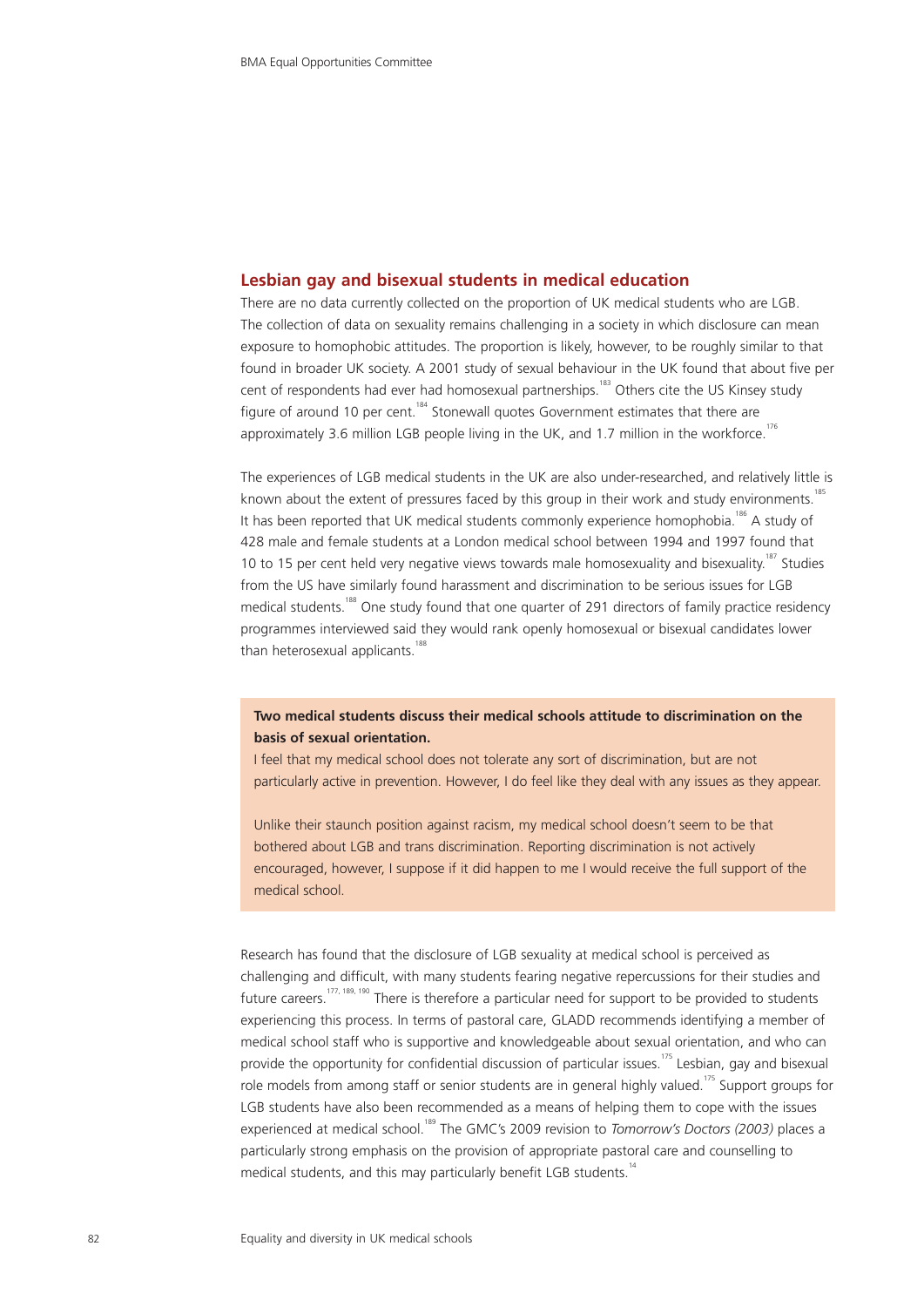#### **An LGB medical student comments on the support services at university.**

I feel there isn't a need for a specific LGB service at my medical school, but the usual counselling services should make a point that it deals with LGB issues as well as other non-LGB issues. There's not really any mention of LGB issues within the medical school at all. Within the university itself, there is an LGB society, which I joined in my second year. It was mainly a social society, but I joined the committee this year and I'm on the committee again next year. We're trying to advertise the society more and introduce more support for students, including 'safe spaces' for students to come and talk to trained committee members and reduce homophobia as a whole within the university.

The publication and frequent distribution of equal opportunities policies condemning discrimination against LGB students has also been recommended.<sup>189</sup> It is vital that these policies should be supported by the development of effective ways of monitoring the experiences of LGB students. An important aspect of this is recording and publicising action taken on incidents of homophobic bullying and harassment.<sup>175</sup> The responsibility to take action on this is increasingly strong; the 2009 revision of *Tomorrow's Doctors (2003)* stipulates that medical schools must have clear policies, guidance and action plans for tackling discrimination and harassment.<sup>14</sup>

It is also generally agreed that there is a strong need to address sexual orientation and homophobia in the medical school curriculum.<sup>3, 175, 182</sup> Best practice is to teach this throughout the curriculum, rather than as a discrete topic area. In the past, many schools have restricted their teaching on sexual orientation to HIV/AIDS or psychiatry, reinforcing stereotypes associated with LGB patients.<sup>175</sup> It is regarded as more productive to address sexual orientation issues as they arise when studying subject areas such as neuroscience, psychology, reproduction or doctor-patient communication.

Improved curricula and the life experiences of LGB doctors are particularly important and valuable in light of recent research finding that LGB patients present particular health needs. A 2007 Stonewall survey of 6,000 lesbian and bisexual women found that lesbian women were more likely than heterosexual women to smoke, to drink three times a week, and to have taken drugs, and were less likely than heterosexual women to have had a cervical smear test. Only three in 10 of the lesbian and bisexual women surveyed said that healthcare workers did not make inappropriate comments when they came out.<sup>191</sup> This research is supported by similar findings among lesbian women in Australia.<sup>182</sup>

Research has found that LGB medical students are likely to feel they have particular skills to offer, including an enhanced ability to empathise with others from minority groups, a strong ability to recognise inner conflict in patients, skill in using inclusive language and a particular understanding of the impact of biases in patient care.<sup>189</sup>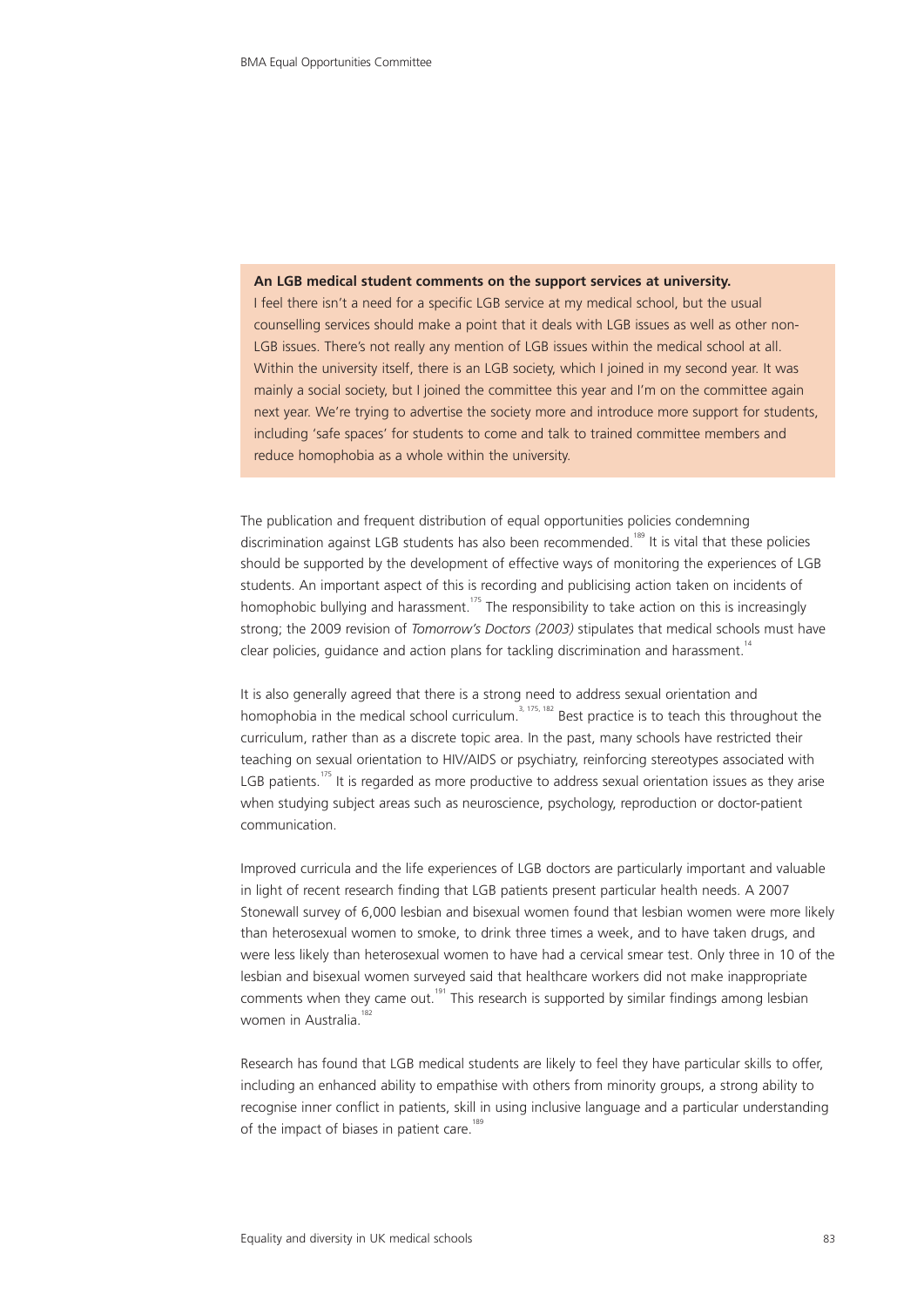#### **An LGB medical student comments on the support required at university.**

As a LGB student I have to say that I don't think what we need is extra support, we just need not to be discriminated against in the first place! If there is a problem, for example on a clinical placement, or even during our pre-clinical training then yes, the medical school should have a protocol for complaint if necessary and for pastoral support. Most medical schools are within or attached to universities, most of which have LGBT societies who can offer further support if necessary.

## **Trans medical students**

The prevalence of the 'six strand' approach to equality and diversity means that trans people are often discussed together with those who are LGB. Trans people face discrimination on the basis of their gender identity, not just their sexual orientation. The DH provides the following overview of the definitional questions and practices surrounding trans:

'Trans' is used to capture experiences of being gender variant in behaviour and preference, as well as social and legal gender change or transformation. Trans is primarily a UK term, developed in a political context to refer to a diverse and inclusive community of people ranging from part-time cross-dressers to transsexual people who undergo gender reassignment surgeries. Trans is used in the context of personal rights: that is, to support the claim that all trans people are entitled to have their human rights upheld. 'Trans' is an alternative umbrella term used in many parts of Europe and North America. In the UK, transgender is used as a policy term to describe those people who live part or all of their lives in their preferred gender role – they may or may not use hormonal or surgical treatments. Trans can also be used to refer to cross-dressers and transvestites.

'Transsexual' describes those people who seek gender reassignment treatments, including genital reconstructive surgery where possible. Someone who is transitioning from female to male may self identify as a trans man, while male to female transsexual people may self identify as a trans women. After successfully transitioning to live permanently in their preferred gender role, many prefer to be considered simply as men or women.<sup>†</sup> In the past, these people would 'merge' into the community at large (known as living in 'stealth'). However, nowadays many use the internet to keep in touch with the trans community in order to continue to get information about their legal rights and protections.<sup>192</sup>

See www.gires.org.uk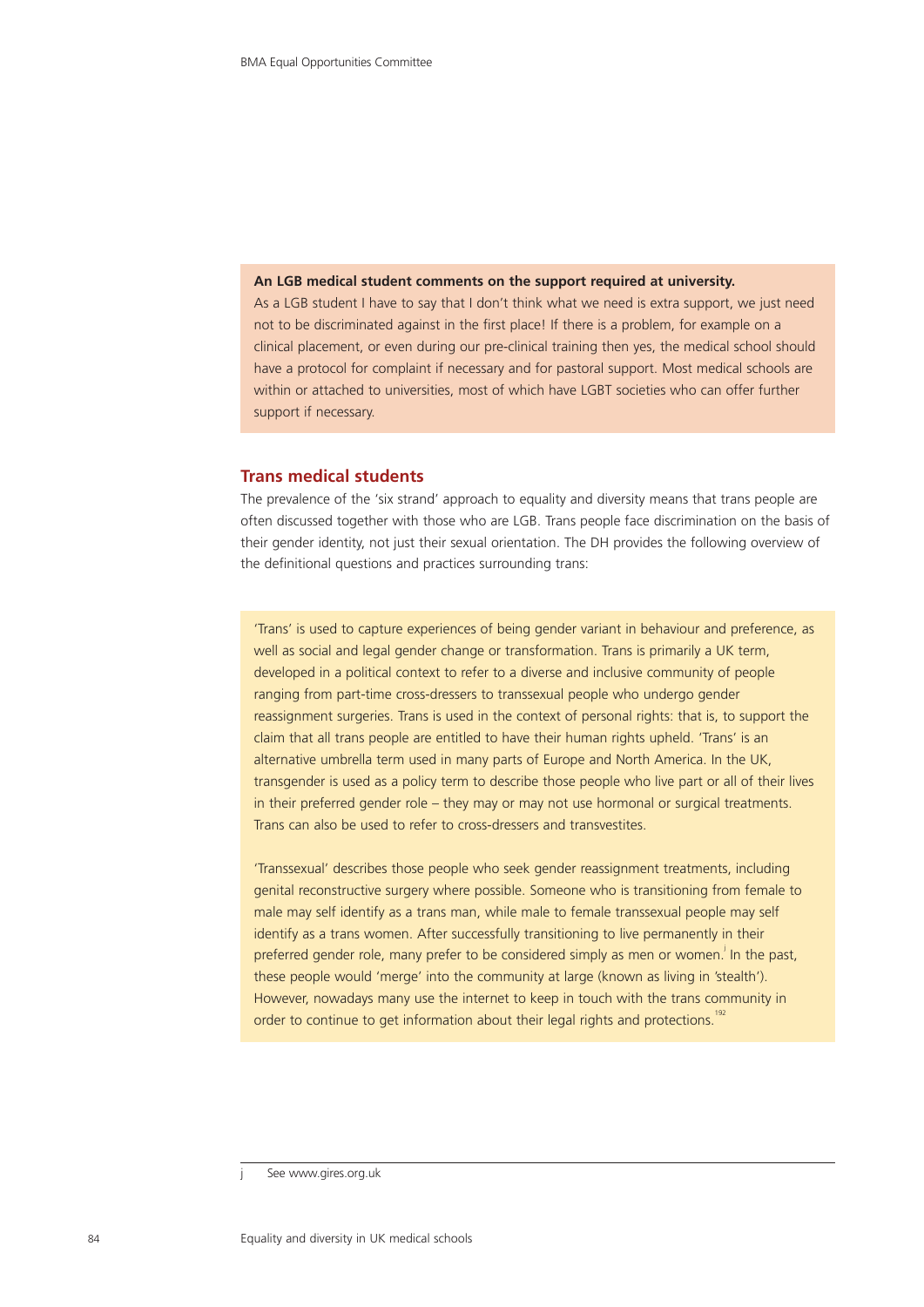It is generally acknowledged that the degree of 'de-pathologisation' that has been achieved for LGB people has not applied to trans people, who still suffer extensive discrimination. In recent years, however, there have been a number of positive developments for trans people in the UK. In Great Britain, the Sex Discrimination Act was amended in May 1999 to protect transsexual people against discrimination in employment and vocational training. The UK-wide Gender Recognition Act 2004, which came into force on 4 April 2005, gave trans people the right to change their legal gender by means of a Gender Recognition Certificate. This certificate automatically leads to a new birth certificate in the acquired gender with all the accompanying rights and responsibilities, including the right to marry. This Act also imposes new responsibilities in terms of confidentiality – making it a criminal act for any individual who has obtained information in an official capacity to divulge that someone is a trans person (although there are exceptions for healthcare professionals, where either consent has been given or that consent cannot be given by that person, or where the disclosure is made to a health professional for medical purposes).<sup>19</sup>

The EHRC states that 'transsexualism affects an estimated 5,000 people in the UK, $193$  while the Gender Identity Research and Education Society gives the figure of 6,200 people who had undertaken gender reassignment by 2008.<sup>194</sup> It is not known how many trans medical students there are in the UK. It is likely that trans medical students will require support during the transitioning process; in discussing how to inform staff and other students, how to register a change of name, using single-sex facilities, and in anticipating and discouraging hostile reactions.

It is important to recognise that not all experiences of LGB and trans medical students will be negative. In February 2009 the BMA published a web resource celebrating the contribution of LGB and trans doctors to the NHS, and a number of those interviewed cited a considerable improvement in the experiences of LGB and trans doctors in recent years.

k www.bma.org.uk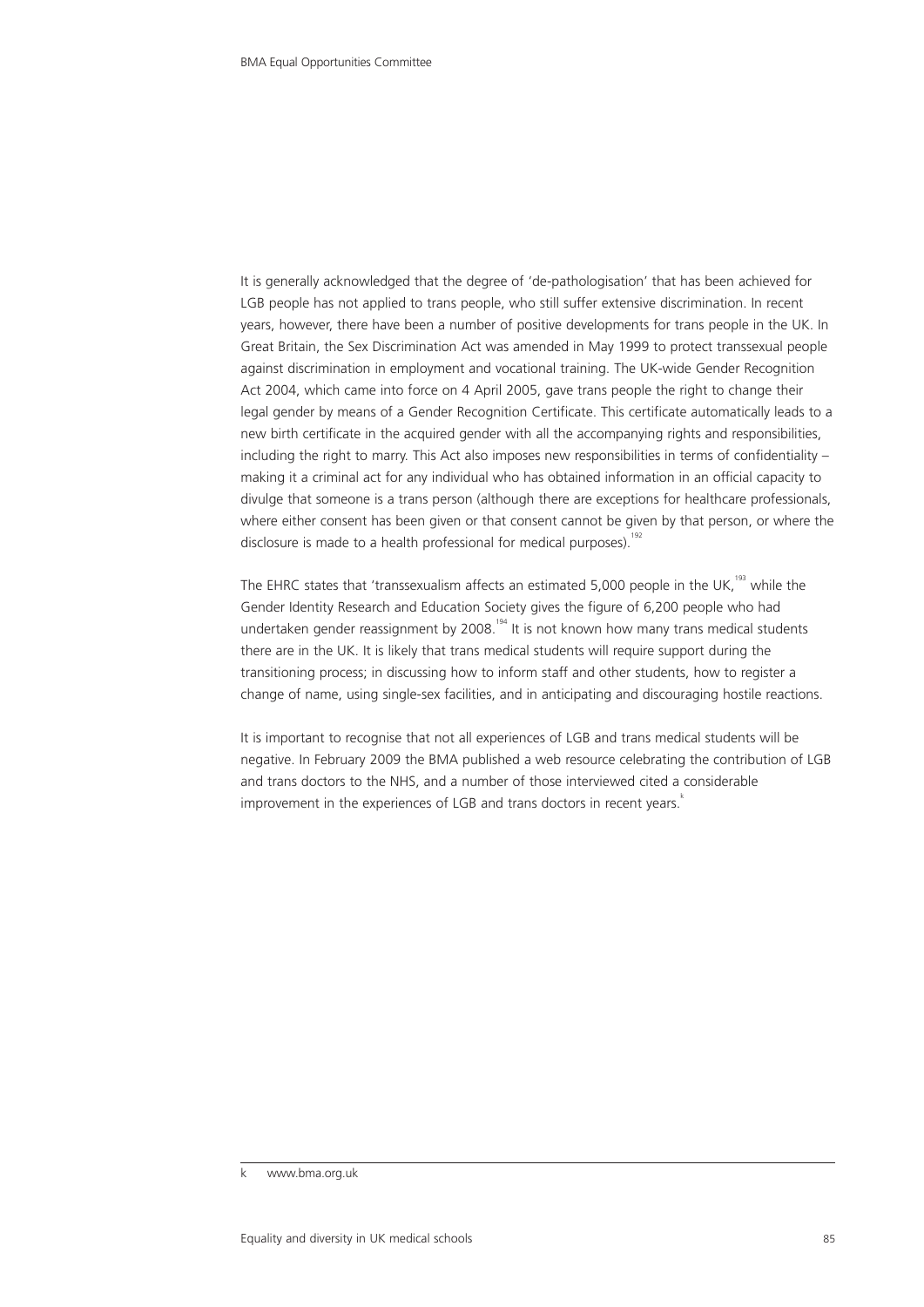# **A trans medical student interviewed for the BMA's resource,** *'A Celebration of lesbian, gay, bisexual and transgender doctors'* **describes her experiences.**

I came out as bisexual in freshers' week at medical school, and I am very glad I did so; I faced very few problems as a result. I have yet to come out about my gender identity and that's something that causes me some anxiety. I have no idea how my medical school will respond to my name change, pronoun change and change in gender identity. I don't know of anyone who's transitioned at the school before; I'm probably the first. I've come out to a few friends within medicine, and have faced not only a lack of understanding but unfortunately also a lack of willingness to understand. Most medics have never come across a trans person and particularly not a trans person who identifies outside of the gender binary. Whenever gender or sex is discussed within a medical context – or often by medics in any context – it's only ever in terms of 'men/women' and 'male/female.' People who don't fit into those categories, be it physically, socially, or personally, are never mentioned or thought about. I think that can make it harder for people to get their heads around living outside of a gender binary. It took me years!

I don't know how things will work for me when I'm back in clinical placements; it will depend on which gender people perceive me at the time and what name is used most. I don't intend to come out to the doctors and other medical staff I meet in my placements at work – it probably wouldn't be appropriate or relevant. I don't have the confidence and – if I'm honest – I'm unsure what the repercussions might be. However, I have met a trans woman gynaecologist who recently transitioned publicly and had positive stories of this; she's somewhat of an inspiration for me.<sup>195</sup>

As with LGB issues, it is important that trans issues are also covered in medical curricula, particularly given the rising rates of applications for gender reassignment.<sup>194</sup> It has been suggested that health professionals need to be made more aware of the possibility that not all patients will self-identify simply as men or women, or as straightforwardly straight or lesbian/gay.<sup>196</sup> As with LGB people, trans people also have particular health needs: they are more likely to be victims of violence, have high risk rates for HIV and high rates of self-harm and suicide.<sup>192</sup> Trans people have also identified particular problems in interacting with the medical profession, which have included misuse of names, titles and gender pronouns, incorrect assumptions about sexual behaviour, incorrect assumptions about mental health histories, inflexible single-sex services and incorrect assumptions about parenting responsibilities.<sup>196</sup> A DH leaflet on trans health issues claims that 17 per cent of trans people have been refused non trans-related medical treatment by a doctor or nurse who did not approve of gender reassignment, while 29 per cent felt that being trans negatively affected the way they were treated by a doctor or a nurse.<sup>192</sup> There is clear potential to highlight such issues at the stage of medical school.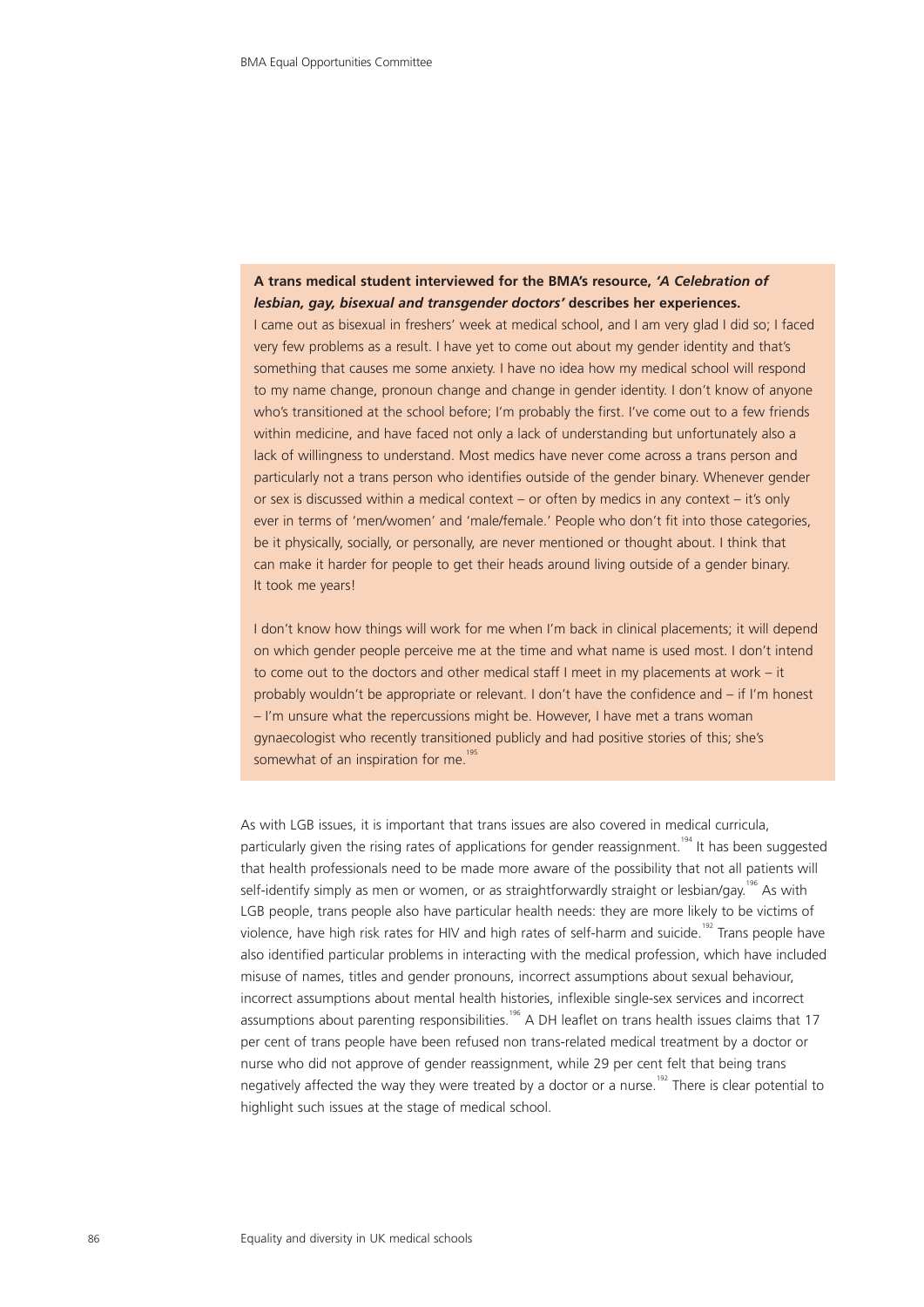# **Summary**

Research indicates that LGB and trans medical students experience discrimination and harassment, from patients and from colleagues. There is a need for both LGB and trans students to be able to access strong pastoral support, especially those who choose to 'come out' or 'transition' at medical school. Encouraging LGB and trans role models and incorporating LGB and trans health issues throughout the medical education curricula are likely to be of particular benefit to LGB and trans medical students, as well as future patients and doctors. The lack of data on LGB and trans medical students needs to be addressed so that their experiences in medical school can be monitored, especially incidences of bullying or harassment. Medical schools should ensure that policies that condemn discrimination are published and frequently distributed.

# **Questions for discussion**

- What would be the best way to support LGB and trans medical students?
- How can medical schools promote understanding of LGB and trans needs?
- What are the most important steps that should be taken to reduce discrimination within medical schools?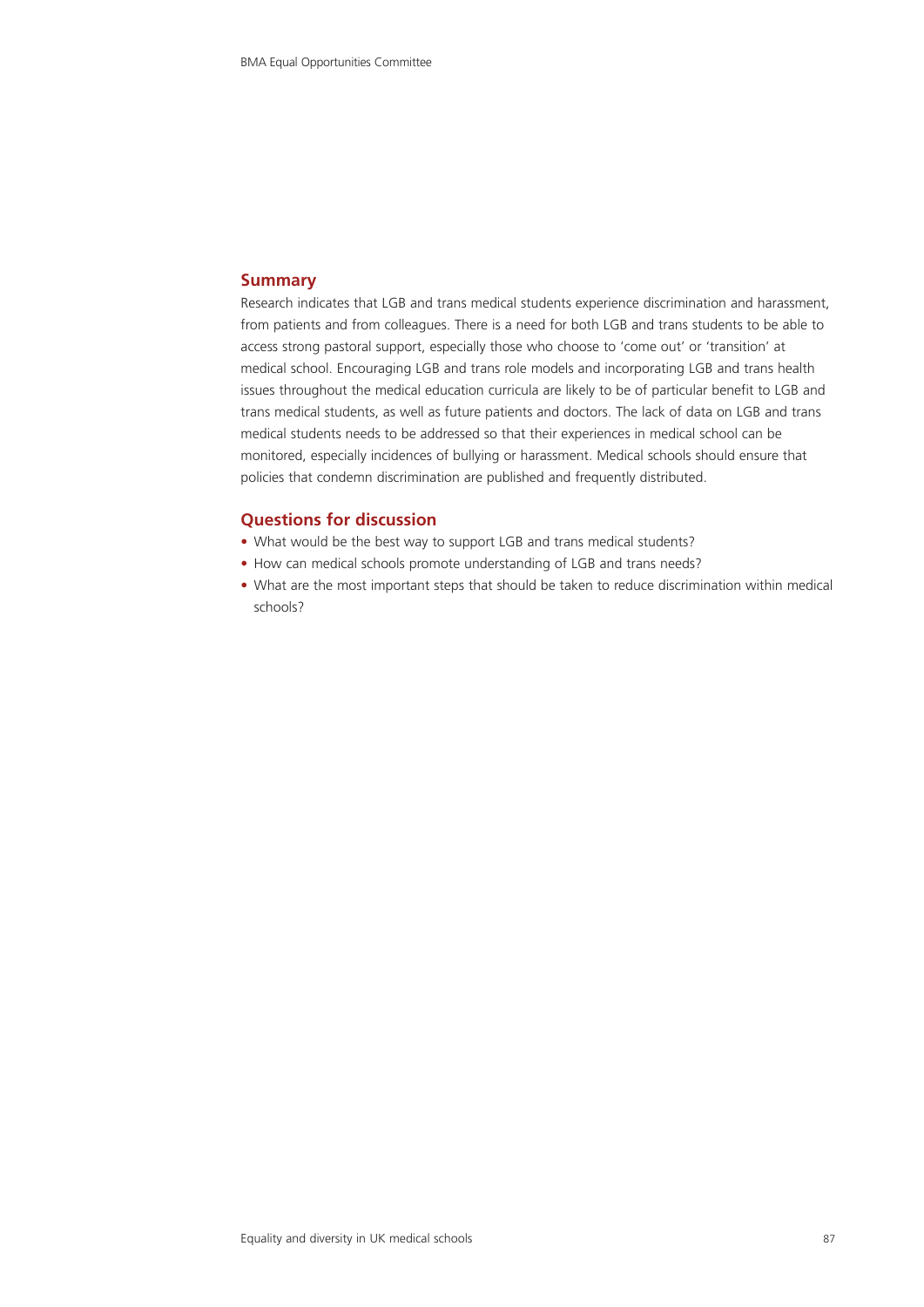# Section 8: Religion and belief

The Equality Act 2006, which applies across the UK, makes it illegal to discriminate against someone because of their religion or belief. Broadly, in order to be accepted as a religion for the purposes of the Act, a faith must be 'recognised as being cogent, serious, cohesive and compatible with human dignity'. Belief is defined as including philosophical beliefs, such as humanism, which are considered to be similar to a religion.<sup>94</sup> Other categories of beliefs, such as support for a political party, are not protected by the Equality Act 2006. This section considers the experiences and particular needs of students with a religion or belief at medical school.

#### **Students with a religion or belief in medical schools**

There is little published data available on the religious backgrounds of medical students, and only minimal research into the experiences of students with a religion or belief. In 2006, the BMA undertook research into religion or belief at medical school. Its national survey of UK medical students, which attracted 297 responses, found that 60 per cent of students identified themselves as Christian, four per cent as Hindu and three per cent as Muslim. Twenty-seven per cent said they had no religion. Eighty-four per cent agreed that their medical school's course and curriculum supported students of all faiths and reflected a society of different religions and beliefs. This survey was conducted with a very small sample which was unrepresentative. In terms of ethnicity (79% of respondents gave their ethnic background as White, a higher proportion than is likely to be found across the medical student body) and further research would be needed to reach any conclusions about the religious identification of medical students.<sup>197</sup>

**A medical student discusses the impact of maintaining their belief on their studies.** I think religious students need support from medical schools when making ethical and clinical decisions where there may be perceived conflicts of interest, as well as helping them feel more accepted generally. Medical school has an intensely alcohol soaked social atmosphere meaning many students feel left out from med school life. In educational terms, many courses such as Medical Ethics and Law assist students, which is very beneficial. The biggest challenge for me has been trying to fit praying and attending lectures but usually if it's feasible, leaving the lecture theatre is the best option. Otherwise, rarely any difficulties.

Focus group research undertaken in 2006 by the BMA with eight medical students of different religious beliefs suggested little experience of faith-based discrimination. Most respondents in the group felt that their religion had little impact on patient care. A problem that was identified was the clash of religious events or festivals with significant dates on the academic calendar, but this was not viewed as a major impediment to success at medical school. Some participants did feel that increased awareness raising of different religions and faiths among medical staff and the general student body would lead to a more welcoming environment for students of non-Christian religious backgrounds. Where there were policies and procedures relating to religion, such as the option to request time off for religious observance, it was felt by some that all staff needed to be made aware of this. Some also felt that pastoral support systems were important and needed to be well publicised to students.<sup>197</sup>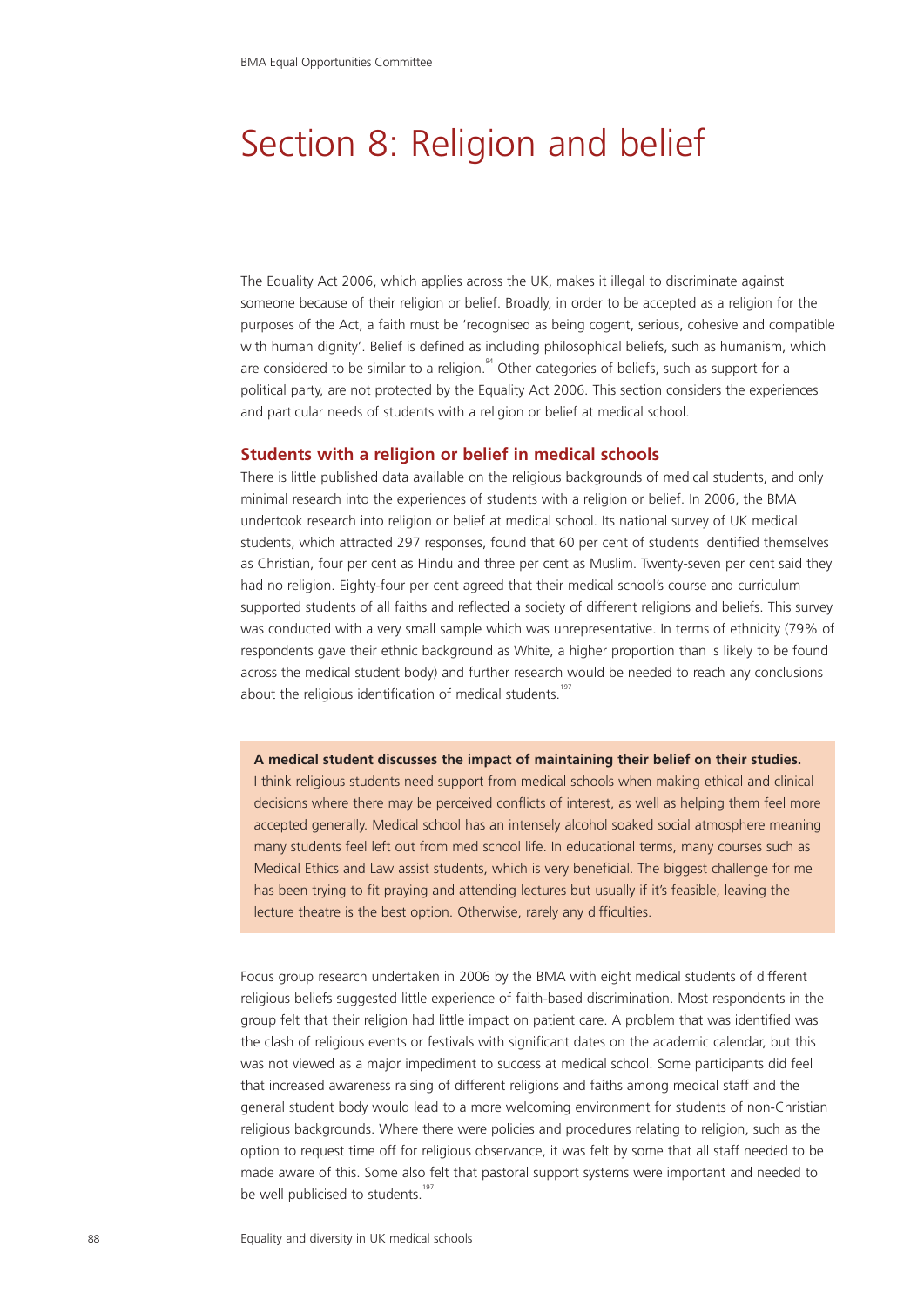# **A Christian medical student comments on religious holidays and medical school timetabling.**

Being Christian it's not too difficult to keep holy days of obligation because the holidays tend to be based around these. So, I have no complaints. I imagine it must be really hard being of another faith though. Like Muslims have to go to the mosque on Fridays when everyone is on placement or there are lectures on and have their feast days when everything is on at school.

# **A medical student who converted to Islam in the middle of her second year explains the difficulty in combining her faith with aspects of medical school.**

Since converting I have become aware of the size of the Muslim population in medical school, and it is large and increasing each year. This must be considered more when planning things around religious festivals. For example, the Eid festival at the end of the Month of Ramadan, falls on my final exam for Obstetrics and Gynaecology, Paediatrics and Child Health, and the OSCE is a day later, so it has not only been making revision more difficult, but I imagine it will make celebrating more difficult too! Can you imagine having your finals on Christmas Day and your OSCE the day after Boxing Day? I do understand that it is difficult and I am not complaining as such because we are living in a predominantly non-Muslim land, but I think it is something people in power need to be aware of. Also the introductory day of our Paediatrics course (which is the day where you find all the vital information on what to do and who to contact etc) was on Yom Kippur, which is the big Jewish festival which requires people to be in the synagogues all day.

The wearing of religious dress may also be an issue, in particular for women medical students from Muslim backgrounds who may wish to wear the hijab or other items of religious dress. The BMA's MSC and the Medical Schools Council included recommendations on this issue in their joint 2006 charter.<sup>198</sup> They suggest that consideration for patients should affect how students choose to appear. They emphasise that dress and appearance should not interfere with students' ability to communicate with patients and their supporters. General appearance, facial expression and other non-verbal signals are key components of effective communication and any form of dress that interferes with this (such as covering the face or wearing excessive jewellery) should be avoided. The Charter also states that students must be prepared to respond to a patient's individual needs and must take steps to anticipate and overcome any barriers to communication. This may at times require students to set aside their personal and cultural preferences in order to provide effective patient care. Given that the most commonly worn form of covering for Muslim women medical students and doctors is the hijab, a square scarf that covers the head and neck leaving the face clear, religious dress is likely to cause obstacles to communication only in exceptional circumstances.<sup>19</sup>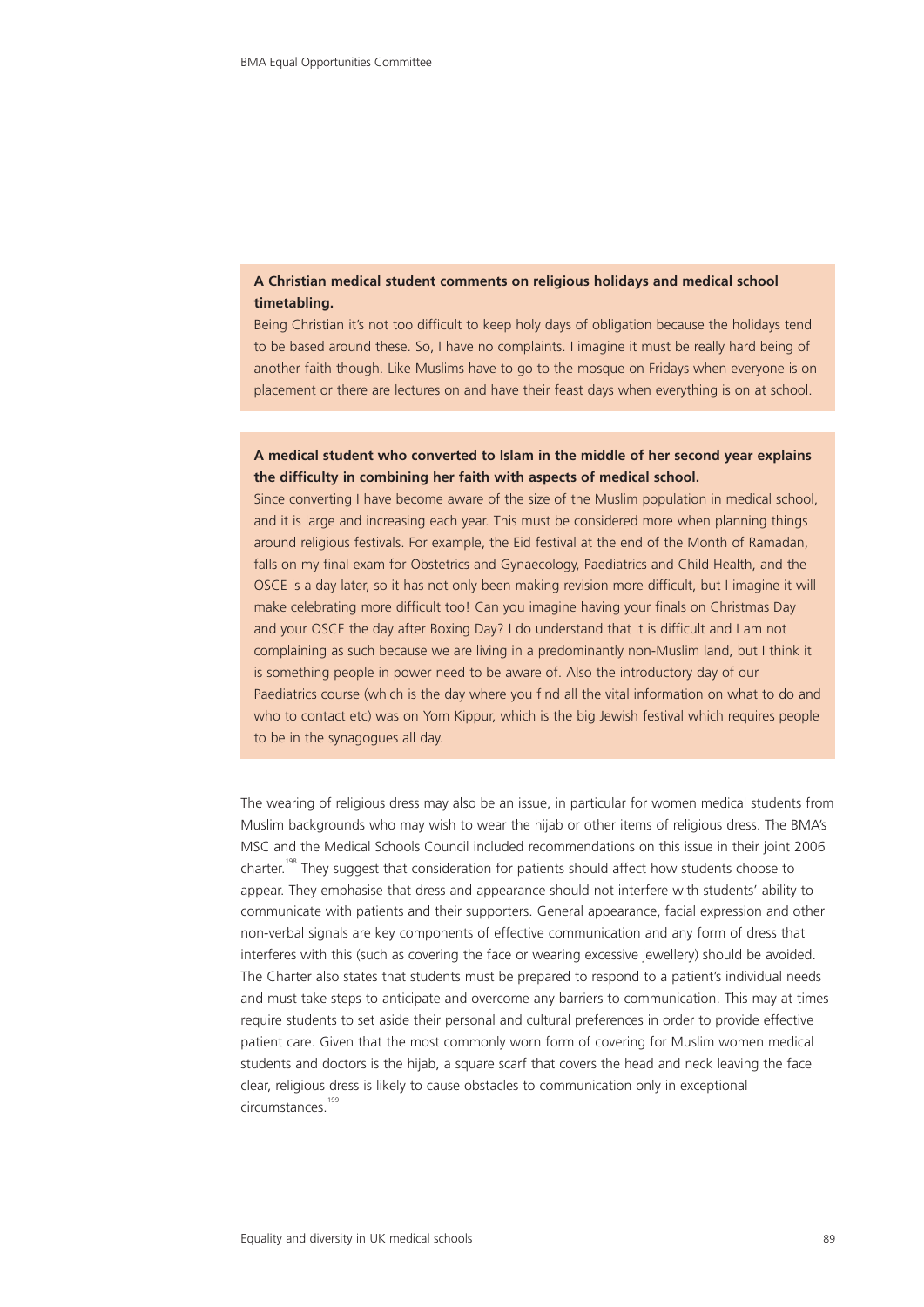The GMC's 2009 revision of *Tomorrow's Doctors (2003)* places an increased emphasis on sensitivity to the needs of religious students. It stipulates that medical schools should ensure that their policies for student assessment account for students' varied cultural, social and religious backgrounds, while maintaining consistency in educational standards. Medical schools are advised to produce clear guidance on the action to be taken if a student's culture or religion conflicts with usual practice or usual rules, such as dress codes or the scheduling of assessments.<sup>14</sup>

**The BMA Medical Students Committee has made the following recommendations:** Medical schools should aim to show respect for the observance of religious festivals and holidays. Medical students should not be penalised for participation in religious or cultural events.

Medical students should discuss with their medical school any ethical or religious beliefs that might require adjustment to their training. Medical schools should aim to accommodate all students, so long as they still meet the requirements for graduation and provisional registration with the GMC.

Medical students should not be prohibited from wearing religious garments that do not interfere in patient care. Innovation from medical schools and teaching hospitals to allow students to observe their religious freedom, such as ensuring the availability of specially designed scrubs to cover or form religious headdress in theatre, is encouraged and should be developed further.<sup>38</sup>

## **Diversity and medical education**

The increasing ethnic and religious heterogeneity of medical schools may necessitate a reevaluation of medical school practices. It may be helpful to increase teaching on cultural awareness in medical schools. This could assist medical students from different religious and ethnic backgrounds, but also may improve the standards of care provided by doctors to the diverse UK population. Research has shown the damaging effects of inaccurate cultural stereotyping on patients,<sup>200</sup> and tackling this issue in medical school may have positive results.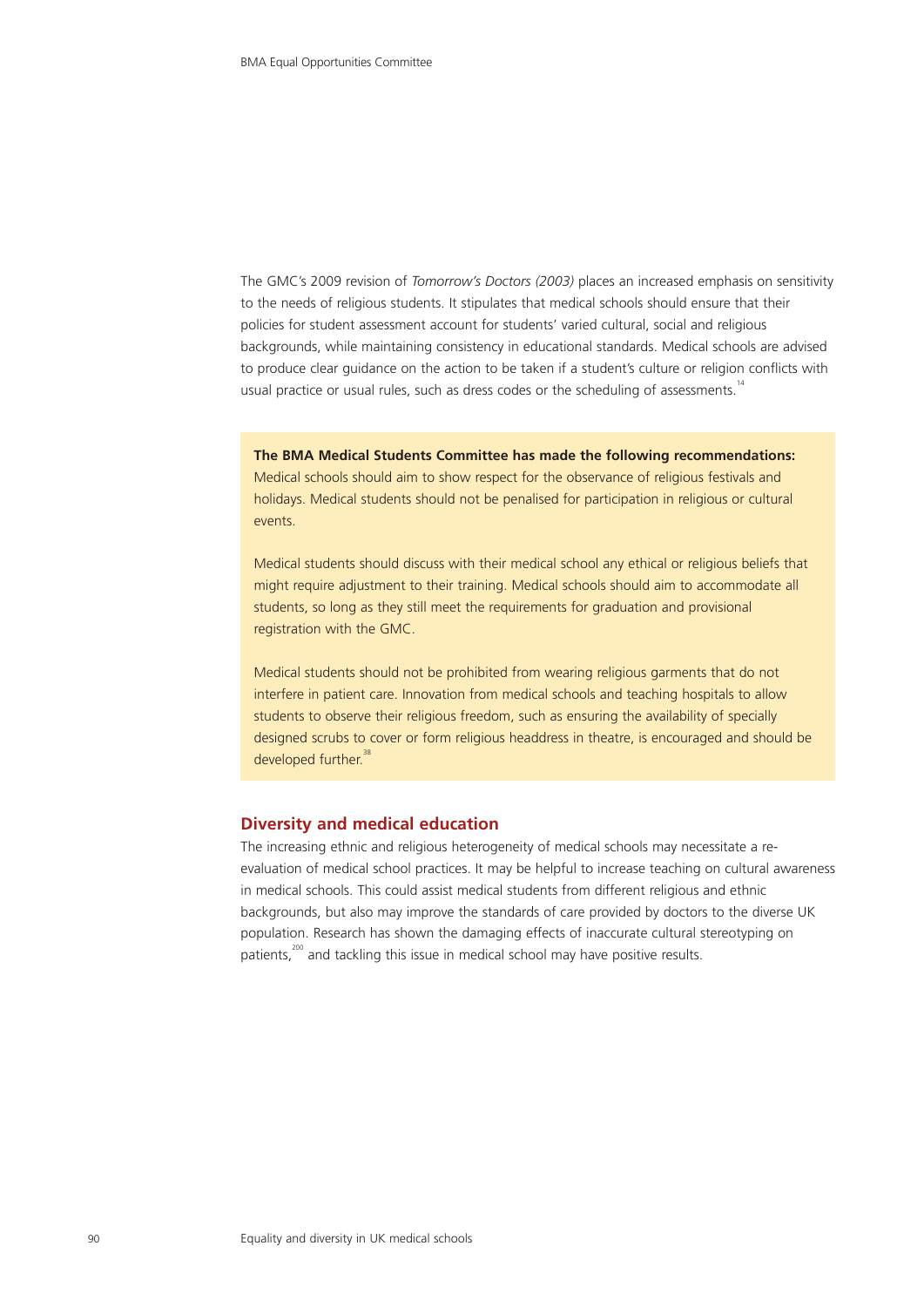# **Summary**

It is important that medical schools are aware of the needs of students with a religion or belief, and that appropriate provision for these students is made. In particular, pastoral care systems and policies on religion and belief should be well publicised. Where students wish to wear religious dress, ease of communication with patients should be a priority. This is unlikely to be impeded by the most commonly worn forms of religious dress in the UK.

# **Questions for discussion**

- What are they best ways to ensure that patients are not disadvantaged by doctors' religions or beliefs?
- How can we improve teaching on religion and belief at all stages of medical education so that students and doctors are best prepared to look after patients from a diverse population?
- Would data collection on religion and belief improve the experience of students and patients?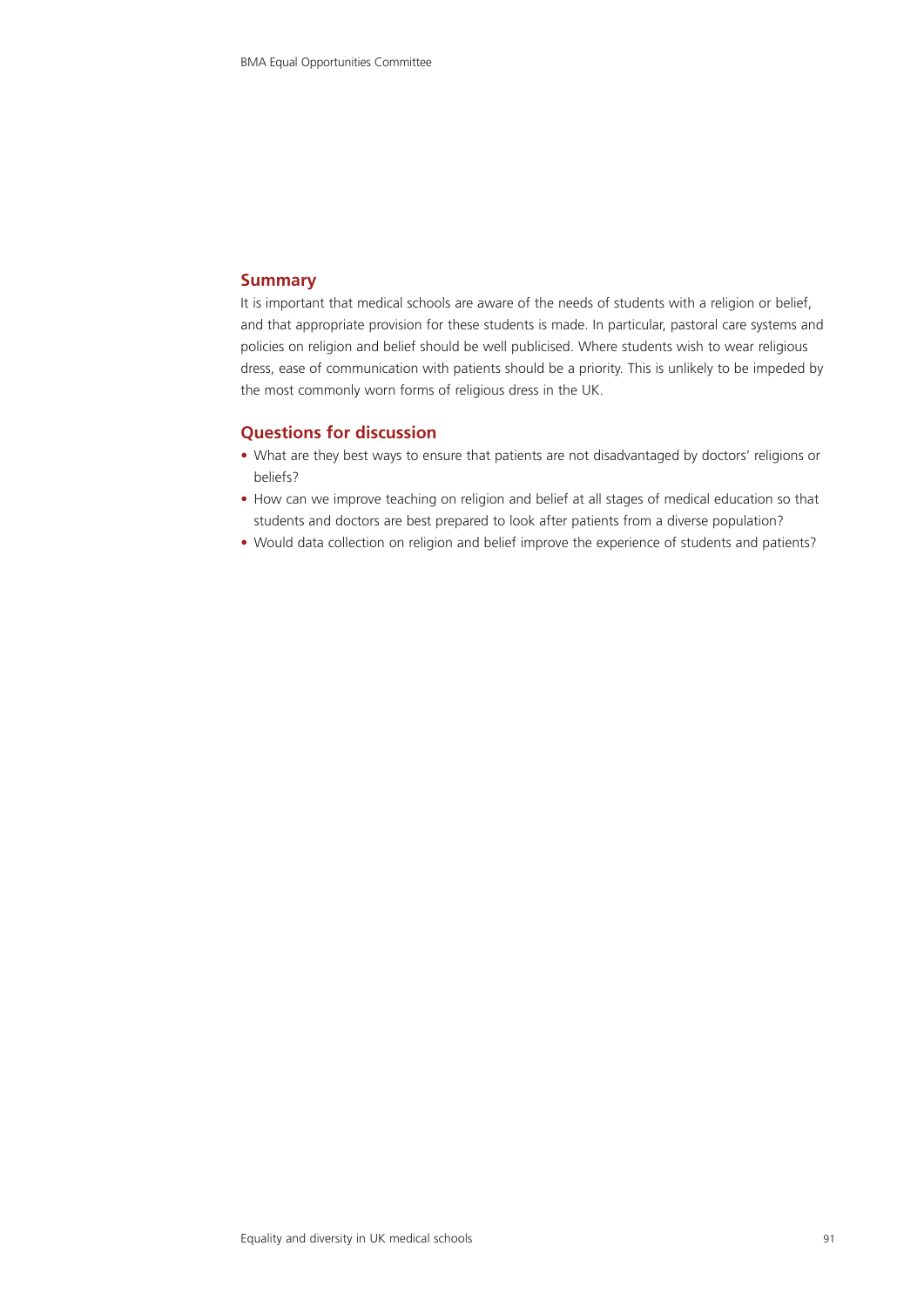# **A Sikh medical student comments on the impact that his religion had on his study of medicine.**

Sikhism begins and ends my day, and as much as possible I try to integrate its principles into my work at university too. Studying in a small city which doesn't have many practising Sikhs results in people often staring at me in the street or in the hospital due to my outwardly appearance (namely my turban). I've learnt to deal with this over the years, and I find it refreshing that a lot of other students at my university are keen to ask and learn about why I wear a turban and what faith I belong to rather than avoiding direct eye contact!

Medical schools need to encourage tolerance and respect for anyone's religious beliefs. On the whole this is provided – most people are very accepting and polite. However if the situation arises where a student has felt any sort of discrimination, there should be channels of help available whether through the form of personal/pastoral tutors, or student representatives. In my university I started a Sikh Society in an effort to bring the students together and provide an additional forum for any issues affecting the Sikh students to be discussed.

As a Sikh I don't drink alcohol or use any other intoxicants. I've noticed that in medical school there is an increasing drink-centred culture, and as a first year it can be hard to find friends who share similar social beliefs to you. Our university has an 'academic family' system where older students are matched up with younger students to help them integrate into medical school. It was possible to opt for non-alcoholic older students; however the initial meeting where you were given the names and contact details of your older students was arranged to take place in a pub! Almost every social event in the medical school involves a copious amount of alcohol. I've been lucky in this respect and have about a dozen friends who don't drink alcohol when they socialise, and respect that I'm not comfortable in that type of scene.

A number of religious doctors are from diverse backgrounds, as are patients. Many are also bilingual which can be helpful in areas of Britain where new immigrants aren't yet familiar with English. Religious healthcare professionals may also have a set of beliefs, which can often be significant in practising good medical ethics and patient care. Being a Sikh has made me think about many issues such as euthanasia, palliation and patient dignity and I'm confident that it has encouraged me to treat my future patients with compassion and respect, no matter what their beliefs and lifestyle habits are.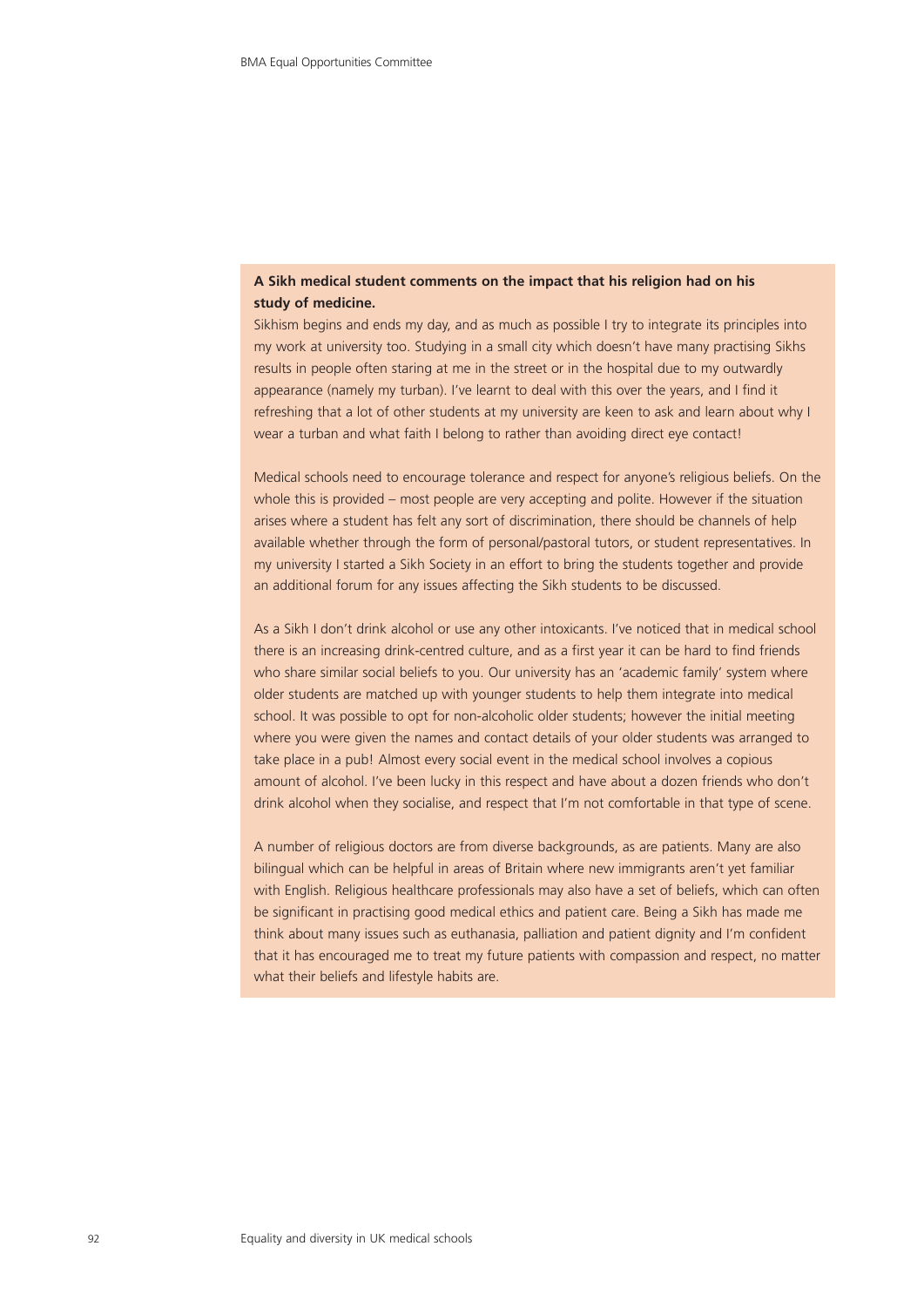# Section 9: Admissions policy and procedures

## **Selection for medical school**

Medical schools are the gatekeepers to medical practice, as such, the selection process plays a vital role in determining the composition of the medical profession. The task of selecting medical students from a pool of well-qualified applicants is complex and demanding. Not all analyses of medical schools' selection policies and procedures are negative. The currently competitive and challenging selection processes for medicine may contribute to the fact that the subject group of medicine, dentistry and veterinary science has the lowest non-continuation rates of all degrees.<sup>201</sup>

Many factors contribute to the changing demography of medical schools. The application rate from various groups is of primary importance in determining the composition of medical schools and the profession. Analysis of applications and admissions statistics in previous sections of this discussion paper has also shown that certain groups of students seem to face disadvantage in selection to medical schools. This has raised concern about selection procedures and has led to considerable attention being devoted to the fairness of these procedures.

Dissatisfaction with the basis for selection to medical school is not new. In the 1960s many believed that disproportionate weight was given to family connections in medicine. <sup>6</sup> In recent years, there has been a stronger emphasis on transparency and equal opportunity in the admissions process. The publication in 2004 by the DfES of its report on admissions to higher education, *Fair admissions to higher education: recommendations for good practice* (referred to as the Schwartz report, after the leader of the review, Professor Steven Schwartz), was an important driver of this. The report made recommendations for a fairer, more transparent and more accessible system of admission into higher education. While it agreed that merit should be the basis for entry to higher education, it felt that merit could be defined more fairly, so as to extend access to candidates with high potential but without strong educational or familial support.<sup>11</sup> It recommended that, particularly where courses were over-subscribed and subject to large numbers of applications from almost identically qualified candidates, attention could be paid to contextual information, such as the type of school attended or an applicant's rank in his or her class. It advocated holistic assessment of candidates' potential, defined as assessment that considers a broad range of additional information, including relevant skills and contextual factors as well as academic achievement. Such holistic assessment of candidates needed to employ instruments proven to be reliable and valid. Following on from the recommendations of the report, the Government established its Supporting Professionalism in Admissions programme (SPA) in mid 2006, to support institutions in the development of fair admissions and to promote best practice.<sup>202</sup>

The BMA supported the recommendations of the Schwartz report, and advocated their application in medical schools. In the BMA submission to the consultation held in advance of the report's publication, it was agreed that it was desirable to consider contextual information such as attending a low-achieving school or experiencing family problems, so long as this is done in a transparent, explicitly stated manner defined in advance of the admissions period.<sup>203</sup> The BMA feels that medicine represents a case where qualities other than educational achievement are particularly relevant, including communication skills and determination to serve society. $^{37,203}$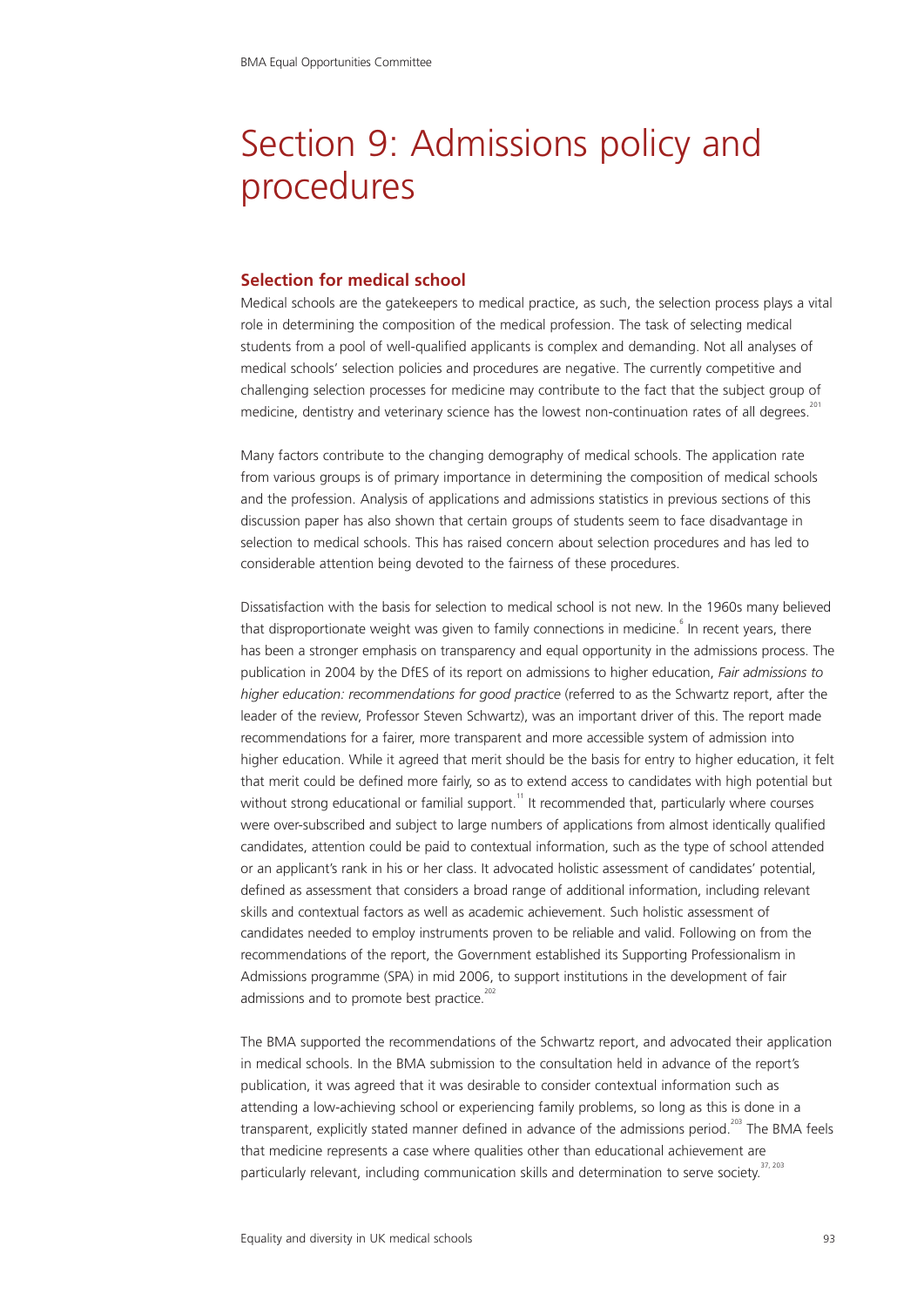The BMA is particularly keen to emphasise the need for admissions processes in medical schools to be completely transparent and explicitly documented. This needs to be accompanied by close monitoring of universities' procedures for short-listing and selection.<sup>204</sup> The BMA's MSC supports increased national conformity in selection procedures, and has called on the Government to make procedures standardised and transparent.

In 2006 the Medical Schools Council updated its guidance to medical schools in line with the principles of the Schwartz report to state that admissions must be transparent and that schools must make available to prospective applicants details of their admissions policies and explanations of the admissions process.<sup>36</sup> This is supported by the GMC's 2009 revision of *Tomorrow's Doctors (2003)*, which stipulates that medical schools should publish information about their admissions system, including guidance on the basis on which places will be offered and on the selection process.<sup>14</sup> It is still the case that there is considerable uncertainty about the weight given to different aspects of the admissions process, such as academic results, cognitive testing, interviews and personal statements. Requirements for admission to medical school are still far from entirely transparent. Some have gone so far as to describe entry criteria as 'secretive and varied'.<sup>205</sup> Research has found that universities use UCAS forms in a wide variety of different ways and that they are likely to use different criteria for shortlisting applicants.<sup>31</sup> These practices are not normally made public.

In 2006, the Medical Schools Council updated its guiding principles for the selection and admission of students to medical school in line with the principles expressed in the Schwartz report, identified as selection for merit, potential and diversity; reliability, validity and relevance; the minimising of barriers and professionalism. The revised principles are:

- 1. selection for medical school implies selection for the medical profession
- 2. the selection process attempts to identify the core academic and non-academic qualities of a doctor
- 3. a high level of academic attainment will be expected
- 4. the practice of medicine requires the highest standards of professional and personal conduct
- 5. the practice of medicine requires the highest standards of professional competence
- 6. candidates should demonstrate some understanding of what a career in medicine involves and their suitability for a caring profession
- 7. medical schools have agreed that the selection process for medical students must be transparent, involve procedures that respect obligations under relevant diversity and equality legislation
- 8. the primary duty of care is to patients
- 9. failure to declare information that has a material influence on a student's fitness to practise may lead to termination of their medical course.<sup>96</sup>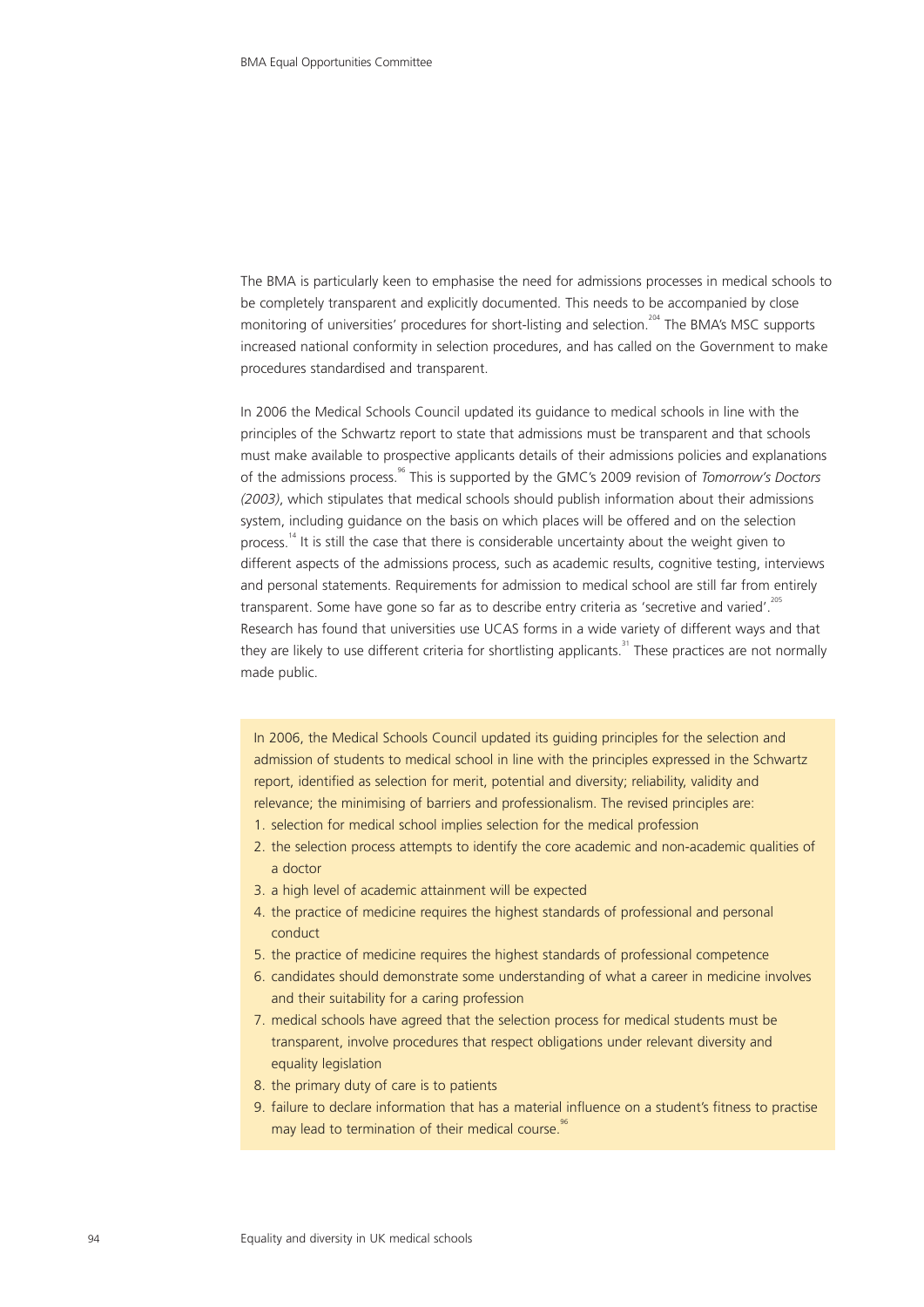Admissions instruments are often debated in the context of creating barriers to the selection of non-traditional students (ie facilitating or obstructing widened access to medicine). There are many types of instruments used to select students for medical school; these may include academic record, school report, referees' reports, self reports, cognitive or intellectual aptitude tests, psychometric tests, structured tasks, organised group activity and interviews. The BMA has supported the use and development of assessment procedures other than educational achievement, with the important qualification that such procedures must be valid, ie they must be proven to predict the right qualities needed for success as a medical student and a doctor. It also needs to be borne in mind that if an institution uses too many selection instruments, it may be likely to deter candidates from lower socio-economic backgrounds, who often have less support in satisfying the requirements of admission.

Those involved in selecting medical students, across the diverse range of possible selection instruments, need to be appropriately trained to select students consistently and fairly, to observe equality and diversity legislation and to promote equality and diversity. The GMC's 2009 revision to *Tomorrow's Doctors (2003)* stipulates that all those responsible for student selection should receive this training. $14$ 

# **Academic record**

Assessing an applicant's academic record is normally the main criterion for selection to medical school. Very often it is used as the first means of limiting the number of potential entrants. Achieving the required qualification grades continue to be crucial in gaining admittance to medical school. In 2004, to have had a greater than even chance of gaining a place, a candidate would have needed 360 UCAS tariff points, which is equivalent to three A grades at A-level.<sup>206</sup> The strong reliance on academic record to select medical students has aroused some controversy, with some questioning whether the highest level of academic achievement is a good predictor of success as a doctor. It has been suggested that three arguments underpin the use of academic record in selection:

- the achievement argument academic records are said to ensure a minimum competence in the sciences basic to medicine
- the ability argument academic success depends mainly on intellectual ability, and achievement tests, such as A-levels, indirectly assess intelligence
- the motivation argument academic record is an effective method of selection because university education requires not only intellectual ability but also good study skills and motivation, which are demonstrated through past achievement.<sup>207</sup>

Intellectual ability is generally regarded a crucial part of predicting a student's ability to complete the medical course<sup>208</sup> and become a good doctor. There are few prospective studies testing the validity of using achievement tests, such as A-levels, in relation to outcomes in medical careers.<sup>2</sup> There is evidence from retrospective studies, however, that A-levels have predictive validity for success in both undergraduate and postgraduate medicine.<sup>100, 207, 209, 210</sup> A-level results have been correlated with drop-out from medical school, $207$  and performance in basic medical science examinations, finals and postgraduate membership and fellowship exams;<sup>211</sup> although some A-level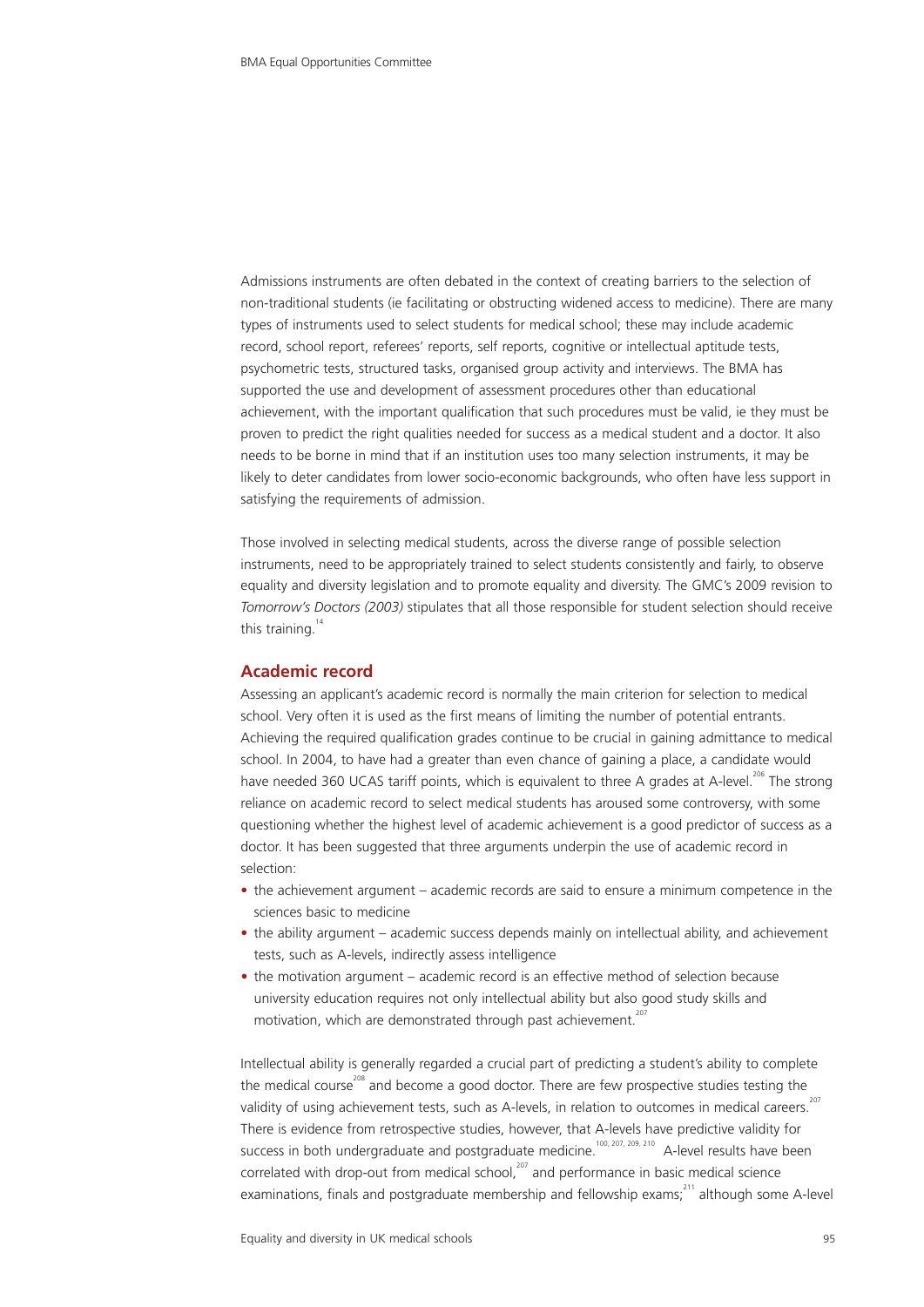subjects may predict later exam success better than others.<sup>72</sup> Overall, previous academic performance seems to be a good predictor of achievement in medical training, particularly during undergraduate education.<sup>209</sup>

Despite the apparent predictive validity of A-level results, it is not clear whether public examination results and predictions are the best and fairest means of establishing the intellectual ability of medical school applicants. The BMA agrees with the suggestion of the Schwartz report that school examination results may be influenced by a number of factors including educational background and personal circumstances, and may not reflect candidates' true academic potential.<sup>11, 203</sup> Research suggests that academic attainment in secondary education is correlated with ethnicity and socioeconomic background.<sup>21, 86, 206</sup> For this reason, an over-reliance on academic records may disadvantage intellectually able students from non-traditional backgrounds.

One alternative to heavy reliance on educational achievement has been the institution of systems of intellectual aptitude and psychometric testing as a requirement for entry to most UK medical schools (discussed on page 98). Another suggestion has been the lowering of academic entry requirements in order to widen participation in medical school across society. This approach has been used with some success in specific programmes in a number of UK universities, as was discussed in the section on socio-economic background. Some have suggested making this approach more widespread and systematised, by setting a basic threshold of minimum educational achievement, such as three C grades in science subjects, with applicants then chosen from this pool using other selection procedures.<sup>51</sup> The BMA has expressed cautious support for this type of approach.<sup>203</sup> Implementing such a system would require extensive research to set an appropriate minimum standard and to identify the other selection procedures to be used. This approach brings the risk of an increased attrition rate or the longer-term risk of less well qualified medical students becoming less competent doctors;<sup>111</sup> risks that must be carefully assessed and quarded against.

Another ongoing issue surrounding the use of educational achievement in university entrance is the fact that applicants apply to university before they receive their results. Universities thus consider applications on the basis of teachers' grade predictions, AS level results and GCSE results. This practice has been criticised as unfair, given that some candidates with lower than expected grades may receive offers, while those with higher grades miss out due to faulty predictions. The Schwartz report strongly advised a move to a system of post-qualification applications (PQA) and an initial commitment was made by the Government to implement this by 2012. In subsequent years this commitment has waned, and it is now uncertain that PQA will go ahead at all.<sup>212, 213</sup> Some suggest that PQA could benefit applicants from lower socio-economic groups, $214$  although this has been contested by leading universities and independent schools.<sup>43, 215</sup> The BMA has supported the introduction of PQA on the grounds that actual results are a fairer criterion for entry than teachers' estimates, and that such a system has the potential to encourage a greater diversity of applicants.<sup>37, 203</sup> The BMA has warned, however, that the use of POA must not lead to the placement of further emphasis on academic achievement at the expense of exploring students' non-academic potential.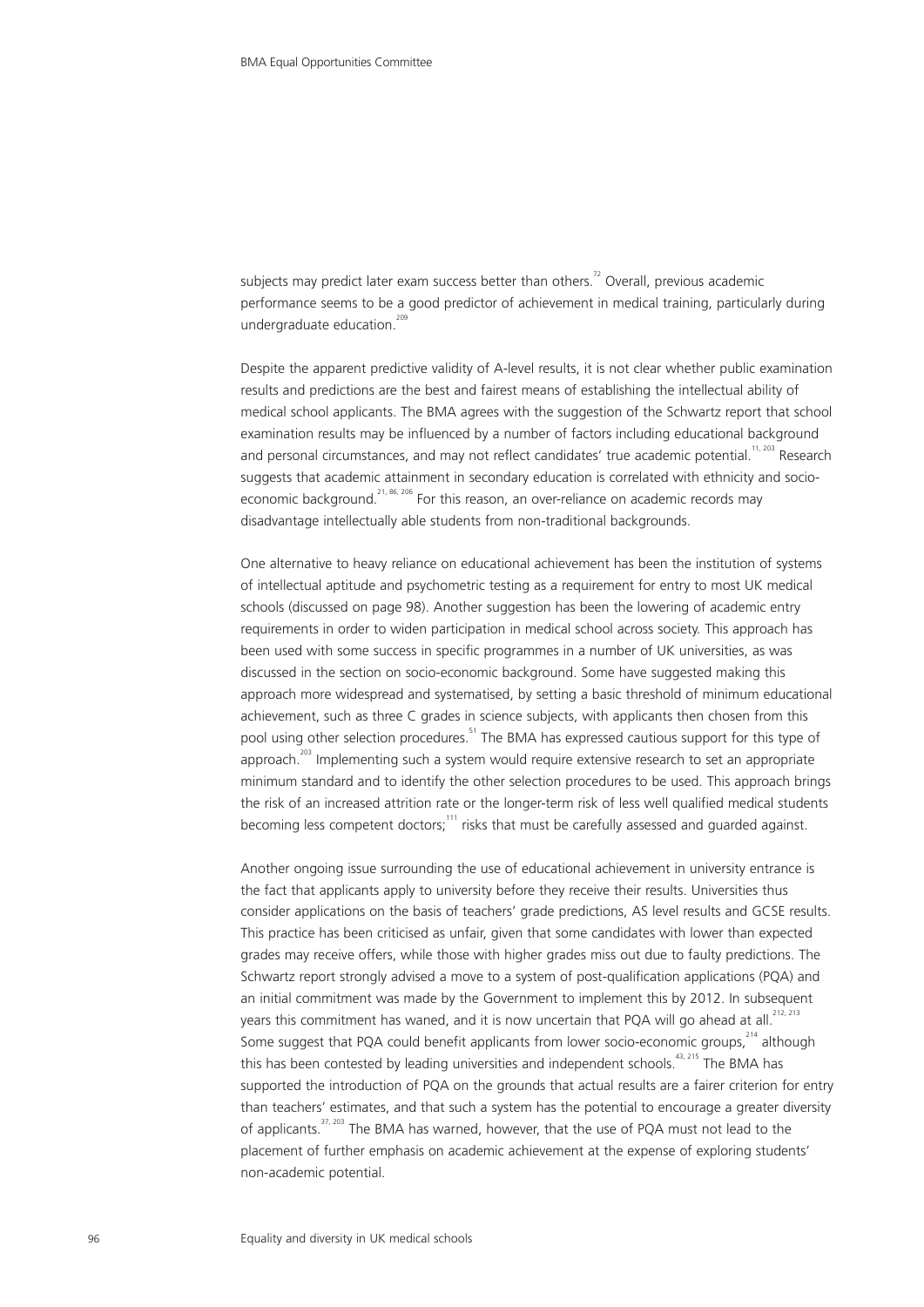Applicants to medical school are normally expected to have proven subject knowledge of science subjects, particularly chemistry. Only a small proportion of university applicants, however, gain the required science grades to gain entrance to medical school. The necessity of several science qualifications as a prerequisite to a medical degree has long been questioned.<sup>111</sup> Some commentators have identified a new trend in which personal qualities and commitment are just as essential as chemistry, biology and physics.<sup>216</sup> At present, most universities continue to require at least one or two science A-levels/Advanced Highers, however, this is something that may need reexamination unless the uptake of science subjects at secondary level increases.<sup>38</sup>

#### **Comments on a review of one medical school's selection procedure.**

When we examined our admissions criteria following accusations of discrimination on the grounds of ethnicity we found that the initial screening process attempted to assess several things. One of these was leadership potential. The criteria used were evidence of responsibility at school, for example being a prefect. State schools and sixth form colleges do not operate a prefect system, yet students were being given extra marks as part of the screening process if they had this evidence.

Also we found that students from selective schools (the majority of which are private schools) were predicted to get higher grades. One of our criterion for selection for interview was predicted grades of two As and a B. If the teacher predicts three Bs then the student is less likely to be invited for interview.

At interview the student from the private school performs well and is offered the standard 2 'A's and a 'B'. The student from the state school does not even get an interview even though getting 3 'B's at some state schools must be a huge achievement. Come the exams the student from the private school gets an 'A' and 2 'B' grades. She or he is however in a pool from which students will be selected, having already been interviewed. Because not all students offered a place will obtain the required grades, that student gets a place. In the meantime, the student from the state school who also got an 'A' and 2 'B's was never interviewed so was never even offered a place. Who has the greater potential? The state school student who surmounted adversity having obtained higher grades in an inner city school or the student who got all the benefits of private education?

The fact remains that about 20 per cent of our students do not get the required offer yet still get given a place at medical school. The majority of these are from selective/private schools.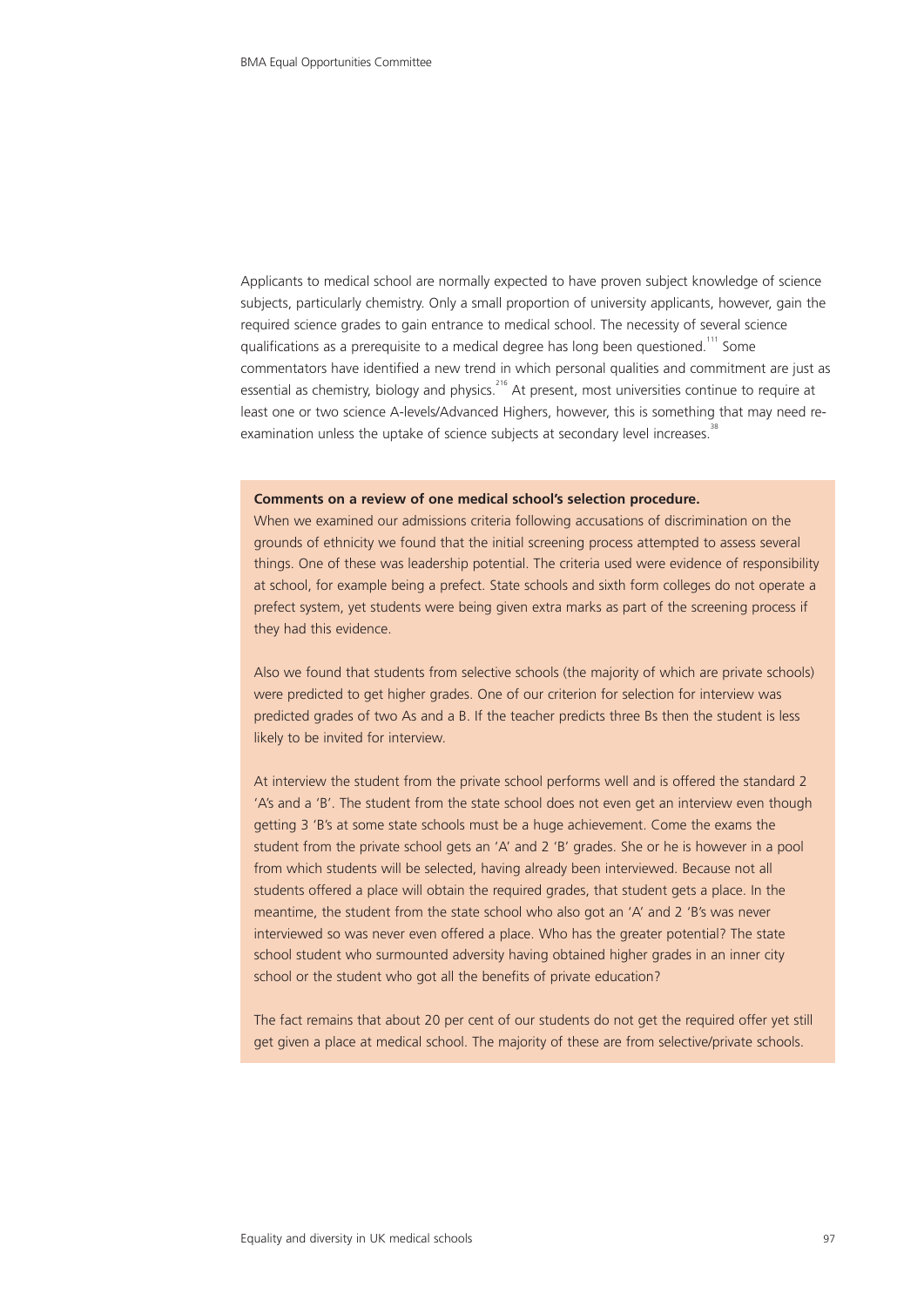#### **Intellectual aptitude and psychometric testing**

Twenty-six out of the UK's thirty-two medical schools now ask applicants to sit the UK Clinical Aptitude Test (UKCAT).<sup>217</sup> Cambridge, Imperial College London, Oxford and University College London medical schools require applicants to sit the Biomedical Admissions Test (BMAT).<sup>218</sup> The BMAT was developed at Cambridge with the intention of providing fair assessments of applicants from a range of backgrounds by addressing generic academic skills and the capacity to apply basic science knowledge. The UKCAT was developed by the private educational company, Pearson Vue, which won a tender put out by a consortium of heads of medical and dental schools planning to use the test. The test is overseen by a Board elected from representatives of these schools. The rationale for the establishment of the UKCAT test was the increasing difficulty of distinguishing between academically able candidates with close to identical grades, and a desire to measure attributes such as problem-solving skills, conscientiousness, empathy, resilience and other qualities seen as important to the role of doctors and dentists.<sup>219</sup>

Some medical schools in Australia have lowered the threshold for academic marks and instead select students based on an interview and psychometric tests similar to UKCAT, known as the Graduate Medical Schools Admissions Test (GAMSAT).<sup>220</sup> This test measures cognitive skills, ethical orientation and aspects of empathy and creativity and is now used in five UK medical schools for graduate-entry candidates. Evaluation studies performed 10 years after this was introduced at the University of Newcastle in Australia, found it to be a superior selection procedure in terms of how far students achieved the medical programme objectives. $221$ 

There have been strong reservations expressed about the use of aptitude tests in the UK, and at its 2008 annual conference, the BMA's MSC called for the Medical Schools Council to abolish the use of UKCAT in the admissions process. This followed major errors in the processing of results in 2007, which meant that thousands of applicants that year might have been disadvantaged by incorrect results reported to the schools to which they applied.<sup>222</sup>

Concern has also been raised about the validity of these aptitude tests as identifiers of the characteristics a successful medical student and a good doctor will require. The UKCAT Consortium itself admits that evidence for the predictive validity of cognitive admission tests is lacking.<sup>219</sup> It has been suggested on these grounds that it is preferable to use A-level results exclusively, given that they have been proven to be a valid indicator of success at medical school.<sup>223</sup>

#### **A medical student comments on the UKCAT.**

I think the UKCAT should be scrapped because it confuses applicants about their competence and provides no indication of how good a medical student or doctor they will make, I didn't do very well on my UKCAT but I am among the top 25 students in my year. What the UK needs is a US-style Medical College Admission Test (MCAT), which covers a broader base of physics, maths, chemistry and biology.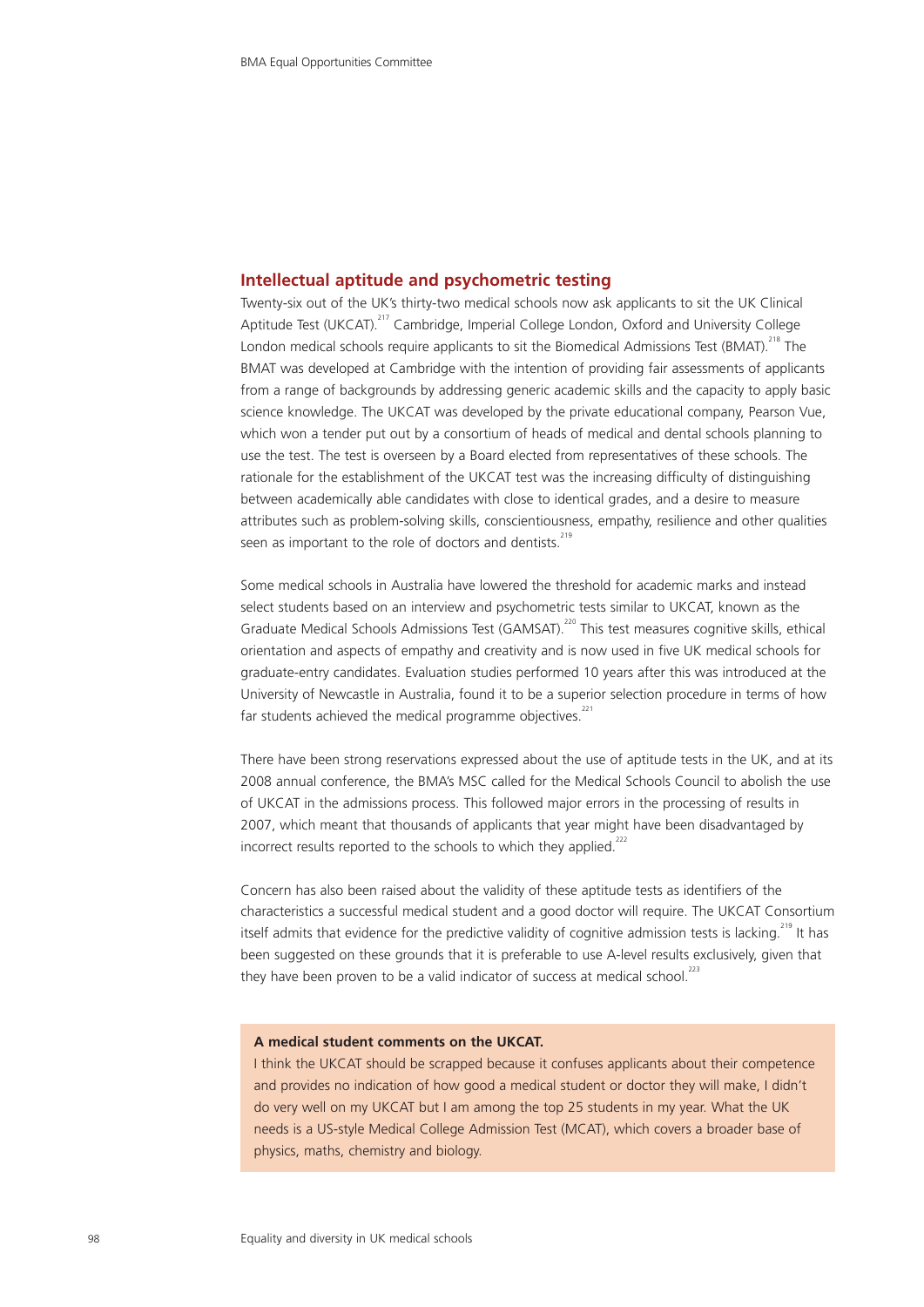UKCAT is designed as a measure of intellectual aptitude, as opposed to attainment, and the UKCAT Consortium claims that it has the potential to offer a greater chance of selection to students with high academic potential from disadvantaged educational backgrounds.<sup>219</sup> This may be negated by the policy of charging a fee of between £60 and £75 (2008 figures) to sit the test (although UKCAT paid bursaries to cover this fee to 4.7% of candidates who took the test in 2006).<sup>219</sup> The BMAT test cost between £32.10 and £64.20 (2008 figures) but fees will be reimbursed if the applicant is in receipt of Education Maintenance Allowance, Job Seeker's Allowance or Income Support.<sup>224</sup> It is BMA policy that medical students should not be asked to pay the cost of fees for additional stages in selection required by some schools. $37$  The decision to charge applicants to sit the UKCAT test has been especially criticised; as it is deemed likely to deter applicants from lower socio-economic groups from applying for medical school.<sup>222</sup> There is a growth industry around coaching and preparation for the test, which is anecdotally seen to benefit those who are capable of paying for such assistance, although UKCAT claims it is not possible to study for the test. The SPA programme suggests that practice on application tests benefits applicants, and cites instances of state schools using Government-allocated widening participation funds to send students to attend private coaching courses.<sup>225</sup>

Others have argued that the pool of applicants to medicine is highly pre-selected, and that cognitive testing is unlikely to make much difference, either to differentiating effectively between candidates or to attracting a more diverse range of applicants. It has been suggested that the use of more narrowly graded A-levels offer the best means of selecting medical students fairly and effectively.<sup>223</sup> The recent addition of an  $A^*$  grade at A-level may add weight to this argument.

The GMC's 2009 revision to *Tomorrow's Doctors (2003)* states as a key principle of the selection process that 'selection processes will be valid, reliable and objective', $14$  and it is as yet unclear that UKCAT or BMAT satisfies these criteria. The BMA has emphasised the need for the selection process of medical students to be transparent, but medical schools have been criticised for their failure to indicate to what degree UKCAT results are taken into account in conjunction with educational achievement, personal statements and candidate interviews. The SPA programme has advised that institutions using admissions tests need to ensure that they make it clear to applicants how results will be used.<sup>225</sup>

#### **A medical student comments on the admission process.**

There's not enough transparency in the admissions process. I think students should be told why and how a decision was reached. This could help in future decisions about their career choices and their personal development.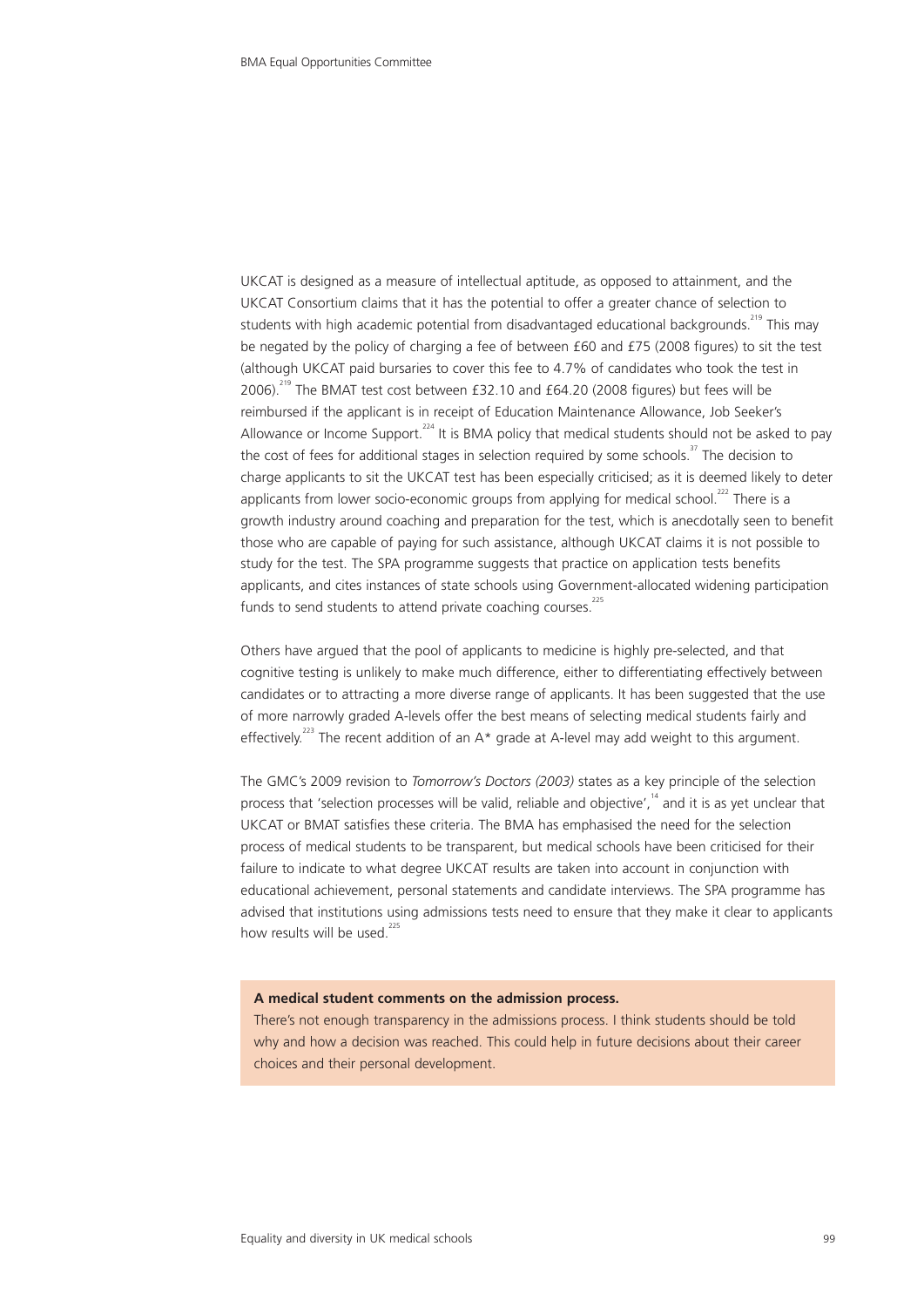#### **School and referee reports**

Reports from applicants' schools may provide universities with information about abilities, attitudes and behaviours. They may be biased or omit uncomplimentary material. School reports can also make comparisons between candidates difficult.<sup>89</sup> Research has found that the academic reference has no predictive value in subsequent achievement.<sup>209</sup> The motivation of the referee is often uncertain. It has also been suggested that schools feel compromised by the recent requirement to make references available to the student, and that this is likely to further reduce the usefulness of these reports.<sup>36, 101</sup>

#### **Self reports**

Self reports usually form part of the university selection procedures. The UCAS application form contains a personal statement section that allows applicants to write about their interests, motivations and aspirations. There is little substantial research on the predictive power of personal statements.<sup>209</sup> One study did find that information in the personal statement was predictive of success in clinical aspects of training.<sup>226</sup> Another study found evidence that the assessment of nonacademic activities was actually predictive of poorer performance in the first three years of medicine.<sup>100</sup> A study in 2005 examined the validity of medical school applicants' personal statements and referee reports for predicting future unhappiness or dissatisfaction with a career in medicine. This found that 'although widely used in medical student selection to assess motivation, interest and commitment to a medical career, the personal statement and the referee's report cannot validly be used by assessors, including experienced medical school selectors, to identify doctors who will subsequently be dissatisfied with a medical career'.<sup>224</sup>

Personal statements may give some insight into candidate's interests, but do not facilitate objective comparisons between candidates. Like academic records, the use of self reports may bias the selection process in favour of students with better school or parental support and guidance. Self reports give candidates an opportunity to demonstrate non-academic achievements. This frequently includes work experience as well as participation in sports and music. The BMA has expressed concern about the use of work experience or work observation as criteria for selection because students do not have equal access to these opportunities. There are certainly anecdotal reports of very able, disadvantaged students being rejected from medical school due to the lack of extra-curricular activities on their applications. It has been reported that a small number of medical schools choose not to use the non-academic section of the UCAS form at all in their admissions process, due to concerns about this possibility of bias.<sup>31</sup> Research has also found that while most medical schools offer training to members of their interviewing panels, only about half train those who assess UCAS forms in order to shortlist applicants.<sup>31</sup> Admissions deans at a Medical Schools Council meeting in 2008 discussed their concern that personal statements are now so influenced by others that they are without any reliability or usefulness as a selection tool.<sup>227</sup>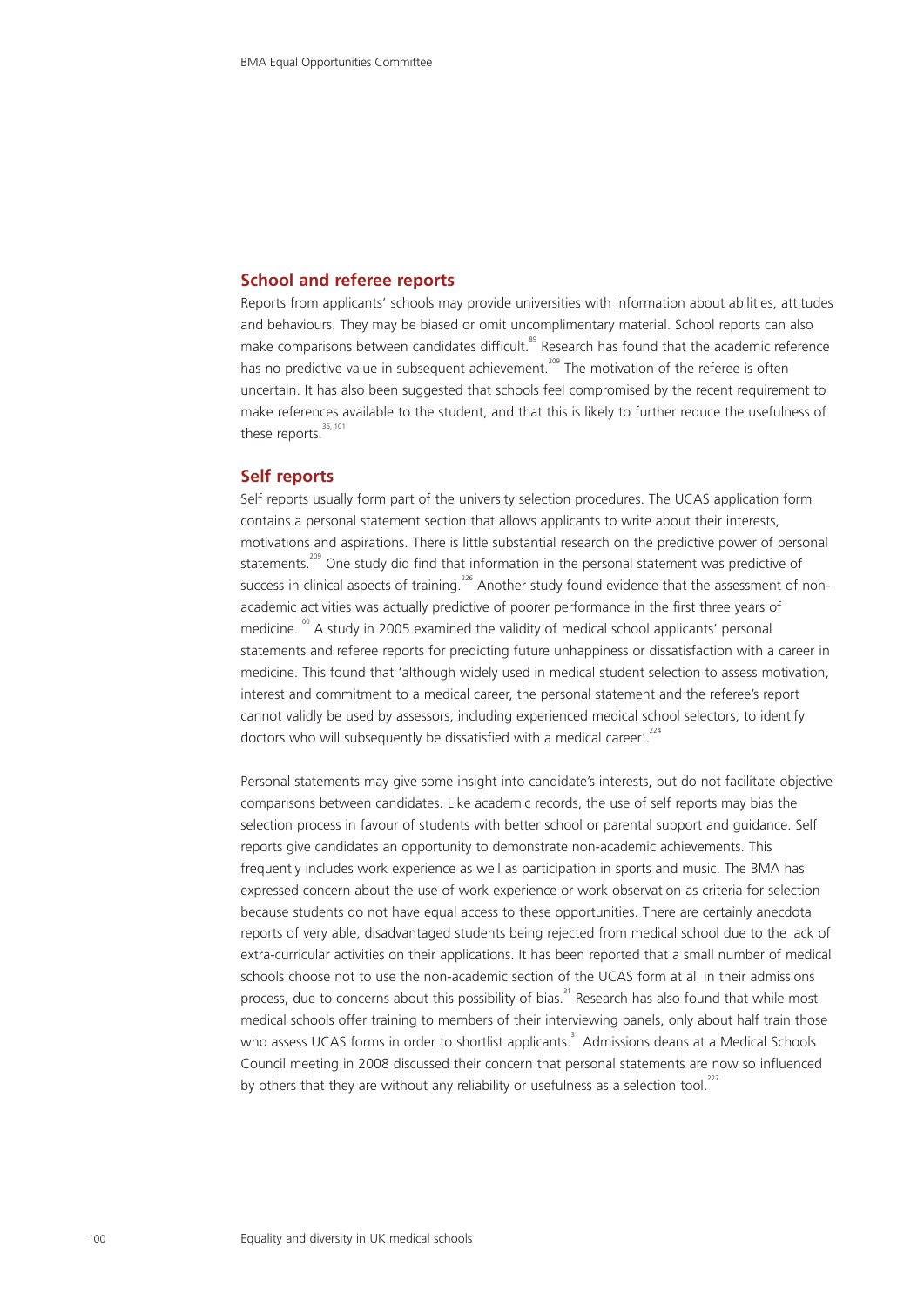#### **A medical student discusses the use of personal statements and interviews in candidate selection.**

There are some good points about the current admissions process. The personal statement and interview give applicants a chance to express themselves as best as possible although this also means that applicants who are perhaps not so articulate but could still make good doctors are weeded out. The UKCAT exam fee is a bane on applicants because of its fee and incongruence with anything medical. The process isn't very transparent as unsuccessful applicants don't find out why they were rejected.

#### **Personal interview**

The BMA's MSC recommends that medical schools interview all prospective students. This is particularly important now that medical students have access to patients at the earliest stages of the course.<sup>8, 37</sup> In 2006, Parry et al found that 20 out of the 22 UK medical schools that participated in the study conducted applicant interviews. The nature of these interviews varied widely in length, panel composition, structure, content, methods of scoring and the criteria on which candidates were invited to interview.<sup>31</sup> In 2002/03 while Edinburgh interviewed only two per cent of eligible candidates, Cambridge interviewed 99 per cent.<sup>63</sup> Interview panels normally include two or three examiners, with some including lay people and medical students on interview panels.<sup>31</sup> The BMA's MSC recommends the inclusion of a senior medical student on the panel, and that the notes made at interviews should be available to candidates on request, regardless of their success in obtaining an offer.<sup>19, 37</sup>

Interviews have been found to assess different types and different numbers of personal qualities. Desired qualities generally include:

- level of commitment and motivation in regard to a medical career
- ability in team-working and leadership
- acceptance of responsibility
- a range of extra-curricular interests
- experience working in health or social care settings.<sup>31</sup>

While interviews seem desirable in light of the widely supported need to identify personal qualities such as compassion and a desire to contribute to society, some commentators have identified problems. One brief interview is a limited sample of a candidate's ability, an observation that led to the development of alternative systems like the multiple mini-interview.<sup>228</sup> There is also evidence to suggest that interviewers tend to choose people like themselves.<sup>67</sup> Interviews may also bias the selection process in favour of students from more advantaged backgrounds. Some secondary schools put much more effort into training students for interviews, often because they have experience of putting candidates forward for medicine and know what to expect.<sup>85</sup> In order to help compensate for the effect of schooling on interview performance, some medical schools such as St George's in London provide interview training to candidates, as well as taking into account educational opportunity.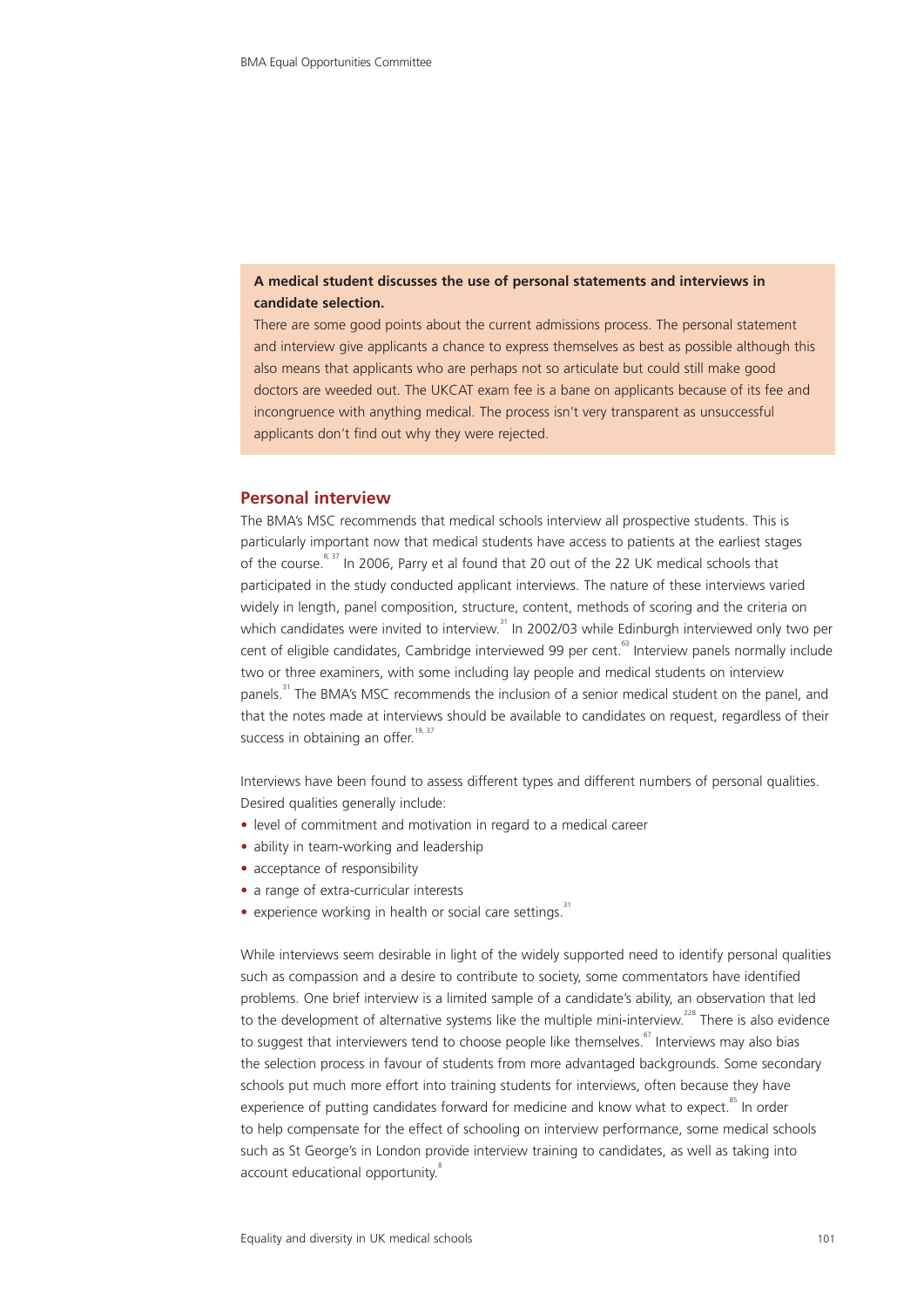It is very important that interviews are properly structured and constituted for the objective assessment of candidates. This reflects BMA policy for interviews for medical appointments, which it believes should be objectively structured. Research shows that the structured interview is a useful addition to intellectual ability in predicting later job performance.<sup>36</sup> All members of the interview panel should be trained in interviewing techniques and equal opportunities awareness and appropriate lines of questioning must be pursued. Research in 2006 found that 18 out of the 22 medical schools that participated in the survey conducted training for interviewers. Fourteen schools scored interviews numerically, while six scored applicants as 'offer, borderline or reject' and two schools did not provide information.<sup>31</sup>

Interviewing is often a particularly important aspect of admissions into extended access medical degree programmes that offer places to candidates from disadvantaged backgrounds who do not meet the academic requirements of the course. At King's College London applicants to the Extended Medical Degree Programme are all given a 30-minute interview. This is then used in conjunction with A-level results and a mental agility test to determine candidates' suitability for the programme. $47$ 

It has been claimed that 'the greatest single barrier to a more careful selection process in the UK is the amount of resources that each school has to invest'.<sup>70</sup> Prospective medical students currently apply to up to four medical schools. As a consequence, most medical schools interview between 500 and 1,000 applicants for their courses. This volume of interviews means that few last for more than 15 or 20 minutes.<sup>70</sup> Some believe that interviews could be fairer and more reliable if medical schools used a centralised interview system and selection process. This would mean that resources were available to ensure that all interviewers are fully trained, all interviews were properly structured and the criteria for success were consistent nationally.<sup>10</sup>

#### **Structured tasks and observed group activity**

Structured tasks to assess manual and reasoning skills and creativity may address some of the problems identified above with the commonly used personal interview. Only a very small number of UK medical schools currently use such tasks as part of their selection process.<sup>227</sup> It is suggested that structured tasks have the potential to allow skills in personal interaction and responses to challenging situations to be observed, rather than to be reported by the applicant.<sup>227</sup> An important obstacle in implementing such programmes more widely is that they are expensive to organise<sup>221</sup> and may not be a cost-effective means of selecting medical students.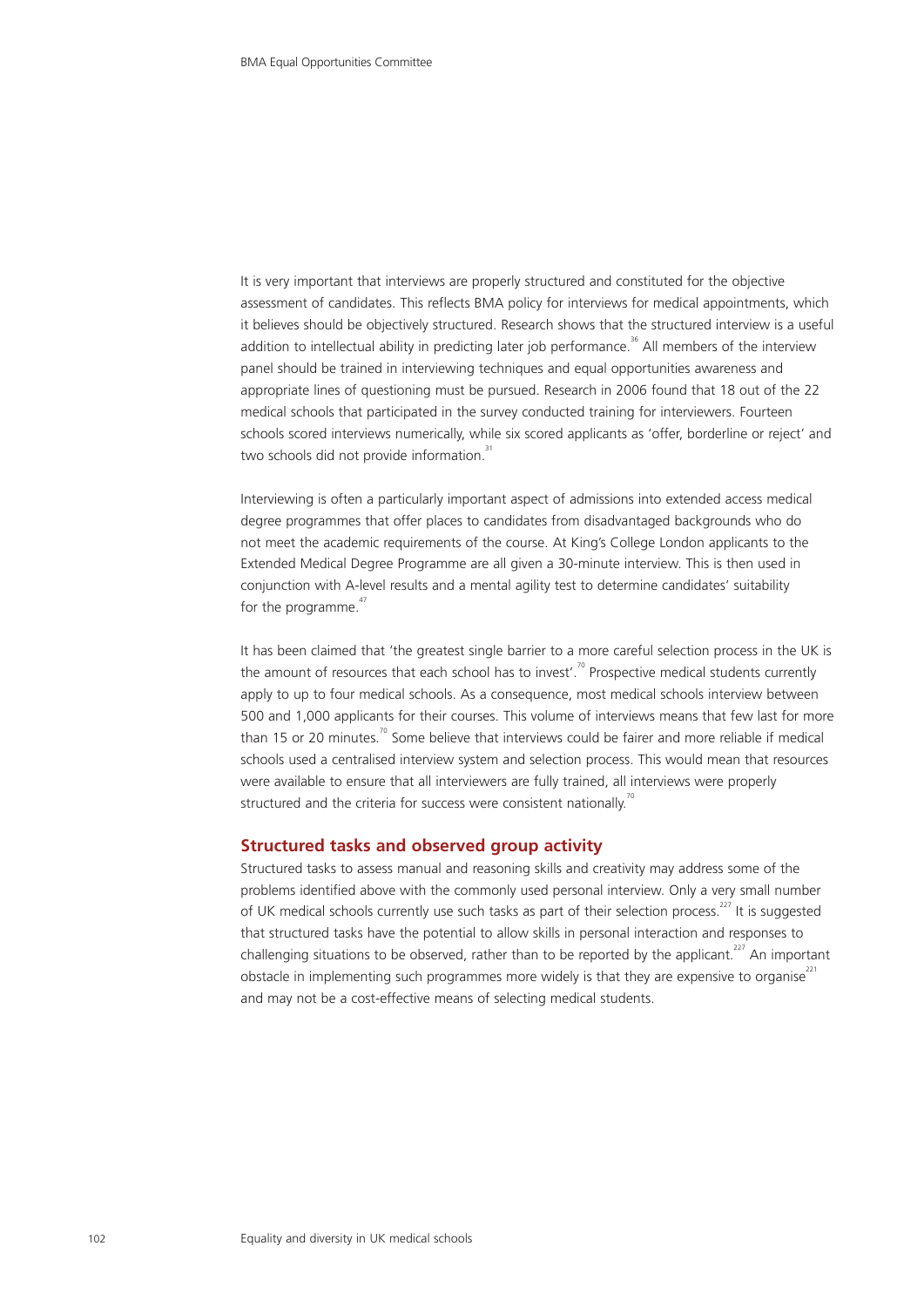#### **Summary**

The medical school selection process plays a vital role in determining the composition of the medical profession. The task of selecting students from a pool of well-qualified applicants is complex and demanding. There is evidence that certain groups of students seem to face disadvantage in selection to medical school. As a result, this has raised concern about the fairness of selection procedures and placed a stronger emphasis on the need for transparency and equal opportunity in the admissions process. In 2004, the Schwartz report recommended that merit should be the basis for entry to higher education, but that admissions procedures should also include a more holistic assessment of candidates' potential. There are many types of instruments used to select students for medical school; these may include academic record, school report, referees' reports, self reports, cognitive or intellectual aptitude tests, psychometric tests, structured tasks, organised group activity and interviews. There is considerable uncertainty about the weight given to these different aspects of the admissions process.

#### **Questions for discussion**

- What are the most effective instruments for selecting medical students?
- What steps, if any, should be taken to make selection as fair as possible?

#### **A medical student discusses their experience of the admissions process. What are the strengths of the current admissions process?**

I think there is awareness in institutions of the need to appreciate diversity in their admissions procedures but it can be very overwhelming. Often it seems that the message given out is 'You can't do this. All the odds are against you.' I was asked about my background a lot during my interview, which was quite off-putting. In fact I was asked 'when you are at the bottom of the pile, what stresses do you have?' This has stuck with me ever since. It was humiliating and confusing. When I asked what it was supposed to mean, the question was simply repeated.

The admissions process is fairly transparent if you are lucky enough to be called for an interview then everything is explained well, but if not then there is little explanation provided about how candidates are assessed and how the admissions process works.

In addition I was also the first year to sit the UKCAT and found it to be pointless. It seemed like an added stress and the cost involved was very high. Although I was receiving income support at the time I took the test, and was eligible for a bursary towards the cost, getting proof of receipt of my benefit and getting through the bursary application took so long that I had to pay for it out of my own pocket. £60 is a lot, considering my weekly income was only £45. Had I not moved out of home with enough money in my bank, what would I have done?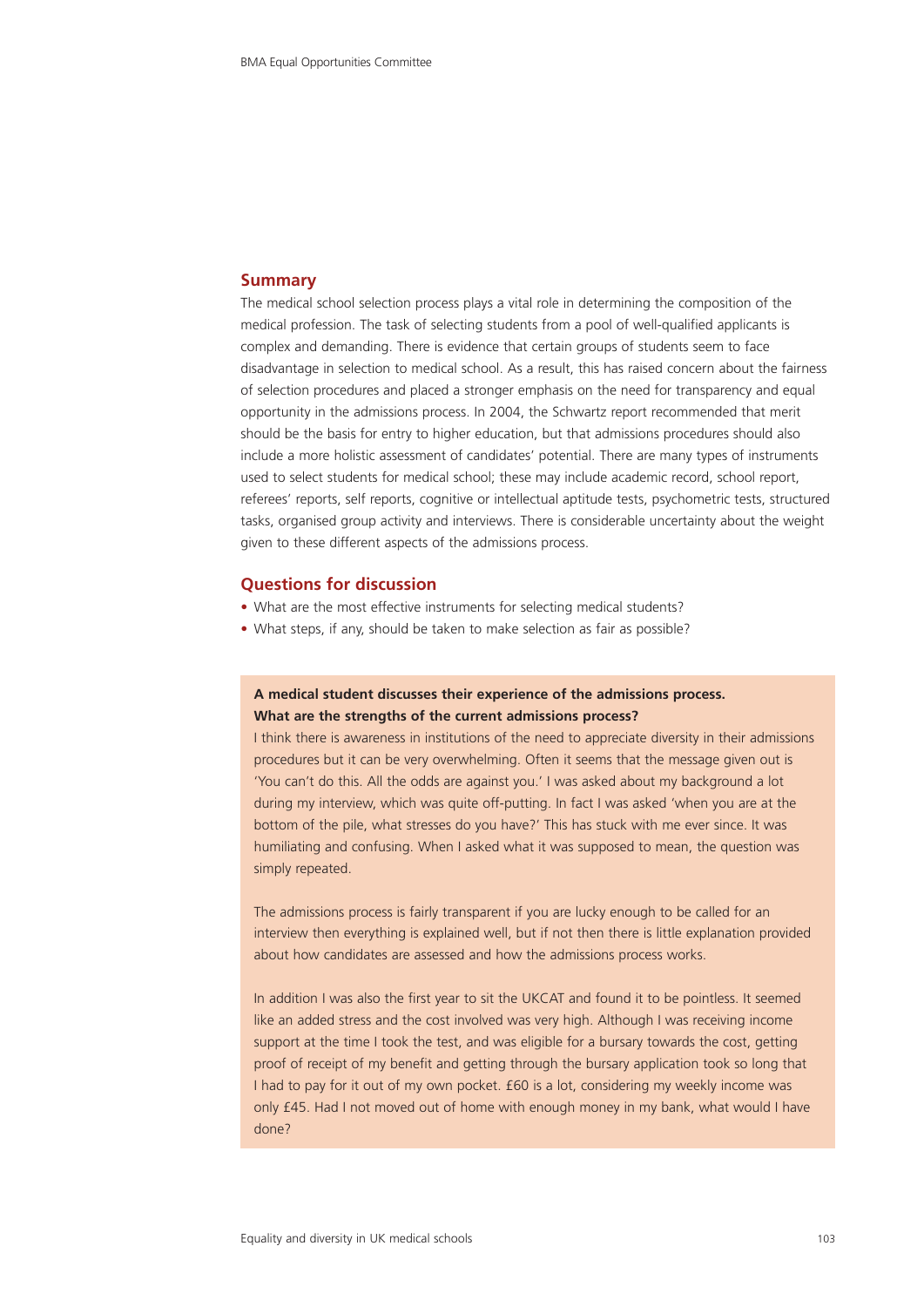Number and percentage of applicants and accepted applicants to medical school by socio-economic group 2003-08

|                          |                         | Year  |               |       |               |       |               |       |               |       |               |       |               |
|--------------------------|-------------------------|-------|---------------|-------|---------------|-------|---------------|-------|---------------|-------|---------------|-------|---------------|
| Socio-economic group     |                         | 2003  |               | 2004  |               | 2005  |               | 2006  | 2007          |       | 2008          |       |               |
|                          |                         |       | $\frac{0}{0}$ |       | $\frac{0}{0}$ |       | $\frac{0}{0}$ |       | $\frac{0}{0}$ |       | $\frac{0}{0}$ |       | $\frac{0}{0}$ |
| Higher managerial and    | Applicants              | 4157  | 34.9          | 4830  | 33.8          | 4854  | 31.0          | 4881  | 32.0          | 4687  | 31.1          | 4635  | 31.2          |
| professional occupations | Accepted applicants     | 2727  | 39.2          | 2907  | 40.0          | 2615  | 36.8          | 2747  | 38.3          | 2680  | 38.2          | 2685  | 37.6          |
| Lower managerial and     | Applicants              |       | 25.4          | 3624  | 25.4          | 3757  | 24.0          | 3428  | 22.5          | 3418  | 22.6          | 3532  | 23.8          |
| professional occupations | Accepted applicants     |       | 25.5          | 1851  | 25.5          | 1712  | 24.1          | 1642  | 22.9          | 1625  | 23.2          | 1671  | 23.4          |
| Intermediate occupations | Applicants              | 1113  | 9.3           | 1365  | 9.6           | 1423  | 9.1           | 1405  | 9.2           | 1382  | 9.2           | 1518  | 10.2          |
|                          | Accepted applicants     | 643   | 9.2           | 700   | 9.6           | 666   | 9.4           | 688   | 9.6           | 628   | 8.9           | 733   | 10.3          |
| Small employers and      | Applicants              | 458   | 3.8           | 549   | 3.8           | 542   | 3.5           | 503   | 3.3           | 544   | 3.6           | 552   | 3.7           |
| own account workers      | Accepted applicants     | 289   | 4.2           | 277   | 3.8           | 268   | 3.8           | 238   | 3.3           | 260   | 3.7           | 232   | 3.2           |
| Lower supervisory and    | Applicants              | 244   | 2.0           | 311   | 2.2           | 260   | 1.7           | 250   | 1.6           | 292   | 1.9           | 284   | 1.9           |
| technical occupations    | Accepted applicants     | 144   | 2.1           | 151   | 2.1           | 115   | 1.6           | 117   | 1.6           | 128   | 1.8           | 139   | 1.9           |
| Semi-routine occupations | Applicants              | 679   | 5.7           | 1004  | 7.0           | 1135  | 7.3           | 1069  | 7.0           | 1247  | 8.3           | 1408  | 9.5           |
|                          | Accepted applicants     | 374   | 5.4           | 453   | 6.2           | 451   | 6.3           | 435   | 6.1           | 460   | 6.6           | 591   | 8.3           |
| Routine occupations      | Applicants              | 237   | 2.0           | 279   | 2.0           | 272   | 1.7           | 293   | 1.9           | 281   | 1.9           | 357   | 2.4           |
|                          | Accepted applicants     | 129   | 1.9           | 110   | 1.5           | 104   | 1.5           | 111   | 1.5           | 110   | 1.6           | 139   | 1.9           |
| Unknown                  | Applicants              | 2002  | 16.8          | 2314  | 16.2          | 3394  | 21.7          | 3419  | 22.4          | 3241  | 21.5          | 2551  | 17.2          |
|                          | Accepted applicants     | 877   | 12.6          | 813   | 11.2          | 1175  | 16.5          | 1198  | 16.7          | 1126  | 16.0          | 954   | 13.4          |
| <b>Total number</b>      |                         |       |               |       |               |       |               |       |               |       |               |       |               |
| of applicants            | <b>Total applicants</b> | 11920 | 100           | 14276 | 100           | 15637 | 100           | 15248 | 100           | 15092 | 100           | 14837 | 100           |
| <b>Total number</b>      |                         |       |               |       |               |       |               |       |               |       |               |       |               |
| of acceptances           | <b>Total accepted</b>   | 6953  | 100           | 7262  | 100           | 7106  | 100           | 7176  | 100           | 7017  | 100           | 7144  | 100           |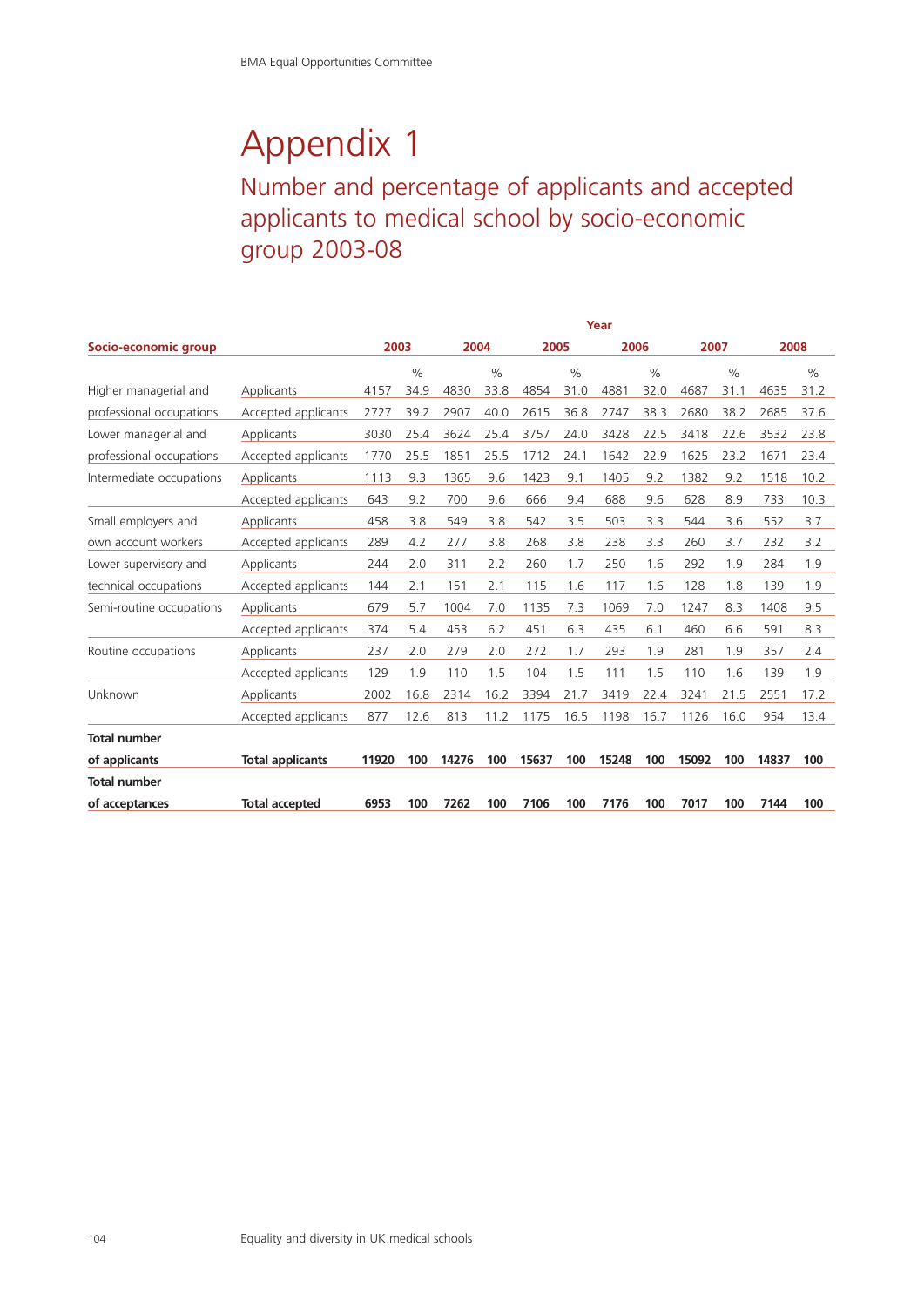### Number and percentage of UK applicants and accepted applicants to medical school by age 2003-08

| Year |        |       | <b>Applicants</b>        |      |       | <b>Acceptances</b> |                                 |      |                |              |  |  |  |
|------|--------|-------|--------------------------|------|-------|--------------------|---------------------------------|------|----------------|--------------|--|--|--|
|      | 20 and |       | 21 to 24 25 to 39 40 and |      | Total |                    | 20 and 21 to 24 25 to 39 40 and |      |                | <b>Total</b> |  |  |  |
|      | under  |       |                          | over |       | under              |                                 |      | over           |              |  |  |  |
| 1996 | 7,836  | 885   | 676                      | 10   | 9407  | 4,079              | 275                             | 125  | $\mathbf{1}$   | 4480         |  |  |  |
| $\%$ | 83.3   | 9.4   | 7.2                      | 0.1  |       | 91.0               | 6.2                             | 2.8  | 0.0            |              |  |  |  |
| 1997 | 7,921  | 821   | 612                      | 23   | 9377  | 4,210              | 237                             | 130  | 0              | 4577         |  |  |  |
| $\%$ | 84.5   | 8.8   | 6.5                      | 0.3  |       | 92.0               | 5.2                             | 2.8  | 0.0            |              |  |  |  |
| 1998 | 7,802  | 799   | 602                      | 17   | 9220  | 4,296              | 239                             | 147  | $\overline{1}$ | 4683         |  |  |  |
| $\%$ | 84.6   | 8.7   | 6.5                      | 0.2  |       | 91.7               | 5.1                             | 3.1  | 0.0            |              |  |  |  |
| 1999 | 7,118  | 846   | 549                      | 17   | 8530  | 4,386              | 330                             | 154  | $\mathbf{1}$   | 4871         |  |  |  |
| %    | 83.5   | 9.9   | 6.4                      | 0.2  |       | 90.0               | 6.8                             | 3.2  | 0.0            |              |  |  |  |
| 2000 | 6,507  | 929   | 644                      | 28   | 8108  | 4,549              | 465                             | 222  | 2              | 5238         |  |  |  |
| $\%$ | 80.3   | 11.5  | 7.9                      | 0.4  |       | 87.0               | 8.7                             | 4.3  | 0.0            |              |  |  |  |
| 2001 | 6,451  | 1,026 | 618                      | 35   | 8130  | 4,842              | 589                             | 236  | 8              | 5675         |  |  |  |
| %    | 79.4   | 12.6  | 7.6                      | 0.4  |       | 85.3               | 10.4                            | 4.2  | 0.1            |              |  |  |  |
| 2002 | 7,169  | 1,357 | 903                      | 69   | 9498  | 5,138              | 736                             | 395  | 18             | 6287         |  |  |  |
| $\%$ | 75.5   | 14.3  | 9.5                      | 0.7  |       | 81.7               | 11.7                            | 6.3  | 0.3            |              |  |  |  |
| 2003 | 7,904  | 2,053 | 1,762                    | 201  | 11920 | 5,421              | 892                             | 610  | 30             | 6953         |  |  |  |
| $\%$ | 66.3   | 17.2  | 14.8                     | 1.7  |       | 78.0               | 12.8                            | 8.8  | 0.4            |              |  |  |  |
| 2004 | 9,493  | 2,460 | 2,141                    | 181  | 14275 | 5,719              | 855                             | 652  | 36             | 7262         |  |  |  |
| $\%$ | 66.5   | 17.2  | 15.0                     | 1.3  |       | 78.8               | 11.8                            | 9.0  | 0.5            |              |  |  |  |
| 2005 | 10,266 | 2,794 | 2,398                    | 179  | 15637 | 5,415              | 949                             | 716  | 26             | 7106         |  |  |  |
| $\%$ | 65.7   | 17.9  | 15.3                     | 1.1  |       | 76.2               | 13.4                            | 10.1 | 0.4            |              |  |  |  |
| 2006 | 10,014 | 2,824 | 2,238                    | 172  | 15248 | 5,543              | 928                             | 675  | 30             | 7176         |  |  |  |
| $\%$ | 65.7   | 18.5  | 14.7                     | 1.1  |       | 77.2               | 12.9                            | 9.4  | 0.4            |              |  |  |  |
| 2007 | 10,091 | 2,908 | 1,948                    | 145  | 15092 | 5,518              | 909                             | 565  | 25             | 7017         |  |  |  |
| %    | 66.9   | 19.3  | 12.9                     | 1.0  |       | 78.6               | 13.0                            | 8.1  | 0.4            |              |  |  |  |
| 2008 | 10,203 | 2,934 | 1,567                    | 133  | 14837 | 5567               | 1056                            | 499  | 22             | 7144         |  |  |  |
| $\%$ | 68.8   | 19.8  | 10.6                     | 0.9  |       | 77.9               | 14.8                            | 7.0  | 0.3            |              |  |  |  |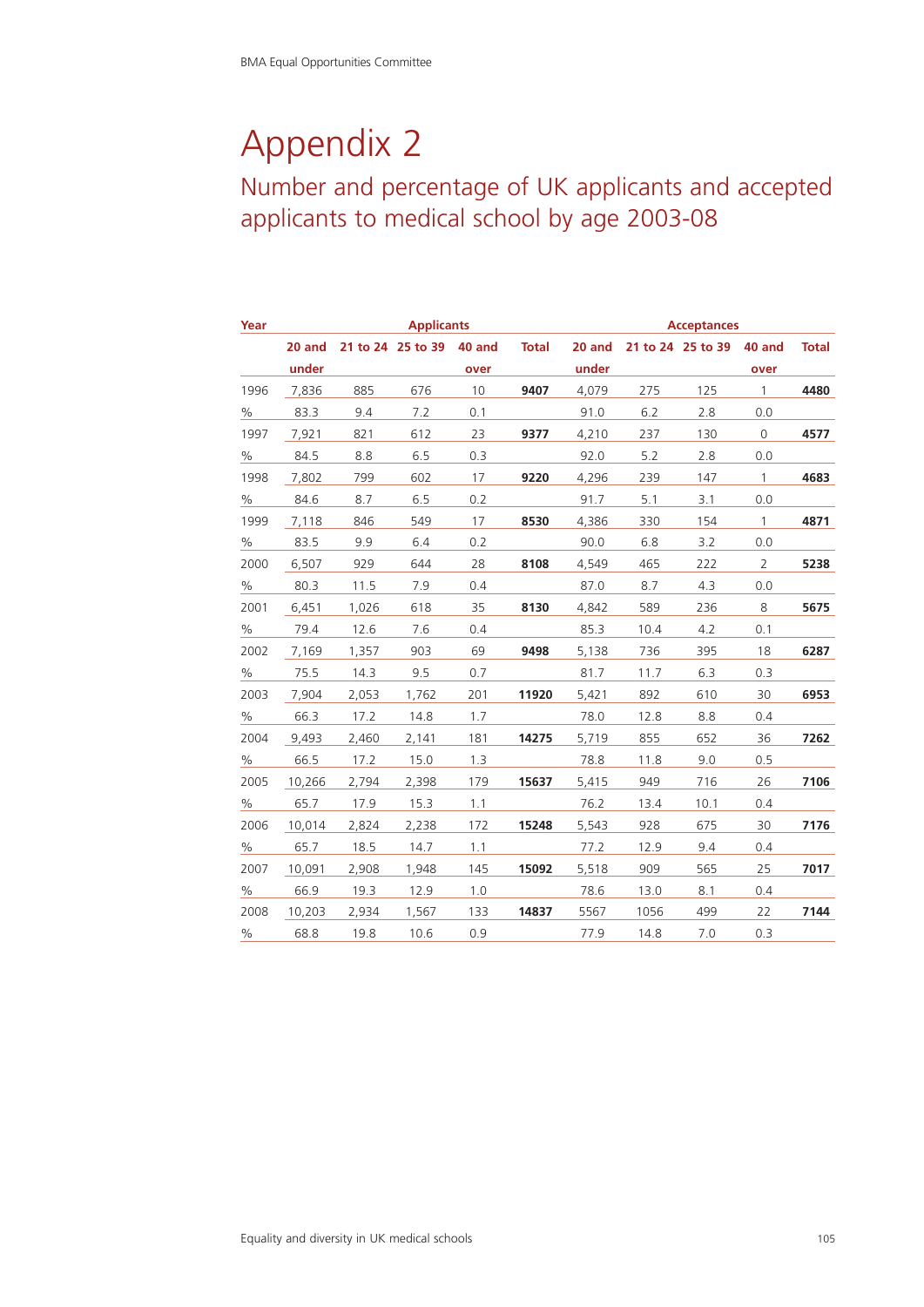Number and percentage of UK applicants and accepted applicants to medical school by ethnic origin 2003-08

|                          | Year                    |       |             |       |             |       |             |                |             |       |             |       |             |
|--------------------------|-------------------------|-------|-------------|-------|-------------|-------|-------------|----------------|-------------|-------|-------------|-------|-------------|
| <b>Ethnic origin</b>     |                         |       | 2003        |       | 2004        |       | 2005        |                | 2006        |       | 2007        |       | 2008        |
| Asian-Bangladeshi        | Applicants              | 176   | $\%$<br>1.5 | 205   | $\%$<br>1.4 | 234   | $\%$<br>1.5 | 214            | $\%$<br>1.4 | 208   | $\%$<br>1.4 | 238   | $\%$<br>1.6 |
|                          | Accepted applicants     | 73    | 1.0         | 85    | 1.2         | 65    | 0.9         | 62             | 0.9         | 67    | 1.0         | 71    | 1.0         |
| Asian-Chinese            | Applicants              | 252   | 2.1         | 311   | 2.2         | 332   | 2.1         | 363            | 2.4         | 320   | 2.1         | 313   | 2.1         |
|                          | Accepted applicants     | 140   | 2.0         | 160   | 2.2         | 145   | 2.0         | 176            | 2.5         | 167   | 2.4         | 140   | 2.0         |
| Asian-Indian             | Applicants              | 1041  | 8.7         | 1350  | 9.5         | 1463  | 9.4         | 1468           | 9.6         | 1397  | 9.3         | 1310  | 8.8         |
|                          | Accepted applicants     | 596   | 8.6         | 604   | 8.3         | 648   | 9.1         | 652            | 9.1         | 656   | 9.3         | 581   | 8.1         |
| Asian-Other Asian        | Applicants              | 548   | 4.6         | 642   | 4.5         | 726   | 4.6         | 769            | 5.0         | 754   | 5.0         | 766   | 5.2         |
| background               | Accepted applicants     | 276   | 4.0         | 269   | 3.7         | 276   | 3.9         | 278            | 3.9         | 298   | 4.2         | 285   | 4.0         |
| Asian-Pakistani          | Applicants              | 706   | 5.9         | 877   | 6.1         | 974   | 6.2         | 991            | 6.5         | 893   | 5.9         | 864   | 5.8         |
|                          | Accepted applicants     | 301   | 4.3         | 292   | 4.0         | 310   | 4.4         | 301            | 4.2         | 249   | 3.5         | 284   | 4.0         |
| Black-African            | Applicants              | 440   | 3.7         | 598   | 4.2         | 774   | 4.9         | 720            | 4.7         | 680   | 4.5         | 762   | 5.1         |
|                          | Accepted applicants     | 148   | 2.1         | 147   | 2.0         | 178   | 2.5         | 152            | 2.1         | 145   | 2.1         | 180   | 2.5         |
| Black-Caribbean          | Applicants              | 72    | 0.6         | 101   | 0.7         | 102   | 0.7         | 95             | 0.6         | 86    | 0.6         | 97    | 0.7         |
|                          | Accepted applicants     | 22    | 0.3         | 19    | 0.3         | 25    | 0.4         | 25             | 0.3         | 25    | 0.4         | 33    | 0.5         |
| <b>Black-Other Black</b> | Applicants              | 34    | 0.3         | 34    | 0.2         | 42    | 0.3         | 50             | 0.3         | 51    | 0.3         | 31    | 0.2         |
| background               | Accepted applicants     | 12    | 0.2         | 11    | 0.2         | 5     | 0.1         | $\overline{7}$ | 0.1         | 8     | 0.1         | 8     | 0.1         |
| Mixed-Other mixed        | Applicants              | 128   | 1.1         | 166   | 1.2         | 211   | 1.3         | 186            | 1.2         | 214   | 1.4         | 226   | 1.5         |
| background               | Accepted applicants     | 64    | 0.9         | 67    | 0.9         | 80    | 1.1         | 77             | 1.1         | 78    | 1.1         | 102   | 1.4         |
| Mixed-White and Asian    | Applicants              | 195   | 1.6         | 210   | 1.5         | 250   | 1.6         | 262            | 1.7         | 275   | 1.8         | 255   | 1.7         |
|                          | Accepted applicants     | 117   | 1.7         | 110   | 1.5         | 117   | 1.6         | 136            | 1.9         | 132   | 1.9         | 131   | 1.8         |
| Mixed-White and          | Applicants              | 32    | 0.3         | 48    | 0.3         | 41    | 0.3         | 47             | 0.3         | 58    | 0.4         | 49    | 0.3         |
| <b>Black African</b>     | Accepted applicants     | 18    | 0.3         | 20    | 0.3         | 15    | 0.2         | 17             | 0.2         | 25    | 0.4         | 17    | 0.2         |
| Mixed-White and          | Applicants              | 28    | 0.2         | 39    | 0.3         | 43    | 0.3         | 39             | 0.3         | 57    | 0.4         | 51    | 0.3         |
| <b>Black Caribbean</b>   | Accepted applicants     | 10    | 0.1         | 15    | 0.2         | 19    | 0.3         | 24             | 0.3         | 24    | 0.3         | 17    | 0.2         |
| Other ethnic background  | Applicants              | 192   | 1.6         | 300   | 2.1         | 373   | 2.4         | 377            | 2.5         | 381   | 2.5         | 346   | 2.3         |
|                          | Accepted applicants     | 87    | 1.3         | 115   | 1.6         | 125   | 1.8         | 135            | 1.9         | 130   | 1.9         | 125   | 1.7         |
| Unknown                  | Applicants              | 303   | 2.5         | 383   | 2.7         | 344   | 2.2         | 287            | 1.9         | 303   | 2.0         | 324   | 2.2         |
|                          | Accepted applicants     | 103   | 1.5         | 130   | 1.8         | 98    | 1.4         | 147            | 2.0         | 126   | 1.8         | 134   | 1.9         |
| White                    | Applicants              | 7773  | 65.2        | 9012  | 63.1        | 9728  | 62.2        | 9380           | 61.5        | 9415  | 62.4        | 9205  | 62.0        |
|                          | Accepted applicants     | 4986  | 71.7        | 5218  | 71.9        | 5000  | 70.4        | 4987           | 69.5        | 4887  | 69.6        | 5036  | 70.5        |
| All                      | <b>Total Applicants</b> | 11920 | 100         | 14276 | 100         | 15637 | 100         | 15248          | 100         | 15092 | 100         | 14837 | 100         |
|                          | <b>Total Accepted</b>   |       |             |       |             |       |             |                |             |       |             |       |             |
|                          | applicants              | 6953  | 100         | 7262  | 100         | 7106  | 100         | 7176           | 100         | 7017  | 100         | 7144  | 100         |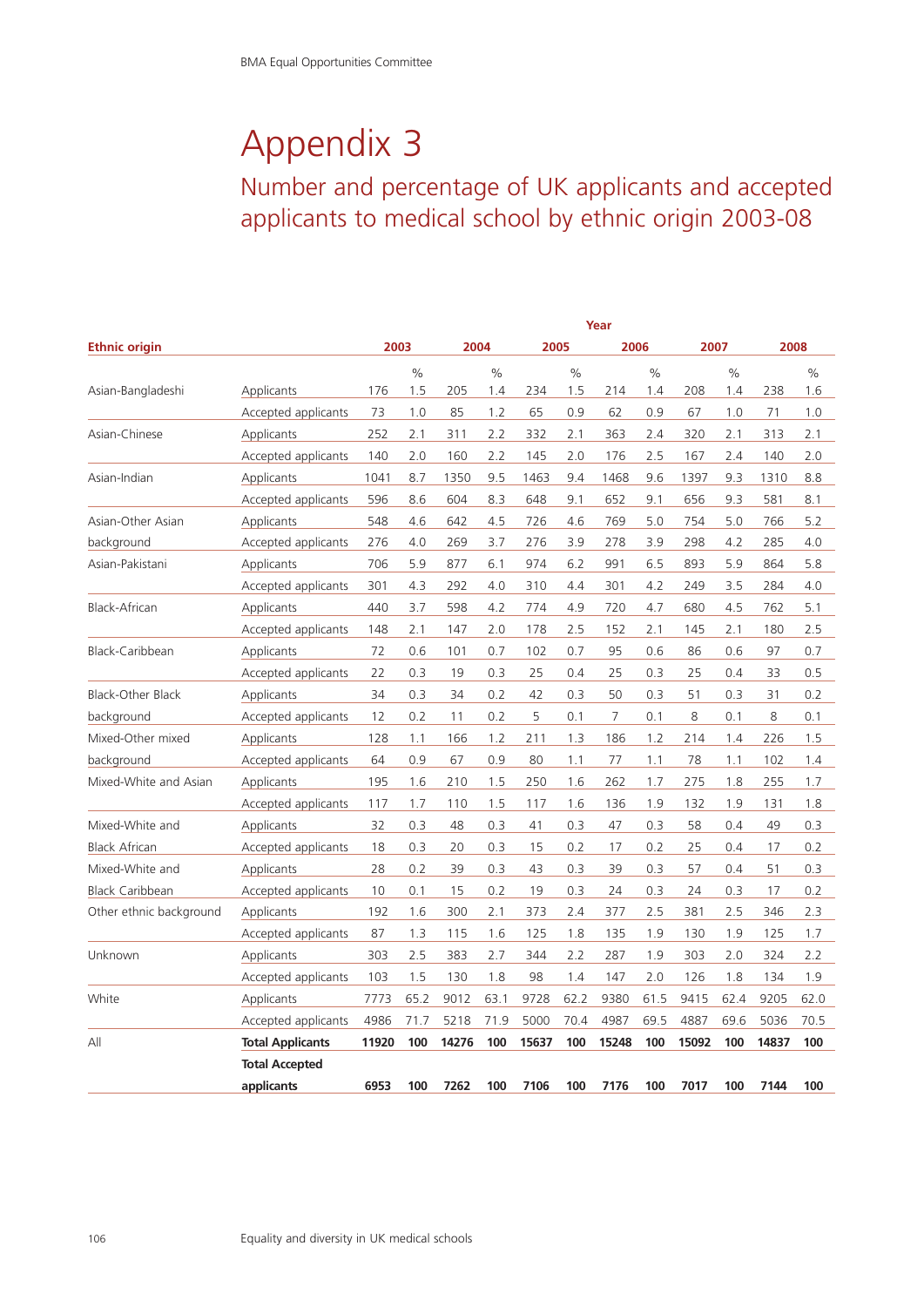Number and percentage of UK applicants and accepted applicants and acceptance rate by gender 2003-08

|                          | Year  |               |       |      |       |               |       |      |       |               |       |      |
|--------------------------|-------|---------------|-------|------|-------|---------------|-------|------|-------|---------------|-------|------|
|                          | 2003  |               | 2004  |      | 2005  |               | 2006  |      | 2007  |               | 2008  |      |
| <b>Applicants</b>        |       |               |       |      |       |               |       |      |       |               |       |      |
|                          |       | $\frac{0}{0}$ |       | $\%$ |       | $\frac{0}{0}$ |       | $\%$ |       | $\frac{0}{0}$ |       | $\%$ |
| Female applicants        | 7033  | 59.0          | 8142  | 57.0 | 8713  | 55.7          | 8477  | 55.6 | 8490  | 56.3          | 8264  | 55.7 |
| Male applicants          | 4887  | 41.0          | 6133  | 43.0 | 6924  | 44.3          | 6771  | 44.4 | 6602  | 43.7          | 6573  | 44.3 |
| <b>Total applicants</b>  | 11920 |               | 14275 |      | 15637 |               | 15248 |      | 15092 |               | 14837 |      |
| <b>Acceptances</b>       |       |               |       |      |       |               |       |      |       |               |       |      |
| Female acceptances       | 4286  | 61.6          | 4347  | 59.9 | 4138  | 58.2          | 4218  | 58.8 | 3940  | 56.1          | 4001  | 56.0 |
| Male acceptances         | 2667  | 38.4          | 2915  | 40.1 | 2968  | 41.8          | 2958  | 41.2 | 3077  | 43.9          | 3143  | 44.0 |
| <b>Total acceptances</b> | 6953  |               | 7262  |      | 7106  |               | 7176  |      | 7017  |               | 7144  |      |
| <b>Acceptance rate</b>   |       |               |       |      |       |               |       |      |       |               |       |      |
| Female                   |       | 60.9          |       | 53.4 |       | 47.5          |       | 49.8 |       | 46.4          |       | 48.4 |
| Male                     |       | 54.6          |       | 47.5 |       | 42.9          |       | 43.7 |       | 46.6          |       | 47.8 |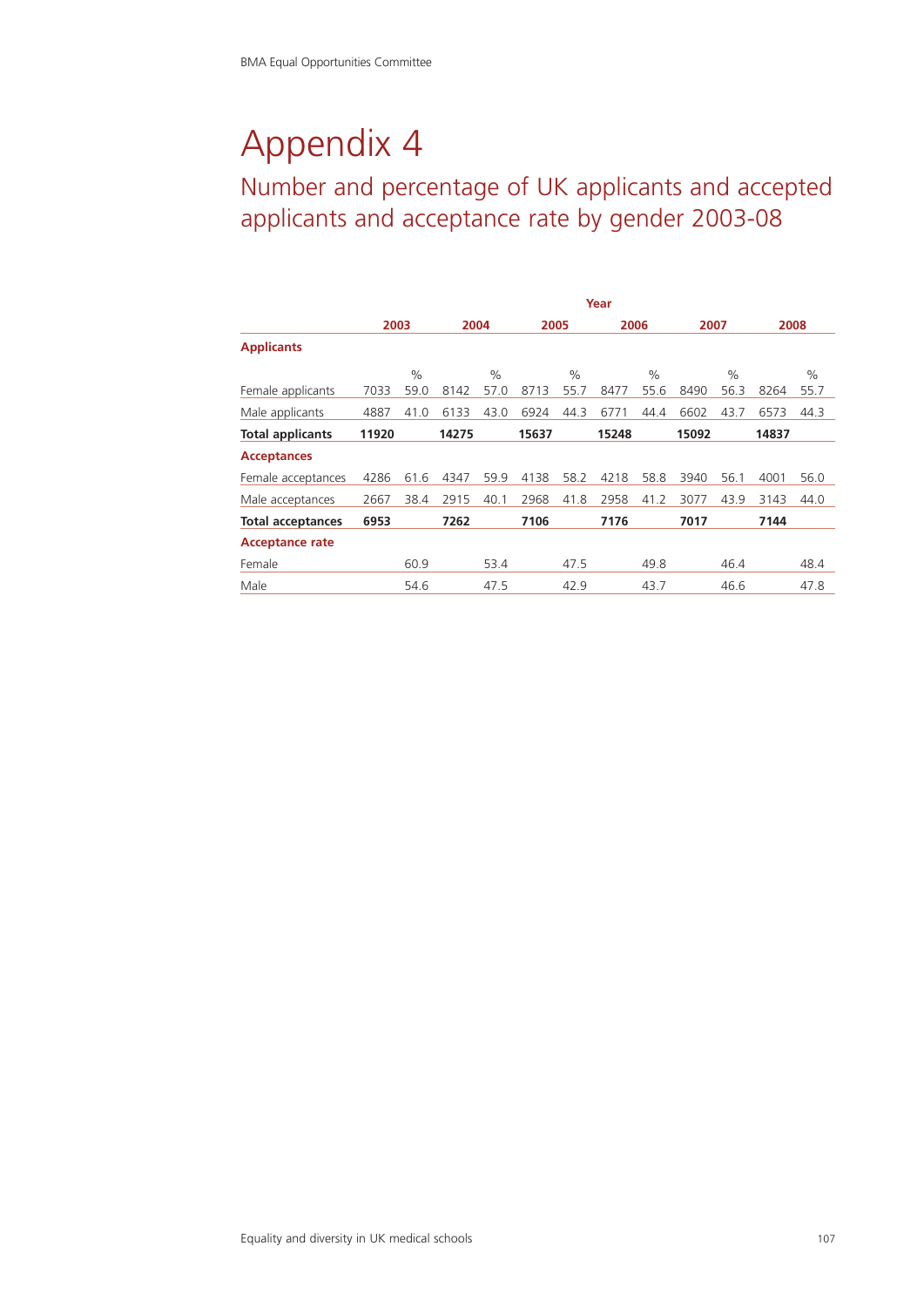### References

- 1. The Panel on Fair Access to the Professions (2009) *Unleashing Aspiration: Final Report of the Panel on Fair Access to the Professions*. London: The Panel on Fair Access to the Professions.
- 2. The British Medical Association (2004) *The demography of medical schools: a discussion paper*. London: British Medical Association.
- 3. British Medical Association (2004) *Career barriers in medicine: doctors' experiences*. London: British Medical Association.
- 4. www.bma.org.uk/employmentandcontracts/equality\_diversity/ equalitydiversityeducationupdate.jsp (accessed September 2009).
- 5. British Medical Association (2008) *Valuing diversity, enabling equality: implementing the BMA's equal opportunities policy*. London: British Medical Association.
- 6. Royal Commission on Medical Education 1965-68 (1968) *Report*. London: Her Majesty's Stationery Office.
- 7. Department for Education and Employment (1998) *Higher education in the 21st century: response to the Dearing Report*. London: Department for Education and Employment.
- 8. Department for Education and Skills (2003) *The future of higher education*. London: The Stationery Office.
- 9. Department for Education and Skills (2003) *Widening participation in higher education*. London: The Stationery Office.
- 10. Department of Health (2004) *Medical schools: delivering the doctors of the future*. London: Department of Health.
- 11. Admissions to Higher Education Steering Group (2004) *Fair admissions to higher education: recommendations for good practice.* Nottingham: Department for Education and Skills Publications.
- 12. Cabinet Office press release (13.1.09) Panel on Fair Access to the Professions announced New Opportunities White Paper.
- 13. General Medical Council (2003) *Tomorrow's doctors*. London: General Medical Council.
- 14. General Medical Council (2009) *Tomorrow's doctors* London: General Medical Council.
- 15. British Medical Association (2008) A need for change. London: British Medical Association.
- 16. Do P, Parry J, Mathers J et al. (2006) Monitoring the widening participation initiative for access to medical schools: are present measures sufficient? *Medical Education* **40**: 750-8.
- 17. www.ucas.ac.uk
- 18. McManus IC (2004) Measuring participation in UK medical schools. *British Medical Journal* **329**: 800-801.
- 19. Spence D (2008) Are there too many middle class doctors? *British Medical Journal* **336**: 894.
- 20. Office of National Statistics (2007), *Labour Force Survey 2006*, Newport: Office of National Statistics.
- 21. Langlands A (2005) *The gateways to the professions report.* London: Department for Education and Skills.
- 22. Department for Innovation, Universities and Skills (2008) *First release: participation rates in higher education: academic years 1999/2000 – 2006/2007*. London: Department for Innovation, Universities and Skills.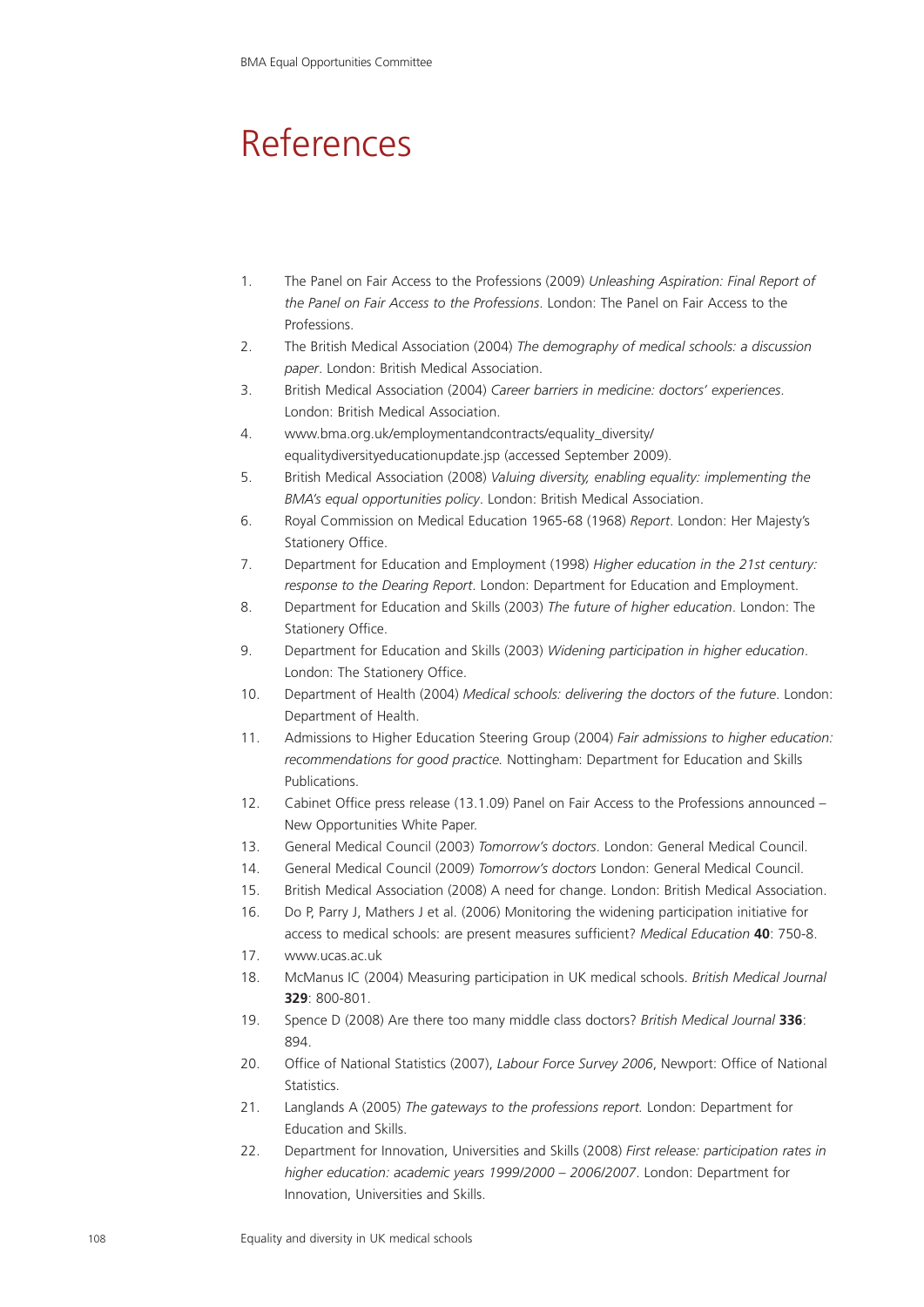- 23. Department for Innovation, Universities and Skills (2008) *Full-time young participation by* socio-economic Class (FYPSEC): 2008 update. London: Department for Innovation, Universities and Skills.
- 24. Higher Education Funding Council for England (2006) *Widening participation: a review.* London: Higher Education Funding Council for England.
- 25. www.aimhigher.ac.uk/sites/practitioner/programme\_information/healthcare\_strand.cfm (accessed September 2009).
- 26. The Royal College of Surgeons (2007) *Annual report 2006-2007*. London: Royal College of Surgeons.
- 27. Department for Innovation, Universities and Skills (2008) *Development Fund, Round 1 and Round 2 summaries*. London: Department for Innovation, Universities and Skills.
- 28. Sutton Trust (2004) *The missing 3000: State school students are under-represented at leading universities*. London: Sutton Trust.
- 29. Sutton Trust (2007) *University admissions by individual schools.* London: Sutton Trust.
- 30. Universities UK (2008) *Variable tuition fees in England: assessing their impact on students and higher education institutions: a third report*. London: Universities UK.
- 31. Parry J, Mathers J, Stevens A et al. (2006) Admissions processes for five year medical courses at English schools: review. *British Medical Journal* **332**: 1005-9.
- 32. www.kent.ac.uk/economics/news/archive/schools.html (accessed September 2009).
- 33. Cohen S & Syme SL (eds) (1984) *Social support and health*. Orlando: Academic Press.
- 34. Greenhalgh T, Seyan K & Boynton P (2004) "Not a university type": focus group study of social class, ethnic, and sex differences in school pupils' perceptions about medical school. *British Medical Journal* **328**: 1541.
- 35. Brown G & Garlick P (2007) Changing geographies of access to medical education in London. *Health and Place* **13**: 520-31.
- 36. Sutton Trust (2008) *Knowing where to study: fees, bursaries and fair access*. Sutton Trust: London.
- 37. British Medical Association (2005) *Medicine in the 21st century: standards for the delivery of undergraduate medical education*. London: British Medical Association.
- 38. British Medical Association (2008) *Becoming a doctor: entry in 2009.* London: British Medical Association.
- 39. Greenhalgh T, Russell J, Boynton P et al. (2006) "We were treated like adults" -– development of a pre-medicine summer school for 16 year olds from deprived socioeconomic backgrounds: action research study. *British Medical Journal* **332**: 762-7.
- 40. Hilton S & Lewis K (2004) Opening doors to medicine. *British Medical Journal* **328**: 1508-9.
- 41. Angel C & Johnson A (2000) Broadening access to undergraduate medical education. *British Medical Journal*. **321**: 1136-8.
- 42. Kamali AW, Nicholson S & Wood DF (2005) A model for widening access into medicine and dentistry: the SAMDA-BL project. *Medical Education* **39:** 918-25.
- 43. Russell Group (2005) Response to DfES consultation: improving the higher education applications process.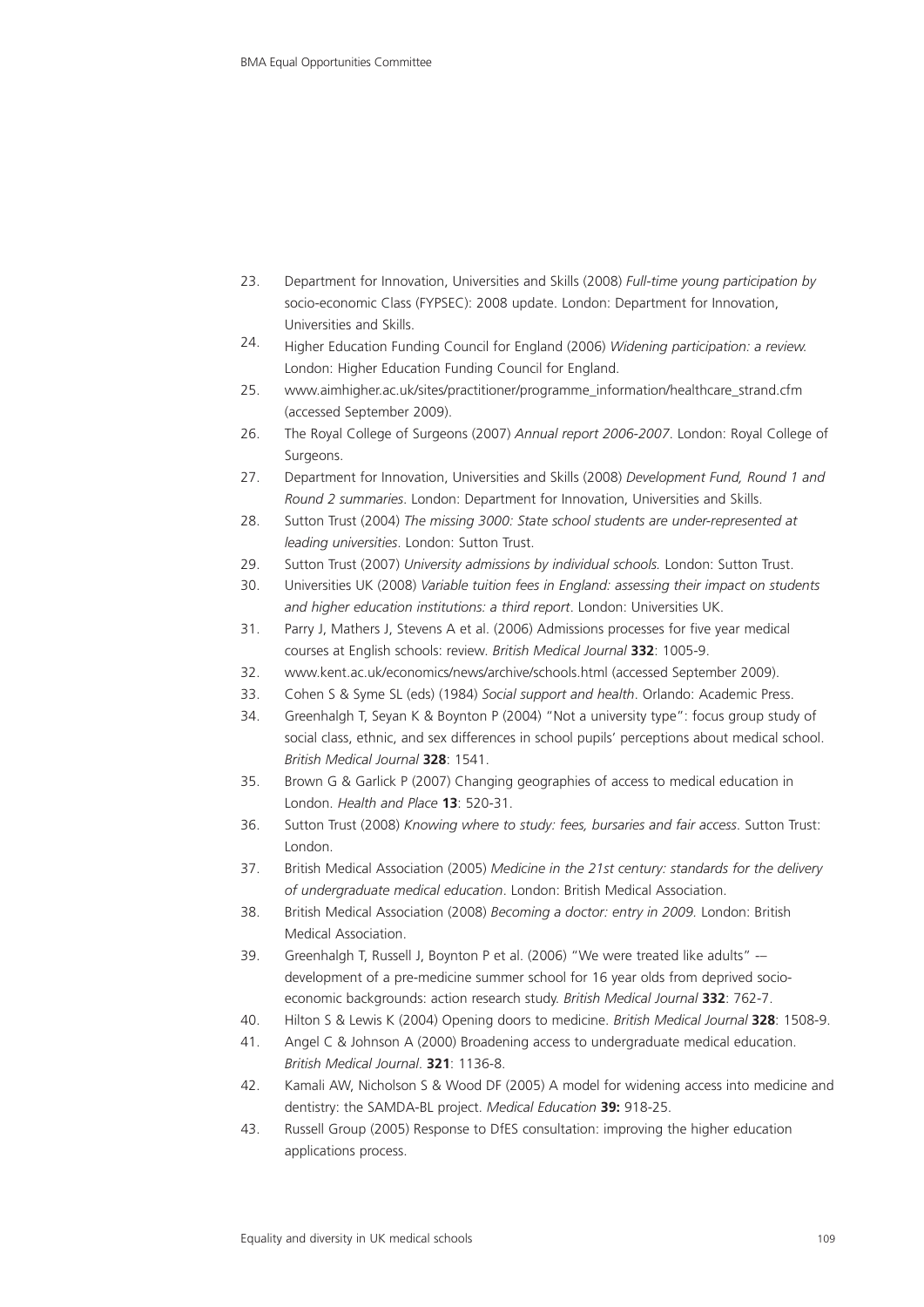- 44. Arulampalam W, Naylor R & Smith J (2004) Factors affecting the probability of first year medical student dropout in the UK: a logistic analysis for the intake cohorts of 1980-92. *Medical Education* **38**: 482-503.
- 45. Searle J (2003) Equal opportunity does not produce equity: (not) getting into medical school. *Medical Education* **37**: 290-1.
- 46. Brown G & Garlick P (2007) Changing geographies of access to medical education in London. *Health and Place* **13**: 520-31.
- 47. Garlick PB & Brown B (2008) Widening participation in medicine. *British Medical Journal* **336**: 1111-13.
- 48. The Telegraph (22.08.08) *Britain's top universities 'favouring the poor.'*
- 49. The Telegraph (09.08.08) *Sheffield University defends turning down straight A students*.
- 50. James D, Ferguson E, Powis D et al. (2008) Graduate entry to medicine: widening academic and socio-demographic access. *Medical Education* **42**: 294-300.
- 51. Powis D, Hamilton J & Gordon J (2004) Are graduate entry programmes the answer to recruiting and selecting tomorrow's doctors? *Medical Education* **38**: 1147-53.
- 52. Cullen W, Power D & Bury G (2007) The introduction of graduate entry medical programmes: potential benefits and likely challenges. *Irish Medical Journal* **100**: 500-504.
- 53. Searle J (2004) Graduate entry medicine: what it is and what it isn't. *Medical Education* **38**: 1130-40.
- 54. McManus IC (1998) *The selection of medical students at British universities in 1996 and 1997*. London: Council of Heads of Medical Schools and Deans of UK Faculties of Medicine.
- 55. McManus IC, Richards P & Winder B C et al (1995) Medical school applicants from ethnic minority groups: identifying if and when they are disadvantaged. *British Medical Journal* **310**: 496-500.
- 56. The Sunday Times (14.09.03) Making the med school grade.
- 57. Data supplied by Higher Education Statistics Agency, 2009.
- 58. Holmes D (2002) Eight years' experience of widening access to medical education. *Medical Education* **36**: 979-84.
- 59. www.ccn.ac.uk
- 60. www.lambethcollege.ac.uk
- 61. The Hull York Medical School (2009) *Undergraduate prospectus 2010*. Hull and York: Hull York Medical School.
- 62. Thurman J C (1979) Some notes on the admission of graduate applicants to the medical schools. *Medical Education* **13**: 4-9.
- 63. Blackstone T (1997) Does maturity make a difference? In: Allen I, Brown P & Hughes P (1997) *Choosing tomorrow's doctors.* London: Policy Studies Institute.
- 64. Medical Workforce Standing Advisory Committee (1997) *Planning the Medical Workforce*. *Third Report*. London: Department of Health.
- 65. Hutchinson L, Hughes P & McCrorie P (2002) Graduate entry programmes in medicine. *British Medical Journal* **324**: S28.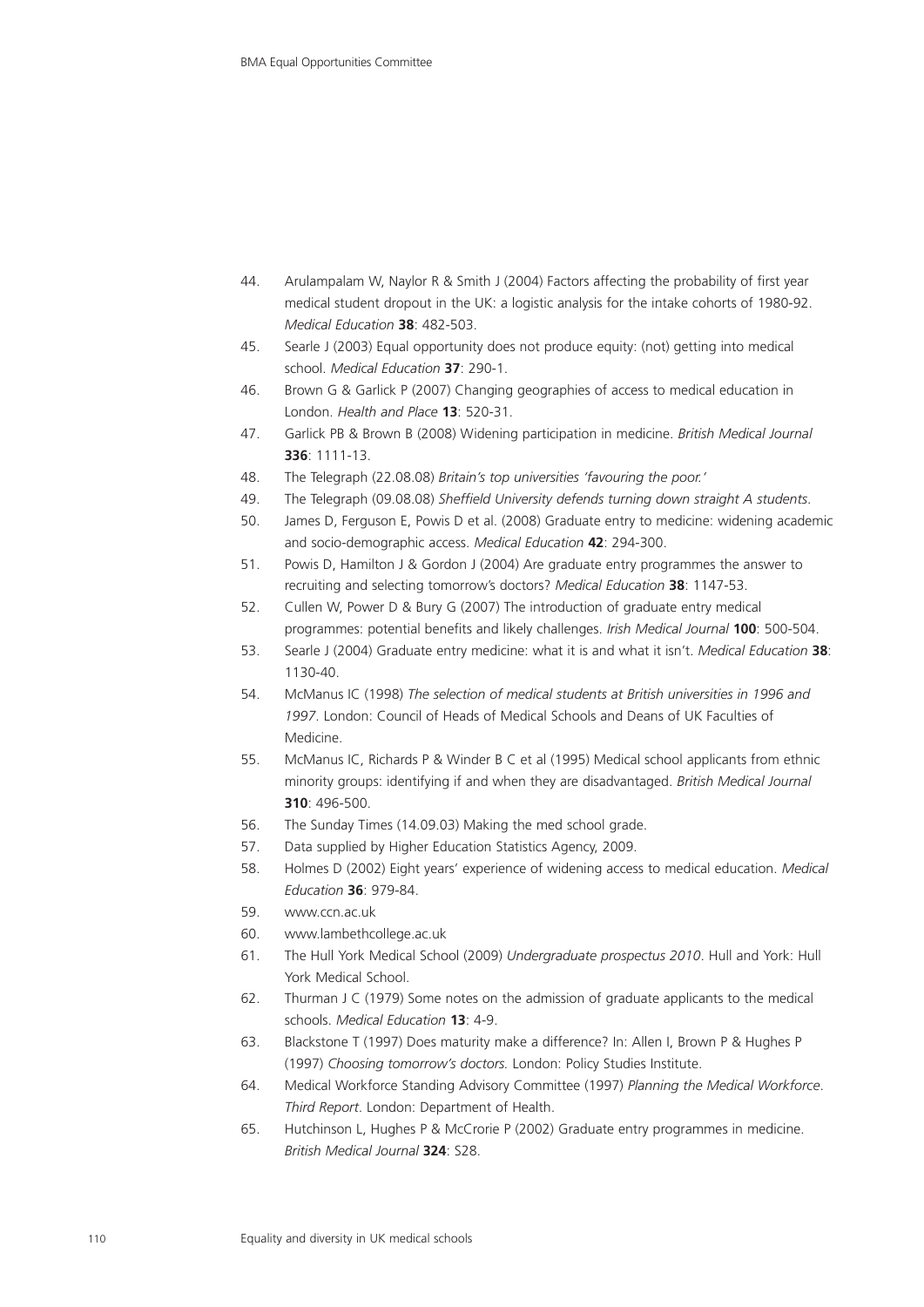- 66. Harth SC, Biggs JS & Thong YH (1990) Mature-age entrants to medical school: a controlled study of socio-demographic characteristics, career choice and job satisfaction. *Medical Education* **24**: 488-98.
- 67. British Medical Association (1998) *Selecting for medical school: a discussion paper.* London: British Medical Association.
- 68. Cross P (2004) Does age matter? *Student BMJ* **12**: 38.
- 69. Dowell T & Neal R in Tovey P (2000) *Contemporary primary care: the challenges of change.* Buckingham: Open University Press.
- 70. Hughes P (2002) Can we improve on how we select medical students? *Journal of the Royal Society of Medicine* **95**: 18-22.
- 71. Rolfe IE, Ringland C & Pearson SA (2004) Graduate entry to medical school? Testing some assumptions. *Medical Education* **38:** 778-86.
- 72. Lambert T W, Goldacre M J & Davidson J M et al (2001) Graduate status and age at entry to medical school as predictors of doctors' choice of long-term career. *Medical Education* **35**: 450-4.
- 73. Trotter E & Cove G (2005) Student retention and exploration of the issues prevalent on a healthcare degree programme with mainly mature students. *Learning in Health and Social Care* **4:** 29-42.
- 74. Parry E & Tyson S (2007) *The impact of age discrimination legislation on the higher education sector: a literature review*. London: Equality Challenge Unit.
- 75. Equality Challenge Unit (2007) Briefing: age equality and admissions to higher education. London: Equality Challenge Unit.
- 76. Equality Challenge Unit (2007) Briefing: age limits on access to medical, healthcare and social work professions. London: Equality Challenge Unit.
- 77. British Medical Association (2008) *A celebration of black, minority and ethnic doctors.* London: BMA.
	- www.bma.org.uk/employmentandcontracts/equality\_diversity/ethnicity/bmedoctors.jsp
- 78. Esmail A (2007) Asian doctors in the NHS: service and betrayal. *British Journal of General Practice* **57**: 827-34.
- 79. NHS Information Centre (2008) Medical and dental staff, England at 30 Sept 2008.
- 80. Office for National Statistics (2003) Census 2001.
- 81. Esmail A (2001) Racial discrimination in medical schools. In: Coker N (2001) (Ed) *Racism in medicine: an agenda for change*. London: Kings Fund.
- 82. Information supplied by the London Deanery 9 January 2004.
- 83. www.newsroom.ucla.edu/portal/ucla/ucla-study-finds-medical-student-62578.aspx (Accessed September 2009).
- 84. Broecke S & Hamed J (2008) *Gender gaps in higher education participation: an analysis of the relationship between prior attainment and young participation by gender, socioeconomic class and ethnicity*. London: Department for Innovation, Universities and Skills.
- 85. Connor H, Tyers C, Modood T et al. (2004) *Why the difference? A closer look at higher education minority ethnic students and graduates.* London: Department for Education and Skills.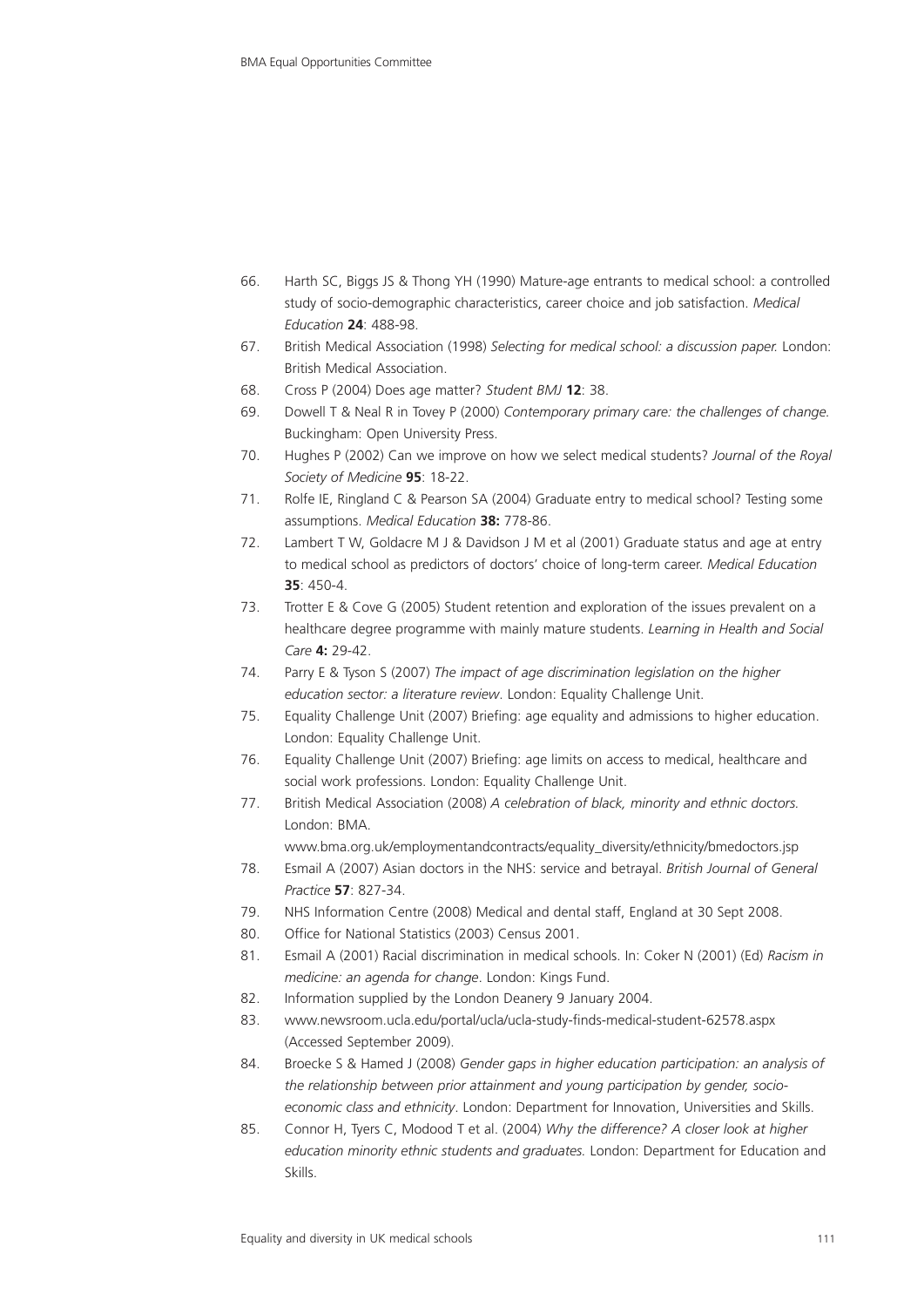- 86. McManus IC, Woolf K & Dacre J (2008) The educational background and qualifications of UK medical students from ethnic minorities. *BMC Medical Education* **8**.
- 87. Bedi R & Gilthorpe M S (2000) Social background of minority ethnic applicants to medicine and dentistry. *British Dental Journal* **189**: 152-4.
- 88. Seyan K, Greenhalgh T & Dorling D (2004) The standardised admission ratio for measuring widening participation in medical schools: analysis of UK medical school admissions by ethnicity, socio-economic status, and sex. *British Medical Journal* **328**: 1545-6.
- 89. McManus IC (1998) Factors affecting likelihood of applicants being offered a place in medical schools in the United Kingdom in 1996 and 1997: retrospective study. *British Medical Journal* **317**: 1111-6.
- 90. Collier J & Burke A (1986) Racial and sexual discrimination in the selection of students for London medical schools. *Medical Education* **20:** 86-90.
- 91. McManus IC, Richards P & Maitlis S L (1989) Prospective study of the disadvantage of people from ethnic minority groups applying to medical schools in the United Kingdom. *British Medical Journal* **298**: 723-8.
- 92. Esmail A, Nelson P, Primarolo D et al (1995) Acceptance into medical school and racial discrimination. *British Medical Journal* **310**: 501.
- 93. www.ecu.ac.uk
- 94. www.equalityhumanrights.com
- 95. Times Higher Education (08.07.05) *Race equality isn't just a nice idea, it's a duty*.
- 96. Council of Heads of Medical Schools (2006) *Guiding principles for the admission of medical students*. London: Council of Heads of Medical Schools.
- 97. Abbasi K (1998) Is medical school selection discriminatory? *British Medical Journal* **317**: 1097-8.
- 98. Wass V, Roberts C & Hoogenboom R et al (2003) Effect of ethnicity on performance in final objective structured clinical examination: qualitative and quantitative study. *British Medical Journal* **326**: 800-4.
- 99. Haq I, Higham J, Morris R et al. (2005) Effect of ethnicity and gender on performance in undergraduate medical examinations. *Medical Education* **39**: 1126-8.
- 100. Lumb AB & Vail A (2004) Comparison of academic, application form and social factors in predicting early performance on the medical course. *Medical Education* **38**: 1002-5.
- 101. Yates J & James D (2006) Predicting the "strugglers": a case-control study of students at Nottingham University Medical School. *British Medical Journal* **332**: 1009-13.
- 102. Dewhurst NG, McManus C, Mollon J et al. (2007) Performance in the MRCP (UK) examination 2003-4: analysis of pass rates of UK graduates in relation to self-declared ethnicity and gender. *BMC Medical Education* **5**: 8.
- 103. Carr P & Woodson J (2008) Academic performance of ethnic minorities in medical school. *British Medical Journal* **337**: a1094.
- 104. British Medical Association (2006) *Examining equality: a survey of royal college examinations*. London: British Medical Association.
- 105. Firth-Cozens J (2008) Effects of gender on performance in medicine. *British Medical Journal* **336**: 731-2.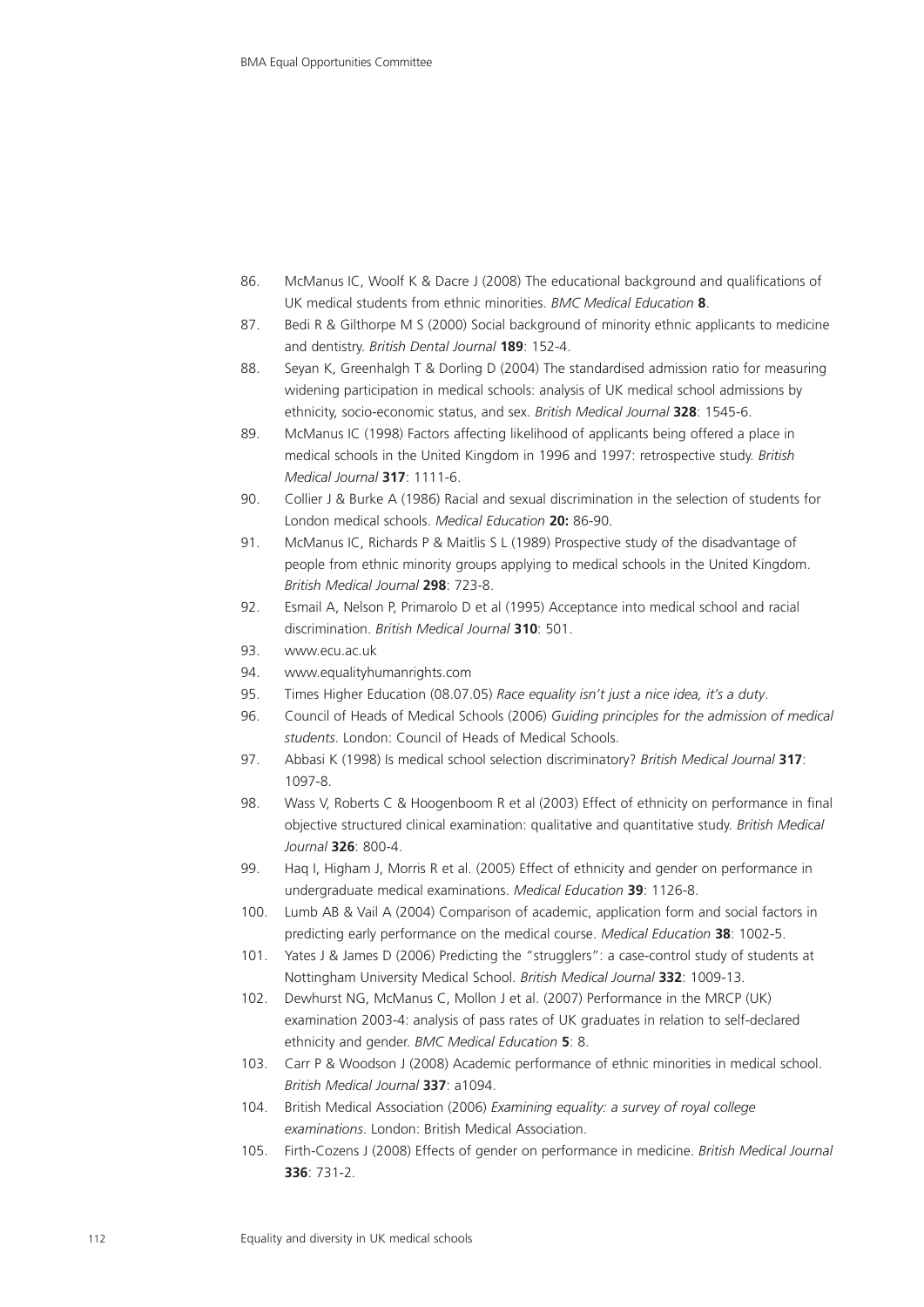- 106. Woolf K, Cave J, Greenhalgh T et al. (2008) Ethnic stereotypes and the underachievement of UK medical students from ethnic minorities. *British Medical Journal* **337**: a1220.
- 107. Lempp H & Seale C (2006) Medical students' perceptions in relation to ethnicity and gender: a qualitative study. *BMC Medical Education* **6:**17.
- 108. Report of the Interdepartmental Committee on Medical Schools (1944) London: Her Majesty's Stationery Office.
- 109. The Universities Central Council on Admissions (1964) *First report 1961-63*. London: Universities Central Council on Admissions.
- 110. Elston M (2009) *Women in Medicine* London: Royal College of Physicians.
- 111. McManus IC (2002) Medical school applications a critical situation. *British Medical Journal* **325:** 786-7.
- 112. Moore W (2002) BMA negotiator calls for more male medical students. *British Medical Journal* **324**: 754.
- 113. www.ucas.ac.uk/website/news/media\_releases/2009/2009-01-15 (accessed September 2009).
- 114. Opportunity 2000 (1996) Towards a balanced workforce.
- 115. Griffiths E (2003) Just who are tomorrow's doctors? *British Medical Journal* **326**: S4.
- 116. Lawes E G (2003) Careers in medicine. *British Medical Journal* **326**: 4s.
- 117. National Educational Trust (2008) data provided to author.
- 118. www.ic.nhs.uk/statistics-and-data-collections/workforce/nhs-staff-numbers/nhs-staff-1998–2008-general-practice (accessed September 2009).
- 119. Kerrigan M (2007) *Engaging boys? A literature review of the 'gender gap' in compulsory and post-compulsory education*. Aimhigher: East Midlands.
- 120. The Times (28.10.08) *Equality watchdog Trevor Phillips: help the white working class*.
- 121. The Guardian (11.12.08) *White working class boys among worst achievers*.
- 122. Koralage N (2004) White men are under-represented in UK medical schools. *Student BMJ* **12:** 349**.**
- 123. Equality Challenge Unit (2007) *The gender equality duty: briefing for heads of institutions*. London: Equality Challenge Unit.
- 124. Allen I (1988) *Any room at the top? A study of doctors and their careers*. London: Policy Studies Institute.
- 125. Nicholson S (2002) So you row, do you? You don't look like a rower. An account of medical students' experience with sexism. *Medical Education* **36**: 1057-63.
- 126. Drinkwater J, Tully MP & Dorman T (2008) The effect of gender on medical students' aspirations: a qualitative study. *Medical Education* **42**: 420-6.
- 127. Miller K & Clark D (2008) 'Knife before wife': an exploratory study of gender and the UK medical profession. *Journal of Health Organization and Management* **22**: 238-53.
- 128. Dacre J (2008) Are there too many female medical graduates? No. *British Medical Journal* **336**: 749.
- 129. Lambert TW & Goldacre MJ (2007). Views of doctors in training on the importance and availability of career advice in UK medicine. *Medical Education* **41:** 476-86.
- 130. Medical Schools Council (2007) *Women in clinical academia*. London: Medical Schools Council.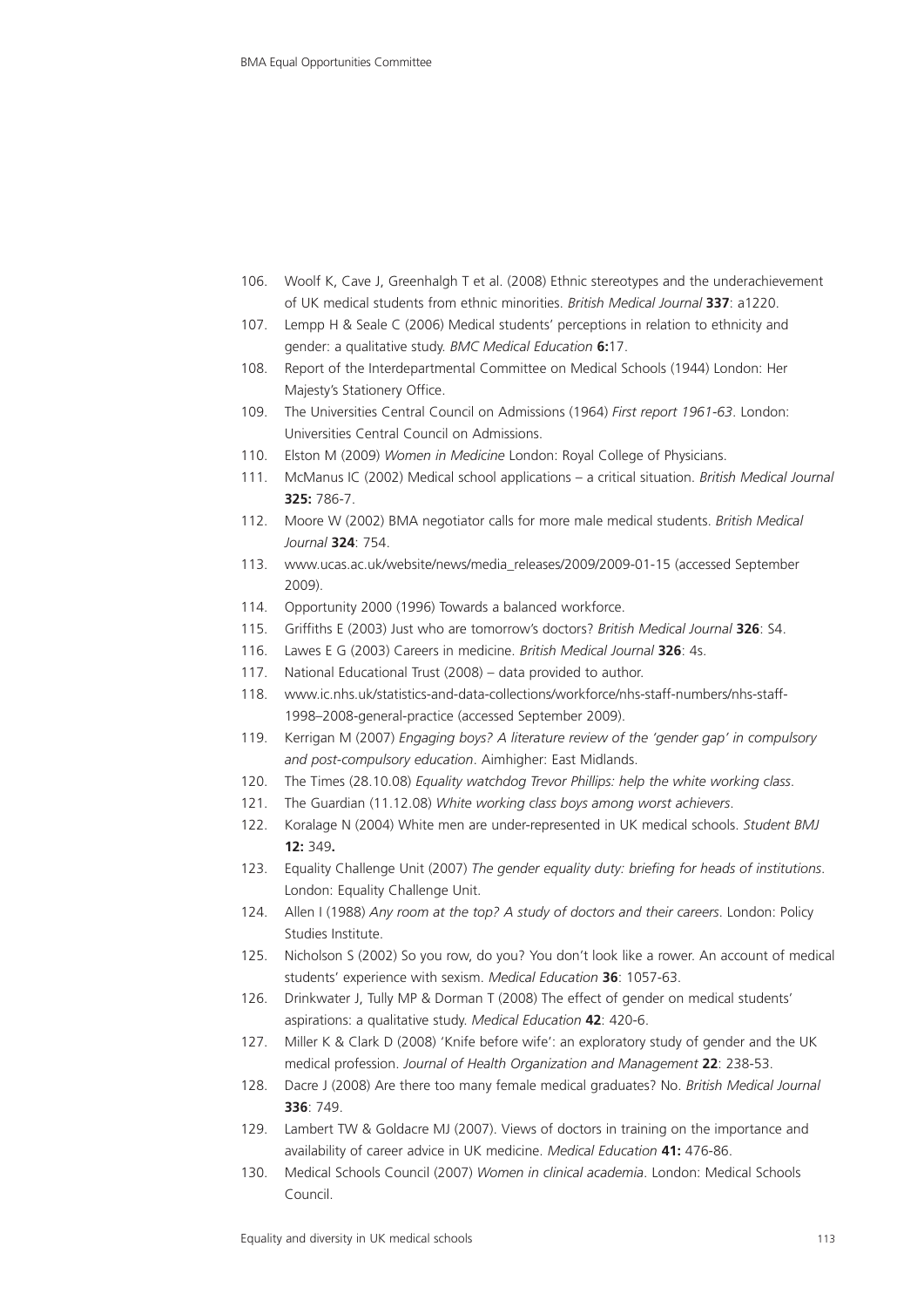- 131. Chief Medical Officer (2007) *Annual report 2006*. London: Department of Health.
- 132. Sandhu B, Margerison C, & Holdcroft A (2007) *Women in the UK academic medicine workforce. Medical Education* **41**: 909-14.
- 133. Cole A (2007) BMA calls for end of discrimination against women in medical academia. *British Medical Journal* **334**: 1343.
- 134. Higham J & Steer PJ (2004) Gender gap in undergraduate experience and performance in obstetrics and gynaecology: analysis of clinical experience logs. *British Medical Journal* **328:** 142-3.
- 135. Wiskin CMD, Allan TF & Skelton JR (2004) Gender as a variable in the assessment of final year degree-level communication skills. *Medical Education* **38**: 129-37.
- 136. The Independent (02.08.04) Laurance J The medical timebomb: 'too many women doctors.'
- 137. Heath I (2004) Women in medicine. *British Medical Journal* **329**: 412-13.
- 138. Bloor K, Freemantle N & Maynard A (2008) 'Gender and variation in activity rates of hospital consultants'. *Journal of the Royal Society of Medicine* **101**: 27-33.
- 139. Davidson JM, Trevor WL & Goldacre MJ (1998) Career pathways and destinations 18 years on among doctors who qualified in the United Kingdom in 1977: postal questionnaire survey. *British Medical Journal* **317**: 1425-8.
- 140. Goodyear H (2002) The Medical Women's Federation. *BMJ Career Focus* **324**: 147.
- 141. Allen I (2005) Women doctors and their careers: what now? *British Medical Journal* **331**: 569-72.
- 142. Taylor Kathryn S, Lambert Trevor W & Goldacre Michael J (2009) Career progression and destinations, comparing men and women in the NHS: postal questionnaire surveys, *British Medical Journal* (Clinical research ed.)**338**: b1735.
- 143. McKinstry B (2008) Are there too many female medical graduates? Yes. *British Medical Journal* **336**: 748.
- 144. Mather HM (2001) Specialist registrars' plans for working part-time as consultants in medical specialties: questionnaire study. *British Medical Journal* **322**: 1578-9.
- 145. Sandhu, B & Varney J (2008) Creating a flexible, accommodating and productive workforce. *British Medical Journal* **336** rapid response www.bmj.com/cgi/content/full/336/7647/749 (Accessed September 2009).
- 146. Fysh TH, Thomas G & Ellis H (2007) Who wants to be a surgeon? A study of 300 first year medical students. *BMC Medical Education* **7:** 2.
- 147. Royal College of Physicians (2008) *Census of Consultant Physicians in the UK, 2007: data and commentary.* London: Royal College of Physicians.
- 148. Sanfey HA, Saalwachter-Schulman AR, Nyhof-Young JM et al. (2006) Influences on medical student career choice: gender or generation? *Archives of Surgery* **141:** 1086-94.
- 149. Sinclair HK, Ritchie LD & Lee AJ (2006) A future career in general practice? A longitudinal study of medical students and pre-registration house offers. *European Journal of General Practice* **12:** 120-7.
- 150. Dosani S (2003) Flexible training: moving on and up. *British Medical Journal* **326**: S85.
- 151. McKee M & Healy J (eds) (2002) *Hospitals in a changing Europe*. Buckingham: Open University Press.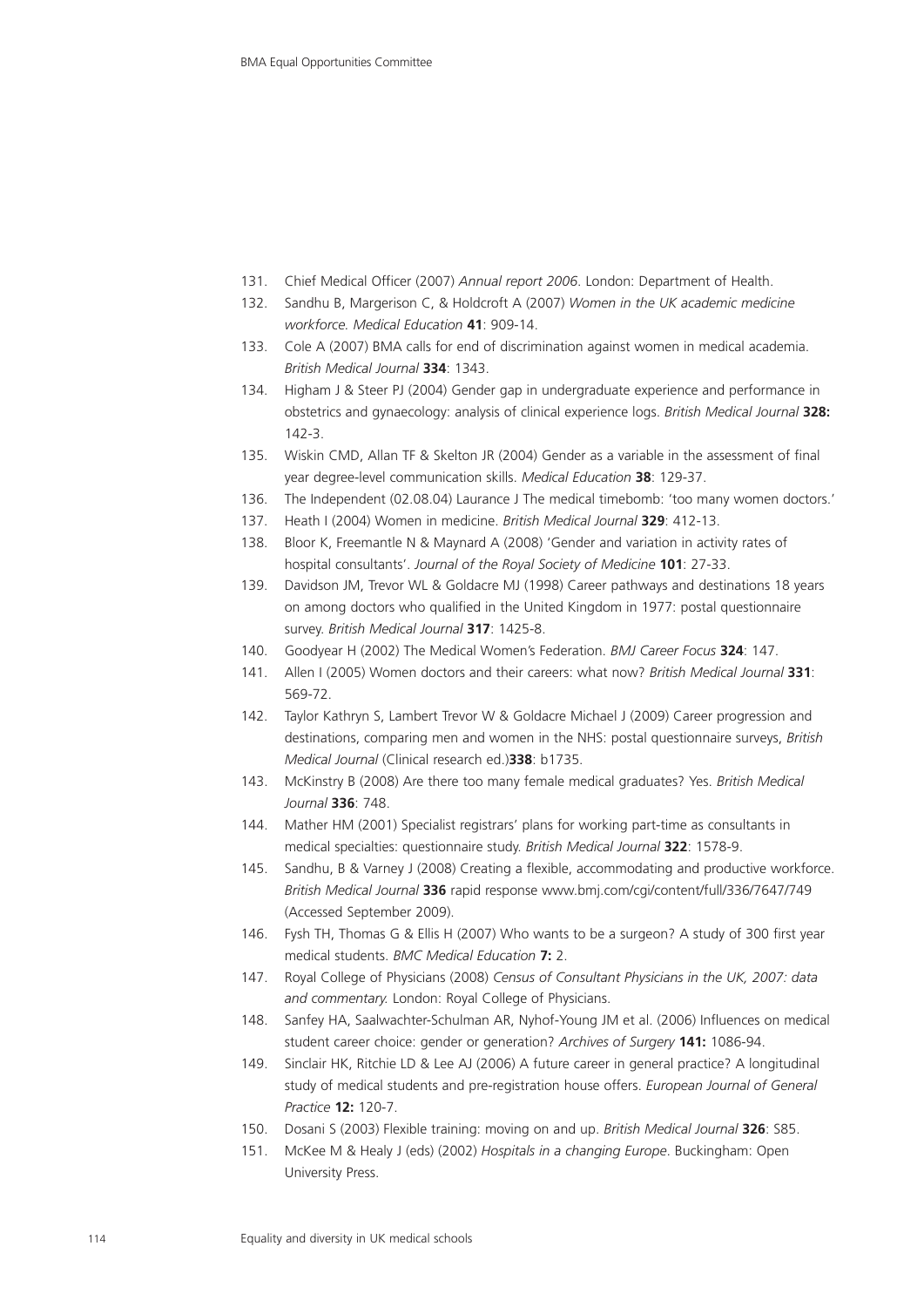- 152. Gray S (2004) Women in medicine: doctors of both sexes are seeking balance between life and work. *British Medical Journal* **329:** 742-3.
- 153. British Medical Association (2007) *Disability equality in the medical profession*. London: British Medical Association.
- 154. The Guardian (07.01.2003) Ready, willing and disabled.
- 155. General Medical Council (2008) *Gateways to the professions: advising medical schools: encouraging disabled students* London: General Medical Council, Department for Innovation, Universities and Skills.
- 156. The Stationery Office (1995) *Disability Discrimination Act 1995 (c. 50)*. London: Her Majesty's Stationery Office.
- 157. Rubin P (2003) The GMC and medical students with disabilities. *StudentBMJ* 11: 393-436.
- 158. Mercer S (2005) No through road. *Health Service Journal* **24**: 24-26.
- 159. British Medical Association (1997) *Meeting the needs of doctors with disabilities*. London: British Medical Association.
- 160. Mercer S (1998) Career development for doctors with a disability. *British Medical Journal* **317**: 2.
- 161. Moloney R, Hayward R & Chambers R (2000) A pilot study of primary care workers with a disability. *British Journal of General Practice* **50**: 985-95.
- 162. Mercer S, Dieppe P, Chambers R et al (2003) Equality for people with disabilities in medicine. *British Medical Journal* **327**: 882-3.
- 163. Department of Health (2004) *Sharing the challenge, sharing the benefits equality and diversity in the medical workforce*. London: Department of Health.
- 164. NHS Employers (2005) *Equal values: equal outcomes*. London: NHS Employers.
- 165. www.officefordisability.gov.uk
- 166. Quality Assurance Agency for Higher Education (1999) *Codes of practice for the assurance of academic quality and standards in higher education*. Gloucester: Quality Assurance Agency for Higher Education.
- 167. Tynan A (2002) *Pushing the boat out: an introductory study of admissions to UK medical, dental & veterinary schools for applicants with disabilities*. Newcastle upon Tyne: The Higher Education Academy: Medicine, Dentistry and Veterinary Medicine.
- 168. Tynan A (2003) *The sequel to pushing the boat out*. Newcastle upon Tyne: The Higher Education Academy: Medicine, Dentistry and Veterinary Medicine.
- 169. Council of Heads of Medical Schools (2005) *Recommendations on selection of medical students with specific learning disabilities including dyslexia*.
- 170. Roberts TE, Butler A & Boursicot KAM (2005) *Disabled students, disabled doctors time for a change?* Newcastle upon Tyne: The Higher Education Academy: Medicine, Dentistry and Veterinary Medicine.
- 171. Byron M, Cockshott Z, Brownett H et al (2005) What does 'disability' mean for medical students? An exploration of the words medical students associate with the term 'disability'. *Medical Education* **39**: 176-83.
- 172. Dieppe P, Anderson E, Byron M et al (2006) Teaching doctors about disability. *BMJ Career Focus* **333**: 113-5.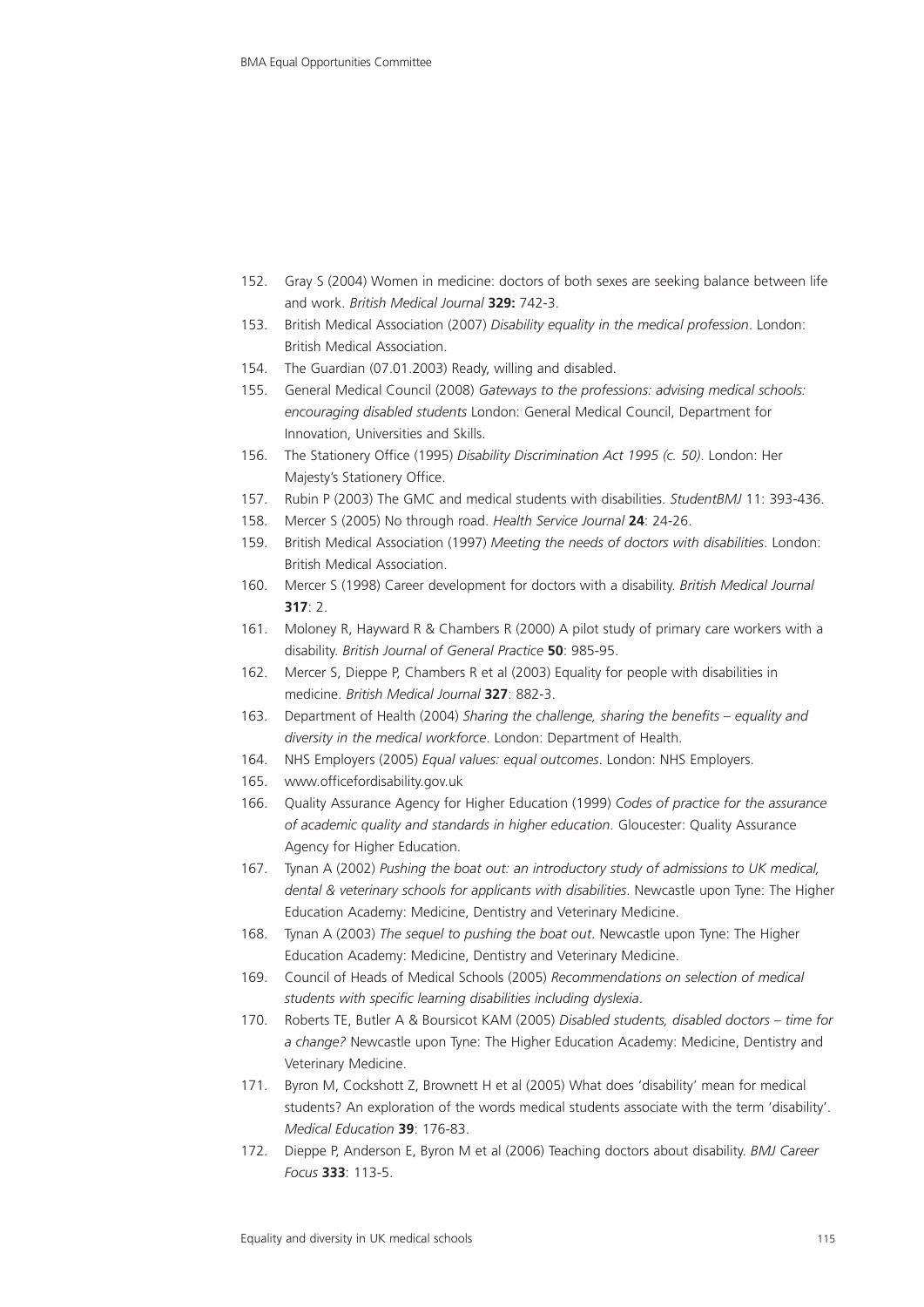- 173. Medical Schools Council and General Medical Council (2007) *Medical students: professional behaviour and fitness to practice.* London: Medical Schools Council and General Medical Council.
- 174. General Medical Council (2006) *Good medical practice: guidance for doctors.* London: General Medical Council.
- 175. The Gay and Lesbian Association for Doctors and Dentists (2004) *Dignity at work for lesbian and gay doctors and dentists, medical and dental students.* London: The Gay and Lesbian Association for Doctors and Dentists.
- 176. Stonewall (2007) *Sexual orientation employer handbook* (3e). London: Stonewall.
- 177. Rose L (1994) Homophobia among doctors. *British Medical Journal* **308:** 586-7.
- 178. Hunt R, Cowan K & Chamberlain B (2007) Being the gay one: experiences of lesbian, gay and bisexual people working in the health and social care sector. London: Stonewall and Department of Health.
- 179. Cook DJ, Griffith LE, Cohen M et al. (1995) Discrimination and abuse experienced by general internists in Canada. *The Canadian Journal of General Internal Medicine* **10:** 565-72.
- 180. van Ineveld CH, Cook DJ, Kane SL et al. (1996) Discrimination and abuse in internal medicine residency. *The Canadian Journal of General Internal Medicine* **11:** 401-5.
- 181. Schatz B & O'Hanlon KA (1994) *Anti-gay discrimination in medicine: results of a national survey of lesbian, gay and bisexual physicians*. San Francisco: Gay and Lesbian Medical Association.
- 182. McNair R (2003) Outing lesbian health in medical education. *Women and Health* **37**: 89-103.
- 183. Johnson AM, Mercer CH, Erens B et al. (2001) Sexual behaviour in Britain: partnerships, practices, and HIV risk behaviours. *Lancet* **358:** 1835-42.
- 184. Kinsey AC, Pomeroy WB &, Martin CE (1948). *Sexual behaviour in the human male*. Philadelphia: WB Saunders.
- 185. Hughes D (2004) Disclosure of sexual preferences and lesbian, gay, and bisexual practitioners. *British Medical Journal* **328:** 1211-12.
- 186. MacDonald R (2001) Homophobia in medicine. *Student BMJ* **9**: 358-9.
- 187. Parker A & Bhugra D (2000) Attitudes of British medical students towards male homosexuality. *Sexual and relationship therapy* **15:** 141-9.
- 188. Burke BP & White JC (2001) Wellbeing of gay, lesbian and bisexual doctors. *British Medical Journal* **322**: 422-5.
- 189. Risdon C, Cook D & Willms D (2000) Gay and lesbian physicians in training: a qualitative study. *Canadian Medical Association Journal* **162**: 331-4.
- 190. Merchant RC, Jongco AM & Woodward L (2005) Disclosure of sexual orientation by medical students and residency applicants. *Academic Medicine* **80:** 786.
- 191. Hunt R & Fish J (2008) *Prescription for change: lesbian and bisexual women's health check 2008*. London: Stonewall.
- 192. Department of Health (2007) Trans people's health: briefings for health and social care staff. London: Department of Health.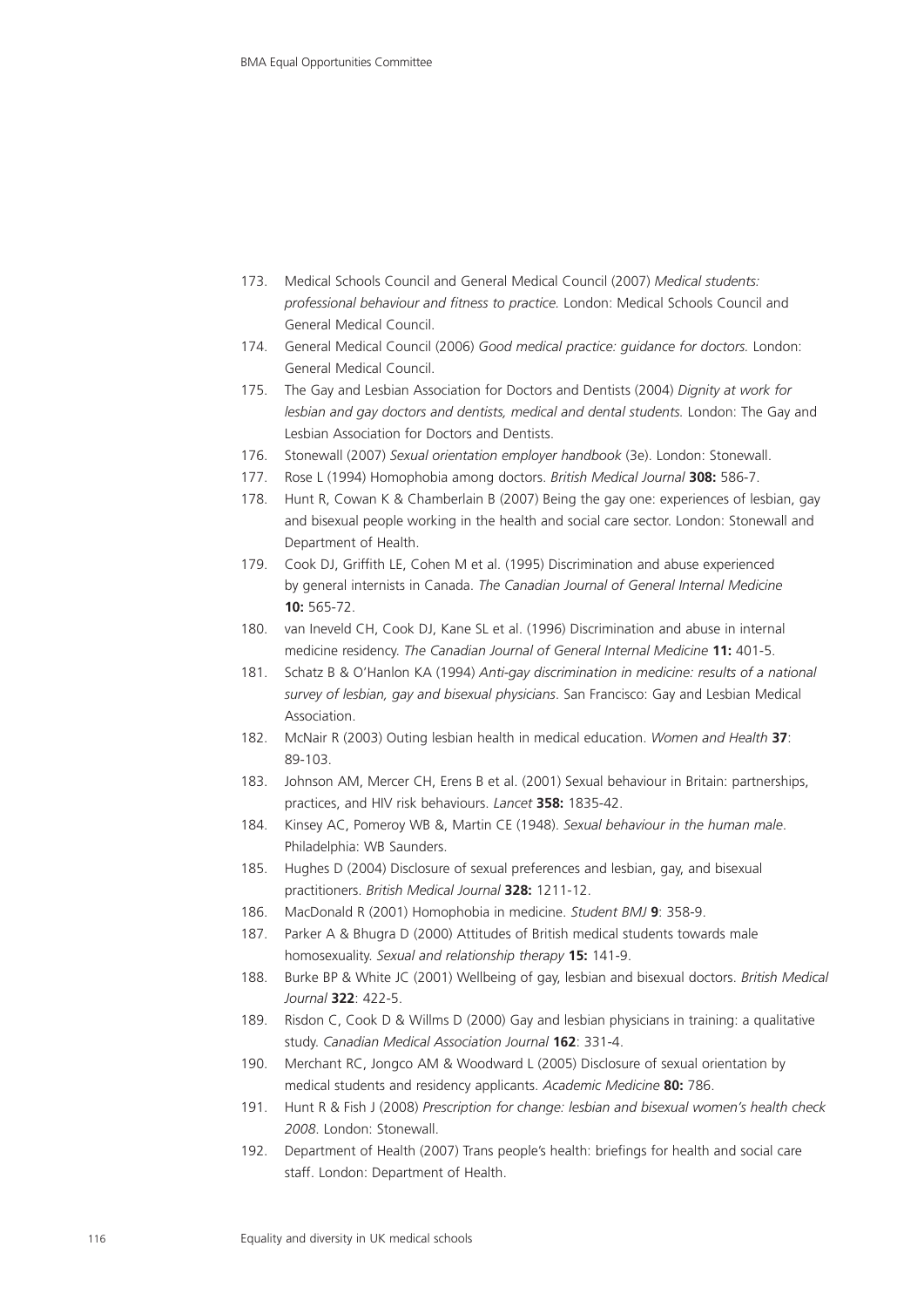- 193. Equality and Human Rights Commission (revised 2008) Transgender and work: your rights in employment and vocational training. London: Equality and Human Rights Commission.
- 194. Reed B, Rhodes S, Schofield P et al. (2008) Gender variance: prevalence and trend. LGBT Health Summit, 4 September, Bristol.
- 195. British Medical Association (2009), *A celebration of lesbian, gay, bisexual and transgender doctors*. London: BMA. www.bma.org.uk/employmentandcontracts/equality\_diversity/ sexual\_orientation/LGBTDoctors.jsp
- 196. Morton J (2008) *'Beyond binaries: addressing the health service provision needs of people with fluid non-binary gender identities and sexualities'*. LGBT Health Summit, 4 September, Bristol.
- 197. The British Medical Association (2006) Briefing note: Religion in medicine. London: BMA.
- 198. Council of Heads of Medical Schools & BMA Medical Students Committee (2006) *Medical schools Charter*. London: Council of Heads of Medical Schools & BMA Medical Students Committee.
- 199. British Medical Association (updated 2009) *A briefing paper from the Equal Opportunities Committee on doctors wearing religious dress.* London: BMA.
- 200. Schott J & Henley A (1996) *Culture, religion and childbearing in a multi-racial society: A handbook for health professionals.* London: Butterworth-Heinemann.
- 201. HESA (2007) *2006/07: Non-continuation rates (including projected outcomes).* Cheltenham: Higher Education Statistics Agency.
- 202. www.spa.ac.uk
- 203. BMA's response to the DfES's consultation on admissions to higher education (the Schwartz report) 28 November 2003.
- 204. Turner N (1995) Recruiting ethnic minority medical students. *British Medical Journal* **310**: 1532.
- 205. Lumsden AM, Bore M, Millar K et al. (2005) 'Assessment of personal qualities in relation to admission to medical school'. *Medical Education* **39:** 258-65.
- 206. Powis D, James D & Ferguson E (2007) Demographic and socio-economic associations with academic attainment (UCAS tariff scores) in applicants to medical school. *Medical Education* **41**: 242-9.
- 207. McManus IC, Smithers E & Partridge P et al. (2003) A-levels and intelligence as predictors of medical careers in UK doctors: 20 year prospective study. *British Medical Journal* **327**: 139-42.
- 208. Arulampalam W, Naylor RA & Smith JP (2003) Compensating factors do not compensate for poor A-level performance. *British Medical Journal* **326**: 161.
- 209. Ferguson E, James D & Madely L (2002) Factors associated with success in medical school: systematic review of the literature. *British Medical Journal* **324**: 952-7.
- 210. McManus IC, Powis DA, Wakeford R et al. (2005) Intellectual aptitude tests and A-levels for selecting UK school leaver entrants for medical school. *British Medical Journal* **331**: 555-9.
- 211. McManus I C (2002) Medical school applications a critical situation. *British Medical Journal* **325**: 786-7.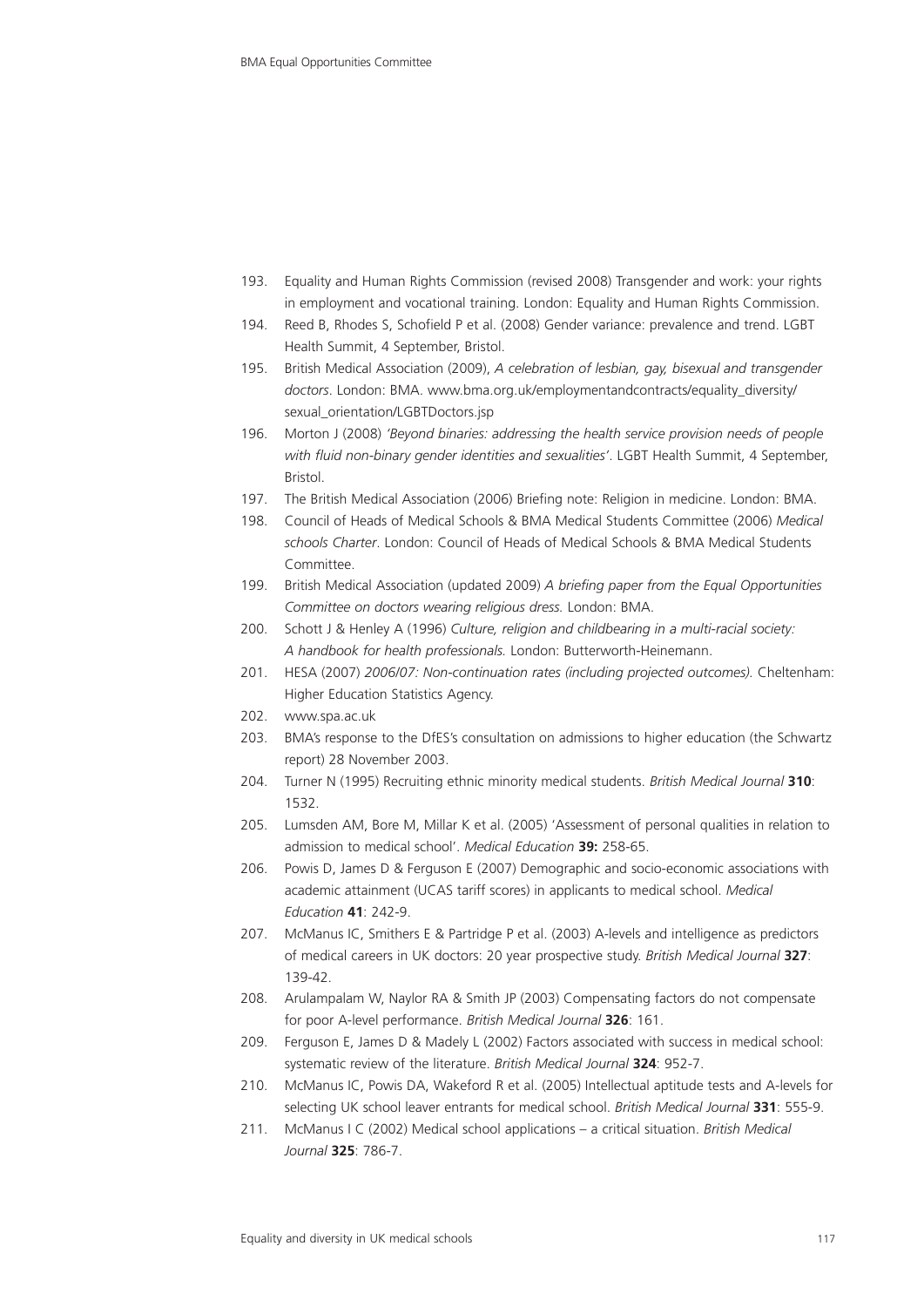- 212. McClaran A (2008) *Developments in higher education applications and admissions: implications for universities, schools and colleges,* Higher Education Policy Institute Conference, 7 October, Oxford.
- 213. Supporting Professionalism in Admissions (2007) *Annual review 2006/7* Cheltenham: Supporting Professionalism in Admissions.
- 214. UCAS (2005) *Estimating the reliability of predicted grades*. Cheltenham: UCAS.
- 215. Hall C (2007) University entrance update. *Attain*, no.4.
- 216. The Sunday Times (14.9.03) *Making the med school grade*.
- 217. www.ukcat.ac.uk
- 218. www.admissionstests.cambridgeassessment.org.uk/adt/bmat (accessed September 2009).
- 219. UKCAT Consortium (2008) *UKCAT Annual Report 2006*. UKCAT Consortium.
- 220. www.gamsatuk.org/
- 221. Powis D (1998) How to do it: select medical students. *British Medical Journal* **317**: 1149-50.
- 222. Cassidy J (2008) UKCAT among the pigeons. *British Medical Journal*. **336**: 691-2.
- 223. McManus IC, Powis DA, Wakeford R et al. (2005) Intellectual aptitude tests and A-levels for selecting UK school leaver entrants for medical school. *British Medical Journal* **331**: 555-9.
- 224. McManus IC**,** Iqbal S**,** Chandrarajan A**,** Ferguson E and Leaviss Jet al (2005) Unhappiness and dissatisfaction in doctors cannot be predicted by selectors from medical school application forms: A prospective, longitudinal study *BMC Medical Education* **5**: 38.
- 225. Supporting Professionalism in Admissions (2007) *SPA report on admissions tests used by higher education institutions*. Cheltenham: Supporting Professionalism in Admissions.
- 226. Ferguson E, James D, & O'Hehir F et al (2003) Pilot study of the roles of personality, references, and personal statements in relation to performance over the five years of a medical degree. *British Medical Journal* **326**: 429-32.
- 227. Medical Schools Council (2008) Report of the Medical Schools Council Admissions Deans meeting, Woburn House, London, 21 May 2008.
- 228. Norman GR (2006) Standardising the process versus improving the methods. *British Medical Journal* **332**: 1008-9.